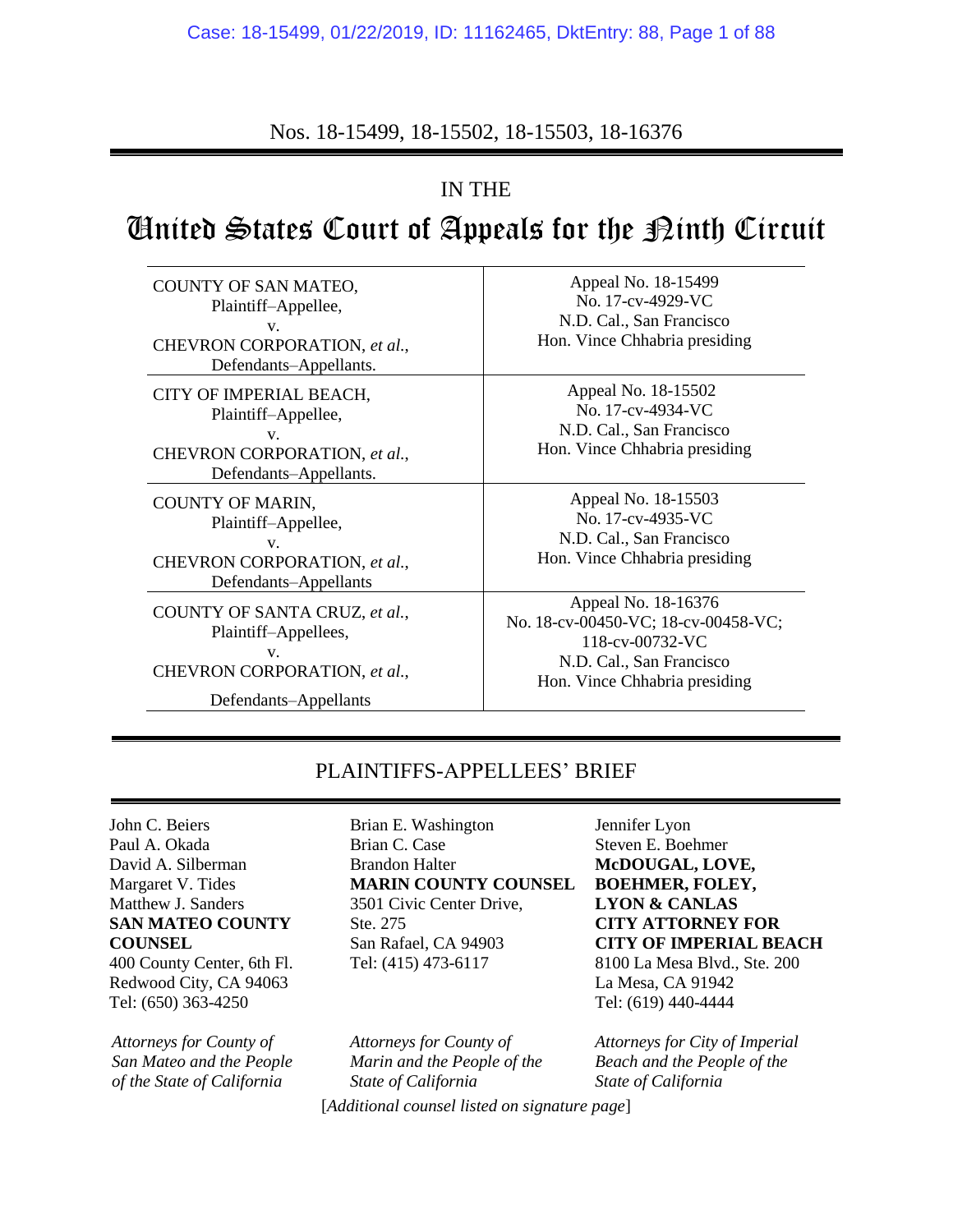# **TABLE OF CONTENTS**

| $\mathbf{I}$ . |                                                                     |                                                                                                        |     |
|----------------|---------------------------------------------------------------------|--------------------------------------------------------------------------------------------------------|-----|
| II.            |                                                                     |                                                                                                        |     |
|                |                                                                     |                                                                                                        |     |
|                |                                                                     |                                                                                                        |     |
|                |                                                                     |                                                                                                        |     |
| I.             | This Court Has Jurisdiction to Consider Only Defendants' Federal-   |                                                                                                        |     |
| Π.             |                                                                     | The District Court Correctly Found No Basis for Federal-Officer                                        |     |
|                | III. The District Court Properly Rejected Defendants' Other Removal |                                                                                                        |     |
|                | A.                                                                  | Plaintiffs' Claims Do Not Arise Under Federal Law24                                                    |     |
|                |                                                                     | 1. Defendants' "Arising Under" Theory Is a Veiled<br>Preemption Argument Precluded by the Well-Pleaded | .25 |
|                |                                                                     | Defendants Cannot Premise Removal on a Federal<br>2.                                                   |     |
|                | <b>B.</b>                                                           | Plaintiffs' Claims Are Not Completely Preempted by the Clean                                           |     |
|                |                                                                     | 1. Congress Did Not Intend the Clean Air Act to Displace                                               | .35 |
|                |                                                                     | The Clean Air Act Provides No Substitute Cause<br>2.                                                   |     |
|                | $\mathbf{C}$ .                                                      | Plaintiffs' Claims Are Not Removable Under Grable as                                                   | .38 |
|                |                                                                     | Plaintiffs' Complaints Do Not "Necessarily Raise" Issues<br>1.                                         |     |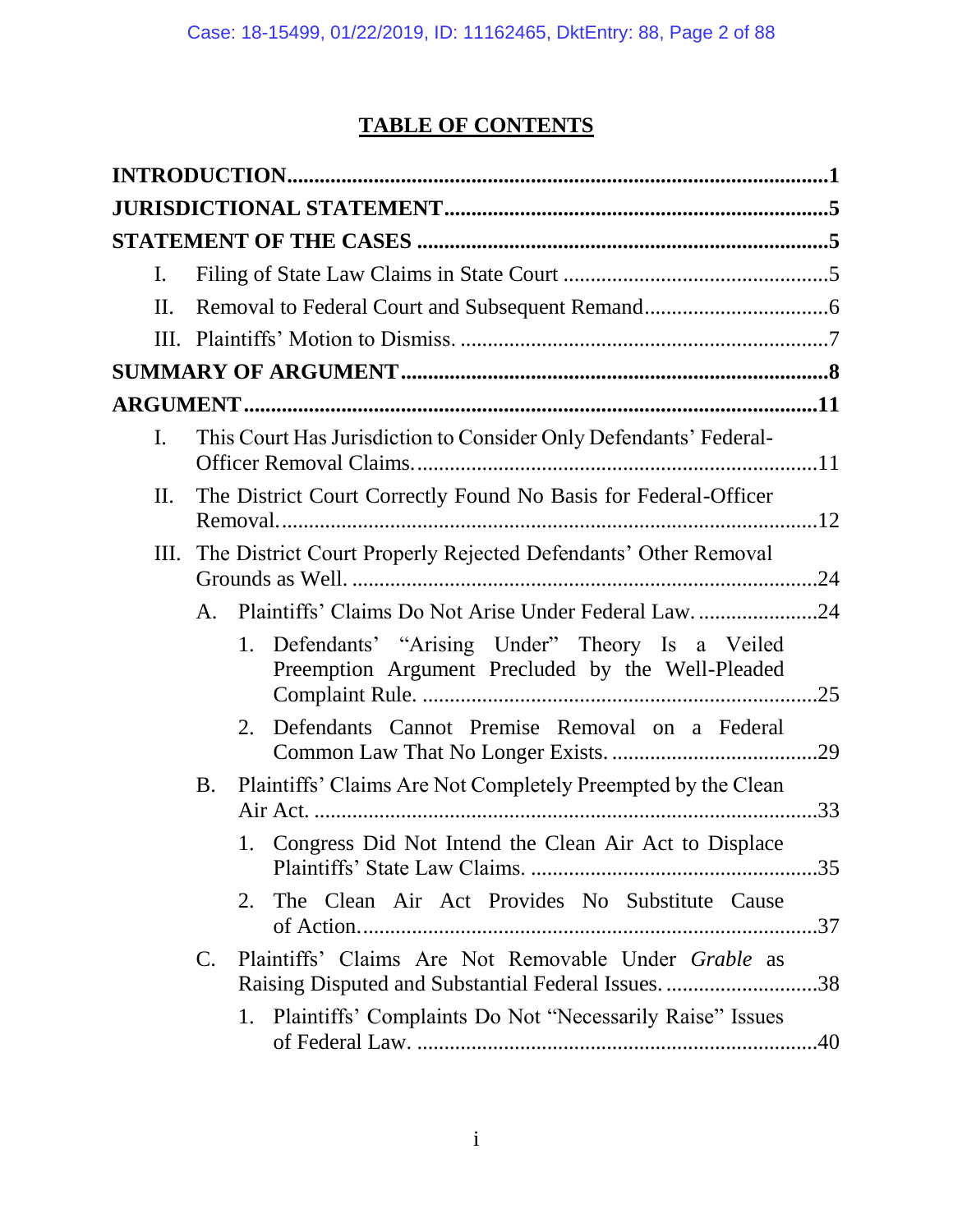|             | 2.<br>Defendants Have Not Shown That the Complaints Raise<br>Questions of Federal Law That Are "Substantial" to the |  |
|-------------|---------------------------------------------------------------------------------------------------------------------|--|
|             | Congress Has Struck the State-Federal Balance in Favor of<br>3.                                                     |  |
| D.          | These Cases Are Not Removable Under the Outer Continental                                                           |  |
| E.          | These Cases Are Not Removable Under the Federal Enclave                                                             |  |
| $F_{\cdot}$ | These Cases Are Not Removable Under the Bankruptcy                                                                  |  |
|             | 1. The Claims Are Not Related to Bankruptcy Proceedings. 52                                                         |  |
|             | 2. These Police Power Actions Are Exempt from Removal53                                                             |  |
| G.          | Defendants' Invocation of Admiralty Jurisdiction Is Waived                                                          |  |
|             | 1. Defendants Waived the Right to Assert Admiralty                                                                  |  |
|             | Admiralty Jurisdiction Alone Is Not Grounds for<br>2.                                                               |  |
|             | 3.                                                                                                                  |  |
|             |                                                                                                                     |  |
|             |                                                                                                                     |  |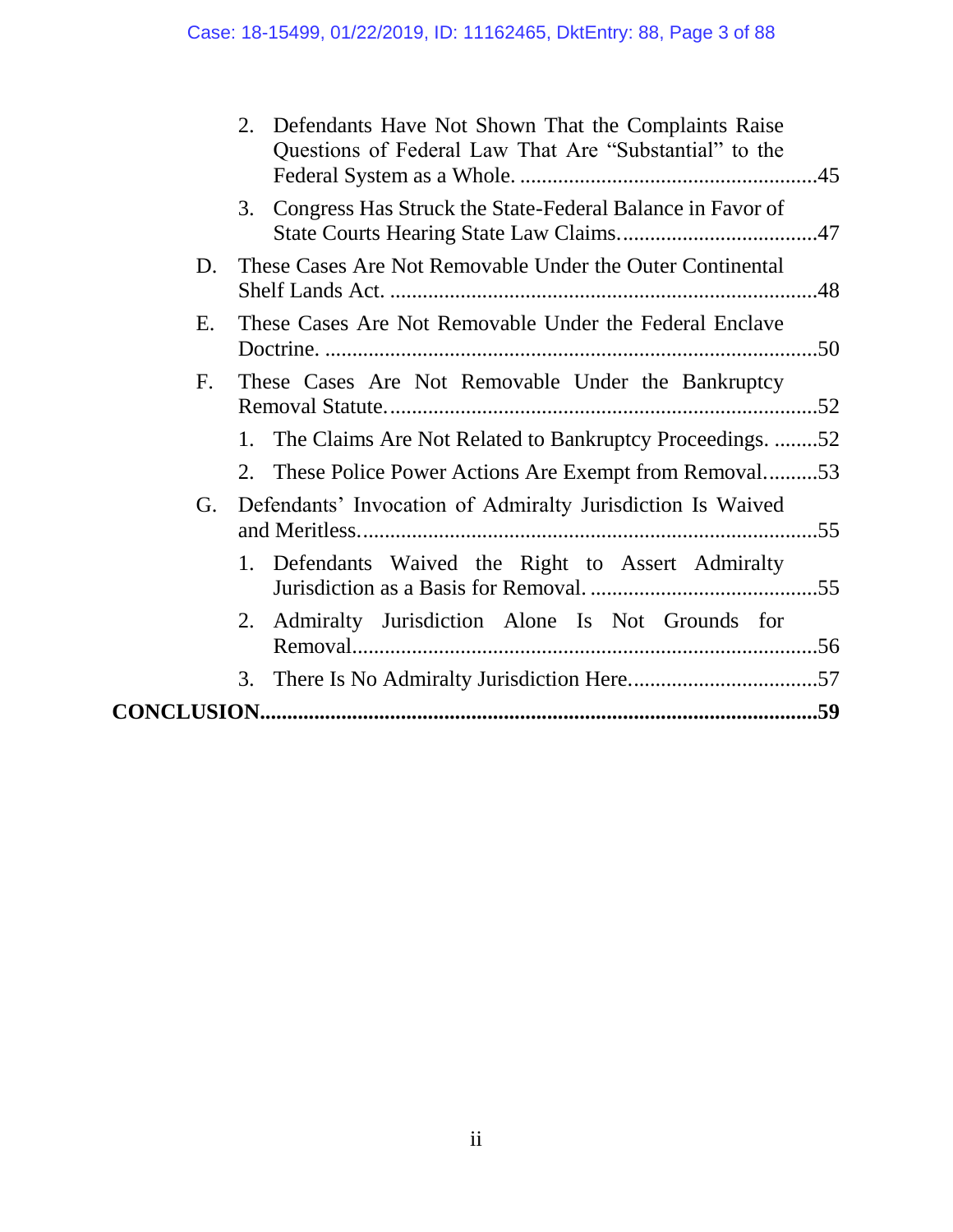## **TABLE OF AUTHORITIES**

## **Cases**

| Alabama v. Conley,                                                                                                             |
|--------------------------------------------------------------------------------------------------------------------------------|
| Ali v. Rogers,                                                                                                                 |
| Allstate Ins. Co. v. 65 Sec. Plan,                                                                                             |
| Alvares v. Erickson,                                                                                                           |
| Am. Elec. Power Co. v. Connecticut,                                                                                            |
| Am. Fuel & Petrochem. Mfrs. v. O'Keeffe,                                                                                       |
| Anderson v. Owens-Corning Fiberglas Corp.,                                                                                     |
| Ansley v. Ameriquest Mortg. Co.,                                                                                               |
| ARCO Envtl. Remediation, L.L.C. v. Dep't of Health & Envtl. Quality of Montana,                                                |
| Arizona v. Manypenny,                                                                                                          |
| Babcock Servs., Inc. v. CH2M Hill Plateau Remediation Co.,<br>No. 13-CV-5093-TOR, 2013 WL 5724465 (E.D. Wash. Oct. 21, 2013)27 |
| Bader Farms, Inc. v. Monsanto Co.,<br>No. 1:16-CV-299 SNLJ, 2017 WL 633815 (E.D. Mo. Feb. 16, 2017) 42                         |
| Ballard v. Ameron Int'l Corp.,<br>No. 16-CV-06074-JSC, 2016 WL 6216194 (N.D. Cal. Oct. 25, 2016) 51                            |
| Bd. of Comm'rs of Se. La. Flood Prot. Auth.-E. v. Tenn. Gas Pipeline Co., L.L.C.,                                              |
| Bearse v. Port of Seattle,<br>No. C09-0957RSL, 2009 WL 3066675 (W.D. Wash. Sept. 22, 2009) 37                                  |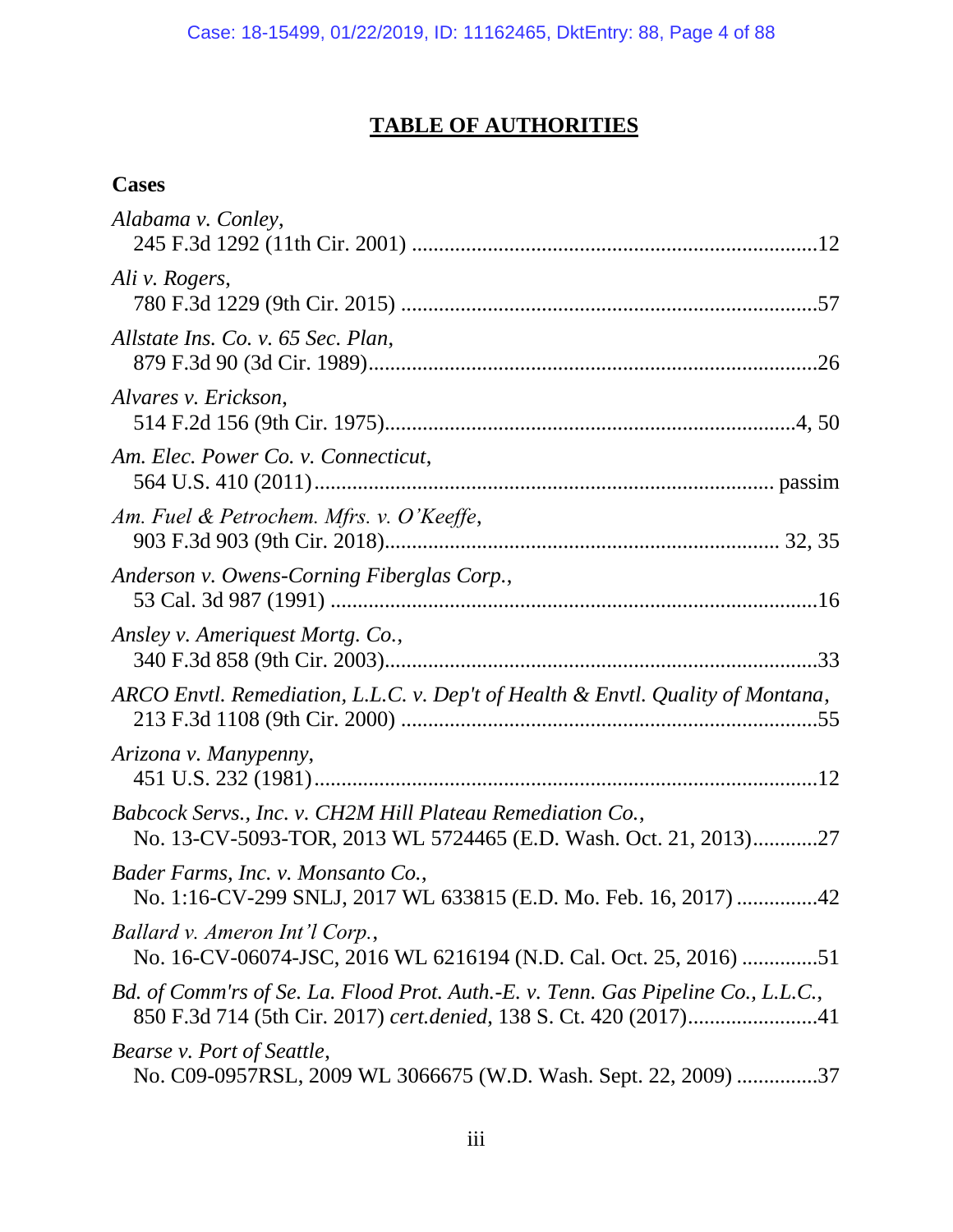| Bell v. Cheswick Generating Station,                                                          |
|-----------------------------------------------------------------------------------------------|
| Bennett v. Sw. Airlines Co.,                                                                  |
| Boyle v. United Techs. Corp.,                                                                 |
| Cabalce v. Thomas E. Blanchard & Assocs., Inc.,                                               |
| California ex rel. Sacramento Metro. Air Quality Mgmt. Dist. v. Hardesty Sand &<br>Gravel,    |
| No. 2:11-CV-02278 JAM, 2012 WL 639344 (E.D. Cal. Feb. 24, 2012) 33                            |
| Cal. Shock Trauma Air Rescue v. State Comp. Ins. Fund,                                        |
| Carter v. Evans,                                                                              |
| Caterpillar, Inc. v. Williams,                                                                |
| Cerny v. Marathon Oil Corp.,<br>No. SA-13-CA-562, 2013 WL 5560483 (W.D. Tex. Oct. 7, 2013) 33 |
| City & Cty. of San Francisco v. PG & E Corp.,                                                 |
| City of Milwaukee v. Illinois & Michigan,                                                     |
| City of Oakland v. BP p.l.c.,                                                                 |
| Clark v. Kempton,                                                                             |
| Coronel v. AK Victory,                                                                        |
| Davis v. Glanton,                                                                             |
| Durham v. Lockheed Martin Corp.,                                                              |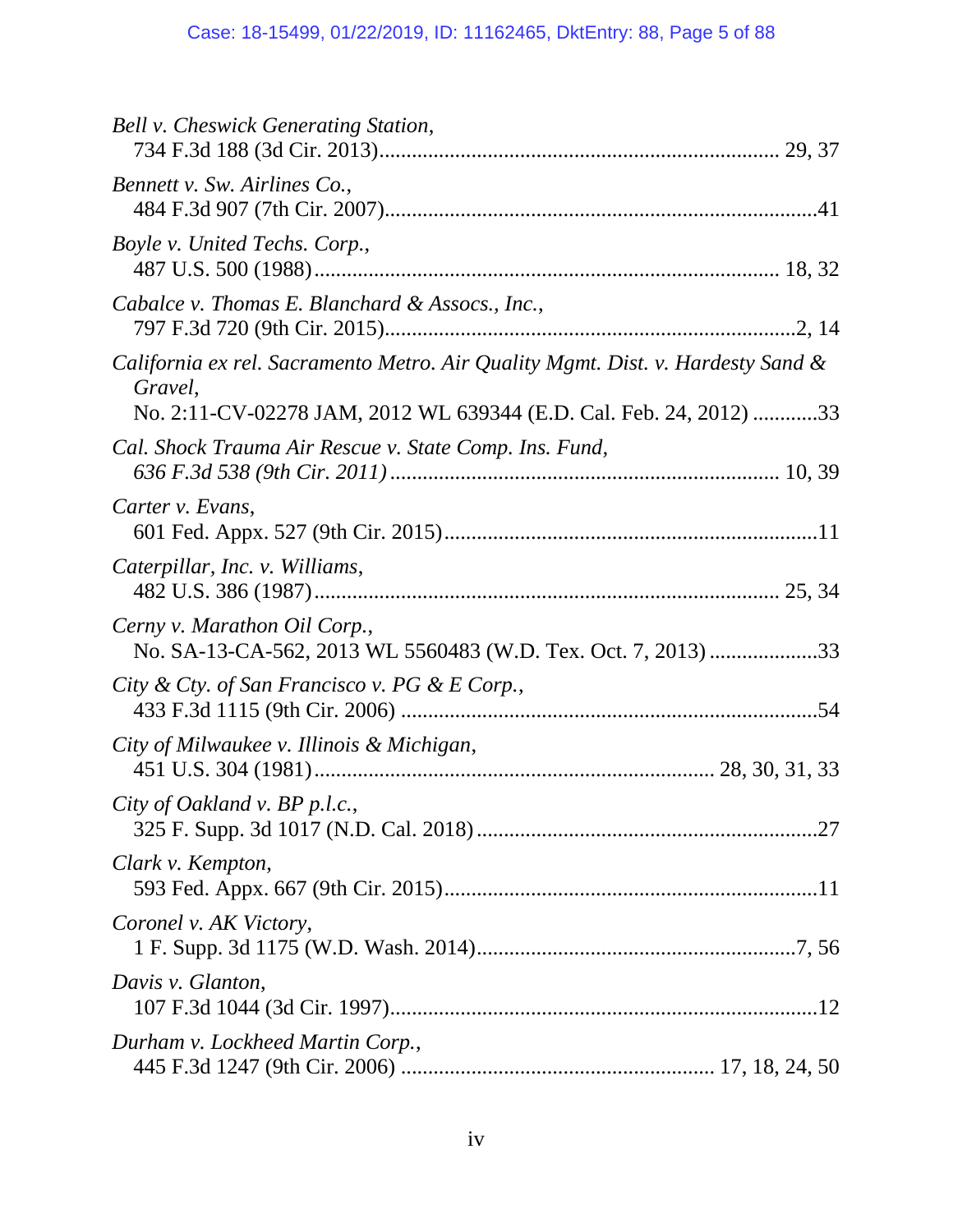| Empire Healthchoice Assur., Inc. v. McVeigh,                                                          |
|-------------------------------------------------------------------------------------------------------|
| Fidelitad, Inc. v. Insitu, Inc.,                                                                      |
| Ford v. Murphy Oil U.S.A., Inc.,                                                                      |
| Franchise Tax Bd. of State of Cal. v. Constr. Laborers Vacation Tr. for S. Cal.,                      |
| Freeman v. Grain Processing Corp.,                                                                    |
| Gaus v. Miles, Inc.,                                                                                  |
| Gingery v. City of Glendale,                                                                          |
| Goepel v. Nat'l Postal Mail Handlers Union, a Div. of LIUNA,                                          |
| Goncalves By & Through Goncalves v. Rady Children's Hosp. San Diego,                                  |
| Grable & Sons Metal Prods., Inc. v. Darue Eng. & Mf'g,                                                |
| Gunn v. Minton,                                                                                       |
| Gutierrez v. Mobil Oil Corp.,                                                                         |
| Hammond v. Phillips 66 Co.,<br>No. 2:14CV119-KS-MTP, 2015 WL 630918 (S.D. Miss. Feb. 12, 2015) 49, 50 |
| Her Majesty The Queen In Right of the Province of Ontario v. City of Detroit,                         |
| Herb's Welding, Inc. v. Gray,                                                                         |
| Hunter v. United Van Lines,                                                                           |
| In re Agent Orange Prod. Liab. Litig.,                                                                |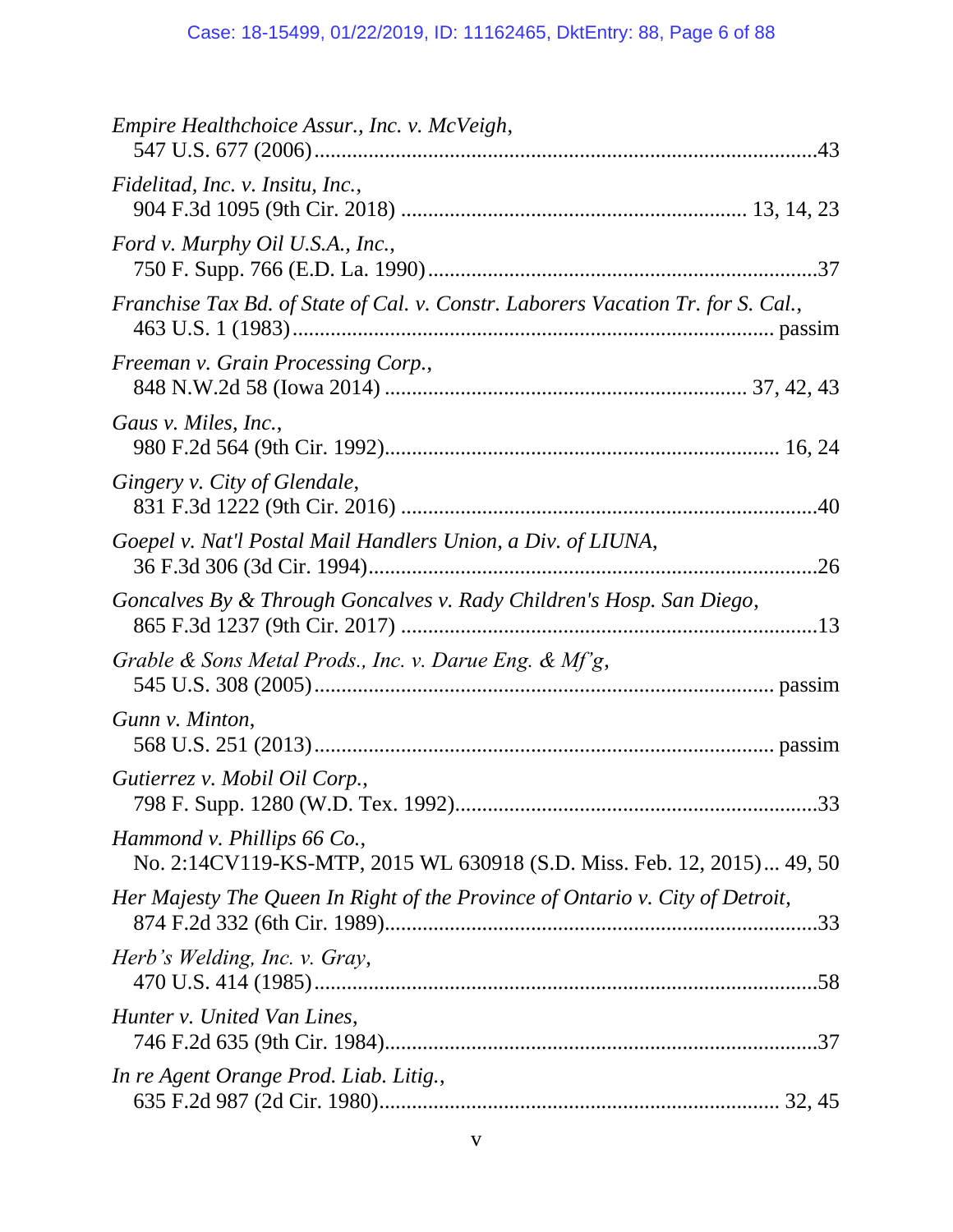| In re Deepwater Horizon,                                                                                  |  |
|-----------------------------------------------------------------------------------------------------------|--|
| In re High-Tech Empl. Antitrust Litig.,                                                                   |  |
| In re Methyl Tertiary Butyl Ether ("MTBE") Prods. Liab. Litig.,                                           |  |
| In re Mission Bay Jet Sports, LLC,                                                                        |  |
| In re NOS Commc'ns, MDL No. 1357,                                                                         |  |
| In re Pegasus Gold Corp.,                                                                                 |  |
| In re Ray,                                                                                                |  |
| In re Universal Life Church,                                                                              |  |
| In re Valley Health Sys.,                                                                                 |  |
| In re Wilshire Courtyard,                                                                                 |  |
| Int'l Paper Co. v. Ouellette,                                                                             |  |
| Jacks v. Meridian Res. Co.,                                                                               |  |
| Jackson v. Johns-Manville Sales Corp.,                                                                    |  |
| Jerome B. Grubart, Inc. v. Great Lakes Dredge & Dock Co.,                                                 |  |
| Keltner v. SunCoke Energy, Inc.,<br>No. 3:14-CV-01374-DRHPMF, 2015 WL 3400234 (S.D. Ill. May 26, 2015) 37 |  |
| Lawton v. Steele,                                                                                         |  |
| Leite v. Crane Co.,                                                                                       |  |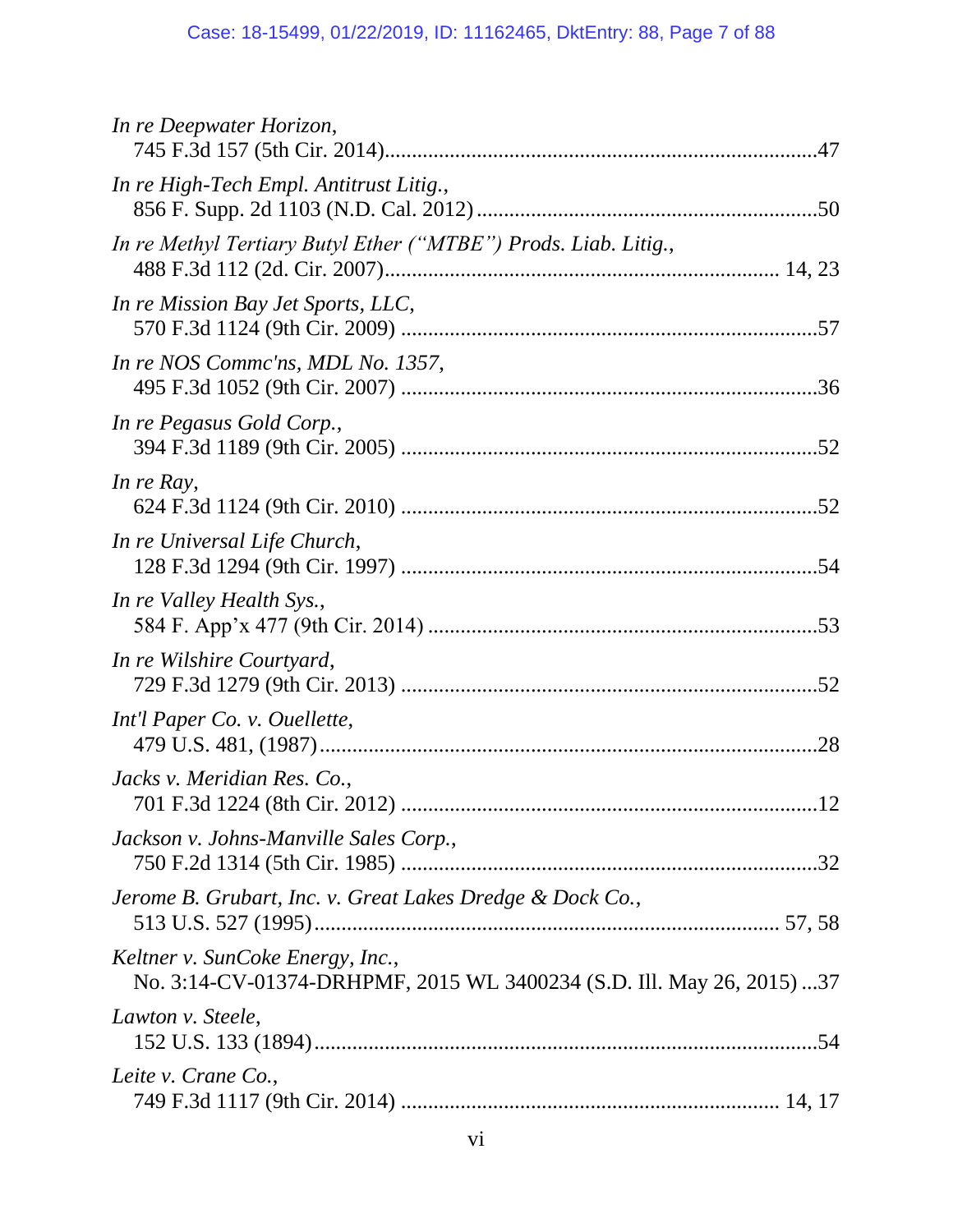| Local 144 Nursing Home Pension Fund v. Demisay,                                                                            |  |
|----------------------------------------------------------------------------------------------------------------------------|--|
| Lockyer v. Mirant Corp.,                                                                                                   |  |
| Lopez-Munoz v. Triple-S Salud,                                                                                             |  |
| Lu Junhong v. Boeing Co.,                                                                                                  |  |
| Matheson v. Progressive Specialty Ins. Co.,                                                                                |  |
| McCullough v. Evans,                                                                                                       |  |
| McKay v. City & Cty. of San Francisco,<br>No. 16-CV-03561 NC, 2016 WL 7425927 (N.D. Cal. Dec. 23, 2016)42                  |  |
| Merrell Dow Pharm. Inc. v. Thompson,                                                                                       |  |
| Merrick v. Diageo Americas Supply, Inc.,                                                                                   |  |
| Metro. Life Ins. Co. v. Taylor,                                                                                            |  |
| Moore-Thomas v. Alaska Airlines, Inc.,                                                                                     |  |
| Morris v. Princess Cruises, Inc.,                                                                                          |  |
| Morrison v. Drummond Co.,<br>No. 2:14-cv-0406-SLB, 2015 WL 1345721 (N.D. Ala. Mar. 23, 2015)33                             |  |
| Myhran v. Johns-Manville Corp.,                                                                                            |  |
| Nat'l Audubon Soc'y v. Dep't of Water,                                                                                     |  |
| Native Village of Kivalina v. ExxonMobil Corp.,<br>696 F.3d 849 (9th Cir. 2012), cert. denied, 569 U.S. 1000 (2013) passim |  |
| New SD, Inc. v. Rockwell Int'l Corp.,                                                                                      |  |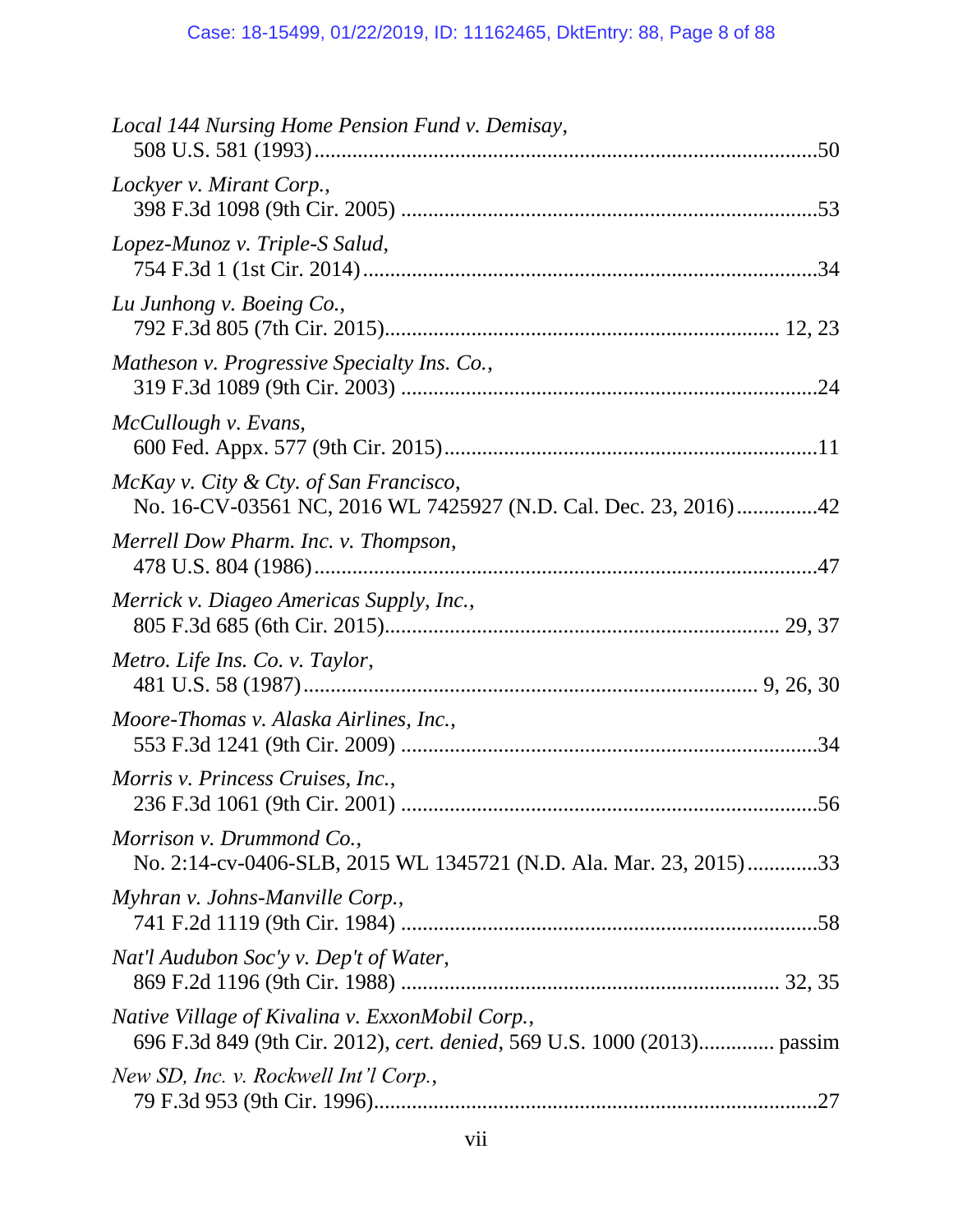| <i>Noel v. McCain,</i>                                                                                                                                                                                                                                                       |
|------------------------------------------------------------------------------------------------------------------------------------------------------------------------------------------------------------------------------------------------------------------------------|
| O'Halloran v. Univ. of Washington,                                                                                                                                                                                                                                           |
| Orr v. Plumb,                                                                                                                                                                                                                                                                |
| Par. of Plaquemines v. Total Petrochem. & Ref. USA, Inc.,                                                                                                                                                                                                                    |
| Patel v. Del Taco, Inc.,                                                                                                                                                                                                                                                     |
| Patrickson v. Dole Food Co.,<br>251 F.3d 795 (9th Cir. 2001), aff'd in part, cert. dismissed in part,                                                                                                                                                                        |
| People v. ConAgra Grocery Prod. Co.,<br>17 Cal. App. 5th 51 (Cal. Ct. App. 2017), reh'g denied (Dec. 6, 2017),<br>review denied (Feb. 14, 2018), cert. denied sub nom. ConAgra Grocery Prod.<br>Co. v. California, 139 S. Ct. 377 (2018), and cert. denied sub nom. Sherwin- |
| Pet Quarters, Inc. v. Depository Tr. & Clearing Corp.,                                                                                                                                                                                                                       |
| Pinney v. Nokia,                                                                                                                                                                                                                                                             |
| Plaquemines Par. v. Palm Energy Offshore, LLC,<br>No. CIV.A. 13-6709, 2015 WL 3404032 (E.D. La. May 26, 2015) 48                                                                                                                                                             |
| Raytheon Co. v. Alliant Techsystems, Inc.,<br>No. CIV 13-1048-TUC-CKJ, 2014 WL 29106 (D. Ariz. Jan. 3, 2014) 27                                                                                                                                                              |
| Rocky Mountain Farmers Union v. Corey,                                                                                                                                                                                                                                       |
| Rocky Mountain Farmers Union v. Corey,<br>730 F.3d 1070 (9th Cir. 2013), cert. denied, 134 S. Ct. 2875 (2014) 32, 35                                                                                                                                                         |
| Ry. Labor Execs. Ass'n v. Pittsburgh & Lake Erie R.R. Co.,                                                                                                                                                                                                                   |
| Shulthis v. McDougal,                                                                                                                                                                                                                                                        |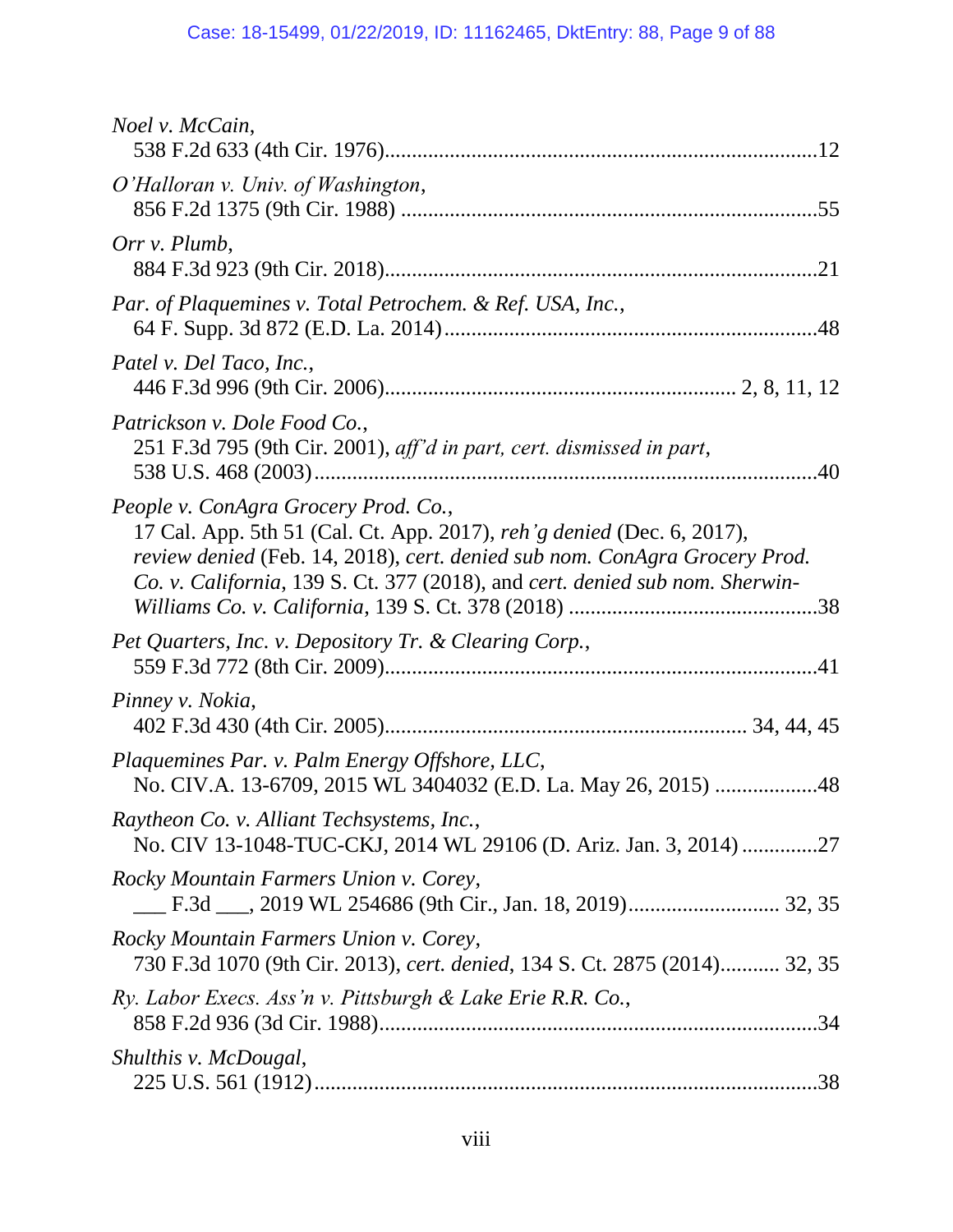| Smith v. Kansas City Title & Trust Co.,                                                                     |  |
|-------------------------------------------------------------------------------------------------------------|--|
| State Farm Mut. Auto. Ins. Co. v. Baasch,                                                                   |  |
| Tech. Rubber Co. v. Buckeye Egg Farm, L.P.,<br>No. 2:99-CV-1413, 2000 WL 782131 (S.D. Ohio June 16, 2000)37 |  |
| Tennessee Gas Pipeline v. Houston Cas. Ins. Co.,                                                            |  |
| Theriot v. Bay Drilling Corp.,                                                                              |  |
| Things Remembered, Inc. v. Petrarca,                                                                        |  |
| Totah v. Bies,<br>No. C 10-05956 CW, 2011 WL 1324471 (N.D. Cal. Apr. 6, 2011)50                             |  |
| U.S. Bank Nat'l Ass'n. v. Azam,                                                                             |  |
| United States v. Standard Oil Co. of Cal.,                                                                  |  |
| Washington v. Monsanto Co.,                                                                                 |  |
| Watson v. Philip Morris Cos., Inc.,                                                                         |  |
| Wayne v. DHL Worldwide Express,                                                                             |  |

## **Statutes**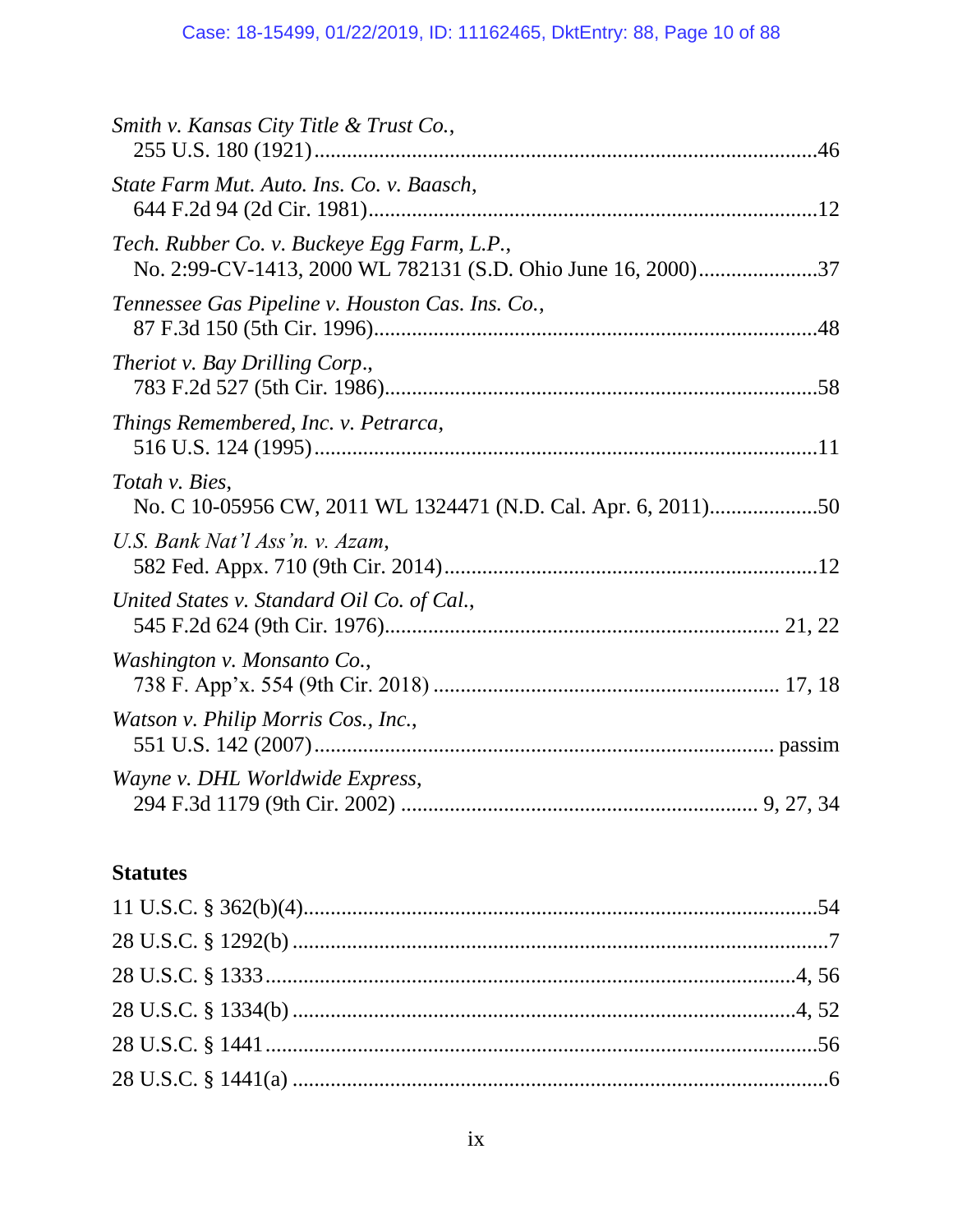## **Other Authorities**

| Answering Brief of Defendants-Appellees Shell Oil Company et al., Native Village |  |
|----------------------------------------------------------------------------------|--|
| of Kivalina v. Exxon Mobil Corp. et al.,                                         |  |
|                                                                                  |  |
| Brief of States of Oregon et al., Washington v. Monsanto Co.,                    |  |
| (No. 17-35641) 2018 WL 1215300 (9th Cir. Feb. 27, 2018) 17                       |  |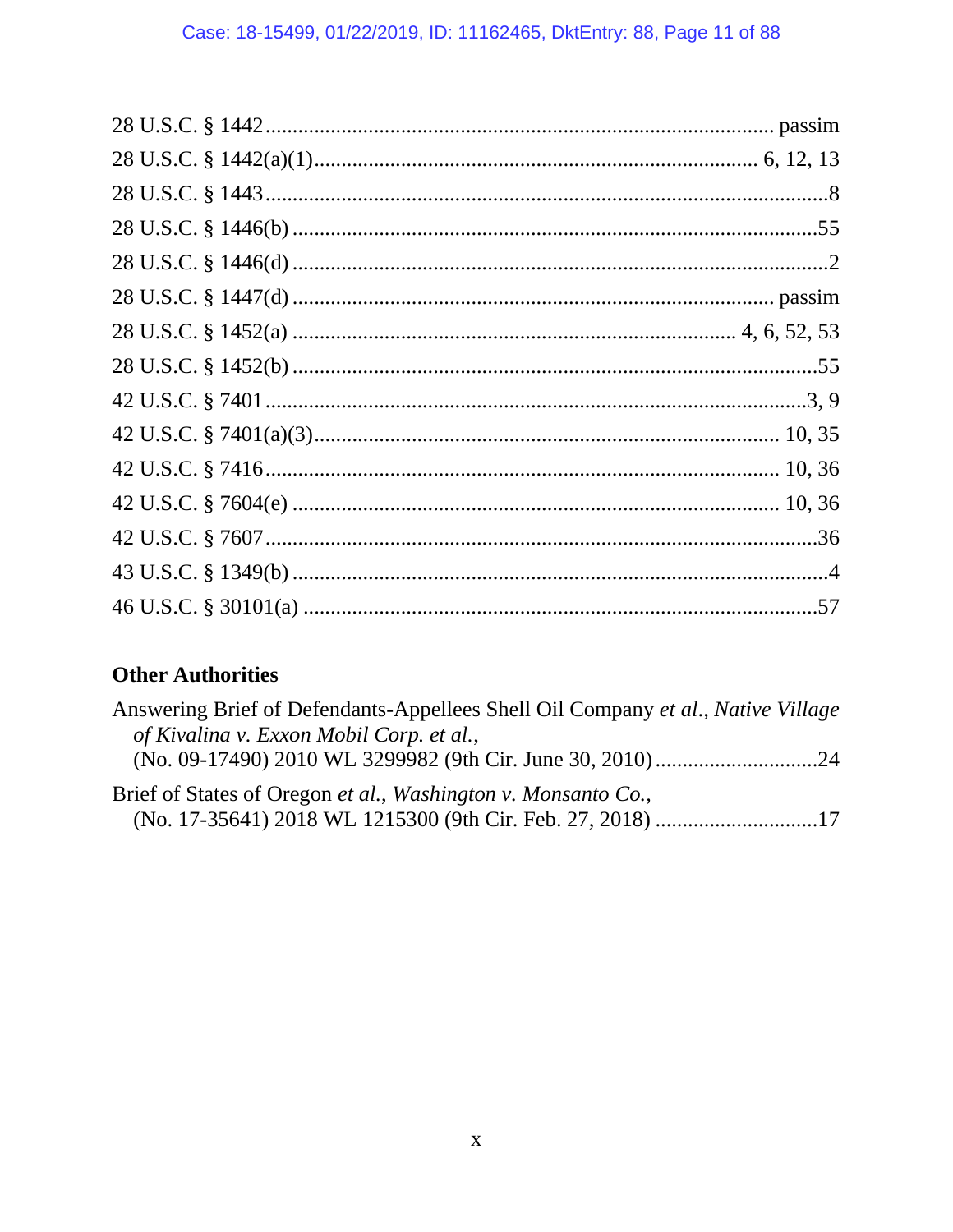#### **INTRODUCTION**

Plaintiffs, six California counties and municipalities, filed a series of claims against Defendant fossil-fuel companies, in California state court under California statutes and common law, seeking to hold Defendants liable for the harms they caused to Plaintiffs and their residents—including by their production and wrongful promotion of fossil-fuel products that Defendants have long known would create greenhouse gas pollution with devasting consequences to coastal communities in California and elsewhere, while deliberately concealing that knowledge and misrepresenting the effects of their conduct. Contrary to Defendants' relentless assertions, Plaintiffs' causes of action do not seek to "reshape the nation's longstanding environmental, economic, energy, and foreign policies," Appellants' Brief ("Br.") at 1, or anything of the sort. Plaintiffs have instead asserted wellestablished California law causes of action for concrete injuries to infrastructure and public safety within their borders, sounding in public and private nuisance, product liability, negligence, and trespass.

After Defendants removed the public entities' lawsuits to the U.S. District Court for the Northern District of California on a variety of jurisdictional theories, the district court (Chhabria, J.) granted Plaintiffs' motion to remand, concluding that none of Plaintiffs' causes of action fall within any of the "small handful of small boxes" that create removal jurisdiction over state law claims. ER7–8. Defendants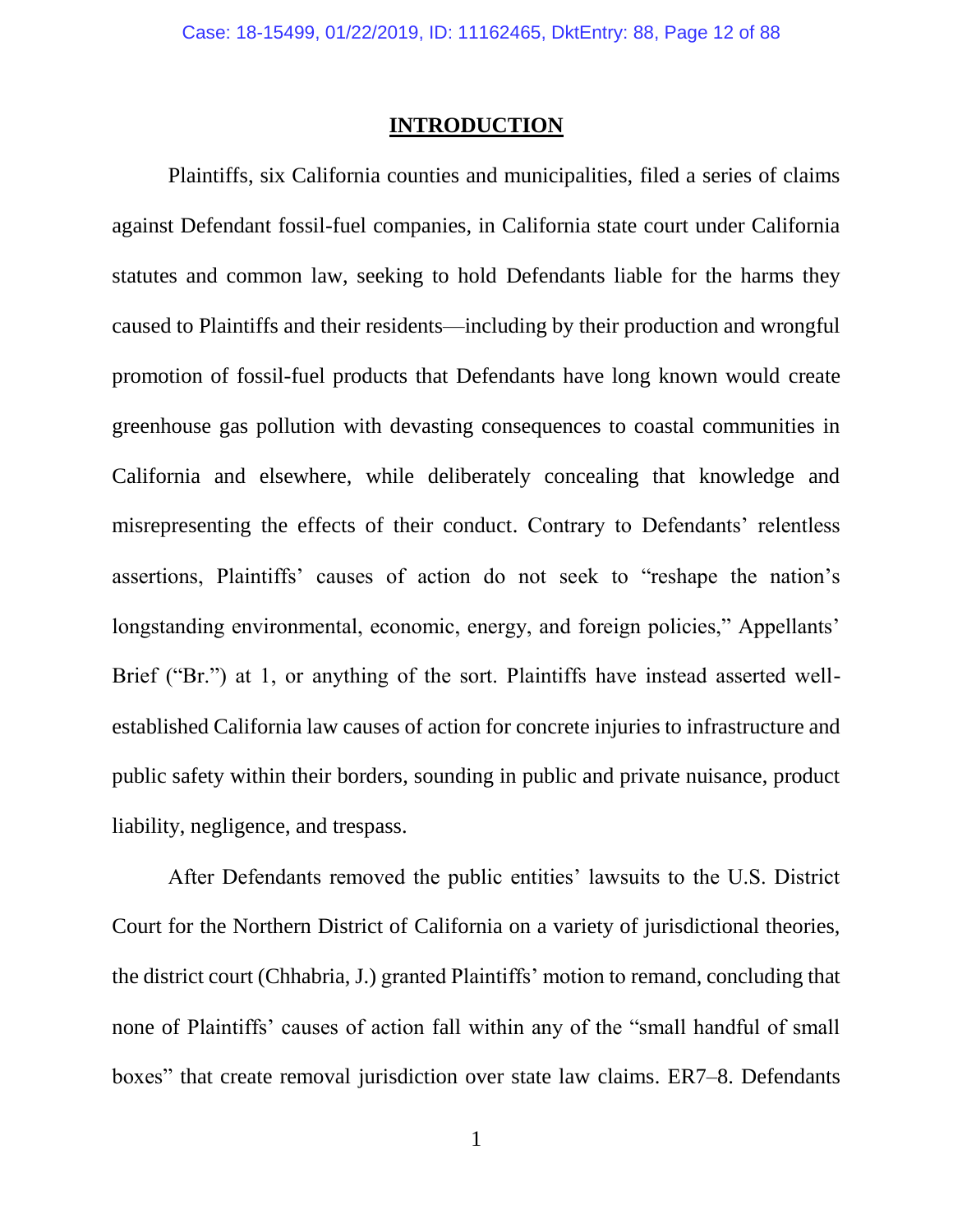now reassert the identical arguments they asserted unsuccessfully below, which, to the extent they may be considered on appeal at all, should be rejected in their entirety.

Plaintiffs previously demonstrated, in their June 6, 2018, Motion for Partial Dismissal of this appeal (Dkt. 41), that this Court's appellate jurisdiction is limited to considering a single issue: federal-officer jurisdiction under 28 U.S.C. § 1442. That is the only ground for removal presented that Congress, in the federal removal statute, 28 U.S.C. § 1446(d), authorized appellate courts to consider on an appeal from a remand order.

Binding circuit precedent holds that when a defendant asserts multiple grounds for removal in addition to federal-officer jurisdiction, review of an order remanding the case to state court is limited to considering the federal-officer argument. *See Patel v. Del Taco, Inc.*, 446 F.3d 996, 998 (9th Cir. 2006). Here, the district court correctly rejected Defendants' "dubious assertion of federal officer removal" because Defendants "have not shown a 'causal nexus' between [any] work performed under federal direction and the plaintiffs' claims, which are based on a wider range of conduct" than the commodity fuel sales to the federal government and standard contractual relationships on which Defendants rely. ER7–8 (citing *Cabalce v. Thomas E. Blanchard & Assocs., Inc.*, 797 F.3d 720, 727 (9th Cir. 2015)).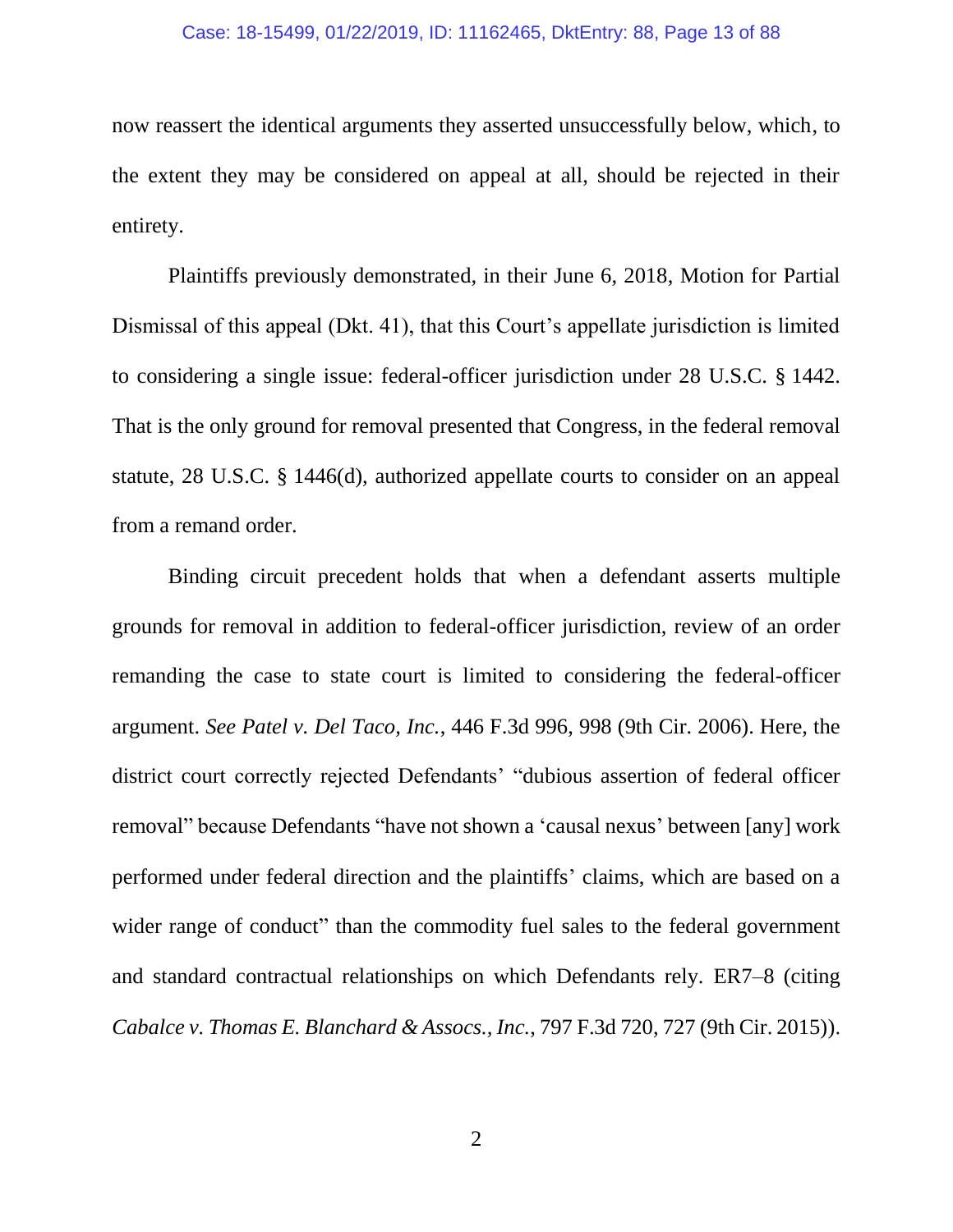If the Court concludes it has jurisdiction to consider Defendants' other grounds for removal despite the limits on appealability of remand orders imposed by Congress, it should reject those grounds and affirm. Plaintiffs' claims do not arise under federal common law for the simple reason that they were pleaded under state law, and Defendants' vociferous argument that Plaintiffs' allegations are actually "governed by" federal common law, *see, e.g.*, Br. 1, is simply an assertion of federal preemption that is insufficient to support removal. Under the century-old wellpleaded complaint rule, "a case may not be removed to federal court on the basis of a federal defense, including the defense of preemption, even if the defense is anticipated in the plaintiff's complaint, and even if both parties admit that the defense is the only question truly at issue in the case." *Franchise Tax Bd. of State of Cal. v. Constr. Laborers Vacation Tr. for S. Cal.*, 463 U.S. 1, 14 (1983). Defendants' assertion that federal common law "governs" cannot create removal jurisdiction over Plaintiffs' claims.

Even if Defendants' preemption argument were not precluded by the wellpleaded complaint rule, it would still fail. As the district court recognized, any federal common law that might have been available to "govern" Plaintiffs' claims in these cases was displaced by Congress's enactment of the Clean Air Act ("CAA" or "the Act"), 42 U.S.C. §§ 7401, *et seq. See* ER3–4 (citing *Am. Elec. Power Co. v. Connecticut*, 564 U.S. 410, 424 (2011) ("*AEP*")). As the district court further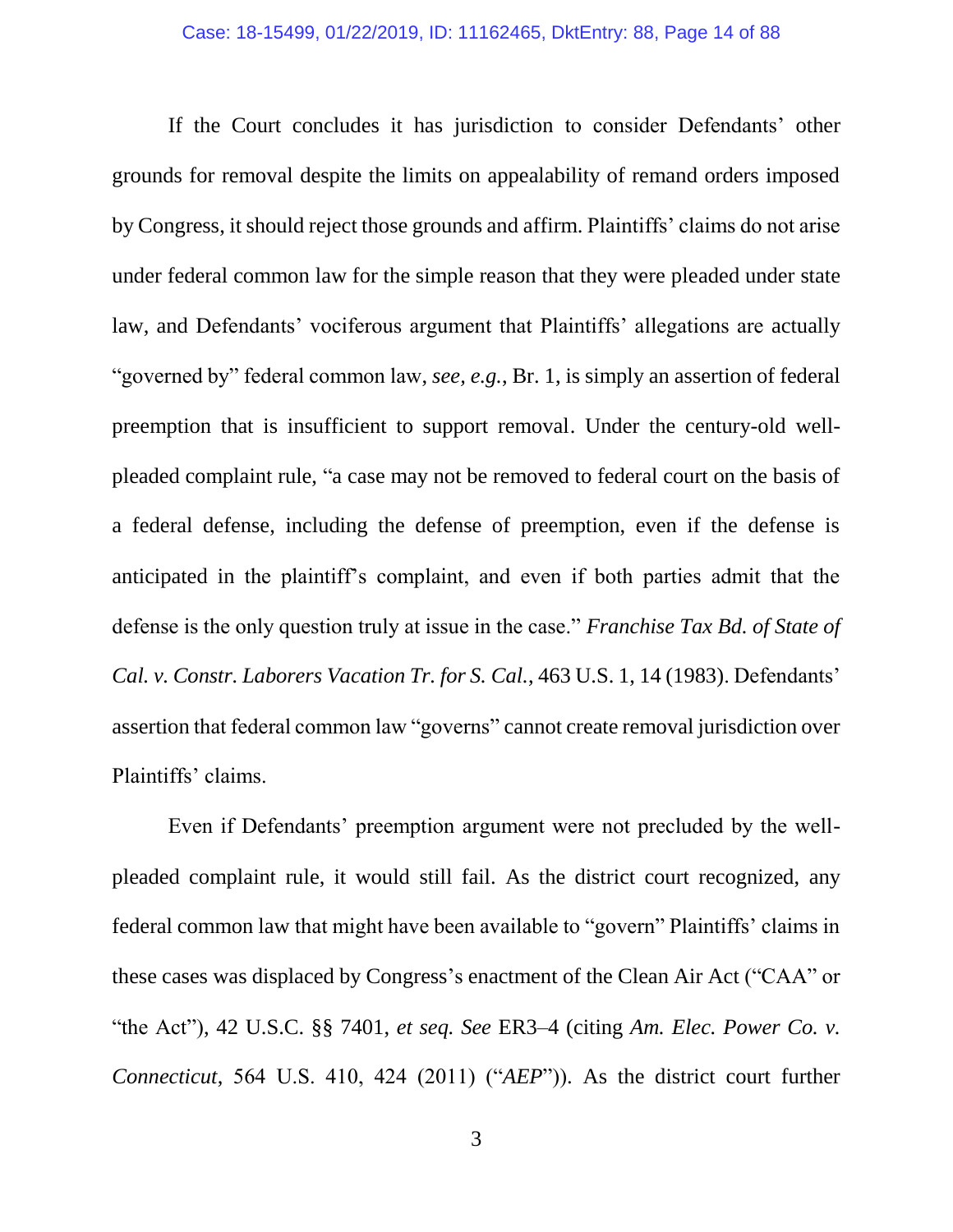#### Case: 18-15499, 01/22/2019, ID: 11162465, DktEntry: 88, Page 15 of 88

recognized, the Supreme Court in *AEP* made clear that "once federal common law is displaced by a federal statute, there is no longer a possibility that state law claims could be superseded by the previously-operative federal common law." ER4.

Defendants' other grounds for removal are similarly meritless. Plaintiffs' claims are not completely preempted by the Clean Air Act; no court anywhere has held that the Clean Air Act completely preempts any state law claims, and the text and structure of the Act confirm that it does not. None of Plaintiffs' well-pleaded state law claims present "embedded" federal issues, because none of them require proof of any federal law issue as a necessary element. *See Grable & Sons Metal Prods., Inc. v. Darue Eng. & Mf'g*, 545 U.S. 308, 313–14 (2005); *Franchise Tax Bd.*, 463 U.S. at 13. Plaintiffs' claims also do not arise out of or in connection to activity on the Outer Continental Shelf ("OCS") within the jurisdictional grant of the Outer Continental Shelf Lands Act ("OCSLA"), 43 U.S.C. § 1349(b); nor is a federal enclave the "locus" in which any of Plaintiffs' claims arose, *Alvares v. Erickson*, 514 F.2d 156, 160 (9th Cir. 1975). None of Plaintiffs' claims relate to any past or present bankruptcy proceeding that would them removable under 28 U.S.C. §§ 1452(a) and 1334(b). Finally, none of Plaintiffs' claims are within the federal courts' admiralty jurisdiction under 28 U.S.C. § 1333. The district court rightly rejected every one of these arguments, ER5–7, and the Court should affirm.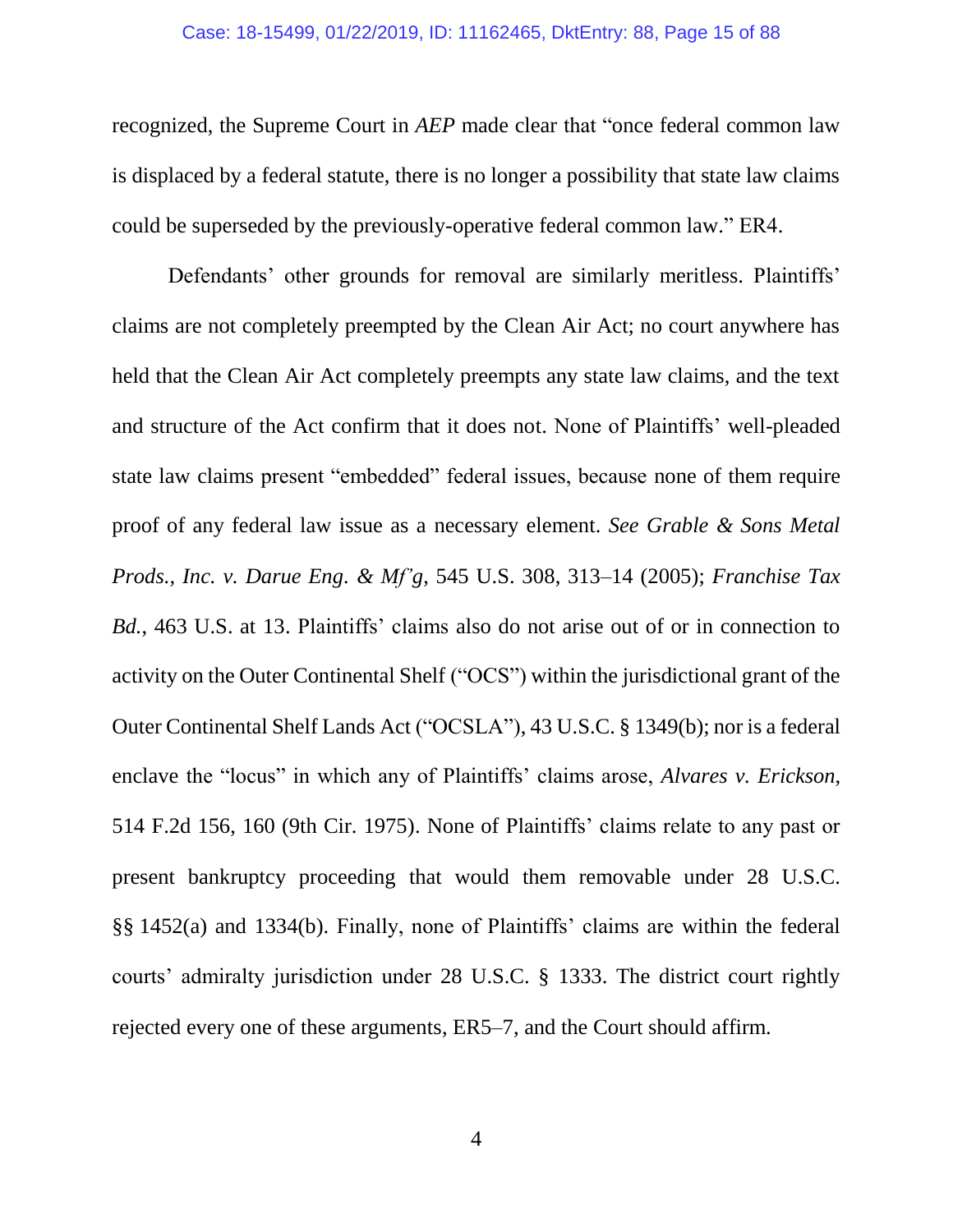### **JURISDICTIONAL STATEMENT**

For the reasons set forth in Plaintiffs' Motion for Partial Dismissal and herein, 28 U.S.C. § 1447(d) limits this Court's jurisdiction to addressing the propriety of removal of this action pursuant to 28 U.S.C. § 1442 (federal-officer removal) only. *See* Plaintiff-Appellees' Motion for Partial Dismissal, Case No. 18-5499, Dkt. 41 (June 6, 2018); *infra* Argument Part I.

An addendum of pertinent statutory provisions is included at the end of the brief.

## **STATEMENT OF THE CASES**

## **I. Filing of State Law Claims in State Court**

Plaintiff public entities filed six separate lawsuits in California state court, asserting state-law claims against Defendants, major corporate members of the fossil fuel industry. Plaintiffs alleged that Defendants have known for decades about the direct link between fossil fuel use and global warming, yet engaged in a coordinated effort to conceal that knowledge from the general public and local governments; to discredit the growing body of scientific evidence documenting the potentially catastrophic impacts of fossil-fuel-triggered climate change, particularly on coastal communities whose infrastructures are most susceptible to injury from rising sea levels; and to promote continued and expanded use of their products without providing timely or effective warnings to customers or the public about these known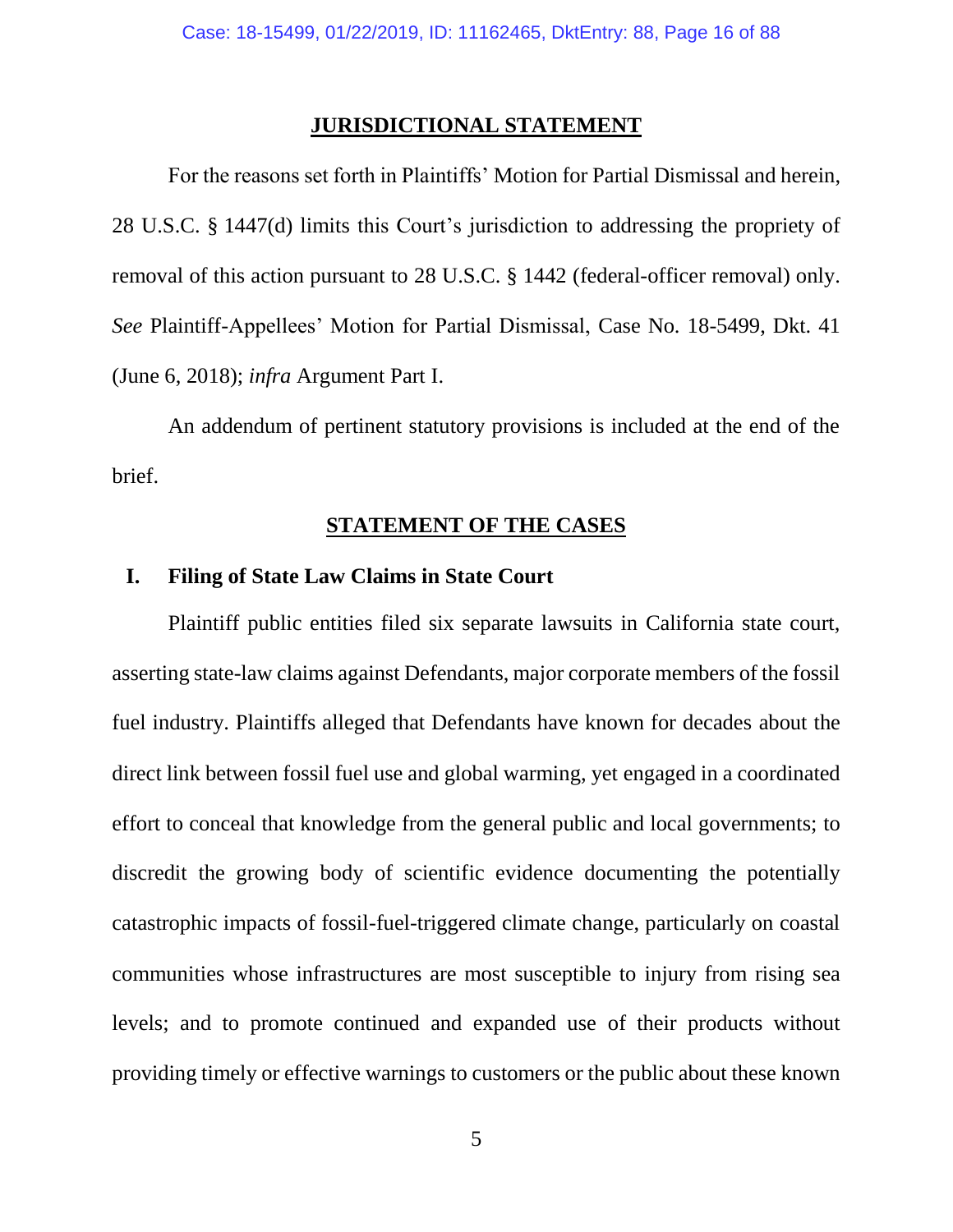dangers. Plaintiffs and their residents now face enormous—and growing—costs associated with rising sea levels and a changing climate. *See, e.g.*, ER286–91. These lawsuits seek to require Defendants, rather than the public entities and local taxpayers, to bear their fair share of the costs of Defendants' wrongful conduct, by paying to abate the harms caused to the public entities' infrastructure produced by rising sea levels and other climate-related impacts.

### **II. Removal to Federal Court and Subsequent Remand**

On August 24, 2017, Defendants removed the *San Mateo*, *Marin*, and *Imperial Beach* cases to federal court, alleging seven grounds for removal. *See*  ER145–47. Grounds 1–4 and 6 relied on 28 U.S.C. § 1441(a), asserting that although the complaints pleaded only state law claims, they nonetheless fell within the district court's original federal question jurisdiction. *See* ER145–47 ¶¶5–8, 10. Fifth on the list was federal officer removal pursuant to 28 U.S.C. § 1442(a)(1). ER147 ¶9. The final ground cited the federal bankruptcy jurisdiction under 28 U.S.C. § 1452(a). *See*  ER147 ¶11.

Defendants removed the *City of Santa Cruz* and *County of Santa Cruz* cases on January 19, 2018, and the *Richmond* case on February 2, 2018, asserting the same grounds. *See* No. 18-cv-00450 (N.D. Cal.) ECF No. 1; No. 18-cv-00458 (N.D. Cal.) ECF No. 1; No. 18-cv-00732 (N.D. Cal.) ECF No. 1. Defendant Marathon filed an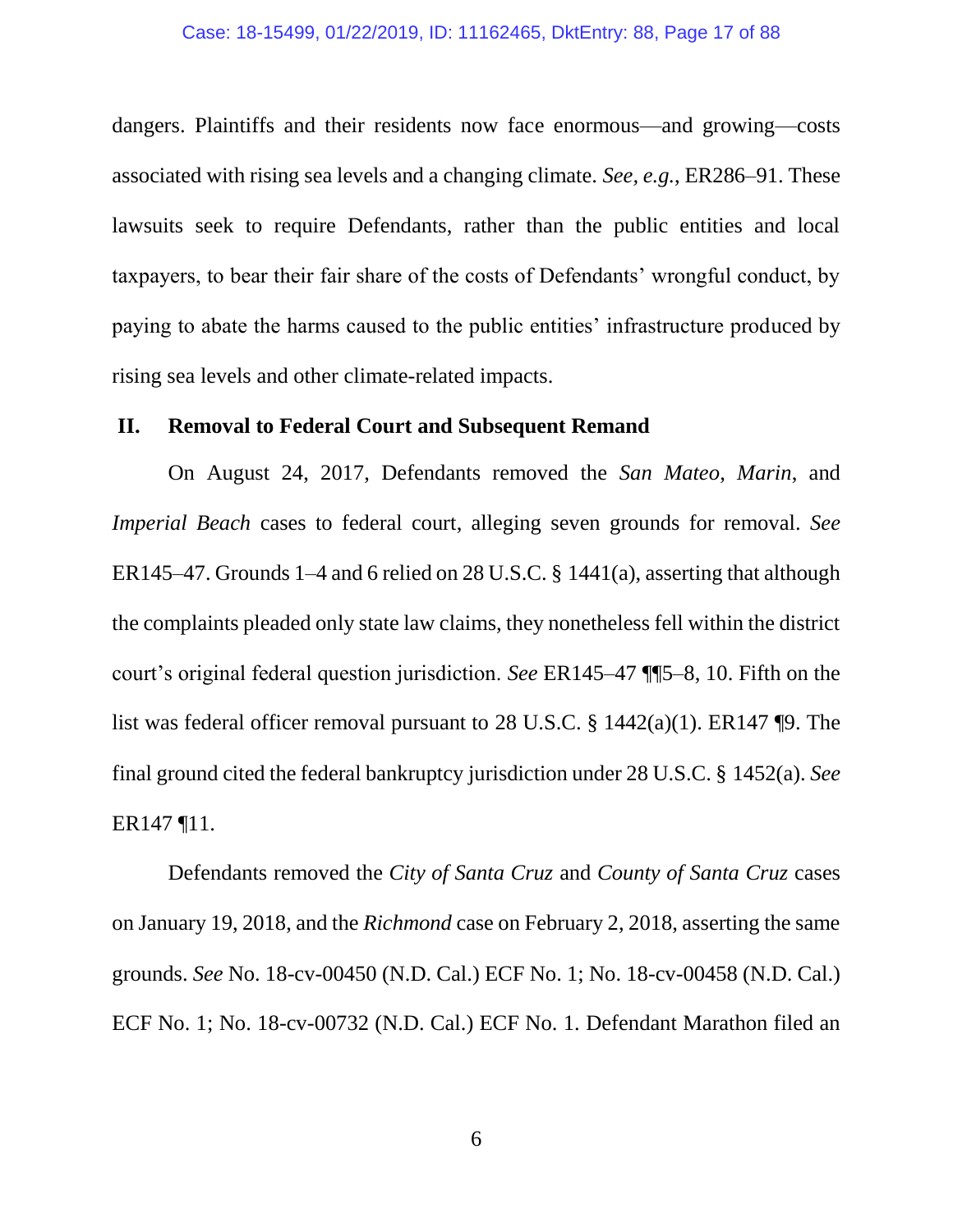additional notice of removal on March 2, 2018, asserting the same grounds plus admiralty jurisdiction. ER55–77.

On March 16, 2018, the district court granted Plaintiffs' motion to remand the first three cases, rejecting each of Defendants' arguments in turn, including their "dubious assertion of federal officer removal." ER3–8.

On July 10, 2018, the court remanded the remaining cases for the same reasons, and adopted the reasons for admiralty jurisdiction set forth in *Coronel v. AK Victory*, 1 F. Supp. 3d 1175, 1178–89 (W.D. Wash. 2014). *See* ER1.

## **III. Plaintiffs' Motion to Dismiss**

 $\overline{a}$ 

Defendants' notice of appeal acknowledges that 28 U.S.C. § 1447(d) "generally prohibits appellate review of remand orders," with exceptions only for civil rights cases and federal-officer removal. ER46. Defendants insist, however, that because they had included a federal-officer removal claim with their six other grounds for removal (seven with admiralty), they are entitled to appellate review of the district court's rejection of all potential grounds for removal, as a matter of right. *Id*. 1

<sup>&</sup>lt;sup>1</sup> Defendants also sought permission to raise the same set of issues through a certified interlocutory appeal under 28 U.S.C. § 1292(b), but this Court denied that request as an attempt to circumvent the limits on appellate review of remand orders set forth in 28 U.S.C. § 1447(d). *See* Order, Case No. 18-80049, Dkt. No. 7 (May 22, 2018).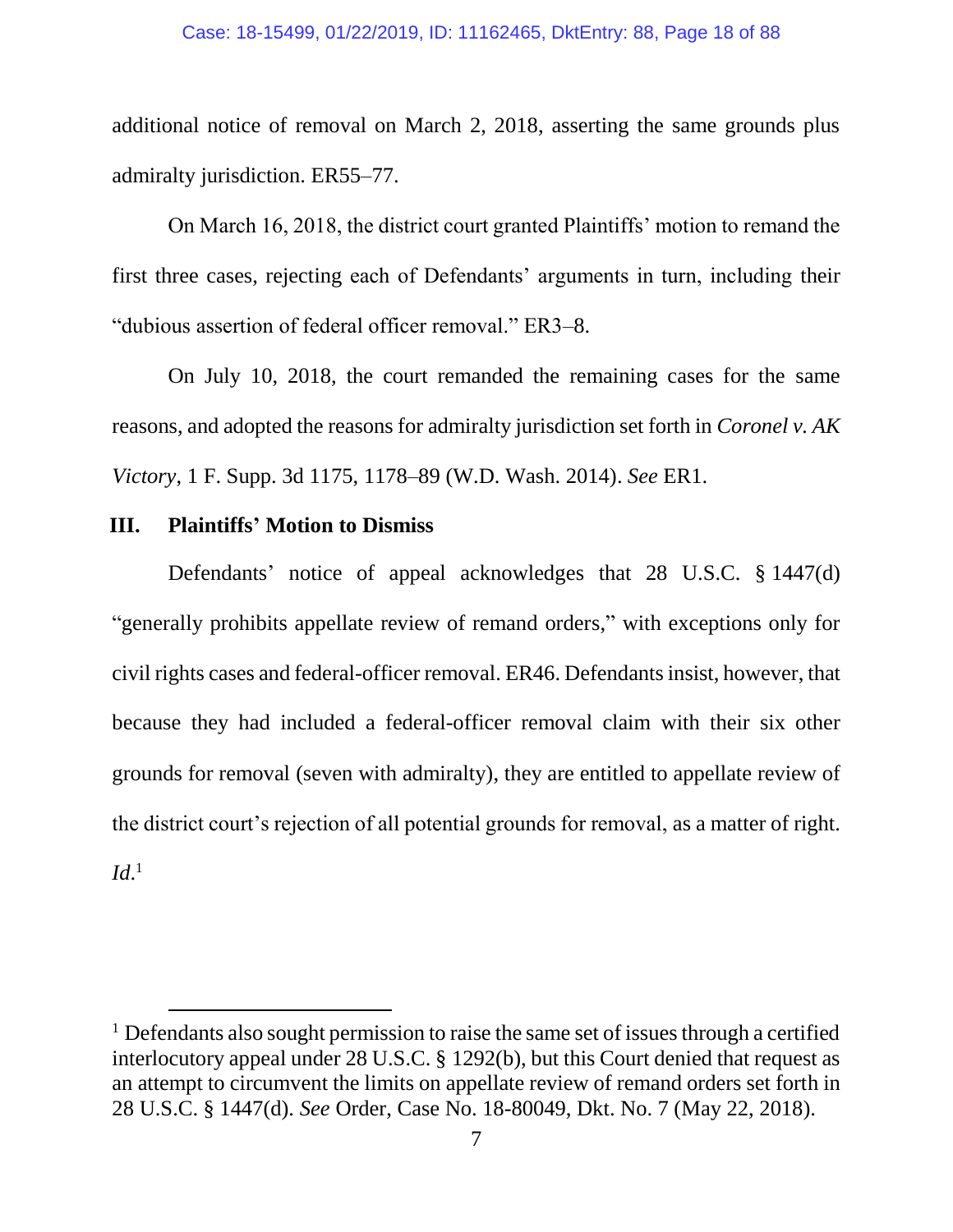Plaintiffs filed a motion for partial dismissal explaining that under established circuit precedent, Section 1447(d) limits appellate review to the federal-officer ground for removal only. *See* Case No. 18-5499, Dkt. 41 (June 6, 2018) ("MTD"). The motions panel referred the motion to the merits panel. Case No. 18-15499, Dkt. 58 (Aug. 20, 2018).

### **SUMMARY OF ARGUMENT**

Defendants have asserted eight grounds for removal on appeal, but the Court only has jurisdiction to review one: federal-officer removal under 28 U.S.C. § 1442. "An order remanding a case to the State court from which it was removed is not reviewable on appeal or otherwise" except to the extent removal was based on federal officer or civil rights removal under 28 U.S.C. §§ 1442 & 1443 respectively. *See* 28 U.S.C. § 1447(d). It is settled law that other grounds for removal asserted in the same case are not reviewable. *See, e.g., Patel v. Del Taco, Inc.*, 446 F.3d 996, 998 (9th Cir. 2006). Defendants may not bootstrap their seven other asserted grounds for removal—the vast bulk of their arguments—by also invoking Section 1447(d)'s narrow federal-officer exception.

The district court correctly rejected Defendants' "dubious" federal officer removal argument. ER7. To invoke federal-officer removal, private companies bear a "special burden" to establish that they acted under the government's "subjection, guidance, or control," with respect to the specific conduct that caused the plaintiff's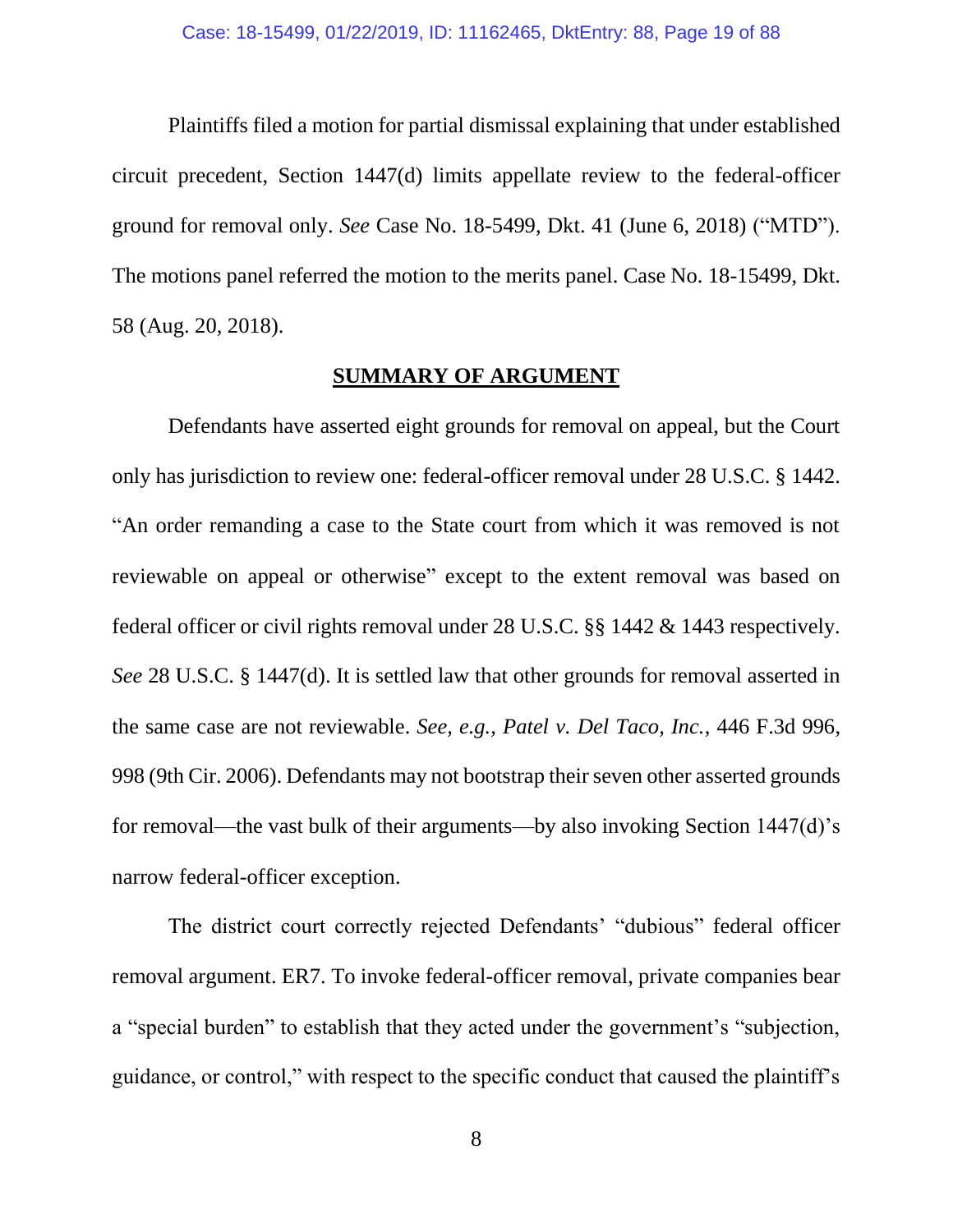injuries. *Watson v. Philip Morris Cos., Inc.*, 551 U.S. 142, 151 (2007); *see* 28 U.S.C. § 1442. The various relationships Defendants assert between themselves and the federal government all boil down to either (i) contractual obligations that do not show the "unusually close" government oversight "involving detailed regulation, monitoring, or supervision" necessary to invoke federal jurisdiction, *Watson*, 551 U.S. at 149, or (ii) simple compliance with federal law in extracting fossil fuels. None provide a basis for removal.

If the Court determines it has jurisdiction to consider the other seven removal arguments Defendants assert, it should reject them all. Defendants' argument that federal common law "governs" Plaintiffs' claims cannot confer jurisdiction, because federal common law at most presents an ordinary preemption defense to Plaintiffs' state law claims, which must be adjudicated in state court on remand. "[P]reemption, without more, does not convert a state claim into an action arising under federal law." *Metro. Life Ins. Co. v. Taylor*, 481 U.S. 58, 65 (1987). Nor are Plaintiffs' claims completely preempted by the Clean Air Act. 42 U.S.C. § 7401, *et seq*. Complete preemption arises only in the "extraordinary" situations where "Congress intends not merely to preempt a certain amount of state law, but also intends to transfer jurisdiction of the subject matter from state to federal court." *Wayne v. DHL Worldwide Express*, 294 F.3d 1179, 1183–84 (9th Cir. 2002). No court has held that the Clean Air Act completely preempts state law causes of action, and the text of the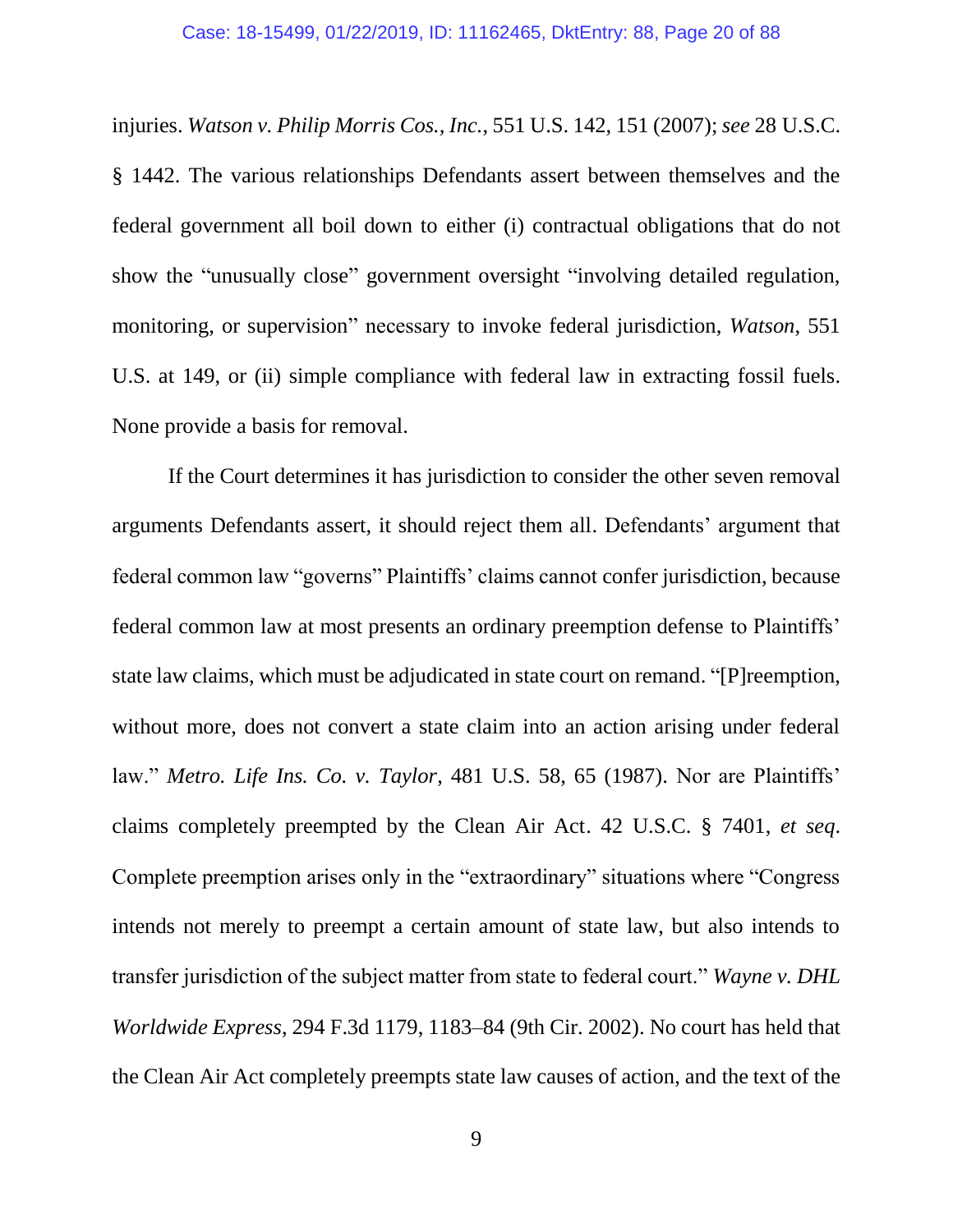#### Case: 18-15499, 01/22/2019, ID: 11162465, DktEntry: 88, Page 21 of 88

Act itself makes clear that Congress intended to preserve the traditional state involvement in responding to injuries from air pollution, both through state regulation and through private tort remedies. *See, e.g.*, 42 U.S.C. §§ 7401(a)(3), 7416, 7604(e) .

The cases are also not removable under *Grable & Sons Metal Products, Inc. v. Darue Engineering & Manufacturing*, 545 U.S. 308 (2005). The various federal interests Defendants assert are "implicated" by Plaintiffs' claims at most present federal preemption defenses, not embedded federal issues "necessarily raised" by Plaintiffs' state law claims. *See, e.g.*, *Cal. Shock Trauma Air Rescue v. State Comp. Ins. Fund*, 636 F.3d 538 (9th Cir. 2011).

Plaintiffs' claims do not arise on the Outer Continental Shelf, within the federal enclave, out of any bankruptcy dispute, or within the scope of admiralty jurisdiction (a jurisdictional argument Defendants waived in the *San Mateo*, *Imperial Beach*, and *Marin* cases in any event). The district court correctly rejected all of Defendants' arguments, and remand was proper.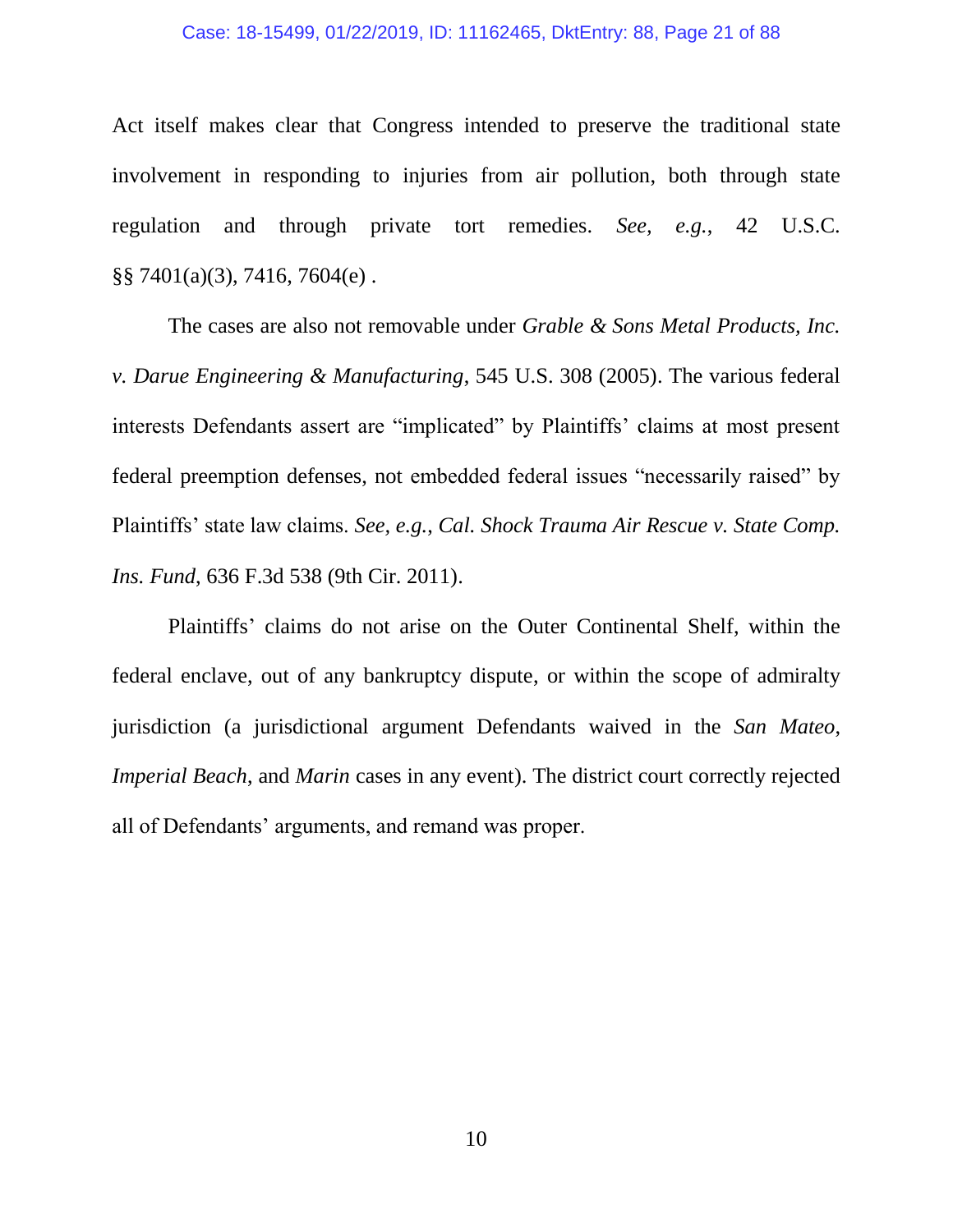## **ARGUMENT**

## **I. This Court Has Jurisdiction to Consider Only Defendants' Federal-Officer Removal Claims.**

Although Defendants raise multiple theories of removal, this Court lacks

jurisdiction to consider any of them except federal-officer removal under 28 U.S.C.

§ 1442.

Congress strictly limited appellate review of remand orders, providing that:

An order remanding a case to the State court from which it was removed is not reviewable on appeal or otherwise, except that an order remanding a case to the State court from which it was removed pursuant to section 1442 [federal-officer removal provision] or 1443 [civil rights removal provision] of this title shall be reviewable by appeal or otherwise.

28 U.S.C. § 1447(d). As a result, so "long as a district court's remand is based . . .

on lack of subject-matter jurisdiction . . . a court of appeals lacks jurisdiction to entertain an appeal of the remand order under § 1447(d)." *Things Remembered, Inc. v. Petrarca*, 516 U.S. 124, 127–28 (1995).

Under settled Ninth Circuit precedent, consistent with the majority view in the circuits, Section 1447(d) limits appellate review in a case asserting multiple removal theories to the propriety of the district court's rejection of removal under federal-officer jurisdiction (or civil rights jurisdiction that is inapplicable here*. See Patel*, 446 F.3d at 998; *see also Clark v. Kempton*, 593 Fed. Appx. 667, 668 (9th Cir. 2015); *Carter v. Evans*, 601 Fed. Appx. 527, 528 (9th Cir. 2015); *McCullough v.*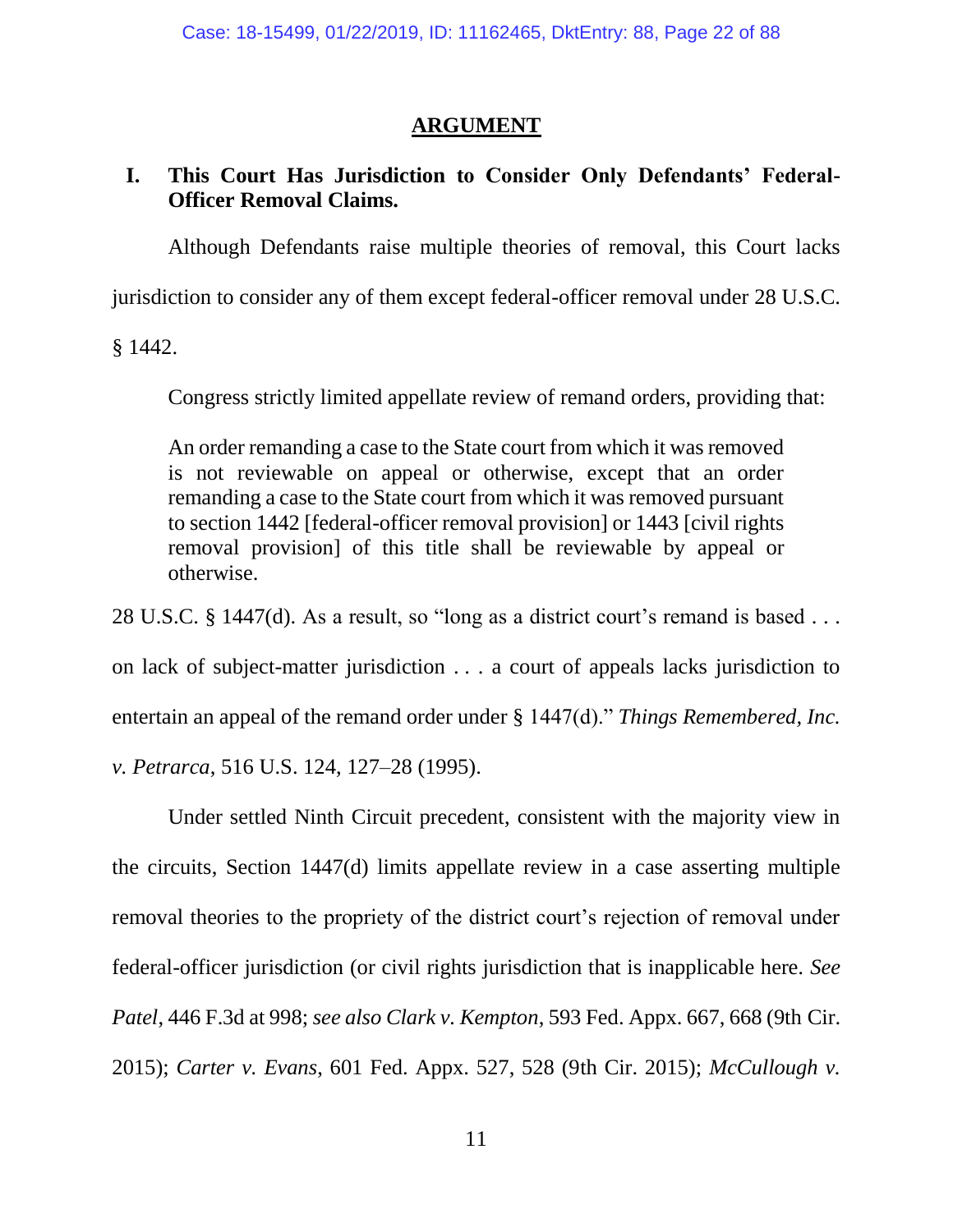*Evans*, 600 Fed. Appx. 577, 578 (9th Cir. 2015); *U.S. Bank Nat'l Ass'n. v. Azam*, 582 Fed. Appx. 710, 711 (9th Cir. 2014). <sup>2</sup> A removing defendant may not circumvent Section 1447(d)'s appellate bar by including a flimsy federal-officer argument among numerous other non-reviewable grounds for removal.

Plaintiffs' Motion for Partial Dismissal explains why Defendants' attempts to overcome these cases have no merit, and Plaintiffs will not repeat those fully briefed arguments here. *See* MTD 9–22; MTD Reply 2–12.

## **II. The District Court Correctly Found No Basis for Federal-Officer Removal.**

Defendants bury what the district court charitably referred to as their "dubious" federal-officer removal argument, ER7, deep in their brief, devoting fewer than four pages to the issue. Br. 63–66. The court below rightly rejected it.

"Historically, removal under  $\S$  1442(a)(1) and its predecessor statutes was meant to ensure a federal forum in any case where a federal official is entitled to raise a defense arising out of his official duties." *Arizona v. Manypenny*, 451 U.S. 232, 241 (1981). Because Congress was concerned that federal officials subject to

l

<sup>2</sup> As discussed in Plaintiffs' Motion for Partial Dismissal, *Patel* and the cases following it apply the majority among the circuits that have addressed the issue. *See, e.g*., *Jacks v. Meridian Res. Co.*, 701 F.3d 1224, 1229 (8th Cir. 2012); *Alabama v. Conley*, 245 F.3d 1292, 1293 n.1 (11th Cir. 2001) (per curiam); *Davis v. Glanton*, 107 F.3d 1044 (3d Cir. 1997); *State Farm Mut. Auto. Ins. Co. v. Baasch*, 644 F.2d 94, 96 (2d Cir. 1981) (per curiam); *Noel v. McCain*, 538 F.2d 633, 635 (4th Cir. 1976); *but see Lu Junhong v. Boeing Co.*, 792 F.3d 805 (7th Cir. 2015).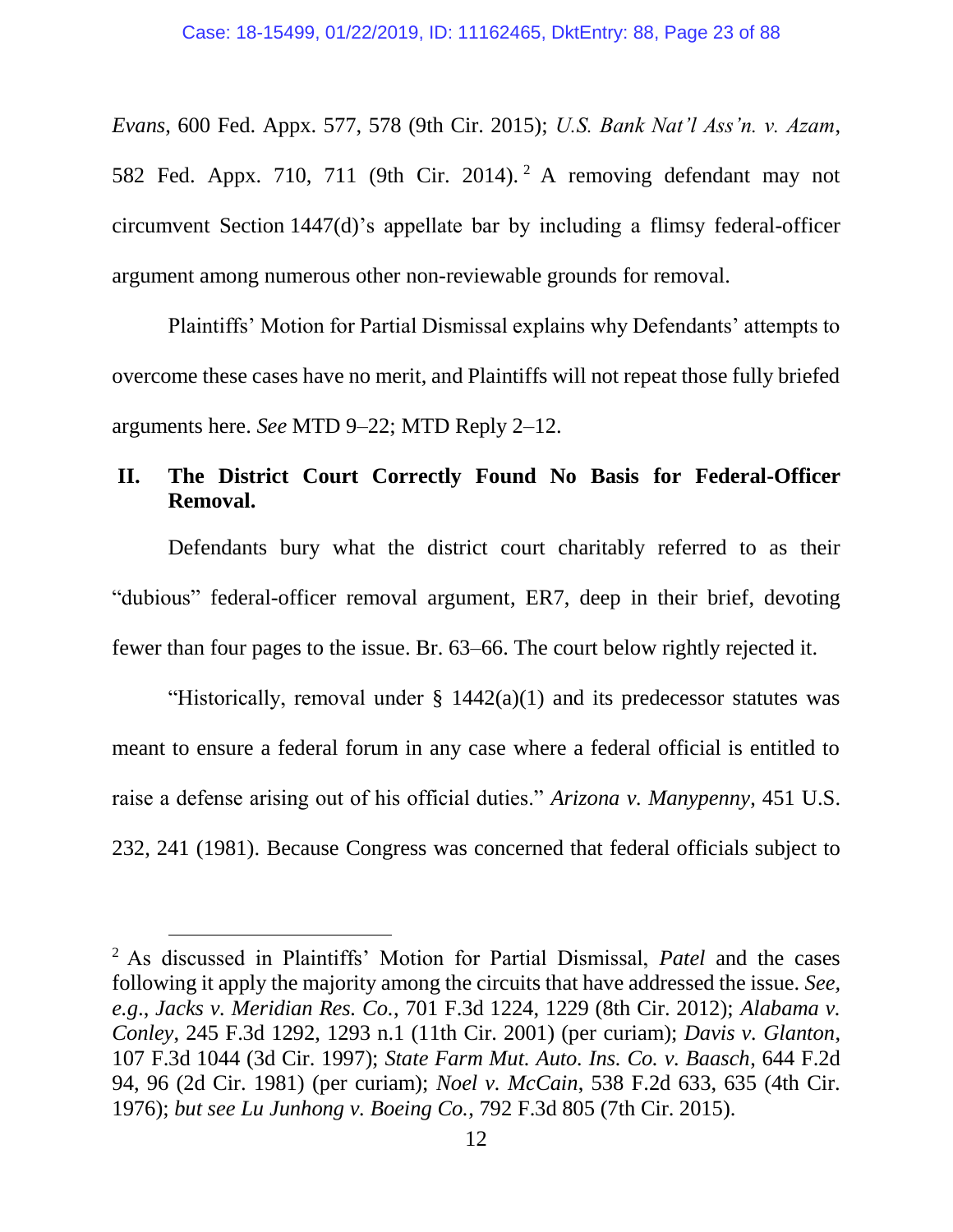#### Case: 18-15499, 01/22/2019, ID: 11162465, DktEntry: 88, Page 24 of 88

state-court prosecution or civil suit might be subject to "local prejudice" or hostility against the federal government, removal therefore afforded a "federal forum in which to assert federal immunity defenses." *Id*. at 150.

Section  $1442(a)(1)$  extends the same jurisdictional protections to private individuals and companies "acting under [an] officer" when "sued for any act under color of such office." 28 U.S.C.  $\S$  1442(a)(1). The canonical example is a private individual hired to drive federal officers to a raid on illegal distilleries. *See Watson*, 551 U.S. at 149. The party asserting federal-officer removal "bears the burden of showing . . . a causal nexus between its actions, taken pursuant to a federal officer's directions, and plaintiff's claims." *Goncalves By & Through Goncalves v. Rady Children's Hosp. San Diego*, 865 F.3d 1237, 1244 (9th Cir. 2017).

The Supreme Court has held that *some* government contractors may in *some limited* cases take advantage of extended protections of federal-officer jurisdiction, but only where "the relationship between the contractor and the Government is an unusually close one involving detailed regulation, monitoring, or supervision," as in the context of some military procurement contracts. *Watson*, 551 U.S. at 149; *see also Fidelitad, Inc. v. Insitu, Inc.*, 904 F.3d 1095, 1100 (9th Cir. 2018). Being a government contractor is never sufficient, by itself, to trigger federal-officer jurisdiction. Particularly, merely "producing goods for the United States military," does not suffice unless the military directed the particular aspect of the contractor's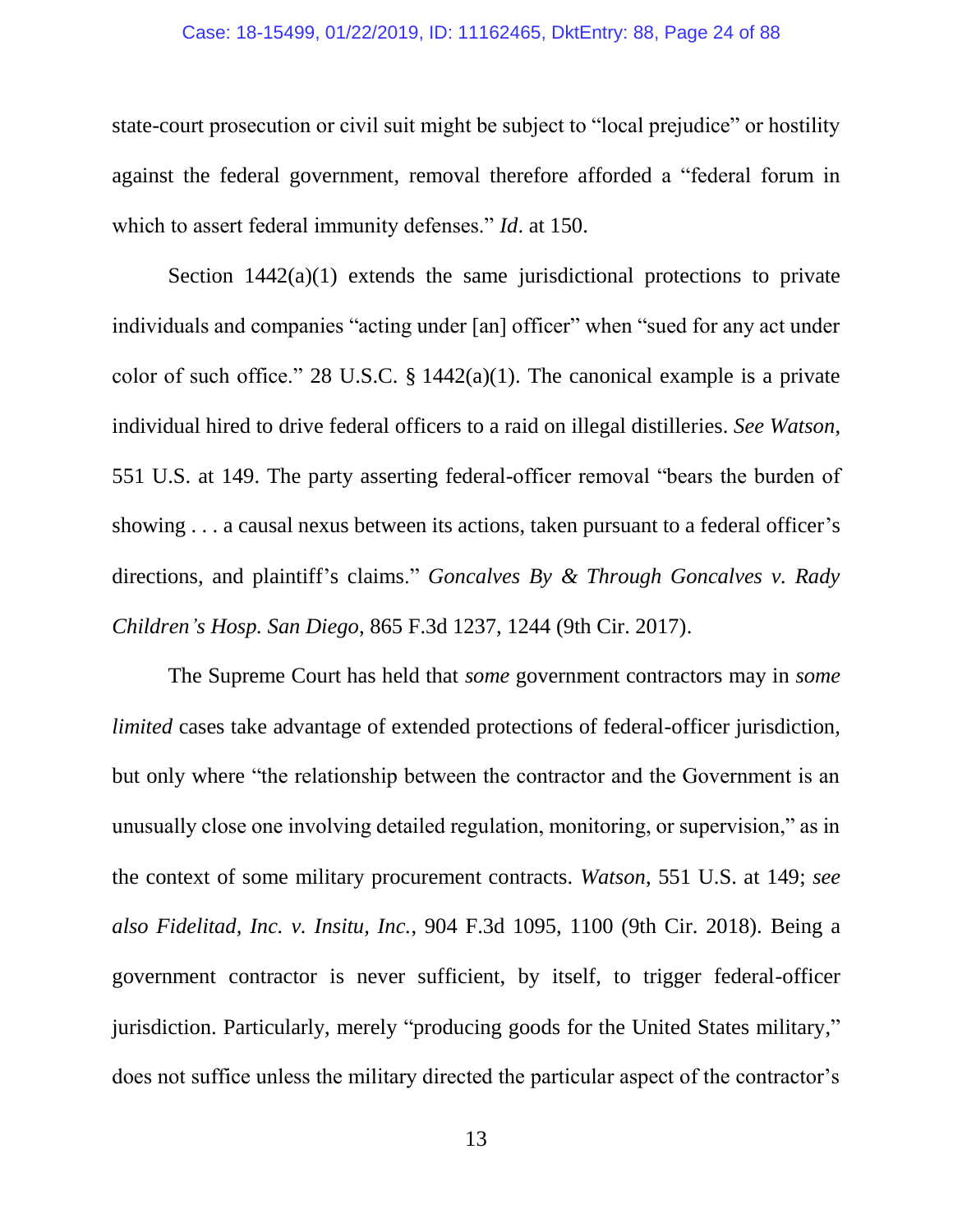performance that gave rise to the plaintiff's claims. *Fidelitad, Inc*., 904 F.3d at 1100 (citing *Leite v. Crane Co.*, 749 F.3d 1117, 1123–24 (9th Cir. 2014)).

A claim that depends on conduct neither required nor supervised by a federal official cannot support removal under Section 1442. Neither the Supreme Court nor this Court has ever held that a company operating under a federal license or selling products to the government is, for that reason alone, "acting under" a federal official for purposes of federal jurisdiction. The cases universally require considerably more. *Compare Cabalce*, 797 F.3d at 728–29 (no removal absent "federal supervision or control" of specific aspect of contractor performance giving rise to injury), *with Leite*, 749 F.3d at 1124 (removal where "the very act that forms the basis of plaintiffs' claims—Crane's failure to warn about asbestos hazards—is an act . . . performed under the direction of the Navy"); *see also, e.g.*, *In re Methyl Tertiary Butyl Ether ("MTBE") Prods. Liab. Litig.*, 488 F.3d 112, 129–30 (2d. Cir. 2007) (no removal where government regulation permitted, but did not require, defendants to include fuel additive giving rise to suit).

Defendants claim they are entitled to federal-officer removal because a handful of Defendants' predecessors-in-interest "help[ed] produce something needed" by the government. Br. 65. That argument is doubly flawed: first because *all* government contractors provide goods and services that the government purports to need; second, because Plaintiffs' public-nuisance and other state tort claims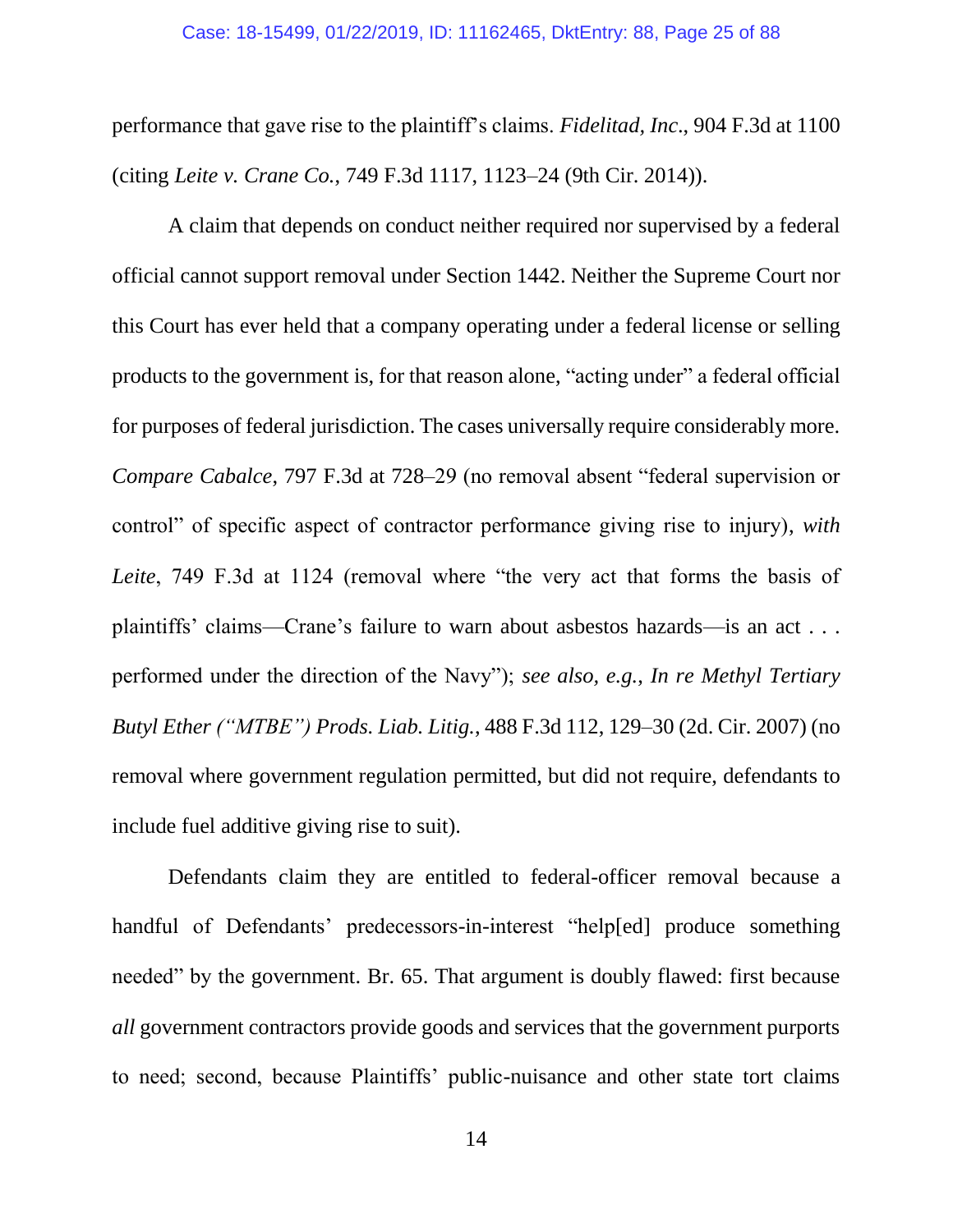#### Case: 18-15499, 01/22/2019, ID: 11162465, DktEntry: 88, Page 26 of 88

against Defendants are not based, to any significant extent, on those Defendants' sales of fossil-fuel products to governmental customers. *See* ER7. As the district court explained, there is no "'causal nexus'" between any "work performed under federal direction and the plaintiffs' claims, which are based on a wider range of conduct," *id*., including "[a]ffirmatively and knowingly concealing the hazards that Defendants knew would result from the normal use of their fossil fuel products" through misrepresentations about those products and deliberately discrediting "scientific information related to climate change," ER292 ¶181 (Public Nuisance Count). $3$ 

Defendants do not claim that the federal government had anything to do with their longstanding misrepresentation of their products' safety and suppression of evidence showing their contributions to catastrophic global warming. Yet that is the conduct at the core of the Complaints' allegations.

Defendants offer no convincing response to the district court's analysis or to the settled principles limiting the scope of federal-officer jurisdiction. Initially, they

l

<sup>3</sup> *See also* ER295 ¶192 (same); ER298–99 ¶¶206–11 (Strict Liability Failure to Warn Count describing similar failure to warn of known dangers, in addition to affirmative misrepresentations and marketing); ER309–10 ¶¶250–54 (Negligence Failure to Warn Count, same); ER300–03 ¶¶219, 221, 222 (Design Defect Claim describing similar false marketing and promotion); ER304, 306 ¶¶230 235(h) (Private Nuisance Count alleging same); ER307–08 ¶242 (Negligence Count, alleging ignoring and suppressing evidence of their products' effect on climate change); ER310 ¶261 (Trespass Count, alleging similar).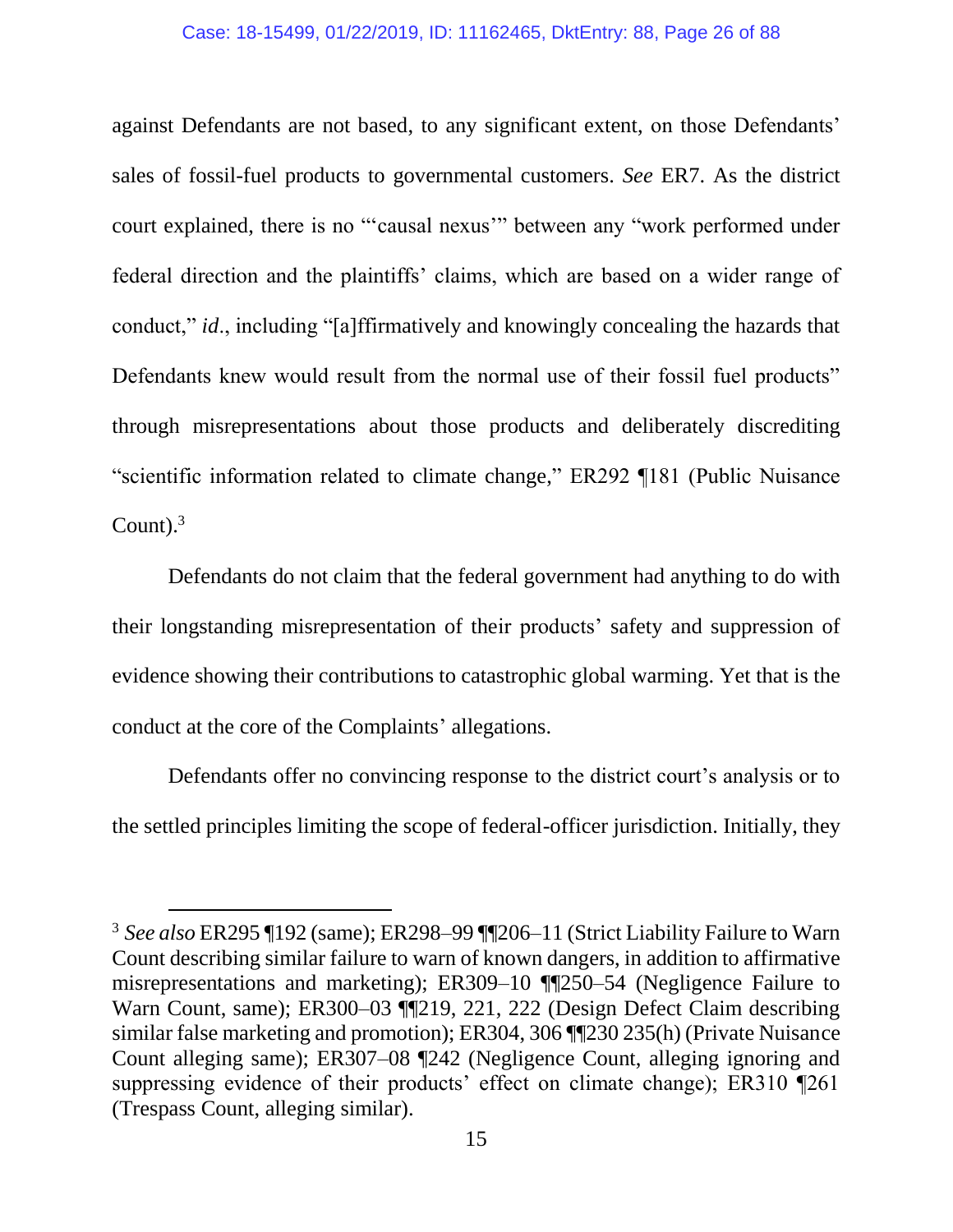#### Case: 18-15499, 01/22/2019, ID: 11162465, DktEntry: 88, Page 27 of 88

collect general precedent warning against an unduly narrow construction of the federal-officer removal provision. Br. 65. But none of those cases excuse Defendants from demonstrating—as the party bearing the burden of proof of establishing jurisdiction, *see, e.g.*, *Gaus v. Miles, Inc.*, 980 F.2d 564, 566 (9th Cir. 1992)—that a federal officer directed them or controlled them in promoting their products through misrepresentations and suppressions of the truth, which is the core allegation underlying Plaintiffs' claims.

Defendants try to limit the Court's attention to a single claim—the designdefect claim—which Defendants contend depends on nothing more than Defendants' extraction and sale of fossil fuels. Br. 66. That is an incorrect characterization. The design-defect claim alleges that Defendants are liable because their products "have not performed as safely as an ordinary consumer would expect." ER301 ¶220; *see also Anderson v. Owens-Corning Fiberglas Corp*., 53 Cal. 3d 987, 995–1003 (1991) (defining strict product liability for design defect). The Complaints then explain that Defendants' misleading marketing and denial of contrary scientific evidence "prevented reasonable consumers from forming an expectation that fossil fuel products" would be dangerous. *See, e.g.*, ER301–02 ¶221. But even if a designdefect claim could rest solely upon proof that Defendants produced and sold fossil fuels to the government (which Defendants surely would not concede when these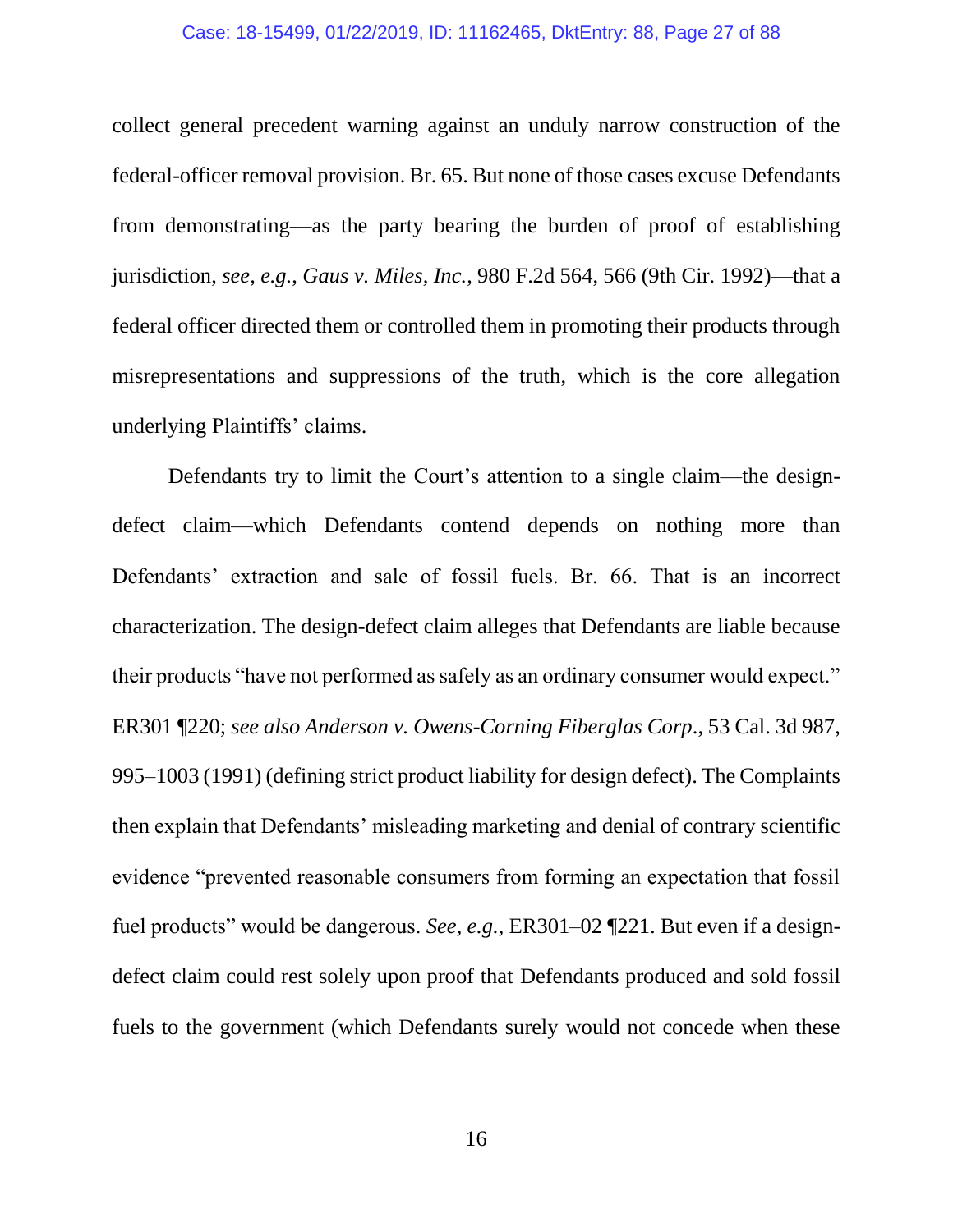#### Case: 18-15499, 01/22/2019, ID: 11162465, DktEntry: 88, Page 28 of 88

cases are adjudicated on the merits), there are at least three other reasons federalofficer jurisdiction has no application to Plaintiffs' claims.

*First*, while this Court has allowed federal-officer removal for military contractors whose challenged actions were conducted under close federal supervision, <sup>4</sup> Defendants point to no case in which removal rested on the simple sale of a generic commodity to the government.

Indeed, this Court recently rejected that possibility in *Washington v. Monsanto Co.*, 738 F. App'x. 554 (9th Cir. 2018). There, the State of Washington sued a PCB manufacturer, asserting public nuisance and other state law claims arising from environmental contamination caused when the chemicals were inevitably released into the environment. The defendant asserted federal-officer removal on the ground that it sold some of its product to the federal government. *See id*. at 555.<sup>5</sup> This Court rejected that assertion because the fact "that the federal government purchased off-the-shelf PCB products from" the defendant contractor

l

<sup>4</sup> *See, e.g.*, *Leite*, 749 F.3d at 1123–24 (removal of failure-to-warn case when military contractor "omitted any warning of asbestos hazards pursuant to the direction of Navy officers"); *Durham v. Lockheed Martin Corp.*, 445 F.3d 1247, 1249 (9th Cir. 2006) (the "military dictated the precise specifications of the aircraft" at issue).

<sup>5</sup> *See also* Brief of States of Oregon et al., *Washington v. Monsanto Co.*, No. 17- 35641, 2018 WL 1215300 (9th Cir. Feb. 27, 2018).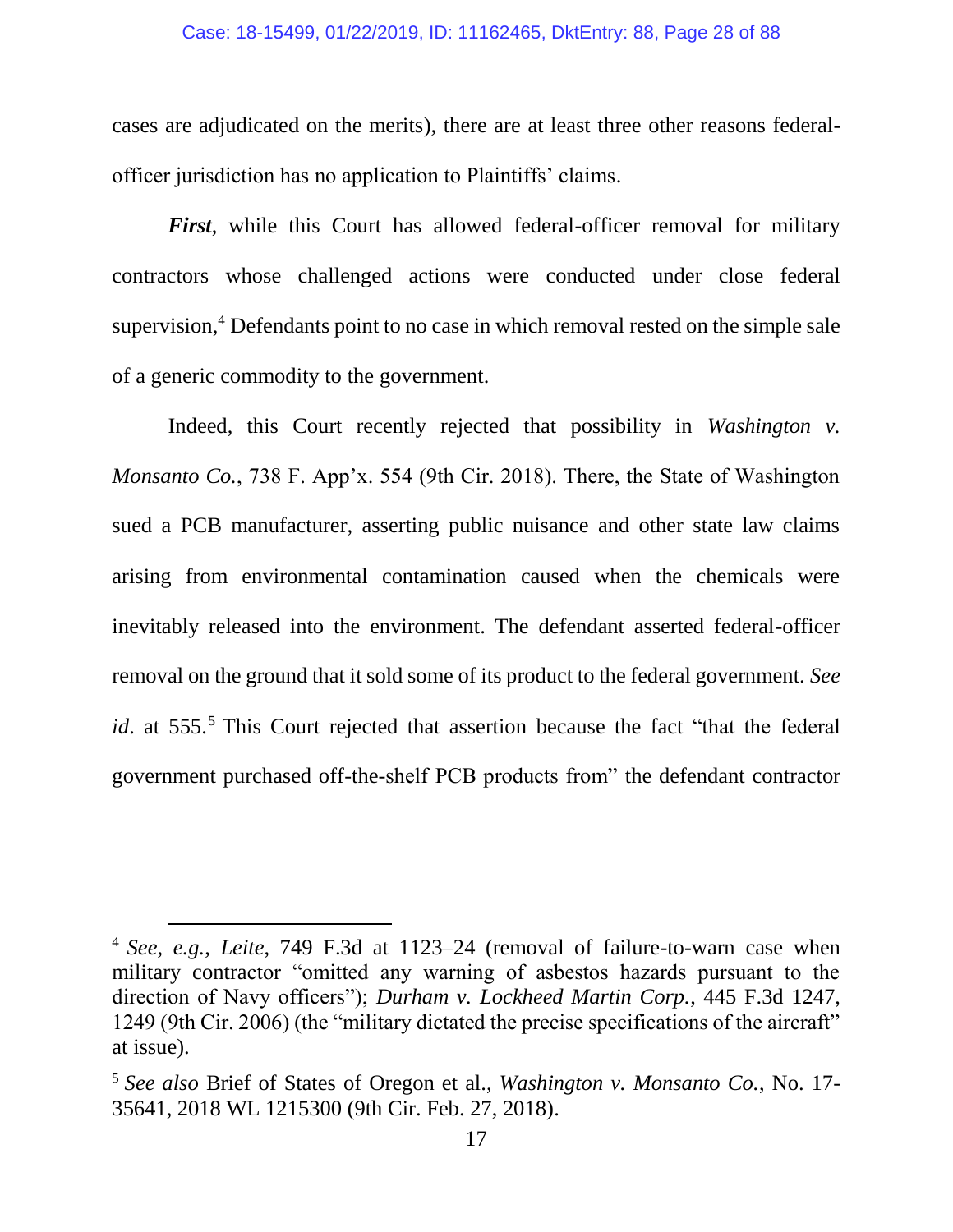did not subject that contractor to the degree of control and supervision required to extend the government's federal-immunity protections to that contractor. *Id*.

*Washington* was clearly correct. "Acting under" implies "subjection, guidance, or control," *Watson*, 551 U.S. at 151, and is completely lacking when the government merely purchases a generic, publicly available product. After all, a principal purpose of federal-officer removal is to ensure "a federal forum in which to assert federal immunity defenses," *id*. at 150, and the Supreme Court has made clear that federal contractors cannot claim immunity based on selling a product to the government unless the government specifically detailed the particular components of the product that gave rise to the claim against that contractor. *See Boyle v. United Techs. Corp.*, 487 U.S. 500, 512 (1988).

Moreover, the premise of "acting under" removal is that a private party's close cooperation with the government could subject that private party to the same risk of anti-government bias that might be directed against federal officials themselves. *See Watson*, 551 U.S. at 151; *Durham v. Lockheed Martin Corp*., 445 F.3d 1247, 1253 (9th Cir. 2006). When a case involves a generic commodity, the fact that some (likely infinitesimal) portion of the sales were to federal-government purchases will not cause the seller to be associated with the government in any manner that would risk infecting the case with anti-government bias that would make the state courts inhospitable to any valid federal defenses.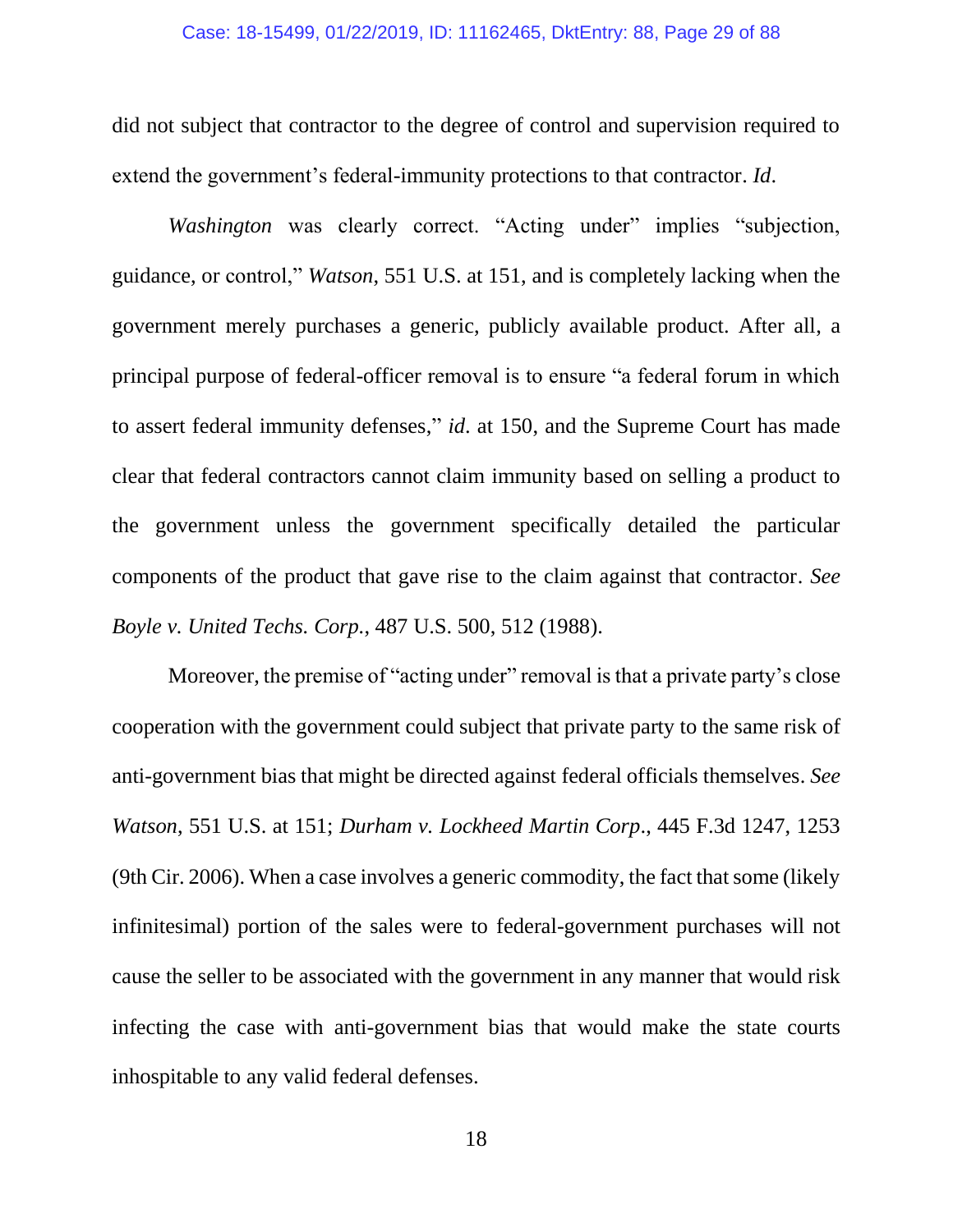*Second*, Defendants mischaracterize their alleged sales to the government. Although they imply that Defendant Chevron's predecessor Standard Oil extracted oil at Elk Hills Reserve for the government, Br. 64, the applicable contract in fact provides that Standard could dispose of its share of the oil "as it may desire" and that "[n]either Navy nor Standard shall have any preferential right to purchase any portion of the other's share of such production." ER206 § 7.

Defendants do not claim to have sold oil to the government pursuant to the OCSLA or other federal leases they cite, noting only that the leases compelled them to offer oil "to certain specified buyers" without saying who those buyers were. Br. 64 (citing ER186). What Defendants fail to disclose, though, is that the cited contract provisions simply describe the requirements of the governing federal statute. *See*  ER186 § 15 (reciting requirements of the OCSLA). Mere compliance with those statutory commands does not support removal. *See Watson*, 551 U.S. at 152–53.

Defendants also allege that CITGO sold fuel to the Navy Exchange Service Command ("NEXCOM") for retail sale at Naval installations. Br. 65. But those contracts were to provide retail-quality gasoline and diesel fuel "to service stations on approximately forty U.S. Naval installations." ER138 ¶5. The NEXCOM contracts were straightforward commercial exchanges that did not require detailed, specialized government oversight in any respect. From all appearances, the fuel was sold to service members at Navy Exchanges for personal vehicles. *See* NEXCOM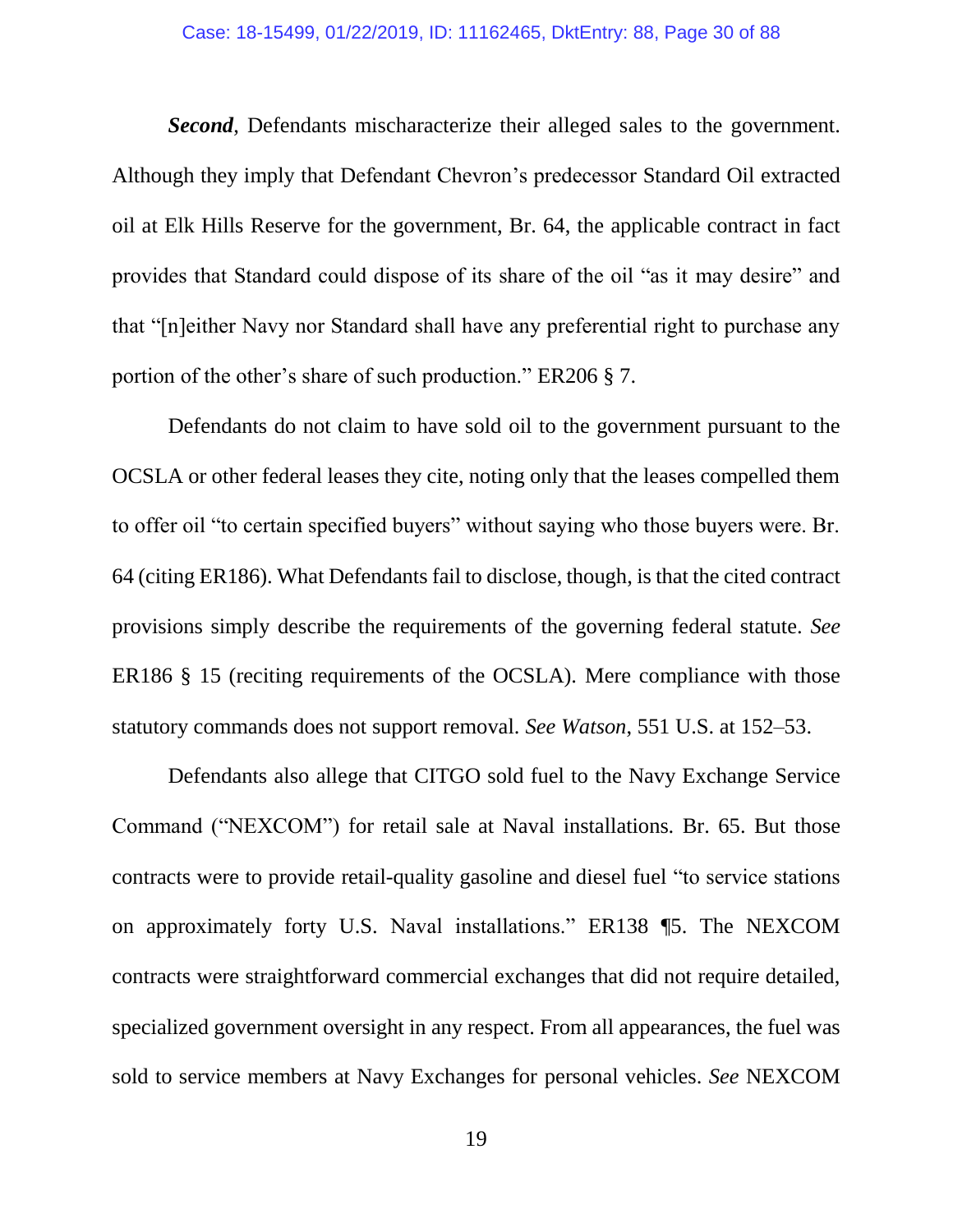Enterprise, Enterprise Info, *https://www.mynavyexchange.com/nex/enterprise-info* (accessed Jan. 15, 2019). Defendants cite no case in which removal was permitted because the defendant assisted the operation of an essentially commercial enterprise—through selling commodities for resale—with such an attenuated connection to the core services of the government as seen here.

*Third*, to the extent Defendants mean to argue that they were acting under federal officers because they were required by their contracts to produce and sell fossil fuels to *the general public*, that claim fails as well. If federal-officer jurisdiction cannot rest on the act of selling an off-the-shelf item to the government for use by the government, surely it cannot rest on selling that item to the public. There can be no federal-officer jurisdiction unless the defendant helps an official carry out "his official duty," *i.e.,* by "helping [an] official to enforce federal law." *Watson*, 551 U.S. at 151. Selling fuel to the public is not part of any federal official's law enforcement or other duties, so Defendants cannot claim that in selling oil to the public they were assisting in the performance of a federal duty. Nor can Defendants identify any other "official duty" they were helping a federal official perform when they sold fuel to the public (let alone when they wrongfully promoted it based on known falsehoods and misrepresentations).

Defendants' assertion that the government compelled them to extract and sell fossil fuels to the public is factually unsupported in any event, and again, it is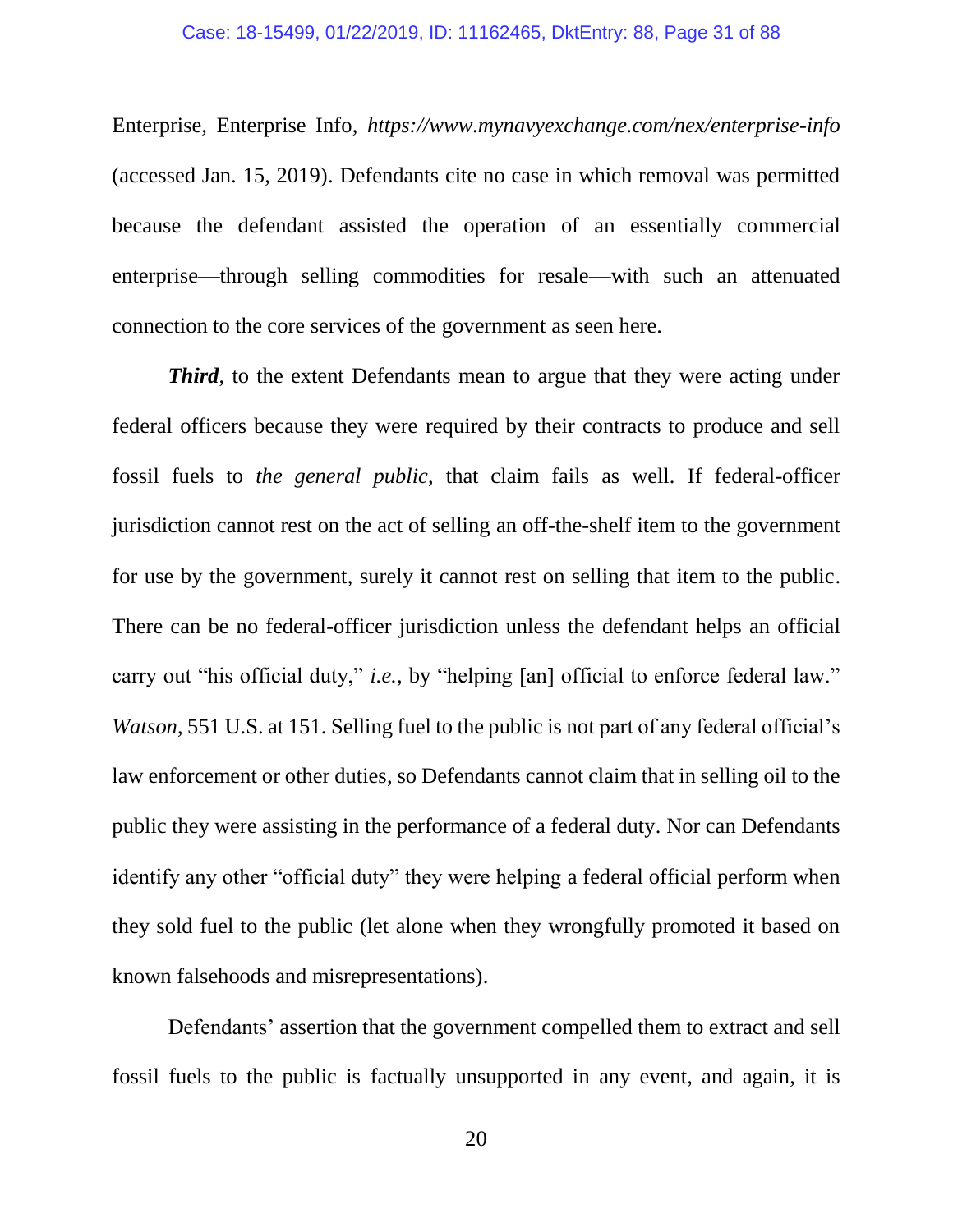#### Case: 18-15499, 01/22/2019, ID: 11162465, DktEntry: 88, Page 32 of 88

Defendant's burden to establish jurisdiction. Defendants assert that the OCSLA leases "mandated that Defendants 'shall' drill for oil and gas pursuant to government-approved exploration plans," Br. 64 (citing ER186-87). But the OCSLA leases simply *permit* oil companies to extract oil from federal property, so long as they comply with approved plans. *See* ER184 § 2 (giving lessees "the exclusive *right and privilege* to drill for, develop, and produce oil and gas resources") (emphasis added); ER185 § 9 (requiring that any drilling undertaken comply with certain plans).<sup>6</sup>

The Elk Hills contract was a typical unit-production arrangement that governed Standard Oil and the Navy's extraction of oil from a common pool in which both entities held ownership interests. *See United States v. Standard Oil Co. of Cal.*, 545 F.2d 624, 626-28 (9th Cir. 1976) (describing Reserve and contract). The point of the contract was to divide the pool's output in accordance with relative ownership rights and to ensure that Standard's extraction of its own share of the oil did not endanger the Navy's ability to preserve its share in the ground as a war reserve. *Id*. at 627–28. Although the contract *permitted* Standard to receive a certain amount of oil from the pool and allowed the Navy to *restrict* Standard's production

 $\overline{a}$ 

<sup>6</sup> Defendants also mention unspecified "strategic petroleum reserve leases," but do not describe their content or cite to such a lease in the record. *See* Br. 65. Any reliance on those leases is therefore forfeit. *See, e.g.*, *Orr v. Plumb*, 884 F.3d 923, 932 (9th Cir. 2018).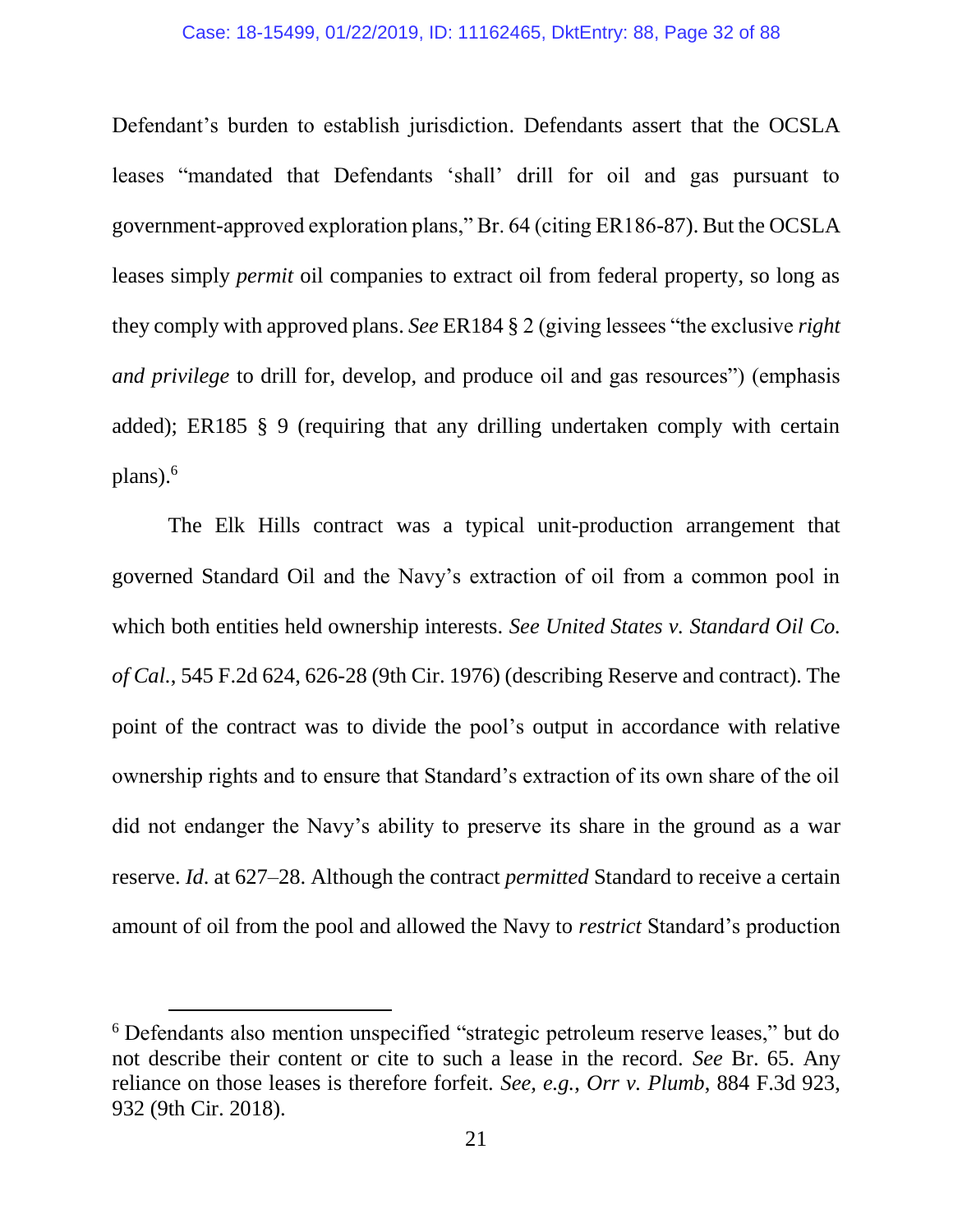#### Case: 18-15499, 01/22/2019, ID: 11162465, DktEntry: 88, Page 33 of 88

in order to protect its share of the pool, nothing in the provisions Defendants cite *required* Standard to extract any oil at all. *See id*; *see also* ER197-98 § 1.a ("[T]he Reserve shall be developed and operated . . . *to the extent herein provided or hereafter authorized by the Navy* . . . in accordance with the provisions of this contract." (emphasis added)); ER201 § 4(b) (reserve shall be operated in a manner to "*permit* production" at a rate sufficient to produce amount to which Standard was entitled, subject to reduction by the Navy) (emphasis added).<sup>7</sup>

A defendant is not "acting under" a federal officer simply because the government has given the defendant license to engage in an activity, particularly when that activity (here, producing a product for sale to third parties and then wrongfully promoting it while knowing of its undisclosed hazards) does not assist the federal officer in enforcing federal law. *See Watson*, 551 U.S. at 152. After all, there is little risk that the successors to Standard Oil, CITGO, and the companies who drill on federal lands will face special bias resulting from their association with

 $\overline{a}$ 

 $<sup>7</sup>$  Defendants mischaracterize Section 4(b) of the contract as requiring production of</sup> a certain amount of oil "until the Navy had received its share of production." Br. 64 (quoting ER201 § 4(b)). Instead, the provision *allowed* Standard Oil to extract a certain amount of oil for *its own use*. *See* ER201 § 4(b) ("*Until Standard shall have received its share of production* . . . the Reserve shall be developed and operated in such a matter and to such extent as will . . . permit production . . . not less than 15,000 barrels of oil per day. . . ." (emphasis added)). The Navy's share was left in the ground for future use in the case of war. *See Standard Oil Co. of Cal.*, 545 F.2d at 627–28.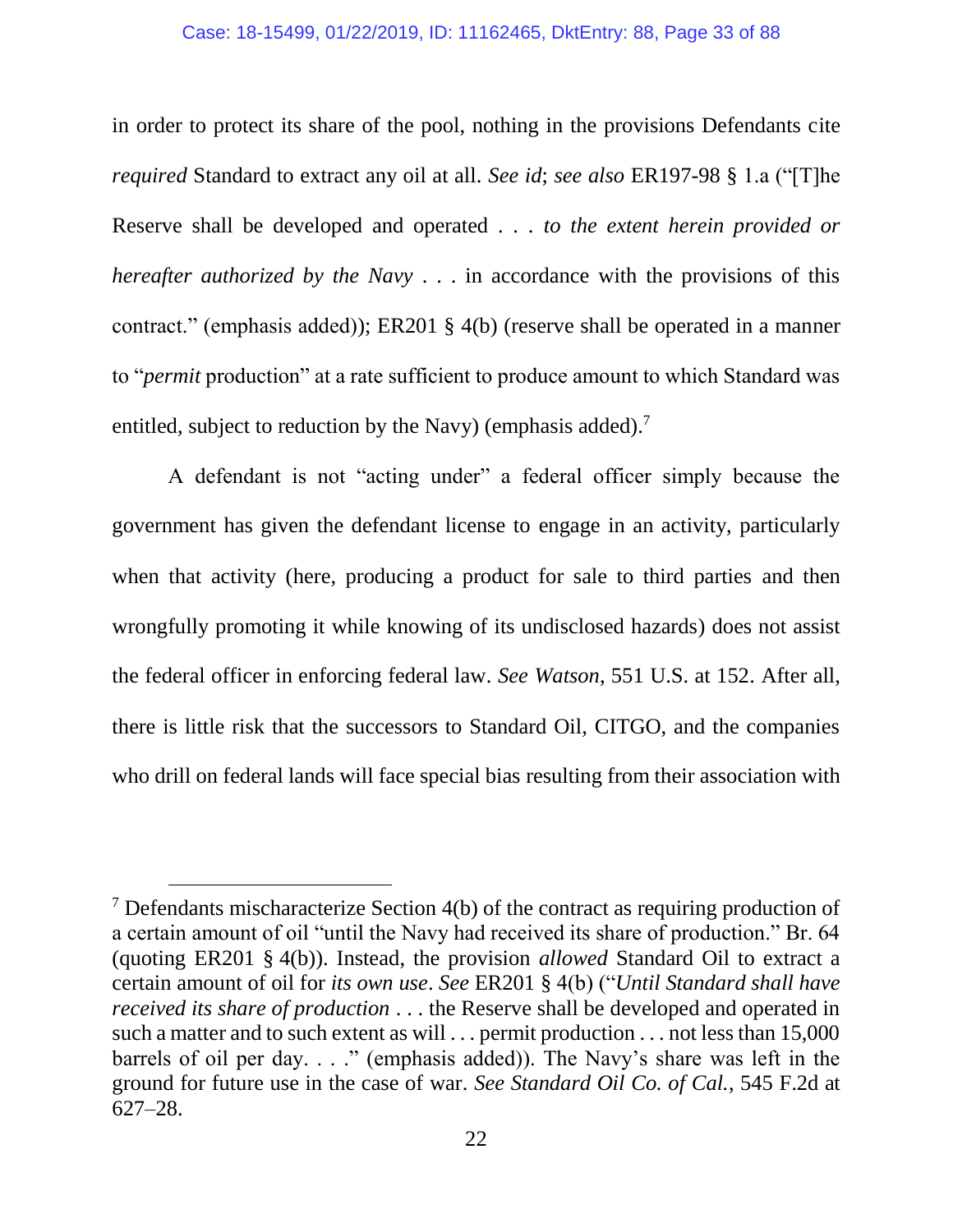#### Case: 18-15499, 01/22/2019, ID: 11162465, DktEntry: 88, Page 34 of 88

the federal government beyond what a company whose extraction and sales were wholly private would encounter.

The fact that permission came with conditions makes no jurisdictional difference either. *Contra* Br. 64. Being subject to federal regulation is not, in itself, a basis for removal. *See Watson*, 551 U.S. at 151–52. For example, manufacturing commercial aircraft requires a federal license and is subject to extensive federal rules and oversight. But that does not mean that Boeing is "acting under" federal officers when it produces airliners. *See Lu Junhong v. Boeing Co.*, 792 F.3d 805, 808–10 (7th Cir. 2015); *see also In re MTBE*, 488 F.3d 129–32.

There is no reason for a different result when the federal rules are written into a license or lease that would not otherwise implicate federal officer removal. Thus, in *Fidelitad, Inc*., this Court rejected the defendant's argument "that it was not merely complying with federal regulations but also attempting to enforce specific provisions in [its] export licenses." 904 F.3d at 1100 (citing *Watson*, 551 U.S. at 152–53, 157). Being subject to federal rules (statutory, regulatory, or contractual) does not risk the defendant being subject to anti-government bias, and does not "disable federal officials from taking necessary action designed to enforce federal law." *Id*. at 152.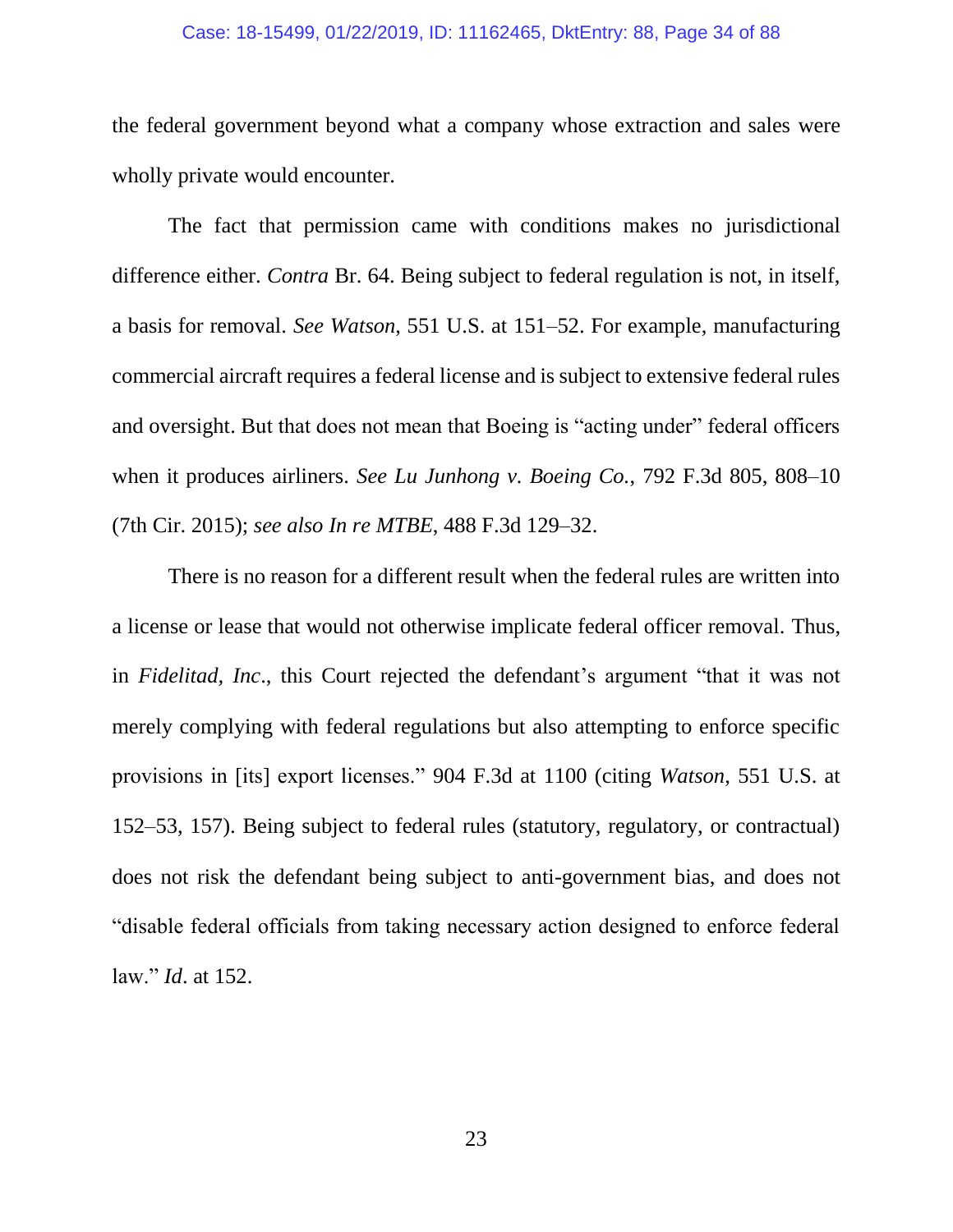## **III. The District Court Properly Rejected Defendants' Other Removal Grounds as Well.**

To the extent the Court determines it has jurisdiction to consider Defendants' other removal theories, it should affirm. Removal statutes are "strictly construed against federal court jurisdiction." *Durham*, 445 F.3d at 1253, and federal courts apply a "'strong presumption' against removal jurisdiction." *Gaus*, 980 F.2d at 566. The defendant thus "always has the burden of establishing that removal is proper," *id*., and any doubts are resolved in favor of remand, *see, e.g.*, *Matheson v. Progressive Specialty Ins. Co*., 319 F.3d 1089, 1090 (9th Cir. 2003). The district court properly applied those principles in these cases to reject each of Defendants' removal theories.

## **A. Plaintiffs' Claims Do Not Arise Under Federal Law.**

l

Defendants' principal argument is that these cases are removable because Plaintiffs' claims, although asserted only as state law causes of action, nonetheless "arise under federal common law" and "thus are within the district court's original jurisdiction." Br. 29–30.<sup>8</sup> That argument is precluded by the well-pleaded complaint

<sup>8</sup> In *Kivalina*, Defendants Shell, Exxon, BP, Chevron, and Conocophillips took the opposite side of their federal common law argument here, expressly stating they "have never 'agreed' that 'greenhouse gas pollution . . . raises uniquely federal interests' within the meaning of federal common law doctrine." Answering Brief of Defendants-Appellees Shell Oil Company et al., *Native Village of Kivalina v. Exxon Mobil Corp.*, (No. 09-17490), 2010 WL 3299982, at \*57 n.23 (9th Cir. June 30, 2010). "That 'global climate change is predominantly a matter of federal concern,"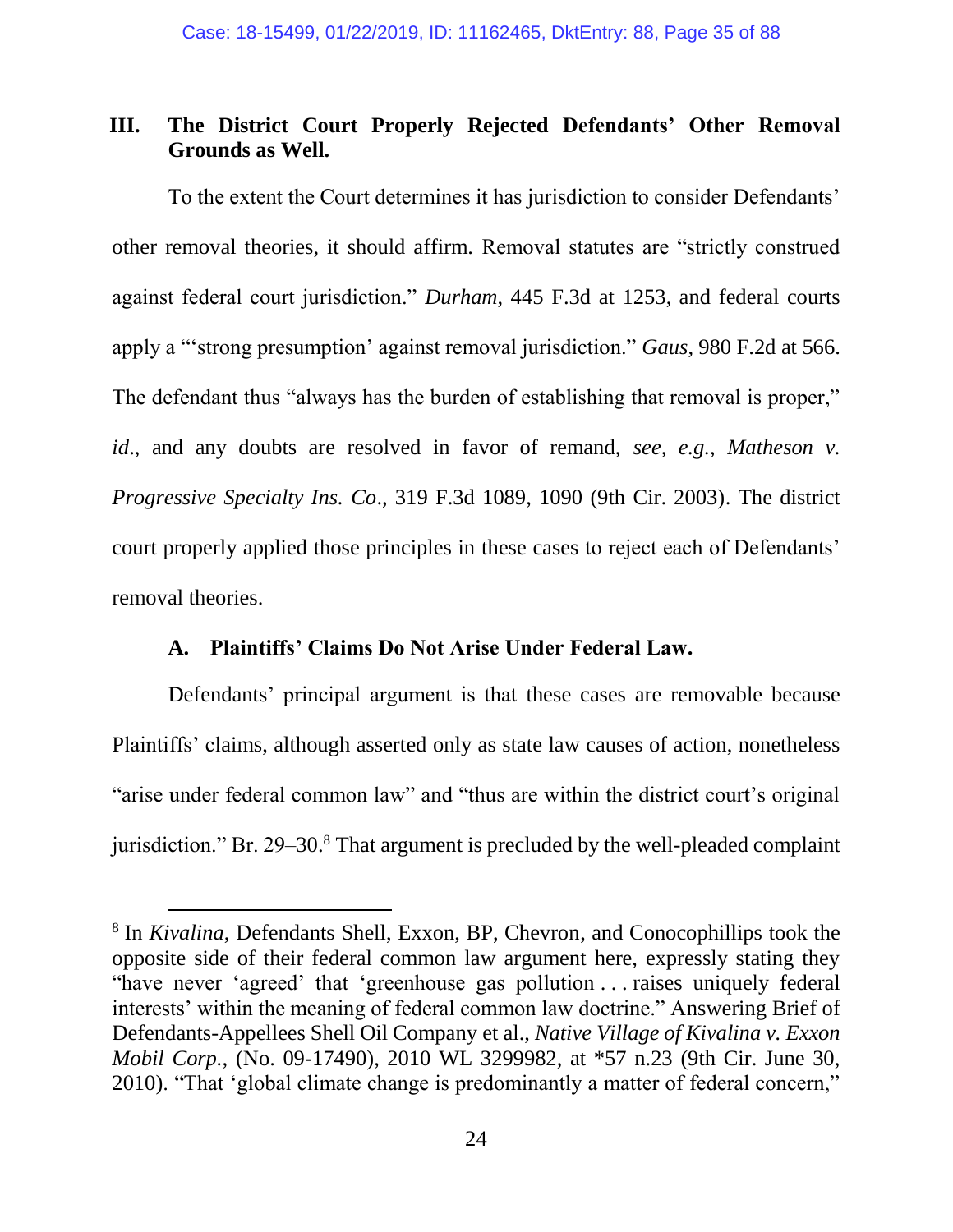rule and decades of precedent. Even if it were not, Defendants themselves have removed the linchpin of their argument by asserting that the federal common law upon which they rely was "displaced" by the Clean Air Act.

## **1. Defendants' "Arising Under" Theory Is a Veiled Preemption Argument Precluded by the Well-Pleaded Complaint Rule.**

The "presence or absence of federal-question jurisdiction is governed by the 'well-pleaded complaint rule,' which provides that federal question jurisdiction exists only when a federal question is presented on the face of the plaintiff's properly pleaded complaint." *Caterpillar, Inc. v. Williams*, 482 U.S. 386, 391–92 (1987). Under this rule, "a case may not be removed to federal court on the basis of a federal defense, including the defense of preemption, even if the defense is anticipated in the plaintiff's complaint, and even if both parties concede that the federal defense is the only question truly at issue." *Id*. This "rule makes the plaintiff the master of the claim; he or she may avoid federal jurisdiction by exclusive reliance on state law." *Id*. at 392.

Defendants try to avoid the well-pleaded complaint rule by asserting that Plaintiffs' claims "are *governed* by federal common law," rather than saying they are *preempted* by federal law. Br. 30 (emphasis added). It is true that if federal

 $\overline{a}$ 

they argued then, "has nothing to do with whether private damages claims raise 'uniquely federal interests' *of the type that justify applying federal common law.*" *Id.*; *see also id.* at \*56–60.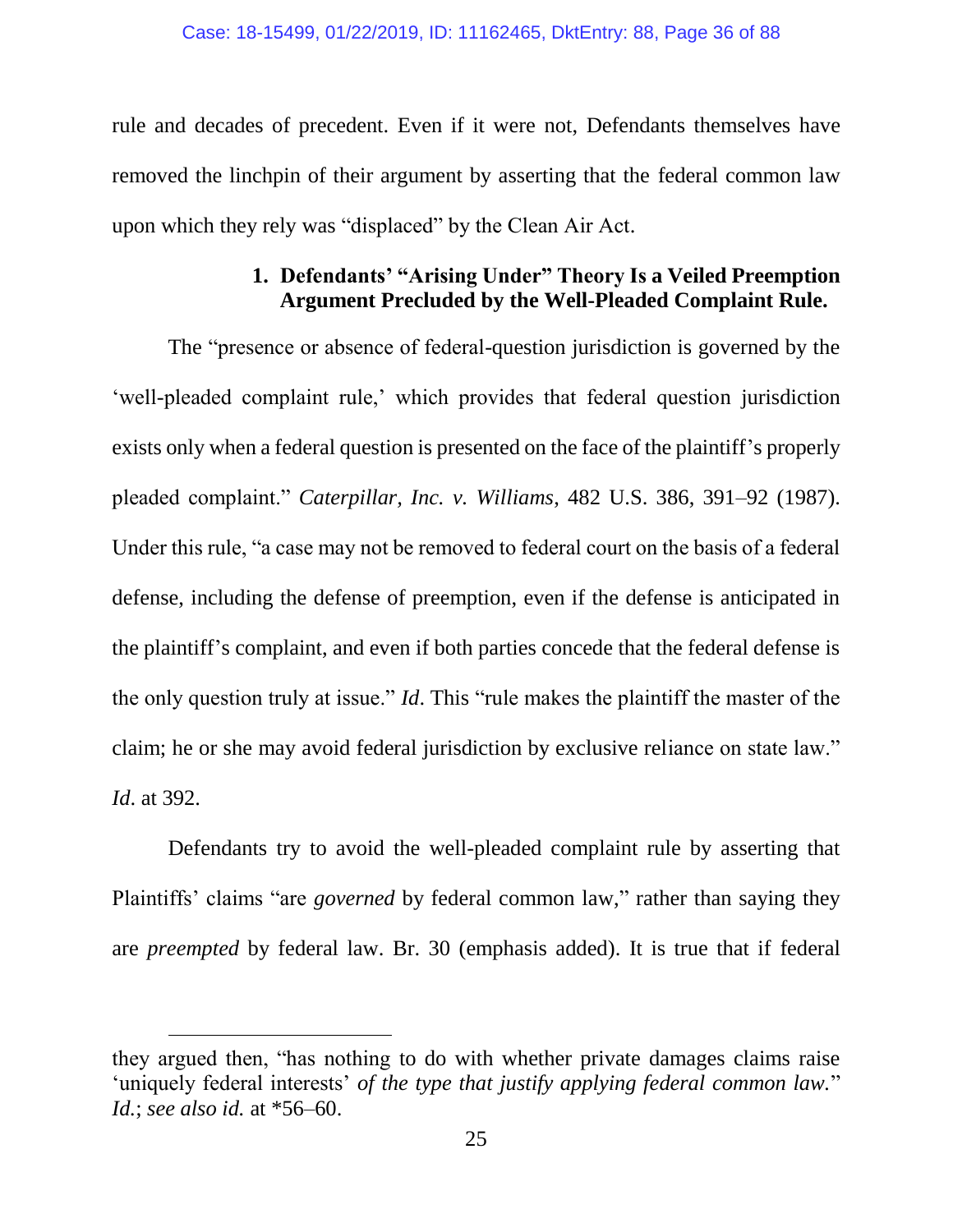#### Case: 18-15499, 01/22/2019, ID: 11162465, DktEntry: 88, Page 37 of 88

common law *completely* preempted Plaintiffs' state claims, there would be federal jurisdiction under the complete-preemption doctrine. *See Caterpillar*, 482 U.S. at 393 ("Once an area of state law has been completely preempted, any claim purportedly based on that pre-empted state law is considered, from its inception, a federal claim, and therefore arises under federal law."). But Defendants do not make that complete-preemption argument as to federal common law (because they cannot): the only complete-preemption argument they make pertains to the Clean Air Act, not federal common law. *See* Br. § II.C, 56–58.

When Defendants say that federal common law "governs" Plaintiffs' claims, they mean that "our federal system does not permit [this] controversy to be resolved under state law" and that federal common law provides the exclusive alternative. *Id*. 31. That describes ordinary preemption, and not complete (federal-jurisdictionconferring) preemption. Whenever federal law preempts state law, our federal system forbids application of state law to the case, leaving federal law the only authority to "govern" the plaintiff's claims. And the Supreme Court has long made clear that "preemption, without more, does not convert a state claim into an action arising under federal law." *Metro. Life Ins. Co.*, 481 U.S. at 65.

Defendants' argument is thus a double evasion: an attempted end-run around both the well-pleaded complaint rule and the requirements for complete preemption. The district court rightly rejected it. ER3–5; *Goepel v. Nat'l Postal Mail Handlers*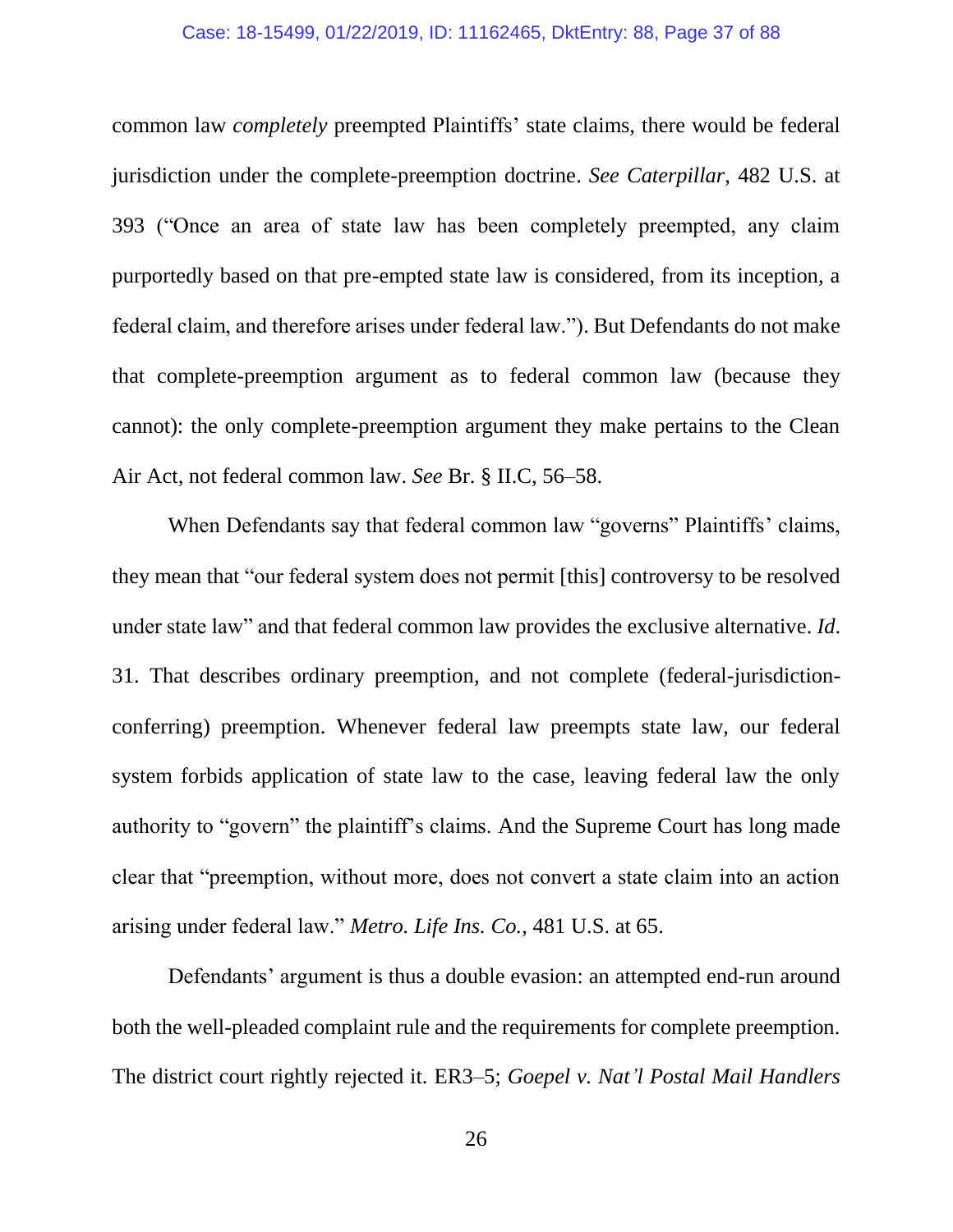*Union, a Div. of LIUNA*, 36 F.3d 306, 311–12, (3d Cir. 1994) ("[T]he only state claims that are 'really' federal claims and thus removable to federal court are those that are preempted completely by federal law." (citing *Franchise Tax Bd.*, 463 U.S. at 13)); *Allstate Ins. Co. v. 65 Sec. Plan*, 879 F.3d 90, 94 (3d Cir. 1989) ("Although Allstate may have federal-common-law claims analogous to the claims set forth in its state-court complaint, it nevertheless has the right to insist upon litigating its statelaw claims in the Court of Common Pleas."). Defendants mostly ignore these jurisdictional hurdles, content to simply re-assert that state law claims preempted by federal common law "arise under" federal law for removal purposes.<sup>9</sup>

<sup>&</sup>lt;sup>9</sup> Defendants cite only three inapposite cases in support of this dubious proposition. Br. 30. The district court's decision in *City of Oakland v. BP p.l.c.*, 325 F. Supp. 3d 1017 (N.D. Cal. 2018), simply adopted the same theory asserted in this case (at the urging of the same Defendants) and is wrong for the reasons already discussed. The court in *Wayne* had no occasion to decide the question presented here, because the court found that federal common law did not apply. 294 F.3d at 1184–85. The question in *New SD, Inc. v. Rockwell Int'l Corp.*, 79 F.3d 953 (9th Cir. 1996), was whether federal common law contract principles applied to a military subcontract action that incorporated federal procurement regulations. *See id*. at 954–55. The plaintiff did not dispute that if it did, removal was proper. *See id*.

Moreover, to the extent the panels in *Wayne* (2002) and *New SD* (1996) assumed that the applicability of federal common law justified removal under the "substantial federal question" doctrine, the Supreme Court subsequently pared the doctrine back substantially. *See Gunn v. Minton*, 568 U.S. 251, 258 (2013) (describing recent "effort to bring some order to this unruly doctrine" in *Grable* (2005)); *Babcock Servs., Inc. v. CH2M Hill Plateau Remediation Co.*, No. 13-CV-5093-TOR, 2013 WL 5724465, at \*4 (E.D. Wash. Oct. 21, 2013) (noting that the premise of *New SD*  is "no longer sound" after *Grable*); *Raytheon Co. v. Alliant Techsystems, Inc.*, No. CIV 13-1048-TUC-CKJ, 2014 WL 29106, at \*4 (D. Ariz. Jan. 3, 2014) (same); Part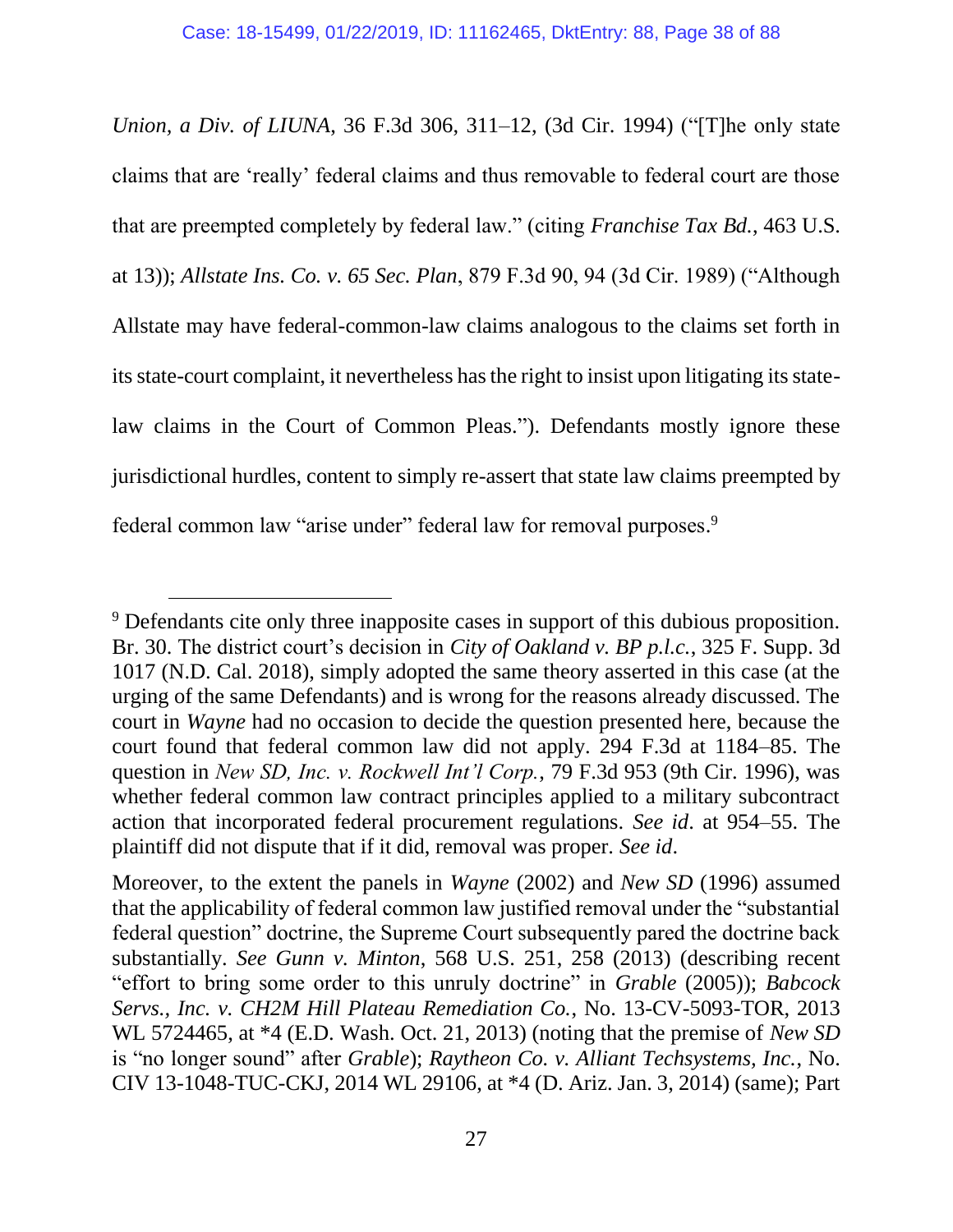Defendants' reliance on *International Paper Co. v. Ouellette*, 479 U.S. 481 (1987), and *City of Milwaukee v. Illinois & Michigan*, 451 U.S. 304 (1981), Br. 32– 33, is unavailing. In *Ouellette*, the action was removed from Vermont state court on diversity grounds, and the Court considered only whether the Clean Water Act preempted the common law cases of action as alleged—not whether any basis for jurisdiction existed beside diversity. 479 U.S. at 500. *City of Milwaukee* began when the State of Illinois filed a complaint in federal court, expressly seeking to abate an alleged nuisance "under federal common law." 451 U.S. at 310. The Court considered whether the Clean Water Act displaced certain federal common law nuisance claims related to water pollution, but did not present any issue of removability. *Id.* These cases have nothing to do with the removability of well-pled state law claims.

III.D, *infra*. On the other hand, if the panels assumed the cases were removable because the relevant federal common law completely preempted the state law at issue, the cases remain inapt because the federal common law at issue in those cases (interpretation of military contracts in *New SD* and the "released valuation doctrine" in *Wayne*) have nothing to do with the federal common law invoked here. At all events, neither decision purported to establish a general rule permitting removal of any case in which the defendant claims that federal common law preempts the plaintiffs' state causes of action, even if the requirements of *Grable* or complete preemption are not met.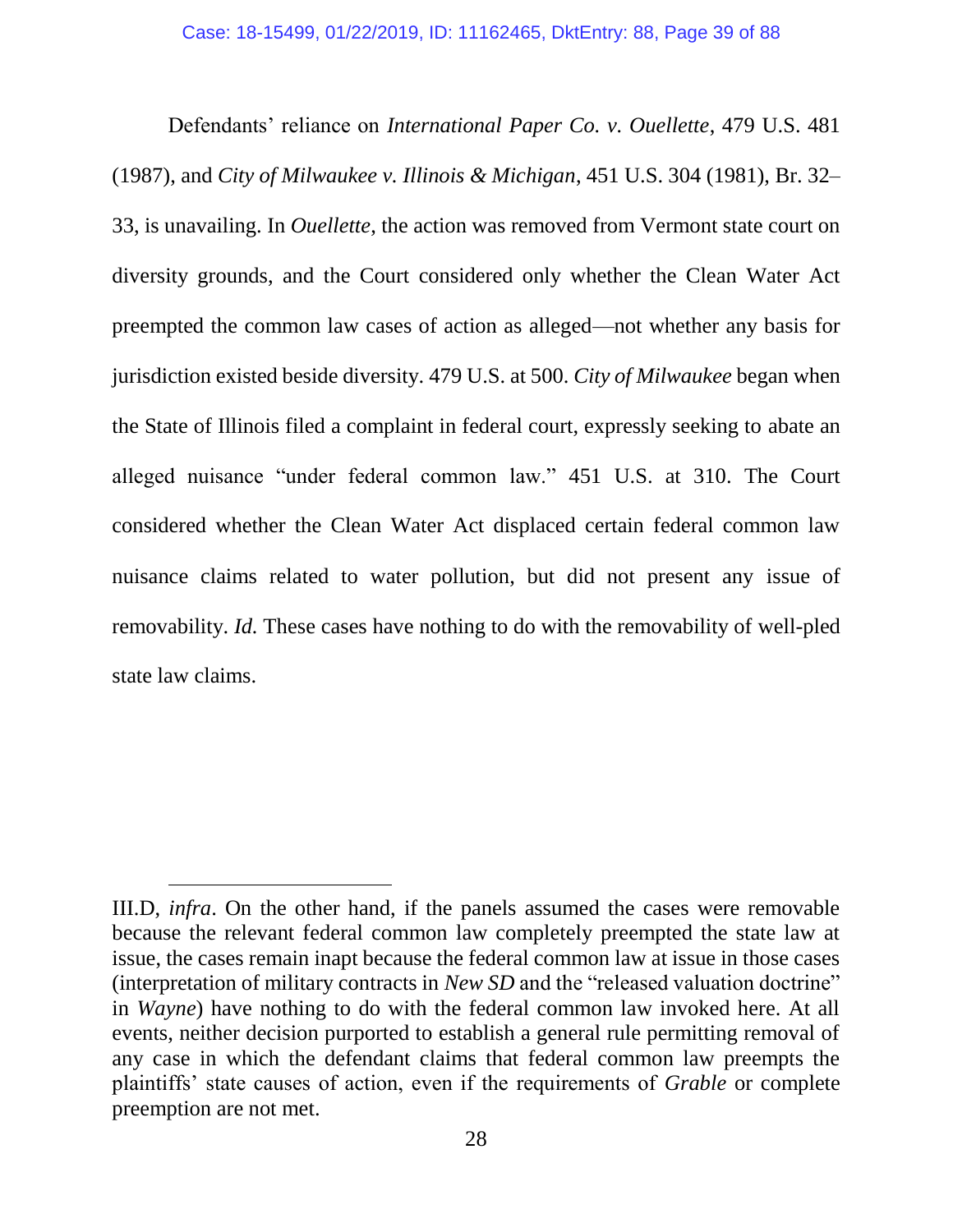## **2. Defendants Cannot Premise Removal on a Federal Common Law That No Longer Exists.**

Even if Defendants were right that Plaintiffs' state law causes of action could be transformed into a federal cause of action insofar as they were "governed" by federal common law (which they are not), their argument would still fail, because Defendants do not challenge the district court's ruling that the relevant "federal common law" has been displaced by the Clean Air Act. ER4–5 (citing *Native Village of Kivalina v. ExxonMobil Corp*., 696 F.3d 849 (9th Cir. 2012), *cert. denied*, 569 U.S. 1000 (2013); *AEP*, 564 U.S. at 410); *see* Br. 38–39. The district court sensibly concluded that a nonexistent federal common law cannot provide a basis for removal. ER4–5.

Federal common law has always been interstitial—created by courts only if Congress has failed to act, and subject to displacement if Congress subsequently legislates in the same area. *See, e.g.*, *AEP*, 564 U.S. at 423. When Congress steps in, its authority and intentions displace *all* of the prior judicial policy judgments, including the substance of the federal standard and such ancillary questions as whether federal law should preempt state law on the same subject and when preempted state law claims should be subject to removal. *See id.* at 429.

The Supreme Court made this abundantly clear in *AEP*, explaining that "[i]n light of our holding that the Clean Air Act displaces federal common law, the availability *vel non* of a state lawsuit depends, *inter alia*, on the preemptive effect *of*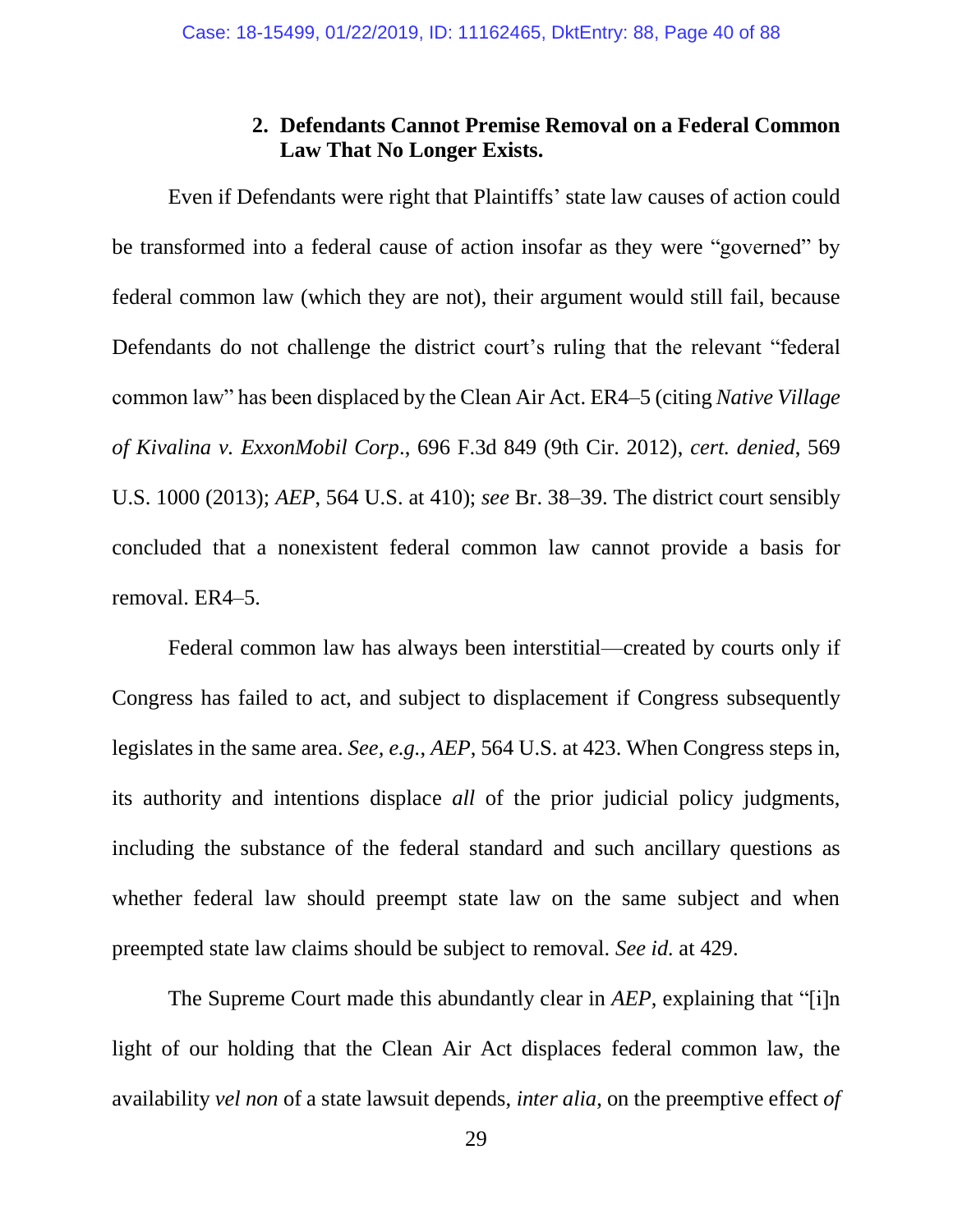*the federal Act*." 564 U.S. at 429 (emphasis added); *see also Kivalina*, 696 F.3d at 866 (Pro, J., concurring) ("Once federal common law is displaced, state nuisance law becomes an available option to the extent it is not preempted by federal law.").<sup>10</sup>

So, too, with removal. The "touchstone of the federal district court's removal jurisdiction is . . . the intent of Congress." *Metro. Life Ins. Co.*, 481 U.S. at 66. Defendants try to support removal by resurrecting portions of the common law that they argue was displaced by the CAA. Although *AEP* and *Kivalina* clearly held that the CAA dispatched preexisting federal common law, Defendants insist that this body of law was only partly displaced and that even though the CAA entirely displaced the common law's *remedies*, enough remains of the common law itself to "govern"—*i.e*., eliminate—Plaintiffs' state law claims. Br. 38–39. Defendants do not explain what, exactly, is left of the federal common law after *AEP*. It would be odd enough to claim that there is a federal common law that "governs" claims but provides no remedies. But Defendants must also admit that federal common law no

l

<sup>10</sup> Displacement of *federal* common law by the *federal* Clean Air Act does not address, much less dispose of, preemption of *state* law claims. *See, e.g., AEP,* 564 U.S. at 423 ("Legislative displacement of federal common law does not require the 'same sort of evidence of a clear and manifest [congressional] purpose' demanded for preemption of state law."); *Merrick v. Diageo Americas Supply, Inc.*, 805 F.3d 685, 693 (6th Cir. 2015) ("There are fundamental differences . . . between displacement of federal common law by the [Clean Air] Act and preemption of state common law by the Act."); *Bell v. Cheswick Generating Station*, 734 F.3d 188, 197 n.7 (3d Cir. 2013) (*AEP* "does nothing to alter our analysis" of CAA preemption because displacement of federal common law is governed by different principles than preemption of state law).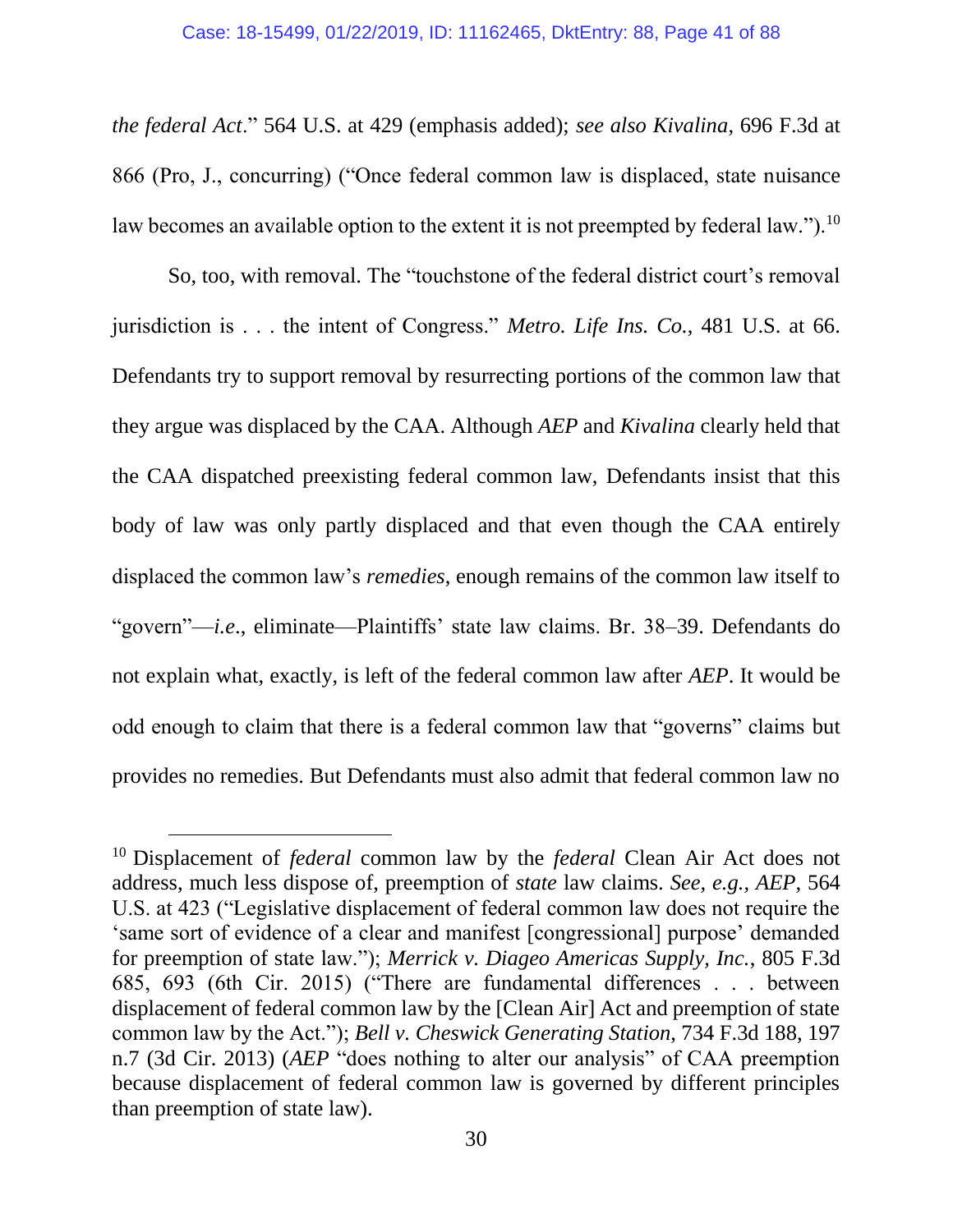#### Case: 18-15499, 01/22/2019, ID: 11162465, DktEntry: 88, Page 42 of 88

longer provides any substantive rules governing conduct either—that is now the function of the CAA. *See, e.g.*, *City of Milwaukee*, 451 U.S. at 314 n.7. Seemingly, the only function of Defendants' empty shell of remaining federal common law is to allow them to avoid the requirements of establishing complete preemption.

Unsurprisingly, Defendants offer no case authority or other support for the illogical proposition that Congress intended to retain an unspecified "governing" federal common law cause of action under the Clean Air Act, but intended that cause of action to have no remedy, without making any of those intentions explicit in the Act's text. The opposite is true: once an act of Congress displaces a particular body of law, that pre-statutory law ceases to exist.

Nothing in *AEP* or *Kivalina* countenances Defendants' displacement-as-toremedies-only argument. The Supreme Court explained in *AEP* that when "Congress addresses a question previously governed by a decision rested on federal common law . . . the need for such an unusual exercise of law-making by the federal courts [*i.e*., the interstitial common-law] disappears." 564 U.S. at 423. With it disappears whatever common law principles the courts had previously adopted, for "it is primarily the office of Congress, not the federal courts, to prescribe national policy in areas of special federal interest." *Id*. at 423–24; *see also City of Milwaukee*, 451 U.S. at 315 ("Our commitment to the separation of powers is too fundamental to continue to rely on federal common law . . . when Congress has addressed the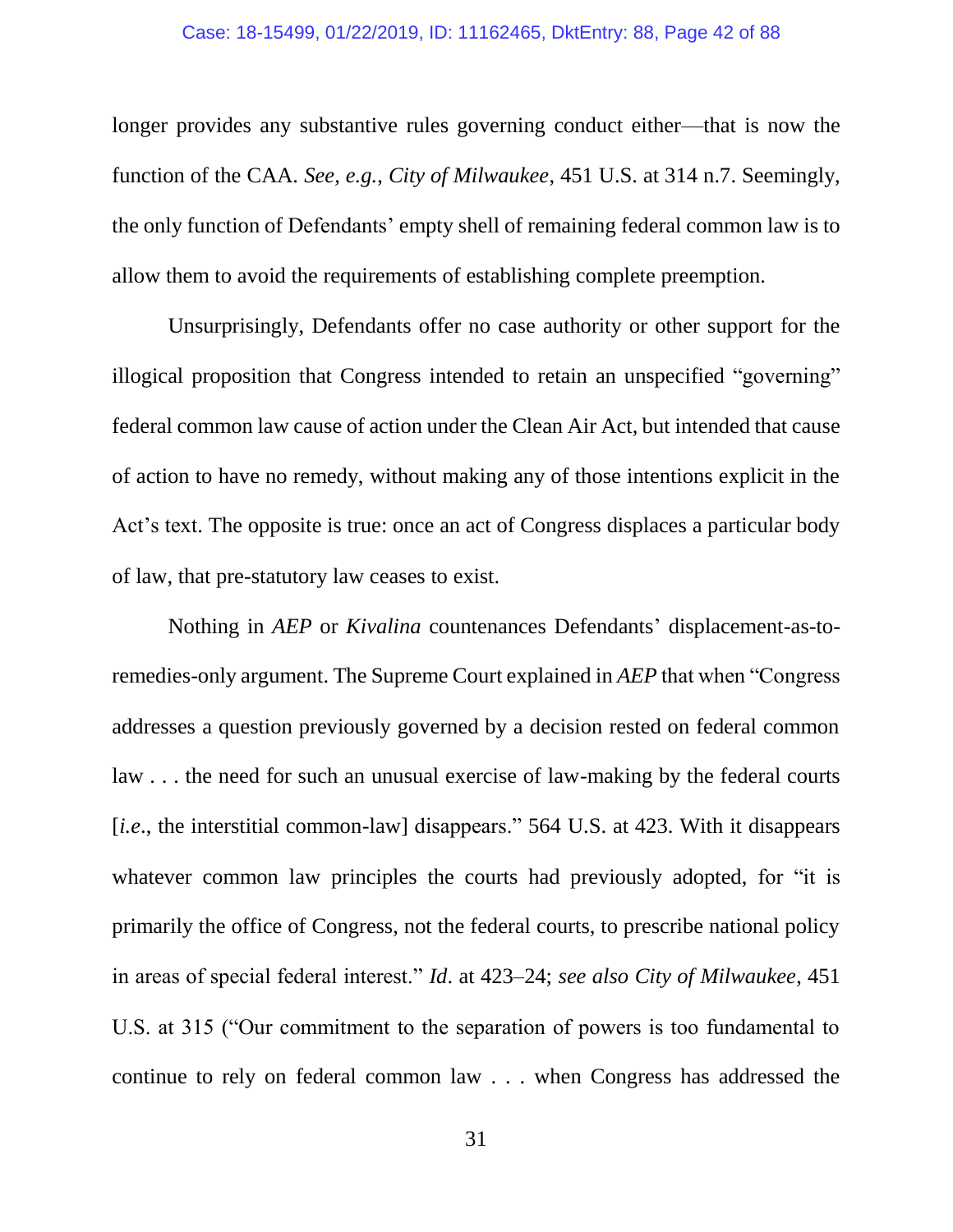problem." (quotations omitted)). Similarly, this Court in *Kivalina* held that there were no federal common law remedies (injunctive or compensatory) because a statute displaced *the entirety of the federal common law*, including the cause of action upon which any remedy must depend. *See, e.g.*, 696 F.3d at 857 ("[D]isplacement of a federal common law right of action means displacement of remedies."); *id*. ("Thus, under current Supreme Court jurisprudence, if a cause of action is displaced, displacement is extended to all remedies."); *id*. ("Judicial power can afford no remedy unless a right that is subject to that power is present."); *id*. at 858 ("In sum, the Supreme Court has held that federal common law addressing greenhouse gas emissions has been displaced by Congressional action," full stop).<sup>11</sup>

<sup>&</sup>lt;sup>11</sup> Plaintiffs do not concede that federal common law would have applied to their state law claims in the absence of the CAA, because those claims rest on Defendants' tortious failures to warn, over-promotion and over-marketing of their dangerous products, and campaigns of deception and denial. There is no "uniquely federal" interest nor "significant conflict" between federal policy or interests and state law in such conduct. *Boyle*, 487 U.S. at 640; *see also, e.g.*, *Am. Fuel & Petrochem. Mfrs. v. O'Keeffe*, 903 F.3d 903, 913 (9th Cir. 2018) ("It is well settled that the states have a legitimate interest in combatting the adverse effects of climate change on their residents."); *Rocky Mountain Farmers Union v. Corey*, \_\_\_ F.3d \_\_\_, 2019 WL 254686 at \* 2 (9th Cir., Jan. 18, 2019) ("The California legislature is rightly concerned" with the "dreadful environmental impacts" of climate change); *Rocky Mountain Farmers Union v. Corey*, 730 F.3d 1070, 1080–81 (9th Cir. 2013), *cert. denied*, 134 S. Ct. 2875 (2014) ("That these climate change risks are widely-shared does not minimize California's interest in reducing them."); *Nat'l Audubon Soc'y v. Dep't of Water*, 869 F.2d 1196, 1203 (9th Cir. 1988) (despite interstate pollution effects, "there is not 'a uniquely federal interest' in protecting the quality of the nation's air"); *Jackson v. Johns-Manville Sales Corp.*, 750 F.2d 1314, 1324 (5th Cir. 1985) (*en banc*) (claims against asbestos manufacturers "cannot become 'interstate,'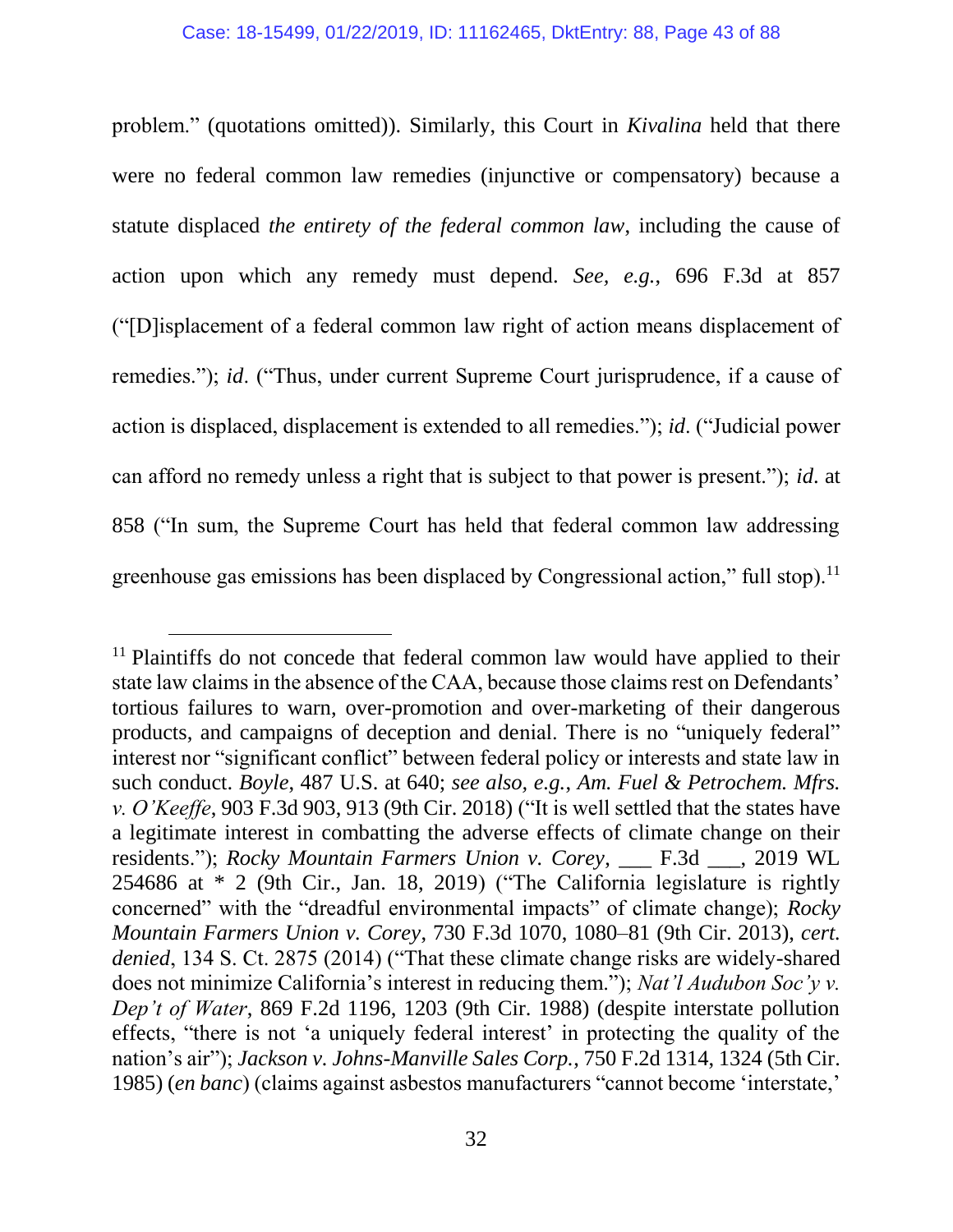As the Supreme Court and this Court explained in *AEP* and *Kivalina*, the only preemption question now is whether the CAA preempts state law claims—and both courts left this issue open. Because the matter before this Court is limited to the propriety of removal, the question is even narrower: whether the CAA *completely* preempts Plaintiffs' claims. As explained next, it does not.

# **B. Plaintiffs' Claims Are Not Completely Preempted by the Clean Air Act.**

Establishing complete preemption is far more demanding than demonstrating ordinary preemption. *See City of Milwaukee*, 451 U.S. at 316–17. Indeed, the "United States Supreme Court has identified only three federal statutes that satisfy this test." *Ansley v. Ameriquest Mortg. Co.*, 340 F.3d 858, 862 (9th Cir. 2003).

in the sense of requiring the application of federal common law, merely because the conflict is not confined within the boundaries of a single state"); *In re Agent Orange Prod. Liab. Litig.*, 635 F.2d 987, 994 (2d Cir. 1980) (despite federal interest in millions of veterans who served in Vietnam exposed to Agent Orange, "there is no federal interest in uniformity for its own sake. . . . The fact that application of state law may produce a variety of results is of no moment" and is "the nature of a federal system."). Given Defendants' concession that whatever federal common law may once have applied has since been displaced by the CAA, however, this Court need not—and should not—reach this issue. *See AEP,* 564 U.S. at 423 (declining to address "academic question" of availability of federal common law claim "in the absence of the Clean Air Act").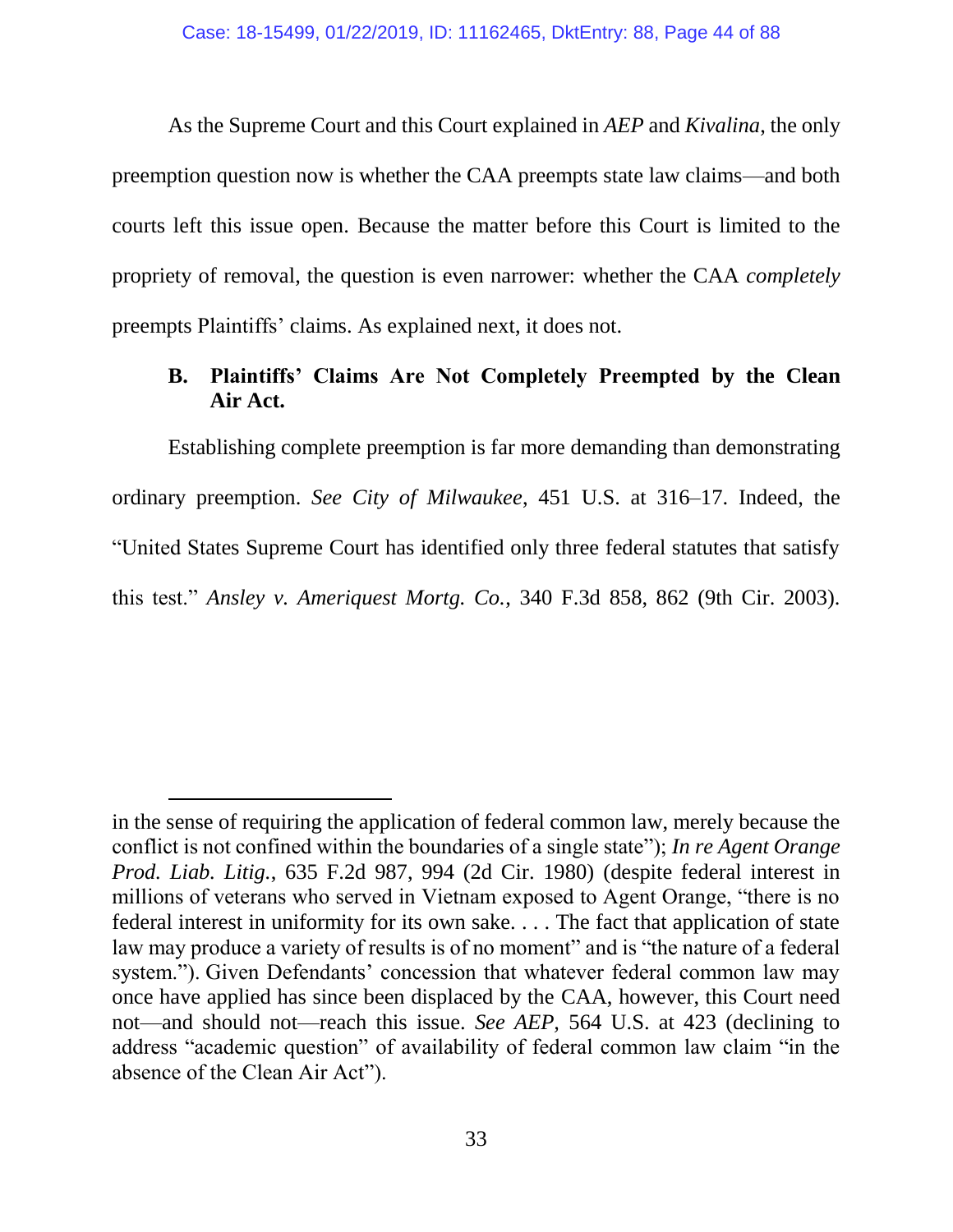Unsurprisingly, Defendants cannot cite *any* case holding that the CAA completely preempts any state-law claim—and there are many cases holding to the contrary.<sup>12</sup>

Complete preemption arises only in the "extraordinary" situations where "Congress intends not merely to preempt a certain amount of state law, but also intends to transfer jurisdiction of the subject matter from state to federal court." *Wayne*, 294 F.3d at 1183–84. A defendant can establish complete preemption only by demonstrating that "Congress clearly manifested an intent to convert state law claims into federal-question claims." *Id.* at 1184. That showing requires proof that Congress: (1) intended to displace that state-law cause of action *and* (2) provided a substitute federal cause of action. *See Caterpillar*, 482 U.S. at 393 (complete preemption arises only when Congress has manifested its intent to "convert[] an ordinary state common-law complaint into one stating a federal claim"); *Moore-Thomas v. Alaska Airlines, Inc.*, 553 F.3d 1241, 1245–46 (9th Cir. 2009) (no complete preemption where the statute "does not provide a federal cause of action, without which complete preemption . . . cannot exist" (quoting 5 Moore's Federal

l

<sup>12</sup> *See, e.g.*, *Her Majesty The Queen In Right of the Province of Ontario v. City of Detroit*, 874 F.2d 332, 342–43 (6th Cir. 1989); *Morrison v. Drummond Co.*, No. 2:14-cv-0406-SLB, 2015 WL 1345721, at \*3–\*4 (N.D. Ala. Mar. 23, 2015); *Cerny v. Marathon Oil Corp.*, No. SA-13-CA-562, 2013 WL 5560483, at \*8 (W.D. Tex. Oct. 7, 2013); *California ex rel. Sacramento Metro. Air Quality Mgmt. Dist. v. Hardesty Sand & Gravel*, No. 2:11-CV-02278 JAM, 2012 WL 639344, at \*5 (E.D. Cal. Feb. 24, 2012); *Gutierrez v. Mobil Oil Corp.*, 798 F. Supp. 1280, 1281–86 (W.D. Tex. 1992).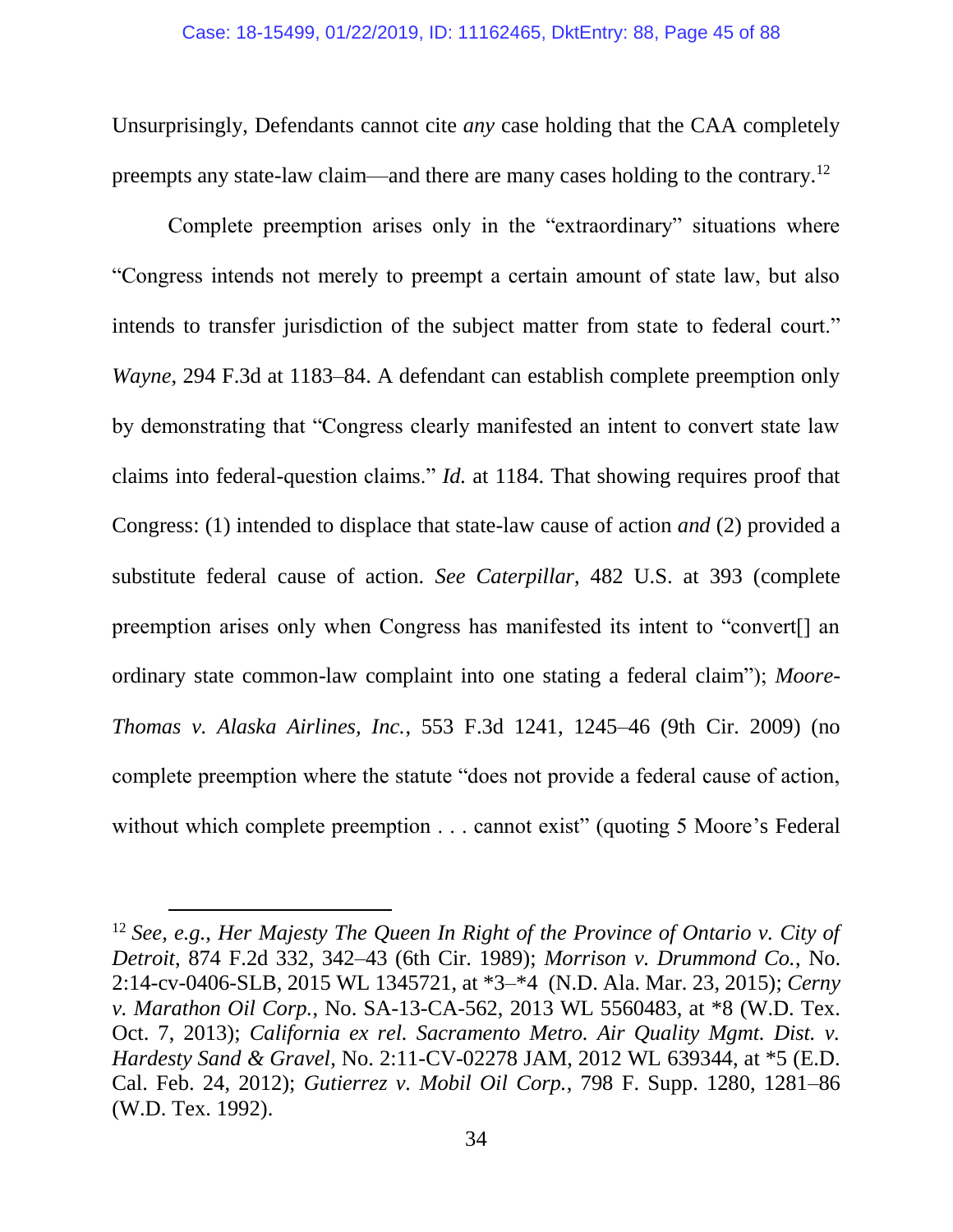Practice § 103.45[3][b] (3d ed. 2008)); *accord Lopez-Munoz v. Triple-S Salud*, 754 F.3d 1, 5 (1st Cir. 2014); *Pinney v. Nokia*, 402 F.3d 430, 450 (4th Cir. 2005); *Ry. Labor Execs. Ass'n v. Pittsburgh & Lake Erie R.R. Co.*, 858 F.2d 936, 942 (3d Cir. 1988). Defendants cannot satisfy either criterion.

## **1. Congress Did Not Intend the Clean Air Act to Displace Plaintiffs' State Law Claims.**

Three provisions in the CAA definitively refute Defendants' contention that Congress intended the CAA to completely preempt all state-law claims involving air-pollution emissions, let alone claims like Plaintiffs' that seek only localized abatement and do not seek to alter emissions standards or limits. As this Court has recognized, "there is not 'a uniquely federal interest' in protecting the quality of the nation's air. Rather, the primary responsibility for maintaining the air quality rests on the states." *Nat'l Audubon Soc'y v. Dep't of Water*, 869 F.2d 1196, 1203 (9th Cir. 1988). 13

*First*, in enacting and later amending the CAA, Congress expressly found "that air pollution prevention . . . and air pollution control at its sources is the primary responsibilities of States and local governments." 42 U.S.C. § 7401(a)(3). Far from

<sup>&</sup>lt;sup>13</sup> This Court has similarly acknowledged California's strong interest in addressing climate change. *Rocky Mountain Farmers Union*, 730 F.3d at 1080–81 ("That these climate change risks are widely-shared does not minimize California's interest in reducing them"); *see also Rocky Mountain Farmers Union*, \_\_\_ F.3d \_\_\_, 2019 WL 254686 at \*2; *Am. Fuel & Petrochem. Mfrs.*, 903 F.3d at 913.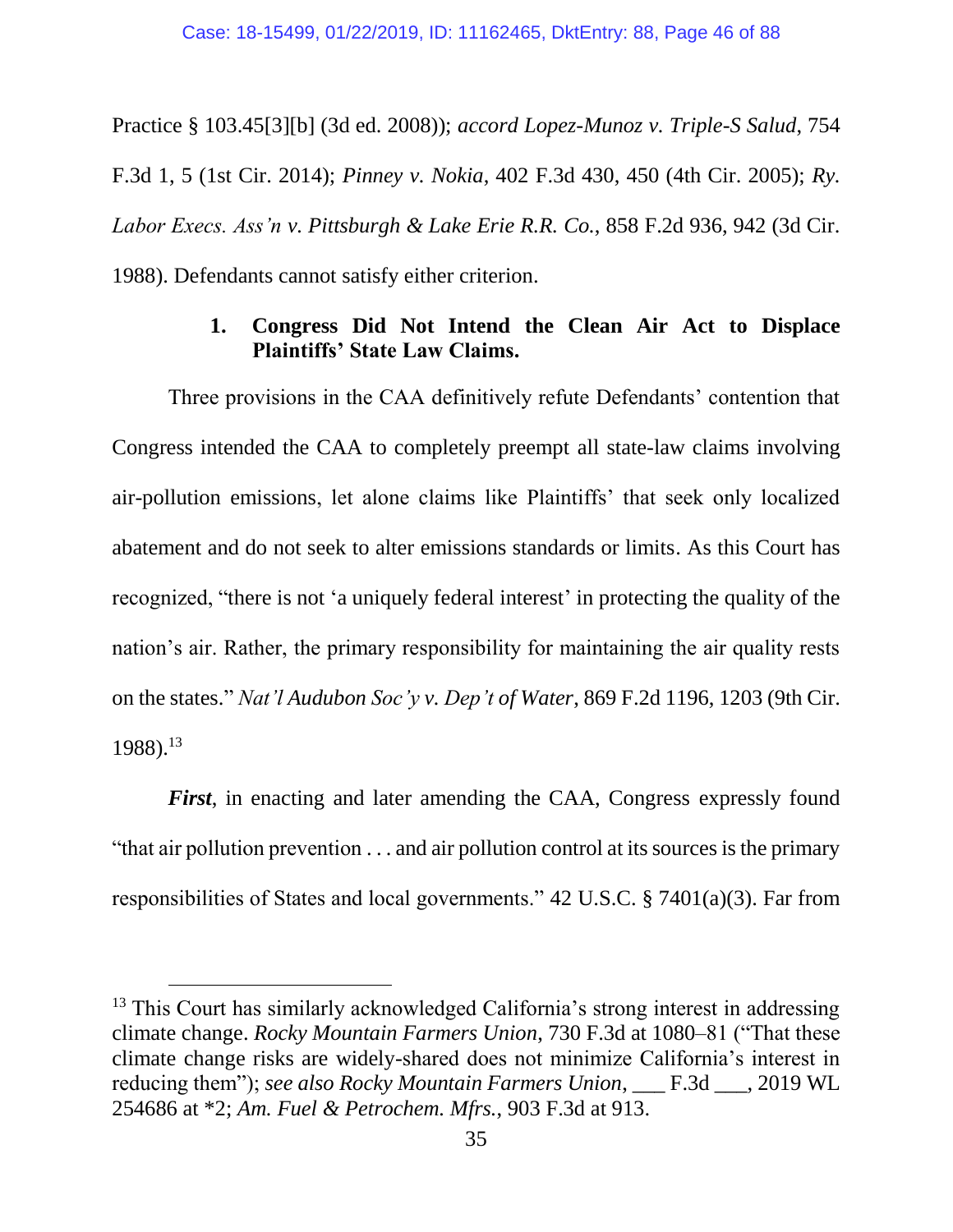#### Case: 18-15499, 01/22/2019, ID: 11162465, DktEntry: 88, Page 47 of 88

revealing congressional intent to displace state-law measures that address air pollution, that finding demonstrates Congress's understanding that such measures are important and should continue.

*Second*, Congress included a provision in the CAA expressly stating that, except as otherwise provided in statutory sections not applicable here, nothing in the chapter governing air quality and emissions limitations (including the only statutory provisions Defendants rely on) "shall preclude or deny the right of any State or political subdivision thereof to adopt or enforce (1) any standard or limitation respecting emissions of air pollutants or (2) any requirement respecting control or abatement of air pollution," except that no State or local government may "adopt or enforce any emission standard or limitation which is less stringent than the standard or limitation" provided for by the CAA and its implementing plans. 42 U.S.C. § 7416. Congress thereby made clear that, although the CAA sets a *floor* for emissions standards and limitations, it does not restrict the rights of States and local governments to create or enforce *stricter* standards governing emission, control, or abatement of air pollution.

*Third*, Congress included another savings clause in the CAA, which specifies that "nothing in" the chapter governing citizen suits "shall restrict any right which any person (or class of persons) may have under any statute or common law to seek enforcement of any emission standard or limitation or to seek any other relief."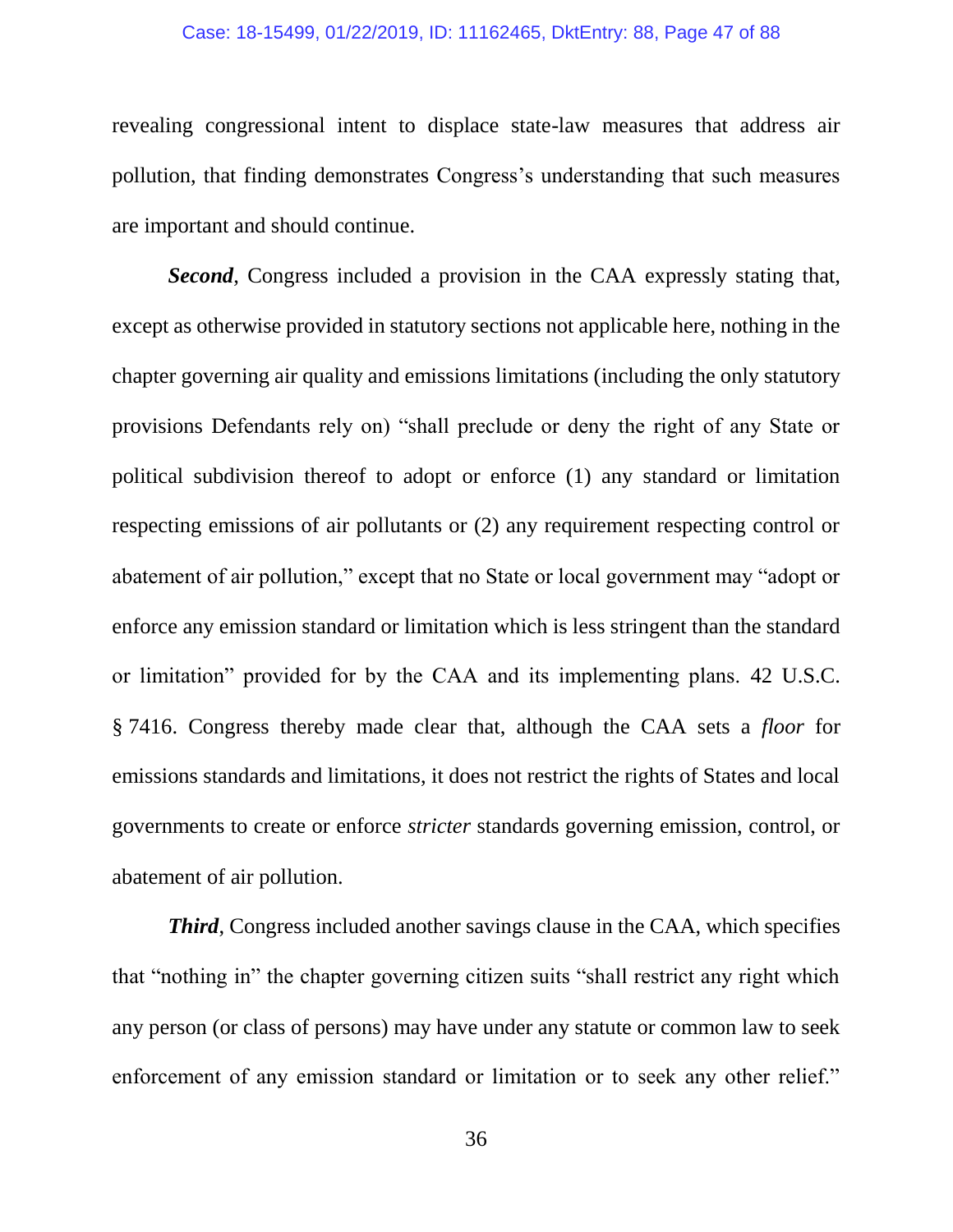42 U.S.C. § 7604(e). As this Court has observed, "a savings clause is fundamentally incompatible with complete field preemption" of the sort Defendants seek to rely on here. *In re NOS Commc'ns, MDL No. 1357*, 495 F.3d 1052, 1058 (9th Cir. 2007).

Defendants' reliance on 42 U.S.C. § 7607, Br. 56–57, is misplaced. By its express terms, that provision establishes the exclusive means of challenging actions of the Administrator of the federal Environmental Protection Agency. That is not what Plaintiffs are doing—and the above-referenced provisions of the CAA express Congress's intent to preserve other types of state common-law actions related to emissions.<sup>14</sup>

#### **2. The Clean Air Act Provides No Substitute Cause of Action.**

This Court has warned that "a state-law claim may be recharacterized as a federal claim only when the state-law claim is preempted by federal law *and* when it is apparent from a review of the complaint that federal law provides plaintiff a cause of action to remedy the wrong he asserts he suffered." *Hunter v. United Van Lines*, 746 F.2d 635, 642–43 (9th Cir. 1984) (emphasis added). "When federal law

<sup>14</sup> Courts thus routinely find that the CAA does not preempt (much less *completely* preempt) state common law claims. *See, e.g.*, *Bell v. Cheswick Generating Station*, 734 F.3d 188, 198 (3d Cir. 2013), *cert. denied*, 134 S. Ct. 2696 (2014); *Merrick*, 805 F.3d at 690; *Keltner v. SunCoke Energy, Inc.*, No. 3:14-CV-01374-DRHPMF, 2015 WL 3400234, at \*4 (S.D. Ill. May 26, 2015); *Bearse v. Port of Seattle*, No. C09- 0957RSL, 2009 WL 3066675, at \*4 (W.D. Wash. Sept. 22, 2009); *Tech. Rubber Co. v. Buckeye Egg Farm, L.P.*, No. 2:99-CV-1413, 2000 WL 782131, at \*4–\*5 (S.D. Ohio June 16, 2000); *Ford v. Murphy Oil U.S.A., Inc.*, 750 F. Supp. 766, 772–73 (E.D. La. 1990); *Freeman v. Grain Processing Corp.*, 848 N.W.2d 58 (Iowa 2014).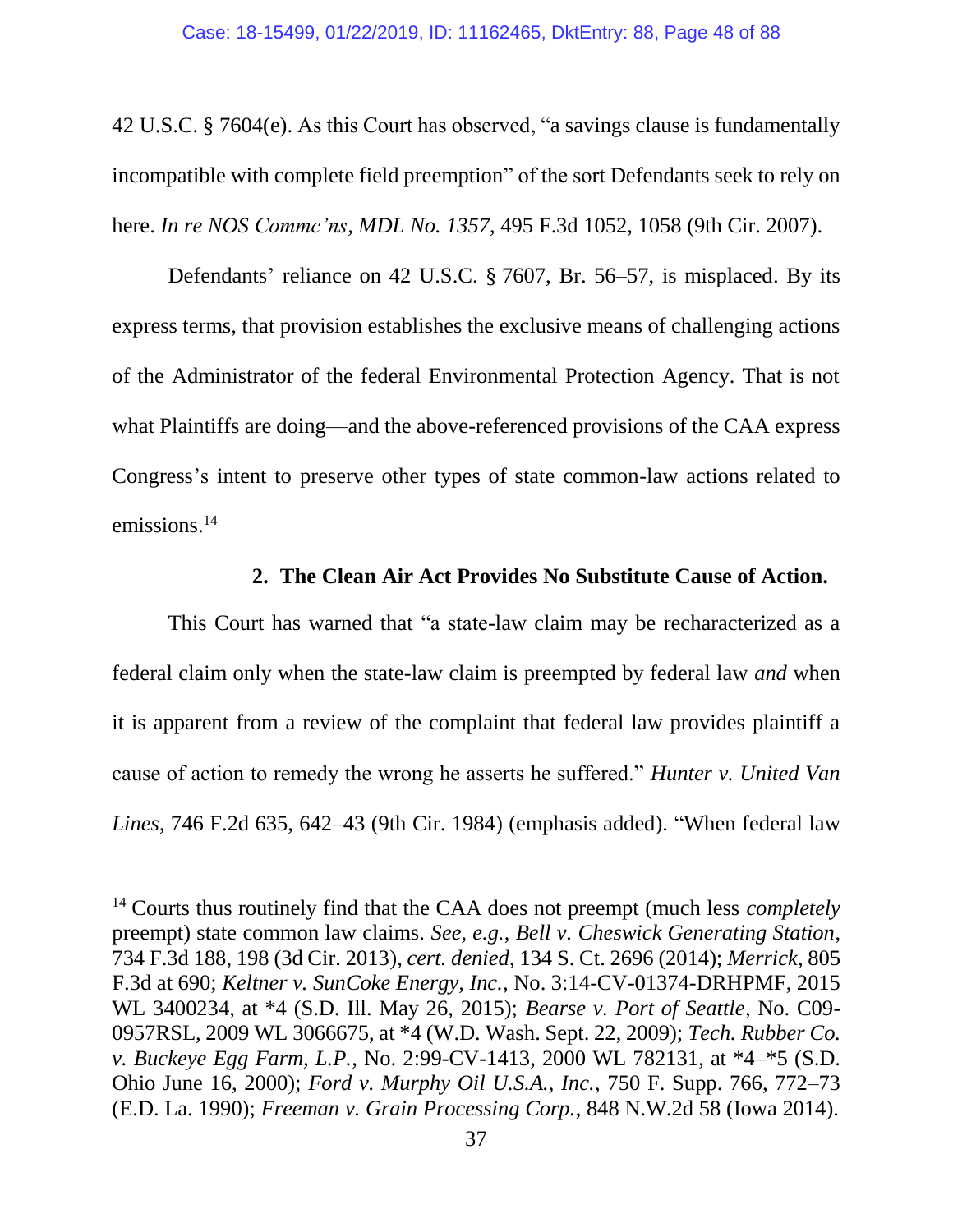#### Case: 18-15499, 01/22/2019, ID: 11162465, DktEntry: 88, Page 49 of 88

displaces state law without supplanting it, a plaintiff cannot be deemed to be attempting to avoid a federal cause of action; there is no federal cause of action to avoid. In such a case, federal preemption operates only as a defense." *Id.* at 643.

Defendants fail to identify any federal cause of action that would even arguably provide a remedy for the injuries Plaintiffs assert. For example, nuisance claims for wrongful promotion of products are well-recognized under California law, and plainly outside the scope of the CAA's citizen-suit provision. *See, e.g.*, *People v. ConAgra Grocery Prod. Co.*, 17 Cal. App. 5th 51, 84 (Cal. Ct. App. 2017), *reh'g denied* (Dec. 6, 2017), *review denied* (Feb. 14, 2018), *cert. denied sub nom. ConAgra Grocery Prod. Co. v. California*, 139 S. Ct. 377 (2018), and *cert. denied sub nom. Sherwin-Williams Co. v. California*, 139 S. Ct. 378 (2018) (affirming judgment against lead paint manufacturer defendants for nuisance caused by their "affirmative promotion of lead paint for interior use, not their mere manufacture and distribution of lead paint or their failure to warn of its hazards"). Defendants do not claim that federal law provides a substitute remedy for such harms. To the contrary, they insist that no such federal cause of action exists. Br. 56–57. Defendants' own position defeats their complete-preemption argument.

## **C. Plaintiffs' Claims Are Not Removable Under** *Grable* **as Raising Disputed and Substantial Federal Issues.**

Defendants also cannot invoke federal question jurisdiction under *Grable*, which recognized a "special and small' category of cases in which arising under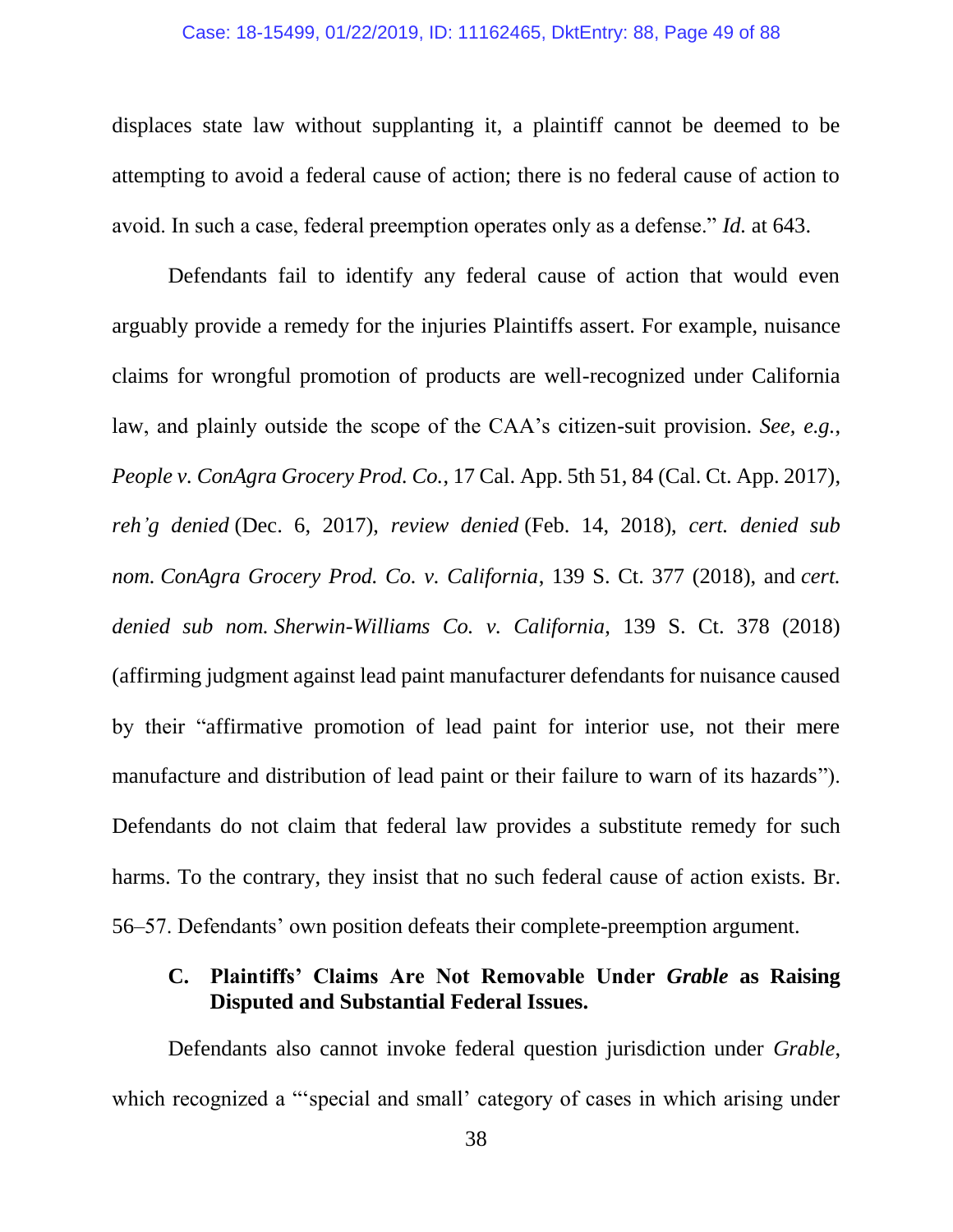jurisdiction still lies," *Gunn*, 568 U.S. at 258, if they "really and substantially involv[e] a dispute or controversy respecting the validity, construction or effect of [federal] law." *Grable*, 545 U.S. at 313 (quoting *Shulthis v. McDougal*, 225 U.S. 561, 569 (1912)); *Gunn*, 568 U.S. at 258 (same). Under *Grable*, federal jurisdiction exists over a wholly state-law complaint only in the limited circumstance where a federal issue is: "(1) necessarily raised, (2) actually disputed, (3) substantial, and (4) capable of resolution in federal court without disrupting the federal-state balance approved by Congress." *Gunn*, 568 U.S. at 258.

Defendants assert that these standards are met because Plaintiffs' state law claims—which rest on the cities' and counties exercise of core police power authority—somehow interfere with variety of ill-defined "federal interests" and laws. Br. 46. But this is simply another repackaging of Defendants' assertion that federal law preempts Plaintiff's state law claims. This Court has been clear that "*Grable* did not implicitly overturn the well-pleaded complaint rule," and thus does not provide an exception to the rule against removal on the basis of a federal preemption defense. *Cal. Shock Trauma Air Rescue v. State Comp. Ins. Fund*, 636 F.3d 538, 542 (9th Cir. 2011). Instead, "a state-law claim will present a justiciable federal question only if it satisfies *both* the well-pleaded complaint rule *and*" *Grable*'s four elements. *Id.* (emphases in original). Defendants fail to meet their burden for any of those elements.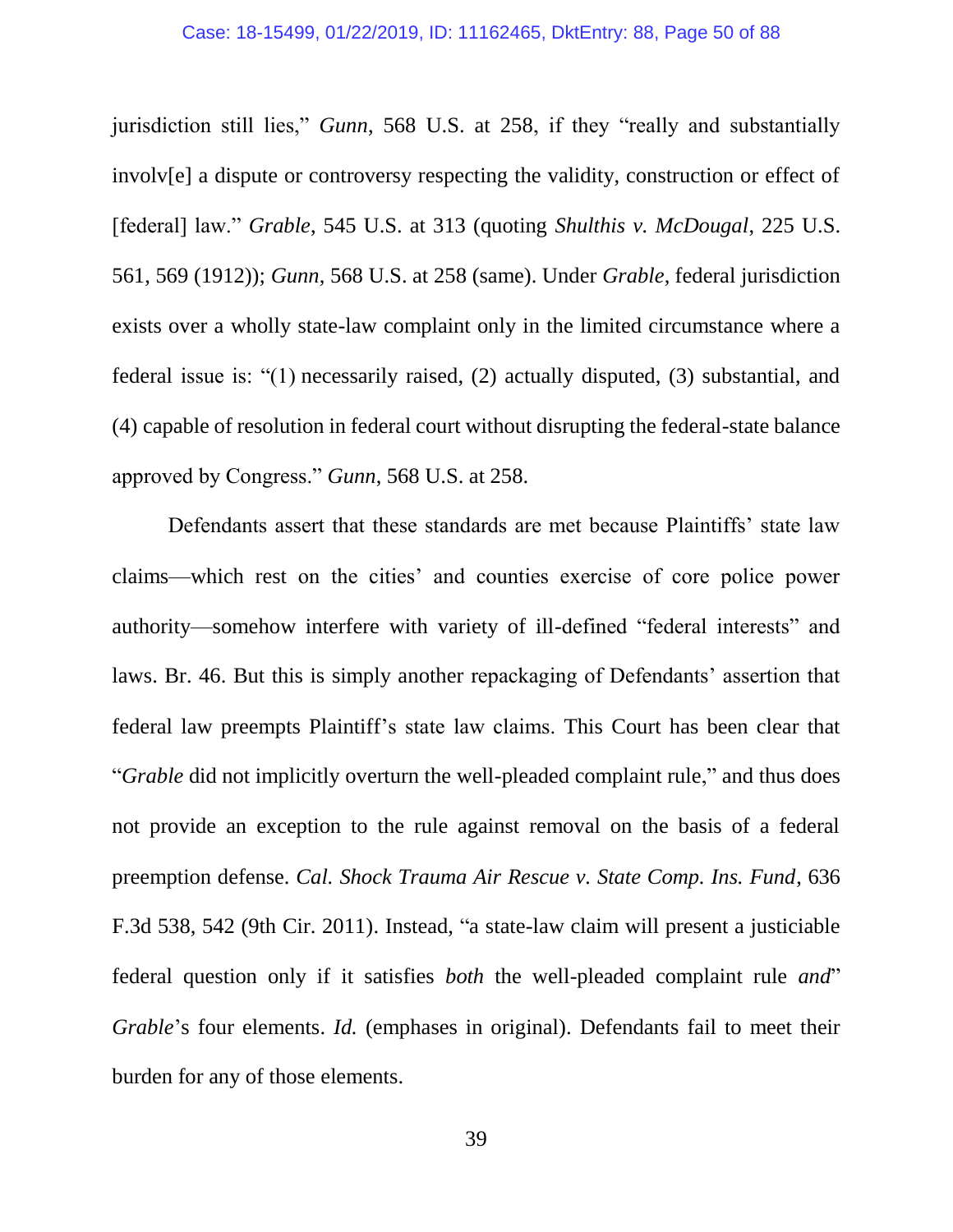## **1. Plaintiffs' Complaints Do Not "Necessarily Raise" Issues of Federal Law.**

Because of the well-pleaded complaint rule, a federal question is not necessarily raised within the meaning of *Grable* unless a "question of federal law is a *necessary element* of one of the well-pleaded state claims." *Franchise Tax Bd.*, 463 U.S. at 13 (emphasis added). Defendants do not and cannot argue that the Plaintiffs' claims "require resolution of a substantial question of federal law, or even interpreting federal law." *Franchise Tax Bd.*, 463 U.S. at 13. It is only Defendants' *defenses* that require such an inquiry.

*Foreign Affairs***:** "Under the foreign affairs doctrine, state laws that intrude on th[e] exclusively federal power [to administer foreign affairs] are preempted, under either the doctrine of conflict preemption or the doctrine of field preemption." *Gingery v. City of Glendale*, 831 F.3d 1222, 1228 (9th Cir. 2016). At the outset, then, the foreign affairs doctrine presents at most a federal preemption *defense* that cannot provide a basis for jurisdiction under *Grable*:

> Because such political judgments are not within the competence of either state or federal courts, we can see no support for the proposition that federal courts are better equipped than state courts to deal with cases raising such concerns. . . . If federal courts are so much better suited than state courts for handling cases that might raise foreign policy concerns, Congress will surely pass a statute giving us that jurisdiction.

*Patrickson v. Dole Food Co.*, 251 F.3d 795, 804 (9th Cir. 2001), *aff'd in part, cert. dismissed in part*, 538 U.S. 468 (2003). Defendants are unable to cite any case where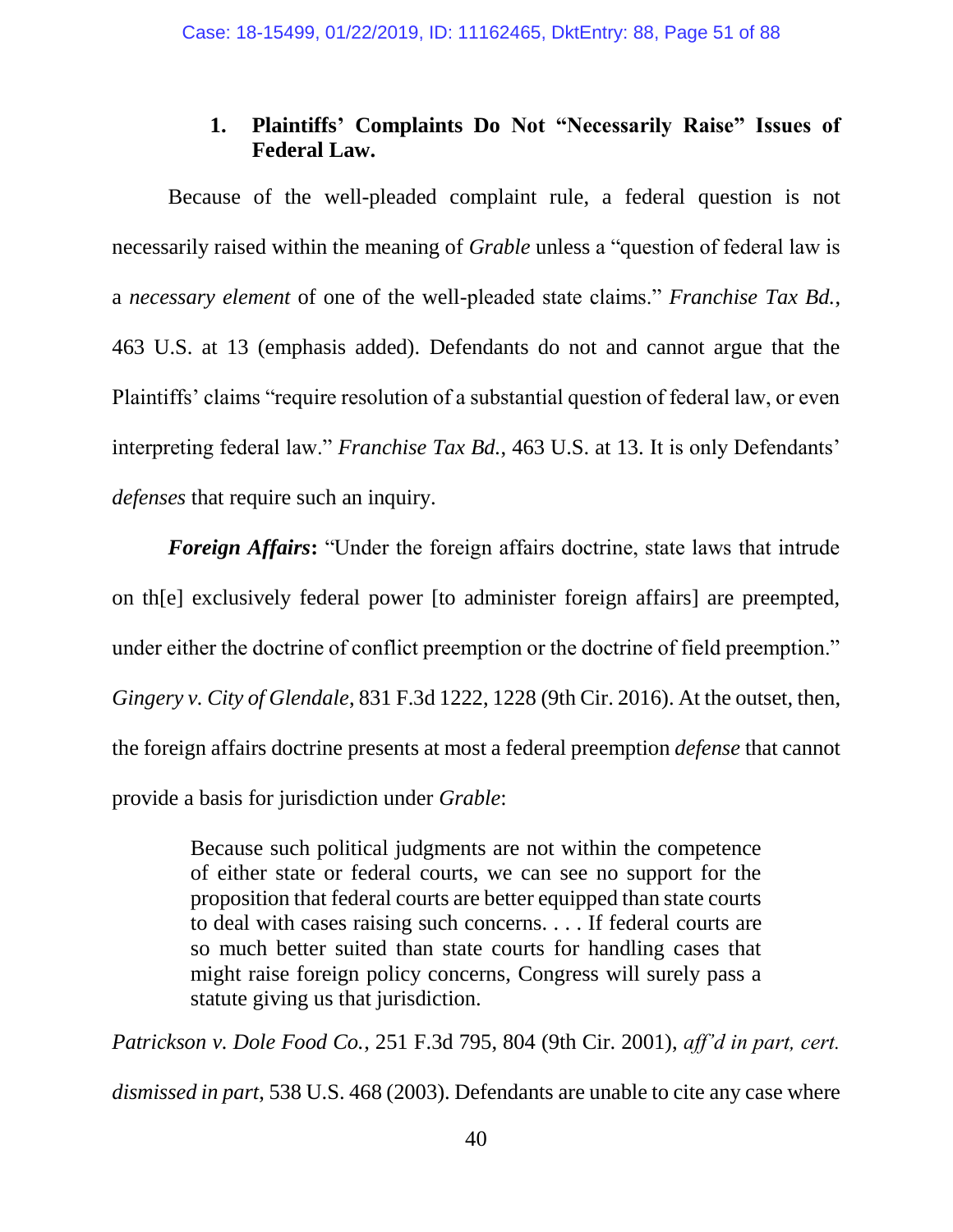the foreign policy doctrine served as a basis for *Grable* removal jurisdiction, and Plaintiffs are aware of none.

*"Collateral Attack" on Federal Regulations***:** Defendants are also incorrect that Plaintiffs' nuisance claims are removable under *Grable* because they would supposedly require the "state court [to] second-guess . . . federal agencies' balancing of harms and benefits" with respect to fossil fuels and carbon emissions, and various activities of the Army Corps of Engineers. *See* Br. 49, 51–52. Even if the state tort duties underlying Plaintiffs' claims covered identical ground and weighed identical factors as the regulations Defendants cite and were for that reason unenforceable, that would at most present a potential federal preemption defense *in state court* on remand. As the court below correctly concluded, "[o]n the defendants' theory, many (if not all) state tort claims that involve the balancing of interests and are brought against federally regulated entities would be removable. *Grable* does not sweep so broadly." ER6.

The cases Defendants cite highlight the fatal flaws in their argument. In every case cited, the plaintiff's claims did not merely touch on a defendant's federally regulated conduct; rather, *the claimed right to relief itself* grew directly out of federal regulation or expressly challenged a federal regulatory decision.<sup>15</sup> Here, by contrast,

<sup>15</sup> *See Bd. of Comm'rs of Se. La. Flood Prot. Auth.-E. v. Tenn. Gas Pipeline Co., L.L.C.*, 850 F.3d 714, 720–21 (5th Cir. 2017) ("*Tennessee Gas Pipeline*"), *cert.*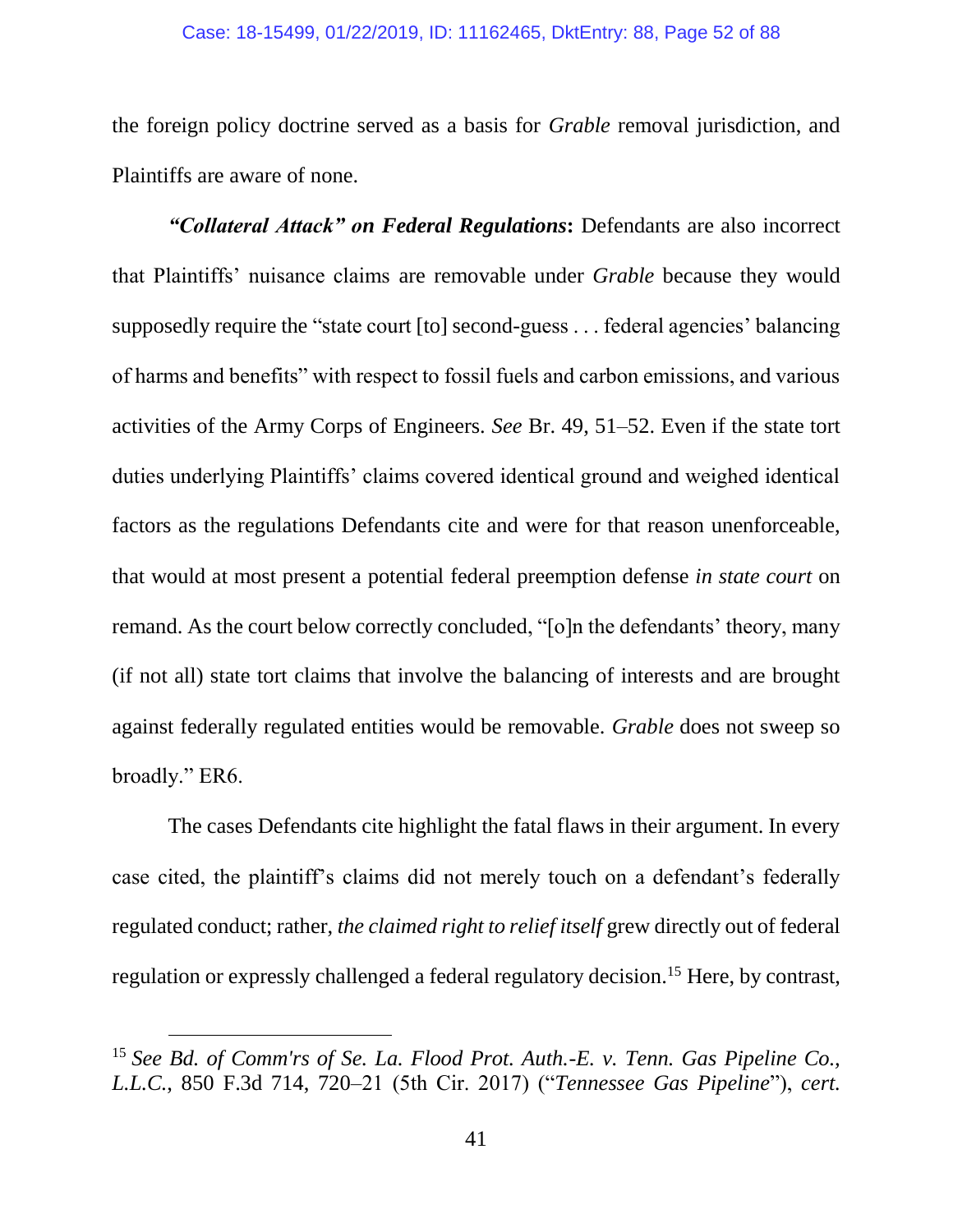none of the Plaintiffs' claims require proof of a federal regulatory violation, seek to invalidate any federal decision, or otherwise depend on federal law to create the right to relief.

There is also no substantive overlap between the elements of proof for Plaintiffs' state law tort claims and the various regulatory considerations cited by Defendants. An agency's prospective, generalized, policy-oriented "balancing" pursuant to regulatory authority fundamentally differs in kind from the backward-

l

*denied*, 138 S. Ct. 420 (2017) (affirming denial of motion to remand where state law claims "dr[ew] on federal law as the *exclusive basis* for holding Defendants liable for some of their actions," and "[could not] be resolved without a determination whether multiple federal statutes create a duty of care that does not otherwise exist under state law"); *Pet Quarters, Inc. v. Depository Tr. & Clearing Corp.*, 559 F.3d 772, 779 (8th Cir. 2009) (affirming removal of state securities violation claim challenging federally approved "Stock Borrow Program," where plaintiff alleged program "by its mere existence*,* hinders competition," and therefore "directly implicate[d] actions taken by the [SEC] in approving the creation of the Stock Borrow Program and the rules governing it"); *Bennett v. Southwest Airlines Co.*, 484 F.3d 907, 912 (7th Cir. 2007) (finding no subject-matter jurisdiction over state law tort claim against airline arising from crash, holding "that some standards of care used in tort litigation come from federal law does not make the tort claim one 'arising under' federal law" for removal purposes); *Bader Farms, Inc. v. Monsanto Co.*, No. 1:16-CV-299 SNLJ, 2017 WL 633815, at \*2–3 (E.D. Mo. Feb. 16, 2017) (fraudulent concealment claims rested on defendant's alleged withholding of material information from the Department of Agriculture, and therefore necessarily raised a federal question because the information defendants were required to disclose was defined by federal regulations that "in large part,  $\dots$  identiffyl the duty to provide information and the materiality of that information"); *McKay v. City & Cty. of San Francisco*, No. 16-CV-03561 NC, 2016 WL 7425927, at \*1–2 (N.D. Cal. Dec. 23, 2016) (denying motion to remand where plaintiffs alleged state law nuisance resulting from noise under commercial flightpath, necessarily challenging the Federal Aviation Administration's final decision approving the flightpath).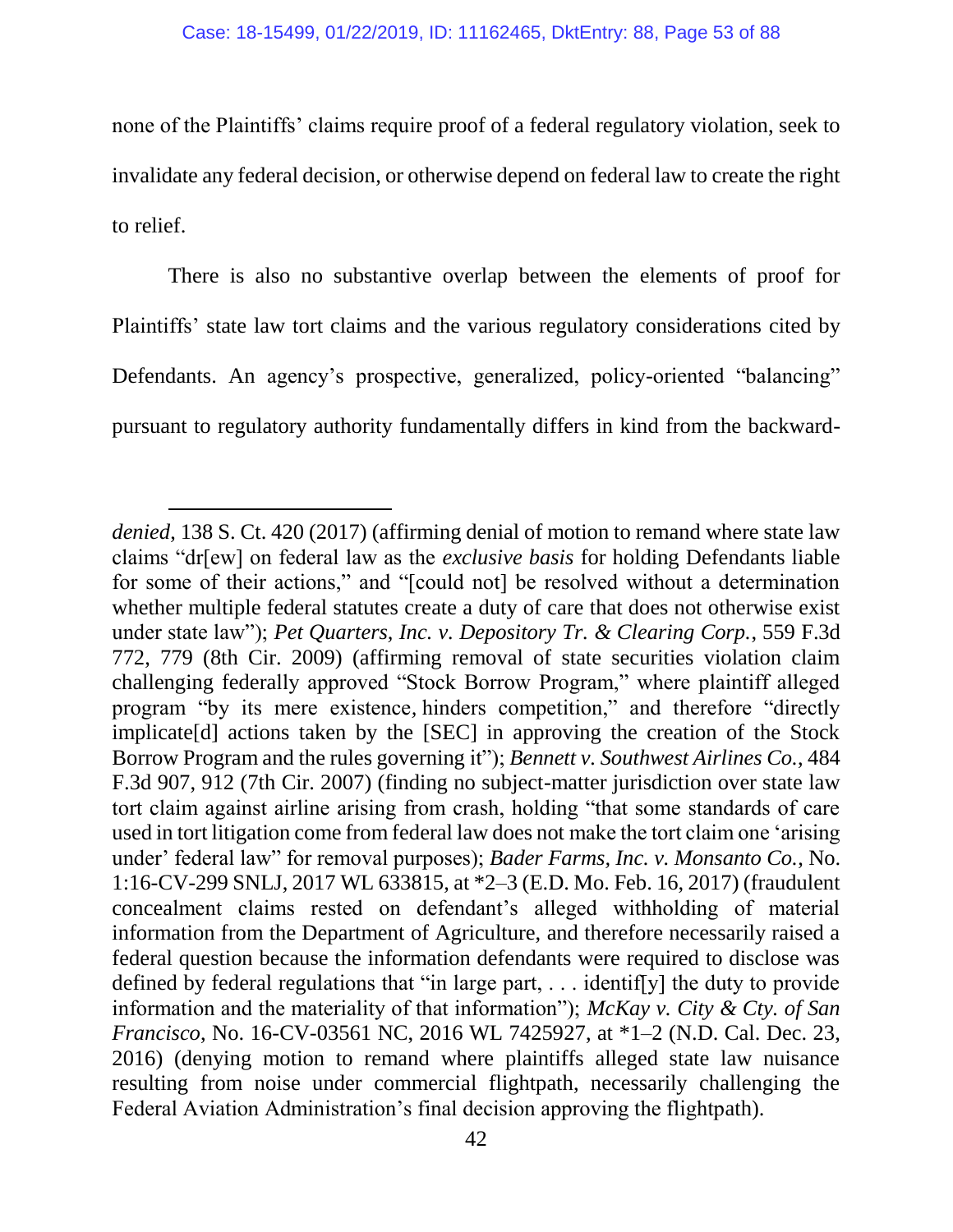looking, case-specific factor-weighing a court conducts in adjudicating a common law tort suit. The critical distinction was highlighted by the Iowa Supreme Court in *Freeman v. Grain Processing Corp.*, 848 N.W.2d 58 (Iowa 2014). Holding that the CAA did not preempt residents' state law claims over pollution from a corn milling facility, the court emphasized that unlike the civil penalties imposed under the Act to protect the public at large, "the common law focuses on special harms to property owners caused by pollution at a specific location" allowing individual plaintiffs to "obtain compensatory damages, punitive damages, and injunctive relief . . . in particular locations for actual harms." *Id.* at 69. So too here. The Plaintiffs' common law claims have no overlap with the various regulatory laws and agency decisions Defendants gesture toward, and none of Plaintiffs' claims implicitly or explicitly attack, challenge, or seek to change any federal regulatory decision.

Defendants' assertion that adjudicating Plaintiffs' claims would require a court to "judge the adequacy of multiple complex and intertwined decisions by Congress and the Corps," such as whether "various levee and seawall projects[] unreasonably have failed to prevent Plaintiffs' injuries," Br. 52, finds no support in the Complaints. Plaintiffs did not bring suit against the Army Corps or Congress and did not ask for relief that would alter any actions of the Corps; the tortious conduct at issue here is Defendants' marketing and promotion of products they knew would cause Plaintiffs harm, and the failure to warn of those harms. California law creates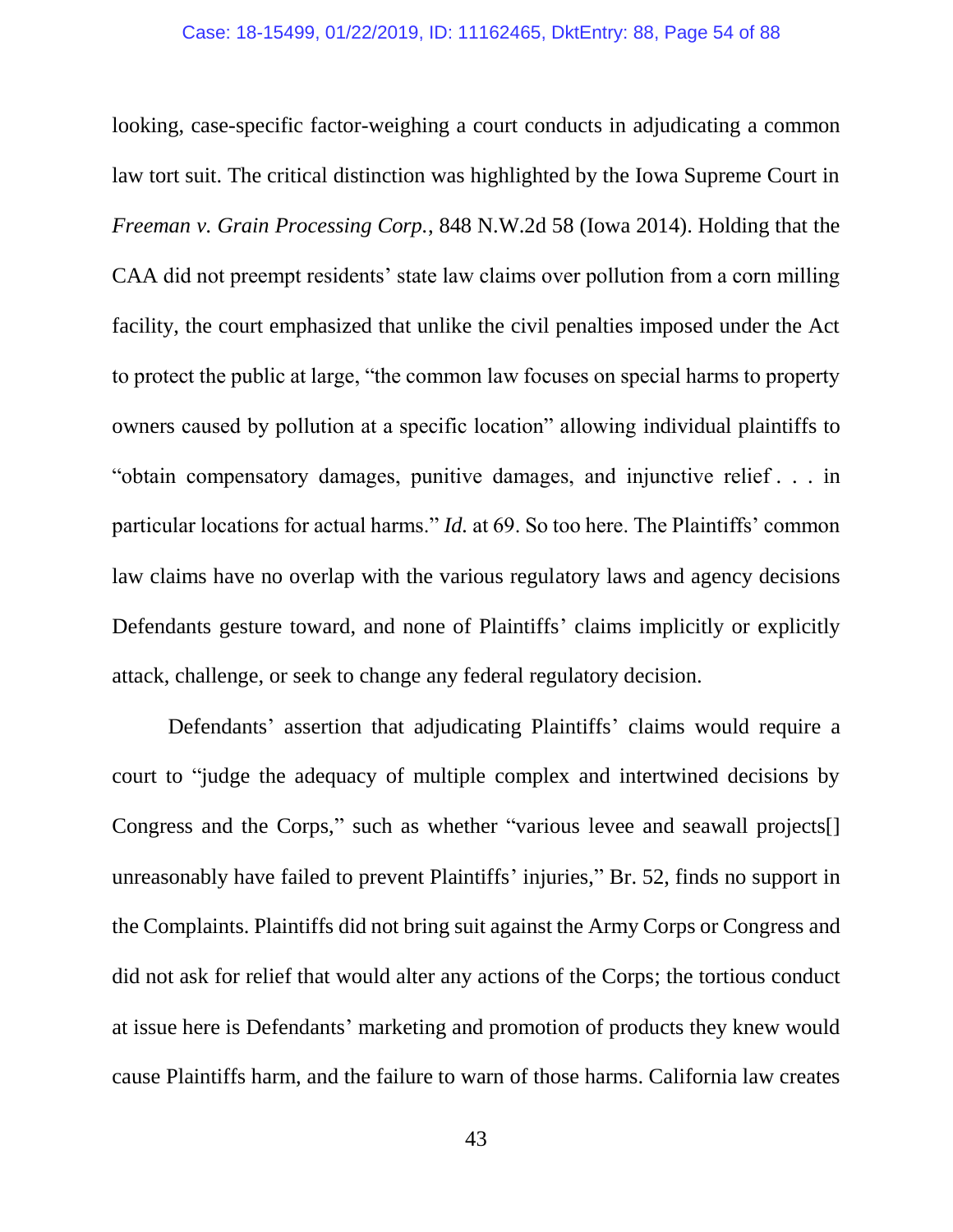Plaintiffs' right to relief. Determining whether a hypothetical abatement project would be "authorized by the Corps," Br. 52, would involve a fact-bound and situation-specific inquiry that, even if necessary, would not satisfy *Grable*'s separate substantiality requirement. *See, e.g.*, *Empire Healthchoice Assur., Inc. v. McVeigh*, 547 U.S. 677 (2006) at 700–01 (a "nearly pure issue of [federal] law" that "would govern number [other] cases" is more likely to be substantial than a "fact-bound and situation-specific" inquiry).

*"Need for Uniform Federal Standards":* Defendants' argument that *Grable*  jurisdiction is proper because of the supposed need for federal uniformity finds no support in any case law, and other circuits have squarely rejected it. The claim that federal law provides the sole, uniform basis for a decision is just another way of saying that federal law preempts Plaintiffs' claims, which is, again, no basis for removal.

The Fourth Circuit rejected a similar attempt to circumvent *Grable* in *Pinney v. Nokia*, 402 F.3d 430 (4th Cir. 2005). The defendant in *Pinney* argued for a novel "sufficient connection" test, which would ask whether "a plaintiff's state law complaint is sufficiently connected to a federal regulatory regime as to which Congress has expressed a need for uniform implementation and interpretation." *Id.* at 448. If the claims were so connected, "that connection c[ould] provide a basis for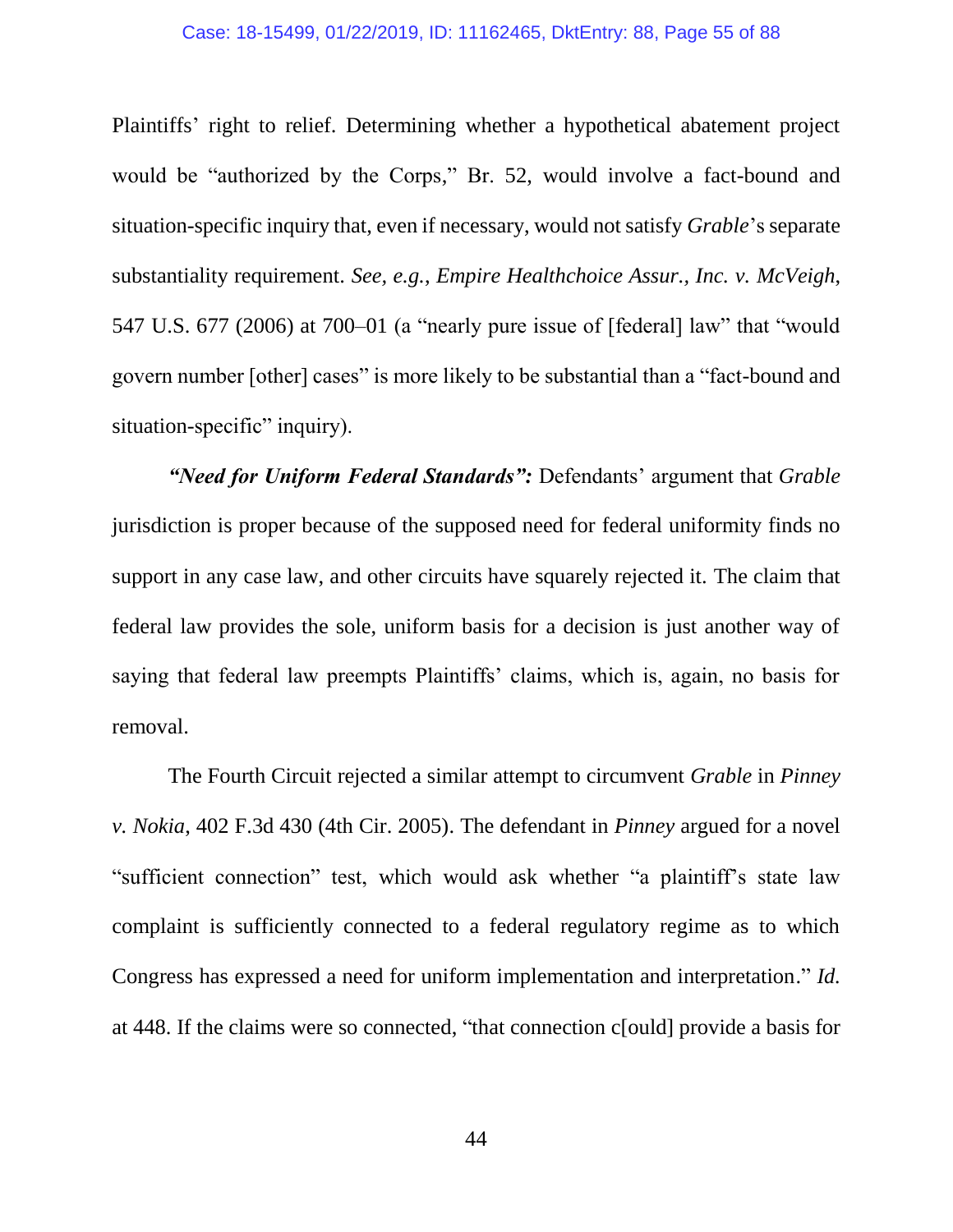federal question jurisdiction even if no explicitly federal claim is pled." *Id.* In reversing the district court's denial of remand, the Fourth Circuit held:

By Nokia's reasoning, even if the Pinney plaintiffs can establish the necessary elements of their claims without resolving a question of federal law, the cases are still removable under the substantial federal question doctrine because of a connection between the federal scheme regulating wireless telecommunications and the Pinney plaintiffs' state claims. That is not enough. The Supreme Court has been quite clear that for removal to be proper under the substantial federal question doctrine, a plaintiff's ability to establish the necessary elements of his state law claims must rise or fall on the resolution of a question of federal law.

*Id.* at 448–49.

Defendants' argument here is indistinguishable from the argument rejected in *Pinney*, namely that an undefined "uniform federal standard would be needed" because climate change is a topic of national interest on which Congress has generally spoken. *See* Br. 52–53. A generalized interest in federal uniformity does not make federal law an essential element of any of Plaintiffs' claims, and is insufficient to create federal jurisdiction. *Cf. In re Agent Orange Prod. Liab. Litig.*, 635 F.2d 987, 994 (2d Cir. 1980) ("[T]here is no federal interest in uniformity for its own sake. . . . The fact that application of state law may produce a variety of results is of no moment" and is "the nature of a federal system.").

# **2. Defendants Have Not Shown That the Complaints Raise Questions of Federal Law That Are "Substantial" to the Federal System as a Whole.**

Even if a question of federal law were necessarily raised and actually disputed,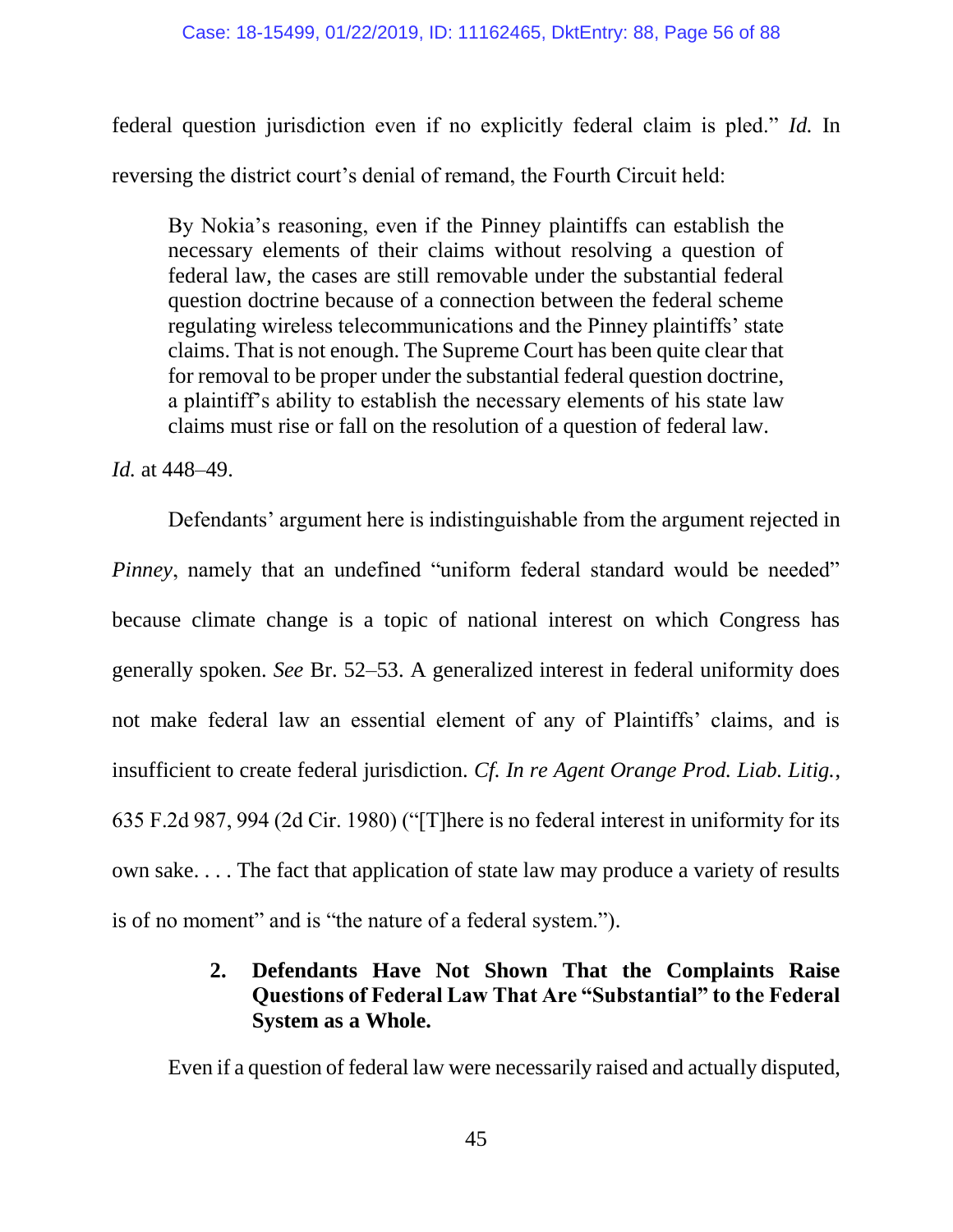Defendants have not met their burden of proving any such question is "substantial" under *Grable*. The "substantiality inquiry under Grable looks . . . to the importance of the issue to the federal system as a whole." *Gunn*, 568 U.S. at 260. The Supreme Court has not precisely defined *Grable*'s substantiality element, but has noted two cases that "illustrat[e]" the types of disputes that satisfy this element. *Id.* The first is *Grable* itself, where the federal government had a "direct interest in the availability of a federal forum to vindicate its own administrative action" in seizing and selling property in a tax dispute. *Id.* (quoting *Grable*, 545 U.S. at 315). The second is *Smith v. Kansas City Title & Trust Co*., 255 U.S. 180 (1921), where the plaintiff's claims "depend[ed] upon the determination of the constitutional validity of an act of Congress which [was] directly drawn in question." *Gunn*, 568 U.S. at 261. By contrast, "fact-bound and situation-specific" matters not directly involving the federal government "are not sufficient to establish federal arising under jurisdiction." *Id.* at 263.

Defendants do not engage the Supreme Court's directive, but broadly assert that Plaintiffs' claims "implicat[e]" issues of national importance, namely energy policy, national security, and foreign policy. Br. 54. As the illustrative cases make clear, however, the fact that a particular topic is of national interest or importance is not the same as being substantial to the *federal system as a whole*. Unlike *Grable*, the federal government has no direct interest in this litigation between private parties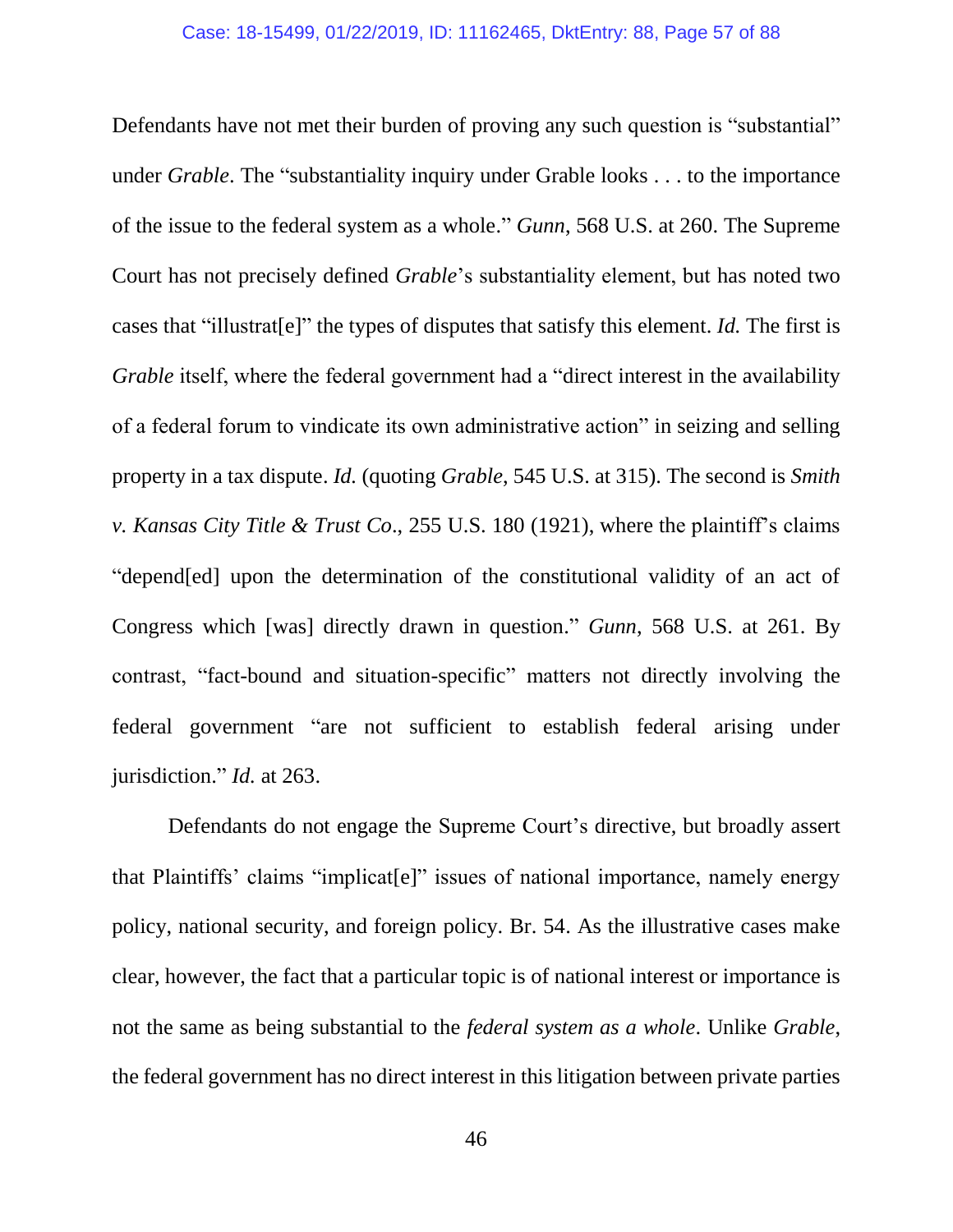over discrete monetary remedies for local harm that are "fact-bound and situationspecific." Unlike *Smith*, no party challenges the constitutionality or viability of any federal enactment. To the contrary, the asserted claims and the relief sought will affect only the parties before the court. The cases simply are not "substantial" within *Grable*'s meaning.

# **3. Congress Has Struck the State-Federal Balance in Favor of State Courts Hearing State Law Claims.**

Finally, state adjudication of Plaintiffs' claims is entirely consistent with the state-federal balance Congress has struck. "[T]he combination of no federal cause of action and no preemption of state remedies" is "an important clue to Congress's conception of the scope of jurisdiction to be exercised under § 1331," and indicates that federal jurisdiction is unavailable. *Grable*, 545 U.S. at 318. Defendants themselves insist that federal law provides no avenue for addressing the kinds of injuries alleged in this case. Moreover, as discussed, the Clean Air Act includes broad savings clauses, leaving substantial room for state courts to adjudicate state claims relating to air pollution. To find jurisdiction in such cirumstances "flout[s], or at least undermine[s], congressional intent." *Merrell Dow Pharm. Inc. v. Thompson*, 478 U.S. 804, 812 (1986).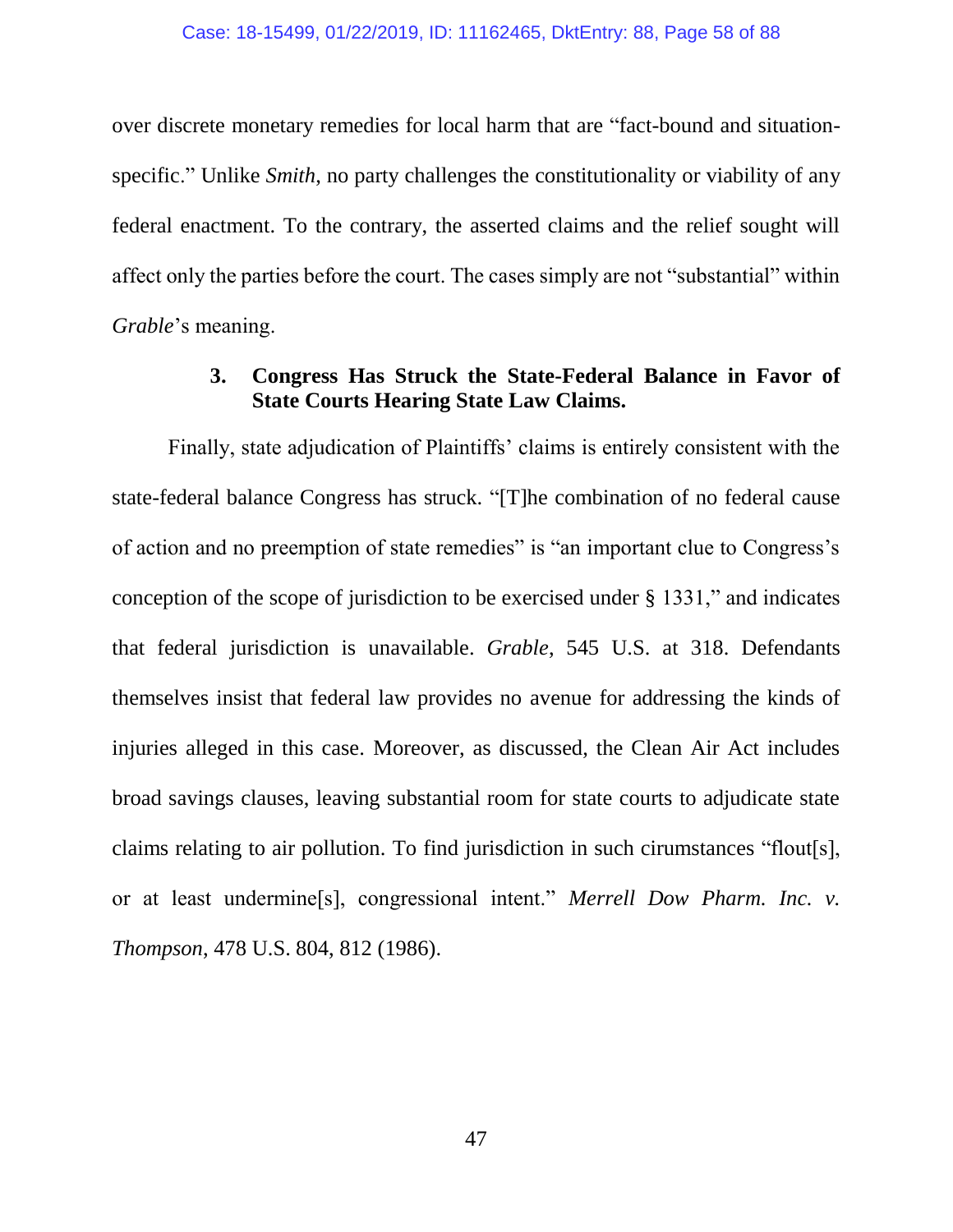## **D. These Cases Are Not Removable Under the Outer Continental Shelf Lands Act.**

The OCSLA does not provide a basis for jurisdiction here because Defendants cannot establish "that the plaintiff's injuries would not have accrued *but for* the defendants' activities on the [OCS]." ER6 (citing *In re Deepwater Horizon*, 745 F.3d 157, 163 (5th Cir. 2014)). As the cases illustrate, OCSLA jurisdiction is intended to cover disputes where physical activities on the OCS caused the alleged injuries, or where the dispute actually and directly involves OCS drilling and exploration activities, such as contract disputes between OCS operations contractors. The method and location of Defendants' production of fossil fuel products is immaterial to Plaintiffs' claims, and Defendants' arguments would "open the floodgates to cases that could invoke OCSLA jurisdiction far beyond its intended purpose." *Plaquemines Par. v. Palm Energy Offshore, LLC*, No. CIV.A. 13-6709, 2015 WL 3404032, at \*5 (E.D. La. May 26, 2015).<sup>16</sup>

First, Plaintiffs' injuries were not caused by "injurious physical acts" of any Defendant on the OCS. *Par. of Plaquemines v. Total Petrochem. & Ref. USA, Inc*., 64 F. Supp. 3d 872, 895 (E.D. La. 2014); *Tennessee Gas Pipeline v. Houston Cas.* 

<sup>&</sup>lt;sup>16</sup> Defendants' overbroad formulation of the OCSLA jurisdictional grant would bring into federal court not only this case, but any case involving facts traceable to deep sea oil drilling, no matter how far-flung and remote—for example, a routine personal injury action against a tanker truck driver stemming from an car accident in Tennessee would be removable simply because the tanker carried gasoline refined from oil extracted from OCS.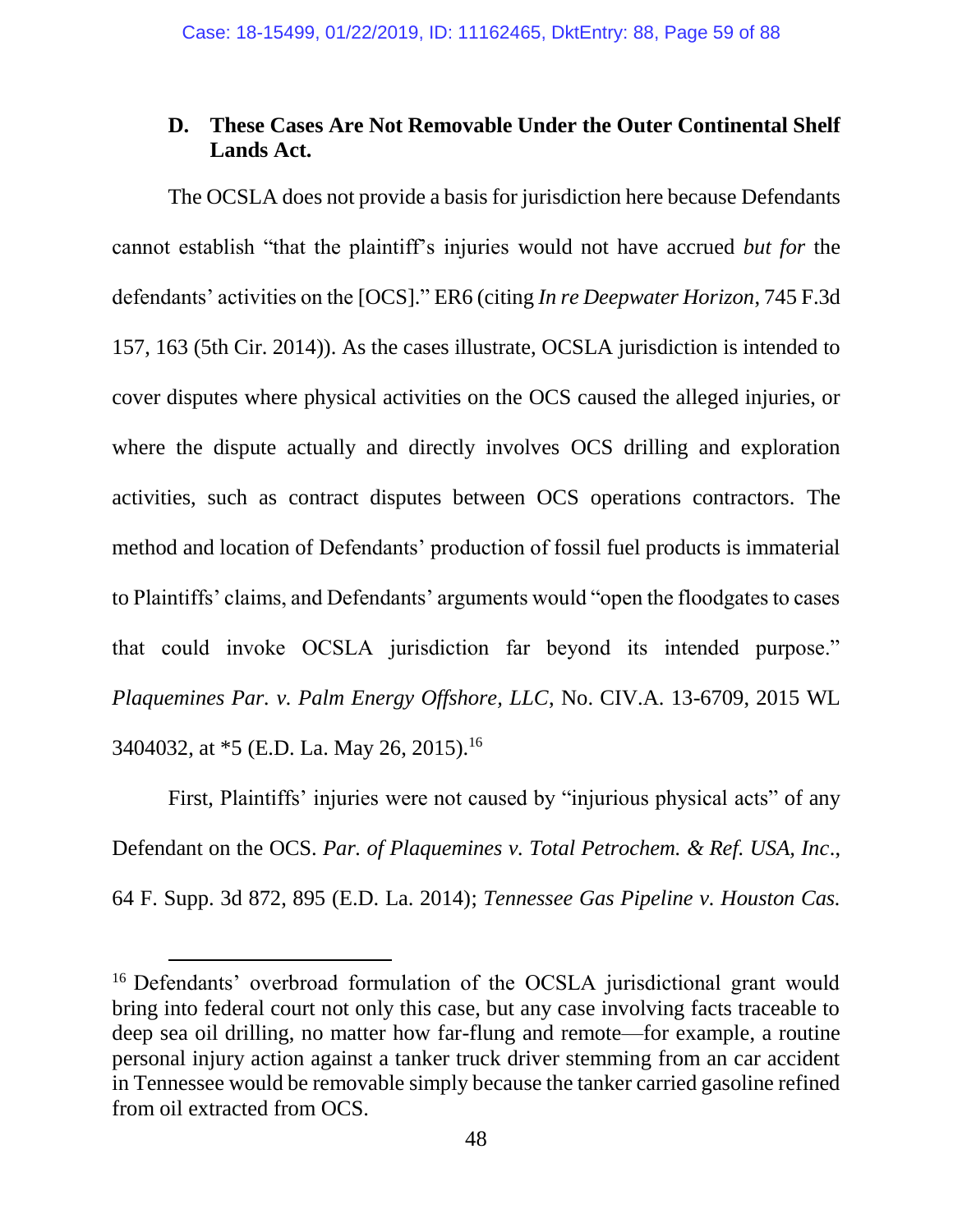*Ins. Co.*, 87 F.3d 150, 154 (5th Cir. 1996) (defining "operation" as "the doing of some physical act" on the OCS). Instead, the injuries arise from the defective nature of Defendants' fossil fuel products, Defendants' knowledge of their dangerous effects, and from the campaign of misinformation that undermined public understanding of those dangers—no matter where or by what "operations" the products were extracted. *See Parish of Plaquemines*, 64 F. Supp. 3d at 894–96 (no OCSLA jurisdiction over pollution claims from oil and gas exploration and production in Louisiana waters, even though some claims "involved pipelines that ultimately stretch to the OCS").

While Defendants attempt to suggest (without actually admitting) that their OCS activities are sufficiently pervasive to have a material effect on climate change, Br. 59, Defendants "have not shown that the plaintiffs' causes of action would not have accrued but for the defendants' activities on the shelf." ER6.

*Hammond v. Phillips 66 Co.*, No. 2:14CV119-KS-MTP, 2015 WL 630918 (S.D. Miss. Feb. 12, 2015), is instructive on this point. The plaintiff there alleged that he suffered asbestosis and related lung disease from exposure to the defendant manufacturers' asbestos-containing products. *Id.* at \*1. The defendants removed under OCSLA, arguing that the plaintiff was exposed to asbestos while working on a semi-submersible on the OCS. *Id.* The plaintiff alleged, however, that he spent only nine months employed on the OCS out of his ten years in the industry. *Id.* at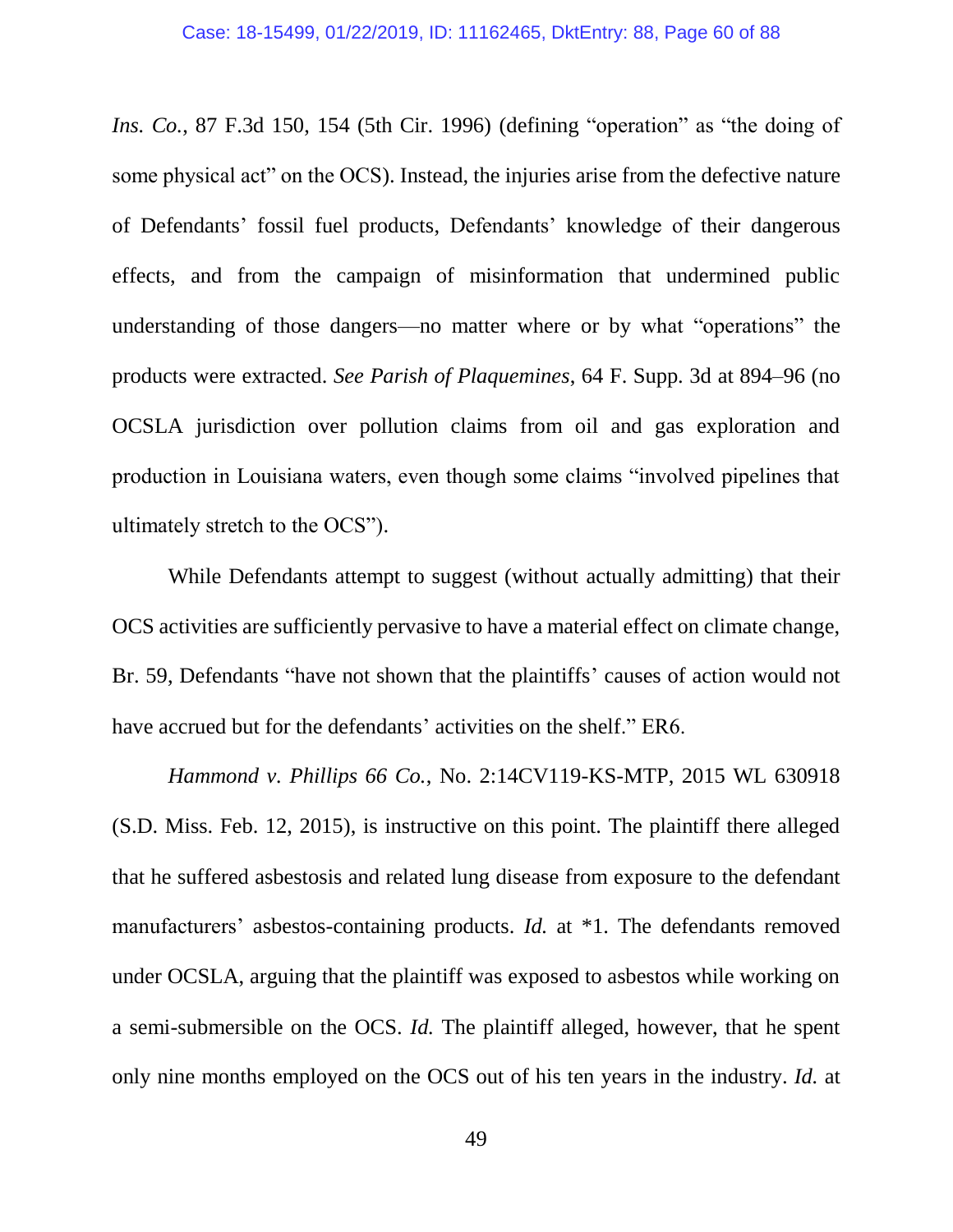#### Case: 18-15499, 01/22/2019, ID: 11162465, DktEntry: 88, Page 61 of 88

\*3. Because "asbestosis is a cumulative and progressive disease," the court was "unable to conclude that 'a "but-for" connection' exist[ed]" between the plaintiff's injury and his time working on the OCS. *Id.* at \*4. The court found that the defendant had failed to establish OCSLA jurisdiction "given the uncertainty regarding whether [plaintiff] working offshore for less than one year could have caused him to develop asbestosis." *Id*.

As in *Hammond*, Defendants here must establish that Plaintiffs would not have been injured but-for Defendants' OCS "operations." Defendants purport to show that substantial volumes of oil and gas have been extracted from the OCS over time. But they make no attempt to support that allegation by quantifying any contribution to Plaintiffs' injuries, much less claim that Plaintiffs would have had no cause of action if Defendants had refrained from any drilling on the OCS.

## **E. These Cases Are Not Removable Under the Federal Enclave Doctrine.**

Federal enclave jurisdiction exists only "over tort claims that arise on 'federal enclaves.'" *Durham,* 445 F.3d at 1250 (9th Cir. 2006). The district court properly held that there was no enclave jurisdiction because federal land "was not the locus in which the claim arose." ER6; *see also Alvares v. Erickson*, 514 F. 2d 156, 160 (9th Cir. 1975) (enclave jurisdiction "depends upon . . . the locus in which the claim arose."), *disapp'd on other grounds by Local 144 Nursing Home Pension Fund v. Demisay*, 508 U.S. 581 (1993).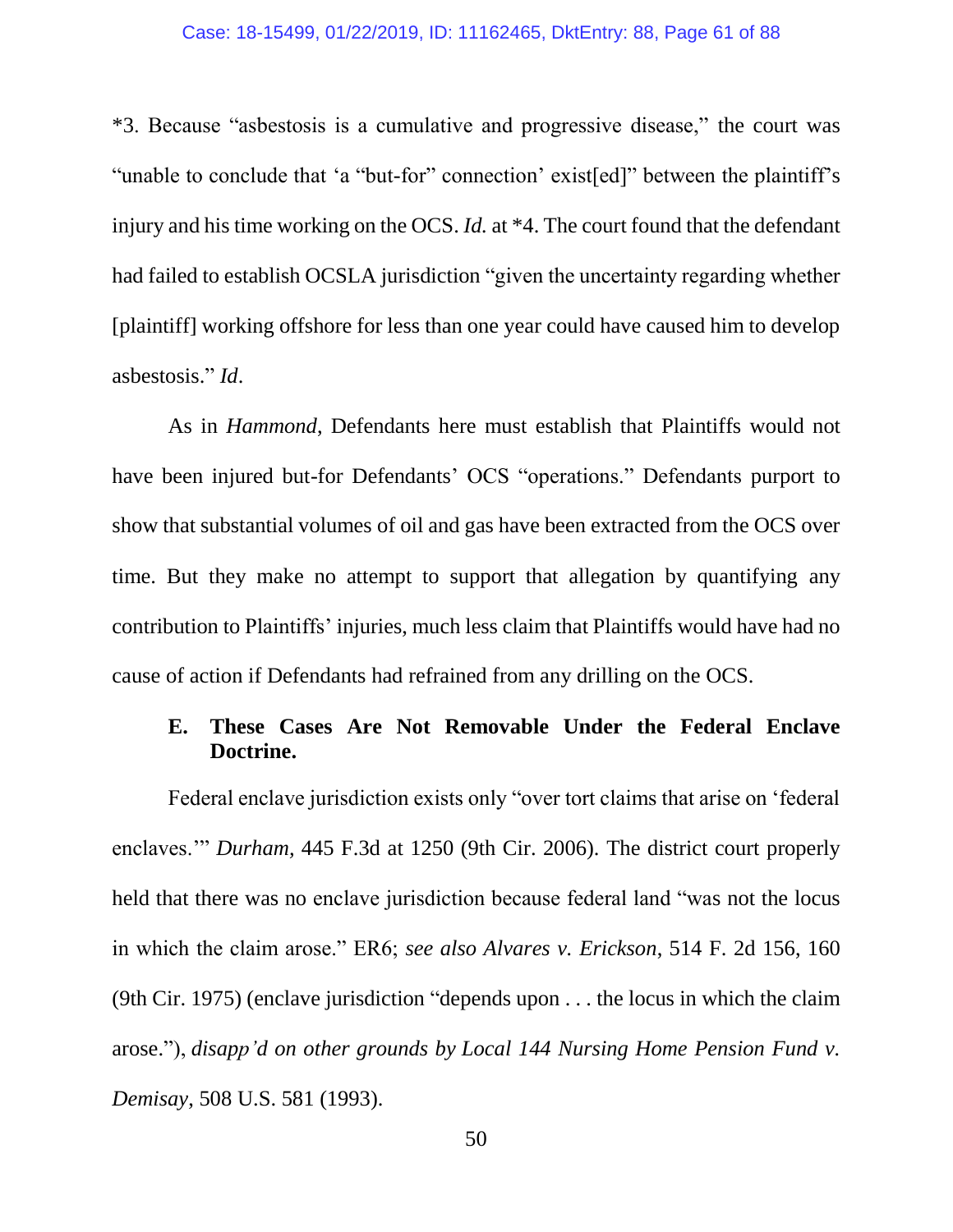Tort claims "arise" once the underlying tort is complete as a matter of substantive law. *See Totah v. Bies*, No. C 10-05956 CW, 2011 WL 1324471, at \*2 (N.D. Cal. Apr. 6, 2011); *In re High-Tech Empl. Antitrust Litig.*, 856 F. Supp. 2d 1103, 1125 (N.D. Cal. 2012) (rejecting that "federal enclave doctrine applies as long as some of the alleged events occurred on the federal enclave," and applying the "locus" standard). Here, all of Plaintiffs' claims have *actual injury* as an element. *See, e.g.*, ER295–311 (¶¶187, 199, 213, 224, 236, 245, 255, 264). Each claim therefore "arises," where the injuries occur—here, within Plaintiffs' jurisdictions, not on federal enclaves.

Even if this Court were to apply Defendants' unsupported "pertinent events" standard, enclave jurisdiction would be absent because the pertinent events here— Defendants' deceptive marketing and promotion and Plaintiffs' consequent injuries—occurred outside federal enclaves. Further, that standard would open the removal floodgates to any state law action in which some de minimis—but "pertinent"—fraction of the facts occurred on an enclave, which is inconsistent with the limited jurisdiction of the federal courts. *See, e.g.*, *Ballard v. Ameron Int'l Corp.*, No. 16-CV-06074-JSC, 2016 WL 6216194, at \*3 (N.D. Cal. Oct. 25, 2016) (denying removal in asbestos exposure case where, inter alia, only one of seventeen exposure sites was a federal enclave). Defendants should bear a "higher burden" where pertinent events occur off an enclave because the state's "interest increases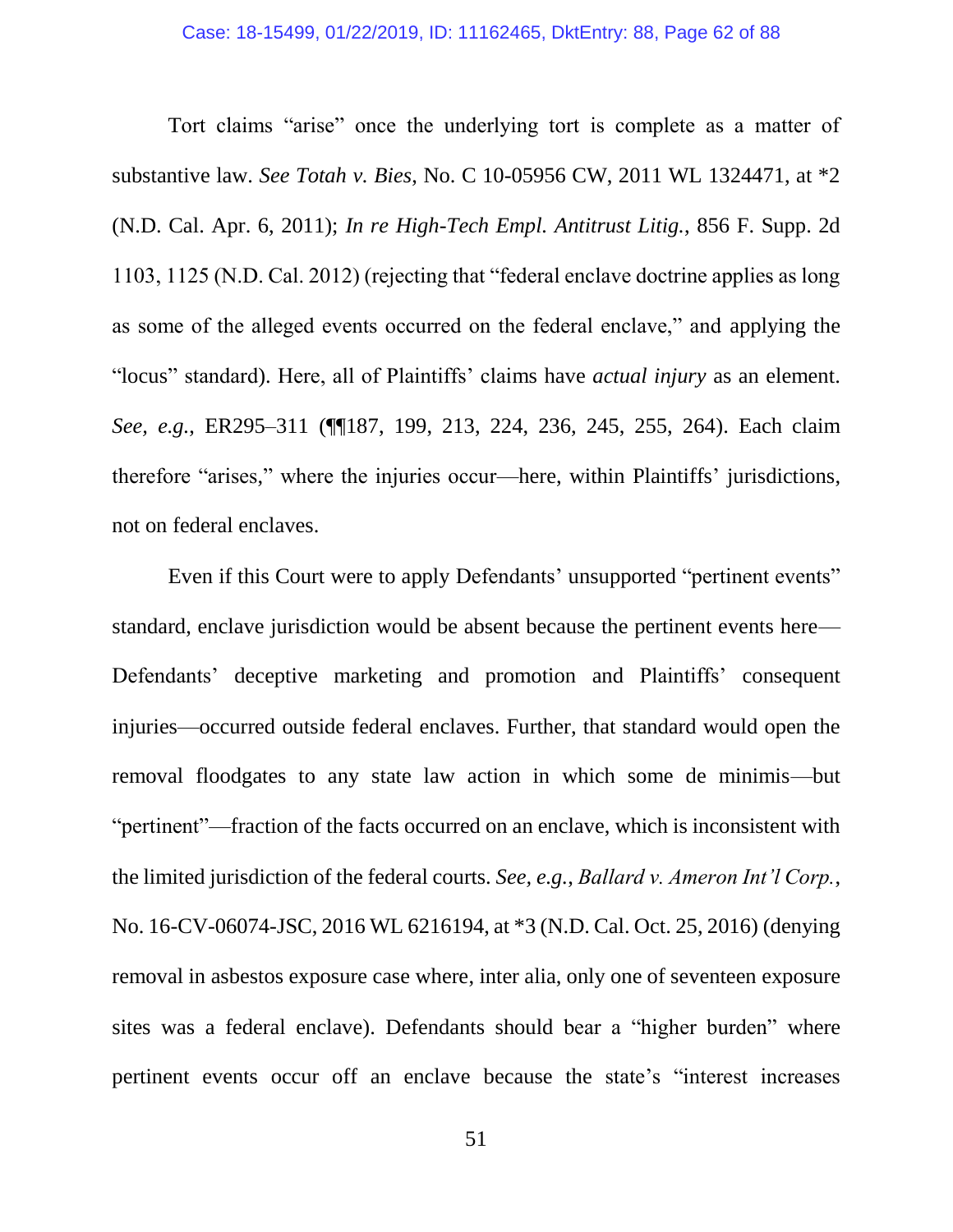proportionally, while the federal interest decreases." *Id*. (citation omitted). Defendants' isolated references to a federal petroleum reserve and naval installations, Br. 62, do not establish that the "locus" where the claims arose was any federal enclave.

### **F. These Cases Are Not Removable Under the Bankruptcy Removal Statute.**

The Bankruptcy Removal Statute authorizes removal of claims arising "under section 1334 of this title," which vests district courts with original jurisdiction over "all civil proceedings . . . related to cases under title 11." 28 U.S.C. §§ 1334(b); 1452(a).<sup>17</sup> However, "action[s] by . . . governmental unit[s] to enforce . . . police or regulatory power" are exempt from removal under Section 1452(a).

#### **1. The Claims Are Not Related to Bankruptcy Proceedings.**

Post-confirmation "related to" jurisdiction exists only where there is a "sufficiently close nexus . . . between the [case to be removed] and the original bankruptcy proceeding," *In re Pegasus Gold Corp*., 394 F.3d 1189, 1191 (9th Cir. 2005), such as where the case "'*affects* the interpretation, implementation, consummation, execution, or administration of the confirmed plan,'" *In re Wilshire Courtyard*, 729 F.3d 1279, 1289 (9th Cir. 2013) (emphasis added). A claim does not bear a "close nexus" where it "could have existed entirely apart from the bankruptcy

<sup>&</sup>lt;sup>17</sup> While each subclause of section 1334(b) creates an independent basis for jurisdiction, Defendants here assert only "related to" jurisdiction. *See* Br. 67–68.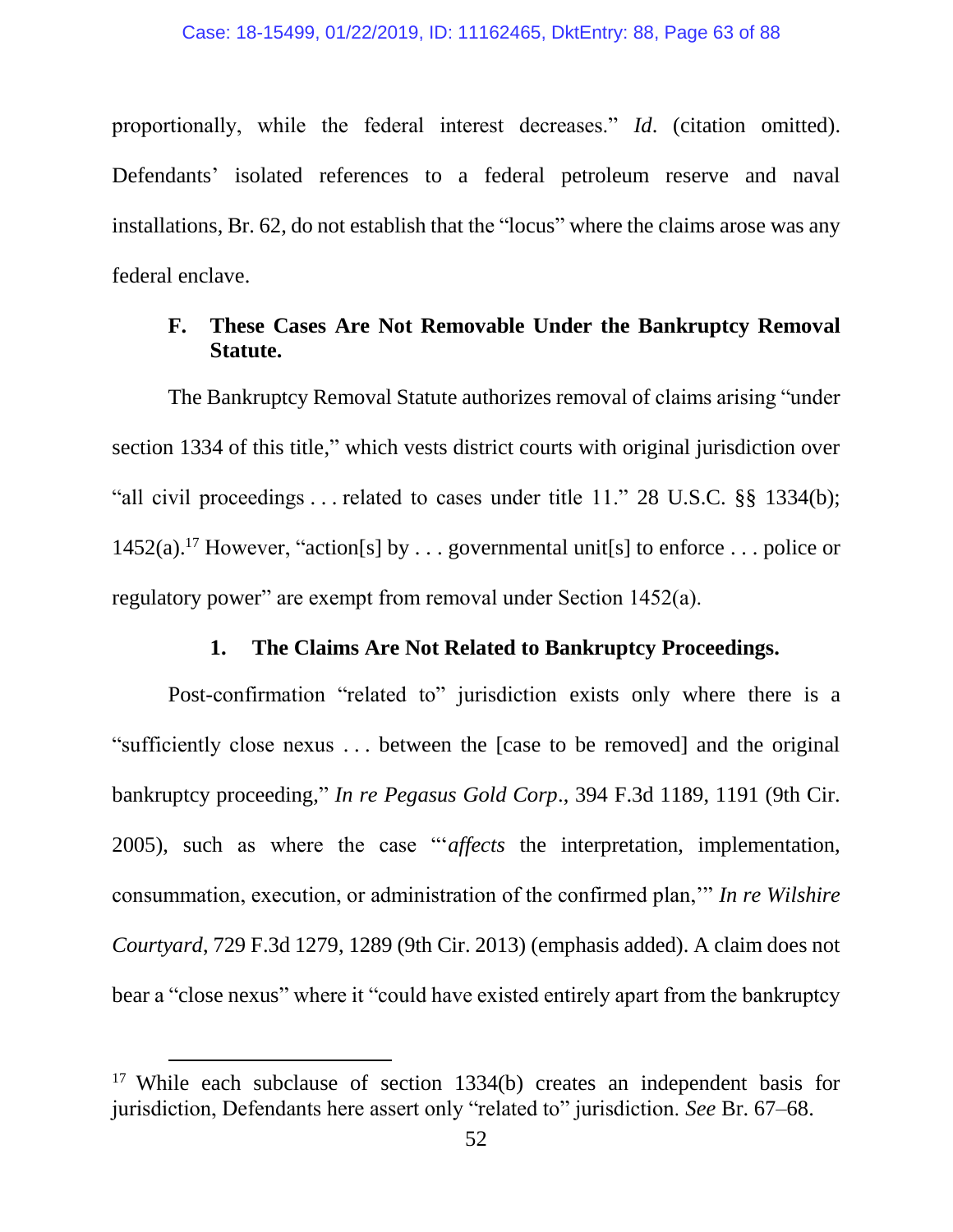proceeding and did not necessarily depend upon resolution of a substantial question of bankruptcy law." *In re Ray*, 624 F.3d 1124, 1135 (9th Cir. 2010).

Here, the only connection Defendants assert between this litigation and any bankruptcy proceeding is the fact that three Defendants have gone through chapter 11 proceedings in the past, giving rise to the possibility that a portion of Plaintiffs' claims regarding those Defendants may be barred by the terms of their chapter 11 plans. Br. 67–68. Defendants cite no binding authority holding that such a slim nexus is sufficient—a notable omission since litigation against formerly bankrupt companies is commonplace.<sup>18</sup> Resolving this case requires no interpretation of any bankruptcy plan or law. At most, a question may someday arise about whether a previous bankruptcy discharge precludes enforcement of a portion of the judgment in this case against a particular Defendant. But that straightforward application of a plan's terms would in no way *affect* the interpretation or implementation of the plan going forward. *See generally* ER21–313 (San Mateo County's complaint).

#### **2. These Police Power Actions Are Exempt from Removal.**

In any event, the district court properly held that these actions are "aimed at protecting the public safety and welfare and brought on behalf of the public," and thus not removable under Section 1452(a)'s exception. ER7.

<sup>18</sup> *In re Valley Health Sys.*, 584 F. App'x 477 (9th Cir. 2014), is inapposite as well as nonprecedential. There, unlike here, the complaint raised a direct attack on a provision in the post-confirmation bankruptcy plan. *Id*. at 478.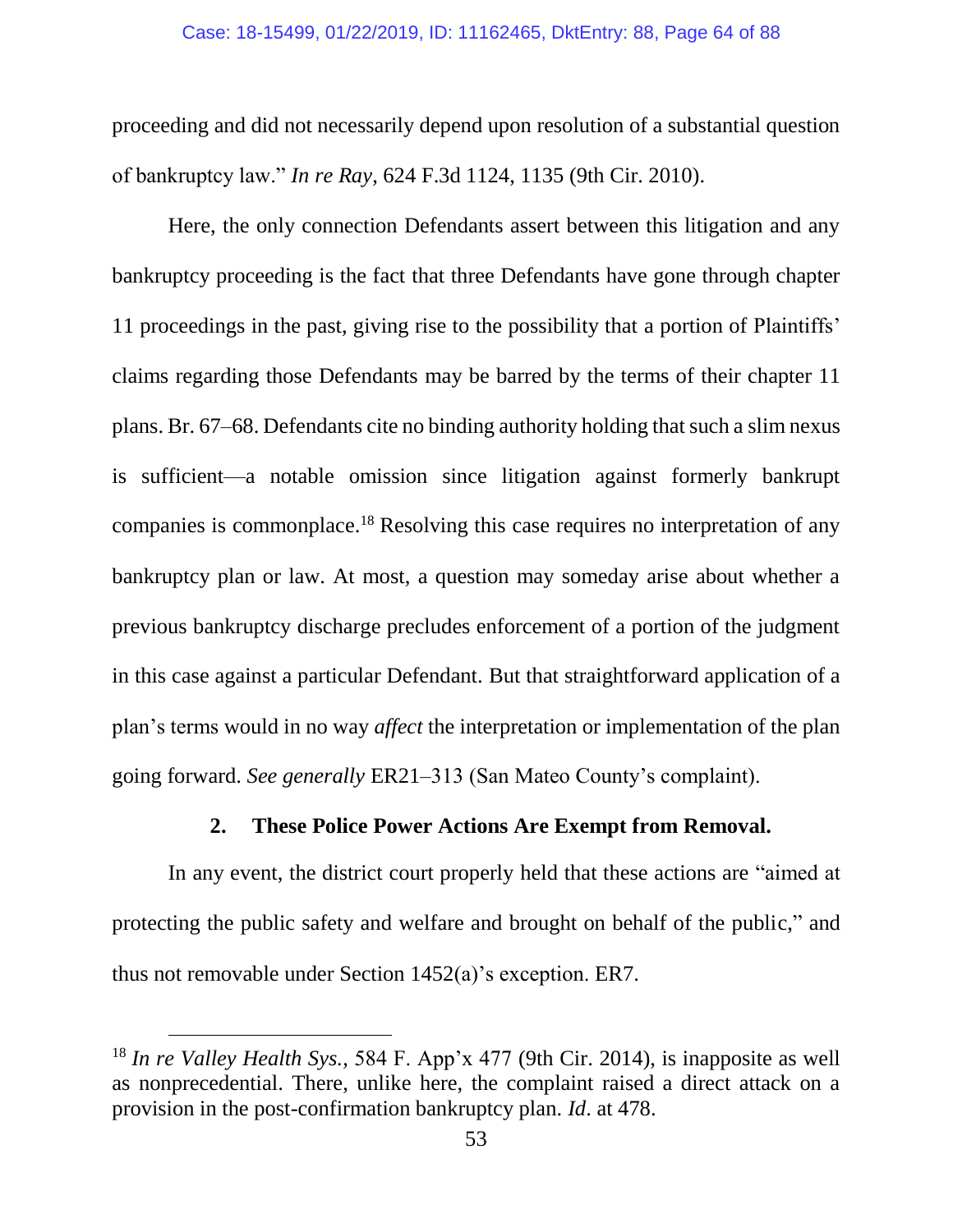Civil actions by governmental units generally fall within the bankruptcy removal exception so long as the suit "seeks to effectuate public policy" rather than "adjudicate private rights," *Lockyer v. Mirant Corp.*, 398 F.3d 1098, 1109 (9th Cir. 2005). The exception is inapplicable where the suit serves a purely "pecuniary purpose," *City & Cty. of San Francisco v. PG & E Corp.*, 433 F.3d 1115, 1125 (9th Cir. 2006); *see also id.* at 1124 ("If the action primarily seeks to protect the government's pecuniary interest, the automatic stay applies. If the suit primarily seeks to protect the public safety and welfare, the automatic stay does not apply").<sup>19</sup> Defendants do not dispute on appeal that these claims clearly effectuate the public policy of protecting public "safety and welfare." ER7; *see* Br. 69; *see also Lawton v. Steele*, 152 U.S. 133, 136 (1894) (extent and limits of police power include power to abate public nuisances). Instead, Defendants resist remand solely on the ground that the suit seeks monetary relief. Br. 69. That argument fails.

Only actions pursued "solely" to advance the government's pecuniary interest in a bankrupt estate fail the "pecuniary interest" test and are therefore removable. *See In re Universal Life Church*, 128 F.3d 1294, 1298–99 (9th Cir. 1997) ("most government actions . . . have some pecuniary component," which "does not abrogate

 $19$  Cases interpreting the police power exception to the automatic stay provision, 11 U.S.C. § 362(b)(4), are equally applicable to the removal statute. *See PG & E Corp.*, 433 F.3d at 1123.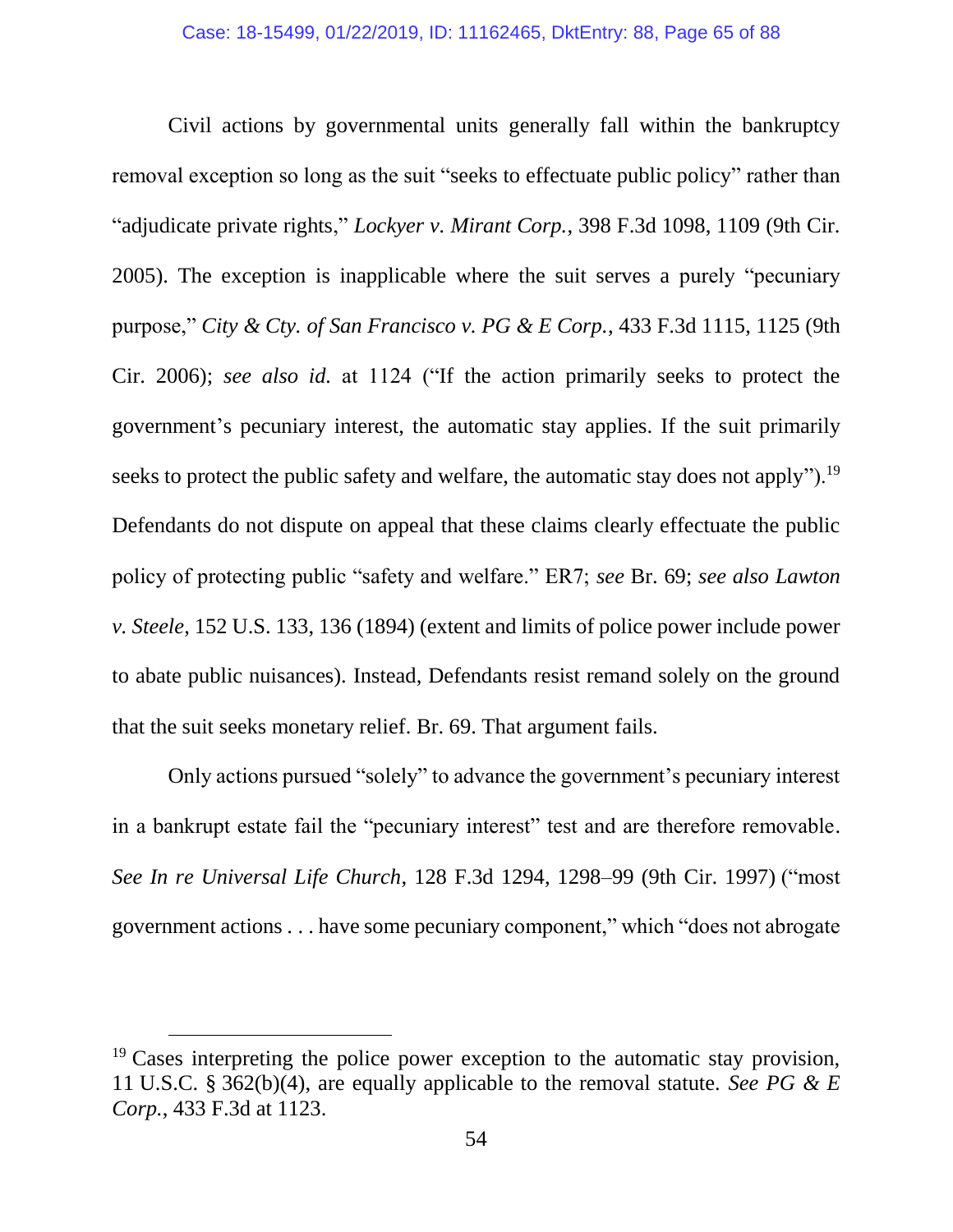their police power function"); *PG & E Corp.*, 433 F.3d at 1124–1125 (action seeking civil penalties and restitution an exercise of police power).

Here, to protect their residents, Plaintiffs seek abatement of dangerous environmental conditions and damages for injuries resulting from Defendants' prior course of conduct, as well as punitive remedies to ensure that Defendants do not repeat their tortious conduct. Far from an "economic windfall," Br. 69, this relief would be commensurate with Plaintiffs' damages and Defendants' wrongfulness, and will directly effectuate Plaintiffs' protection of public welfare and resources. These police power actions are not "related to" a bankruptcy and removal is inappropriate. $20$ 

## **G. Defendants' Invocation of Admiralty Jurisdiction Is Waived and Meritless.**

## **1. Defendants Waived the Right to Assert Admiralty Jurisdiction as a Basis for Removal.**

In deciding the propriety of removal, the court is limited to the grounds timely asserted in the notice of removal filed within 30 days of a defendant being served with the complaint; "alternative bases for removal jurisdiction" outside those timely asserted in the notice cannot be considered. *ARCO Envtl. Remediation, L.L.C. v.* 

<sup>&</sup>lt;sup>20</sup> Even if the Court determines that these cases are "related to" bankruptcies and that the exception does not apply, it must still remand to allow the district court to determine whether equitable remand to state court is appropriate. 28 U.S.C.  $§$  1452(b).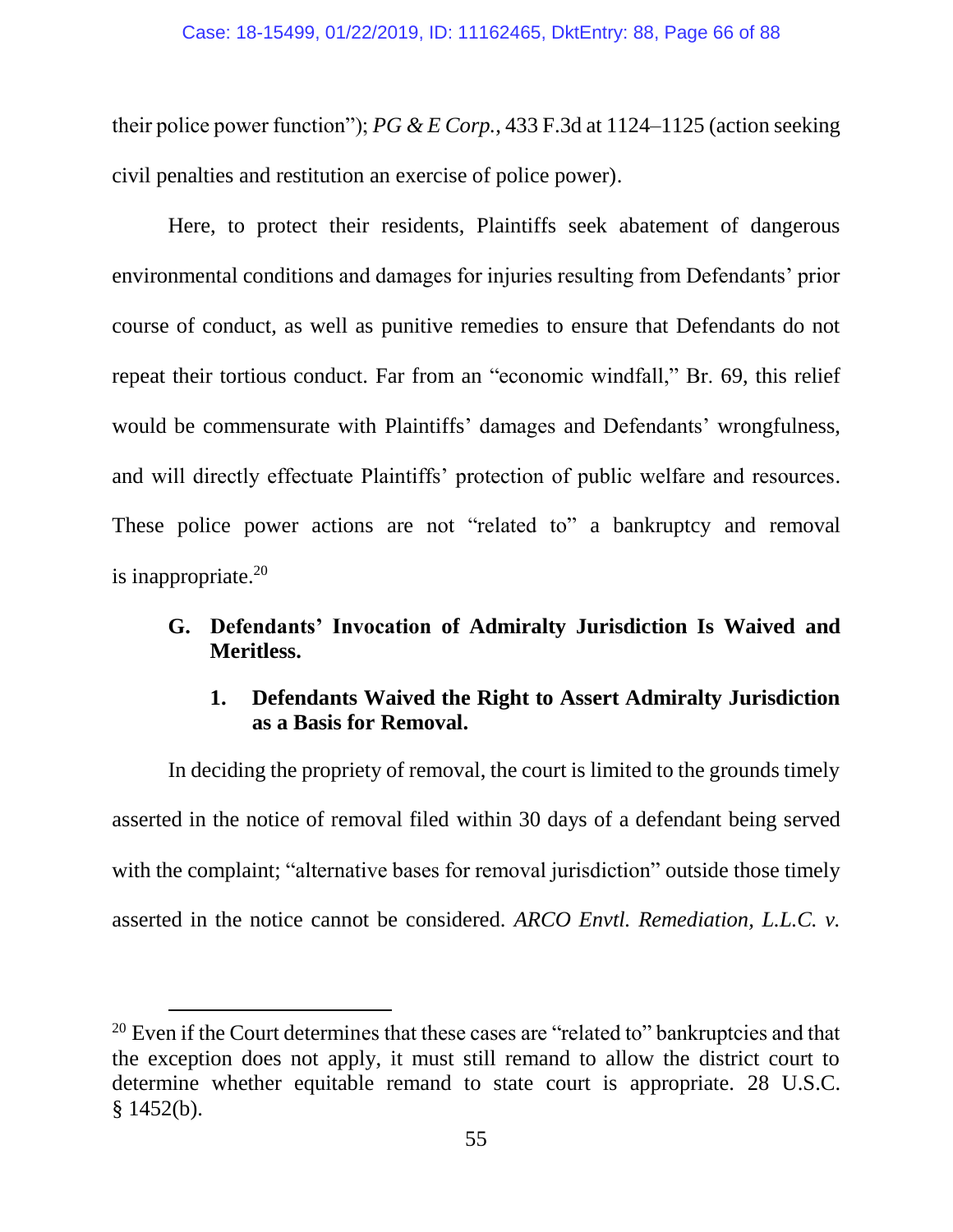*Dep't of Health & Envtl. Quality of Montana*, 213 F.3d 1108, 1117 (9th Cir. 2000); *see also O'Halloran v. Univ. of Washington*, 856 F.2d 1375, 1381 (9th Cir. 1988); 28 U.S.C. § 1446(b). Defendants did not raise admiralty jurisdiction as a basis for removal until Defendant Marathon Petroleum Corp.'s Supplemental Notice of Removal in the later-filed *City of Santa Cruz*, *County of Santa Cruz*, and *City of Richmond* cases. *Compare* ER141–77, *with* ER55–77. Therefore, even if admiralty were grounds for removal, which it is not, it could only form a basis for removal for the actions in which it was timely asserted, and would not apply to the *County of San Mateo*, *County of Marin*, and *City of Imperial Beach* cases.

## **2. Admiralty Jurisdiction Alone Is Not Grounds for Removal.**

The district court rejected Defendants' invocation of admiralty jurisdiction by expressly adopting the reasoning of *Coronel v. AK Victory*, 1 F. Supp. 3d 1175, 1178–89 (W.D. Wash. 2014). *See* ER1. The court in *Coronel* explained that it is a well-established rule, which has persisted "throughout the history of federal admiralty jurisdiction—from the Judiciary Act of 1789 . . . and up to the present," that the "saving to suitors" clause in 28 U.S.C. § 1333 prohibits removal absent some other jurisdictional basis. *Coronel*, 1 F. Supp. 3d at 1187; *see also, e.g.*, *Morris v. Princess Cruises, Inc.*, 236 F.3d 1061, 1069 (9th Cir. 2001) (maritime claims brought in state court "are not removable under 28 U.S.C. § 1441 absent some other jurisdictional basis"). The 2011 amendments to 28 U.S.C. § 1441 did not change this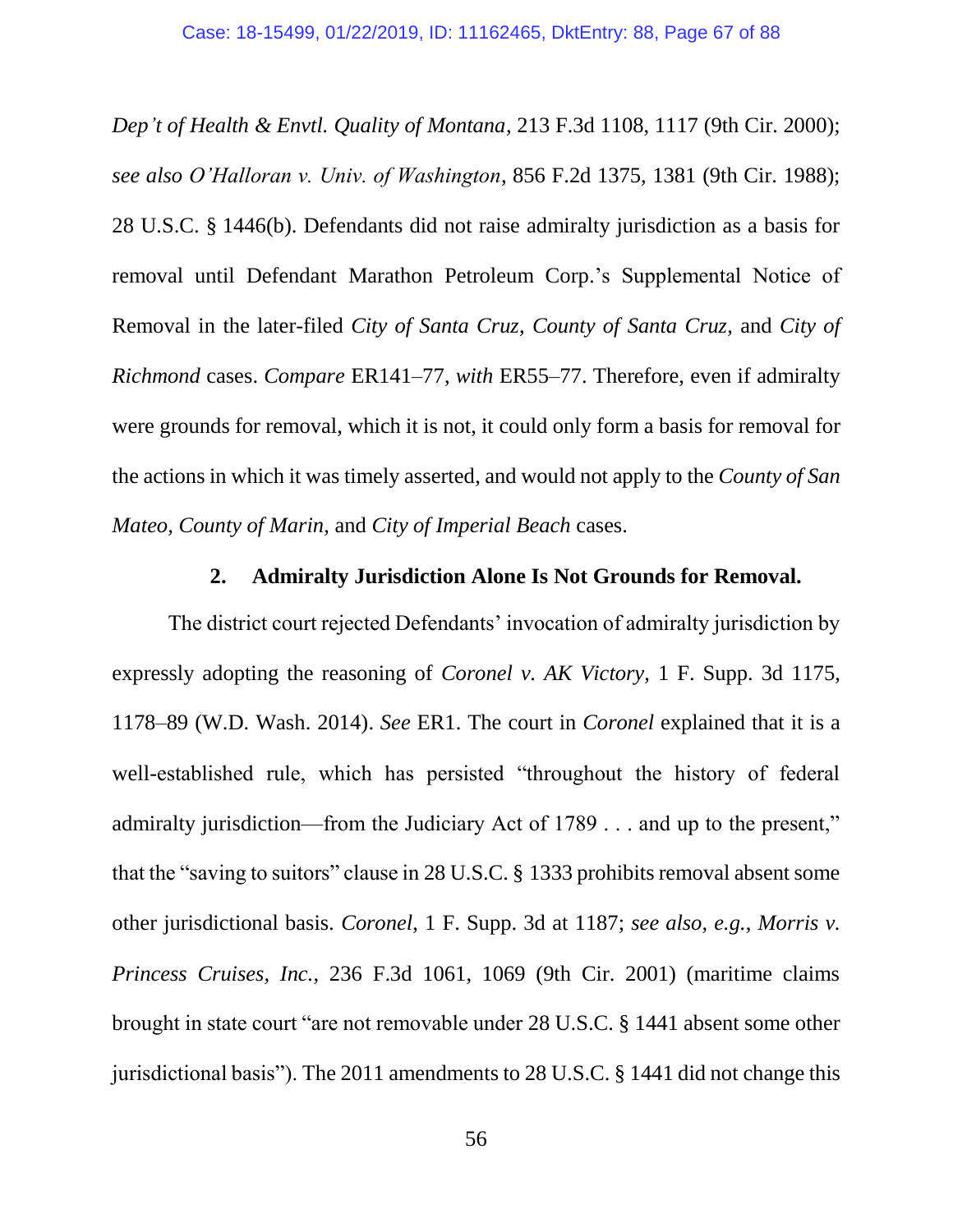long-standing rule. *See Coronel*, 1 F. Supp. 3d. at 1179. Defendants' brief fails to cite any law to the contrary, and even omits *Coronel* entirely from Defendants' argument. *See* Br. at 69–71.

#### **3. There Is No Admiralty Jurisdiction Here.**

A tort claim only comes within admiralty jurisdiction when it satisfies both the "location" and "connection to maritime activity" tests. *Jerome B. Grubart, Inc. v. Great Lakes Dredge & Dock Co.*, 513 U.S. 527, 534 (1995); *In re Mission Bay Jet Sports, LLC*, 570 F.3d 1124, 1126 (9th Cir. 2009). Defendants have not established that Plaintiffs' claims satisfy either test.

Where the injury suffered is on land, as here, the location test requires a showing that the alleged tort was caused by a vessel on navigable water. *Grubart*, 513 U.S. at 534 (citing 46 U.S.C. § 30101(a) (formerly 46 App. U.S.C. § 740)); *Ali v. Rogers*, 780 F.3d 1229, 1235 (9th Cir. 2015). Even if Defendants could establish that fossil fuel extraction occurs on vessels, Br. 69, such a finding does not satisfy the location test here because there is no allegation in the Complaints, nor have Defendants even contended, that those "vessels" *caused* Plaintiffs' injuries on land. The Complaints instead allege that the proximate cause of Plaintiffs' injuries arises from the dangerous nature of the products themselves and from Defendants' wrongful and misleading promotion of those products with knowledge of their dangers, not from any Defendant's operation of floating drilling platforms.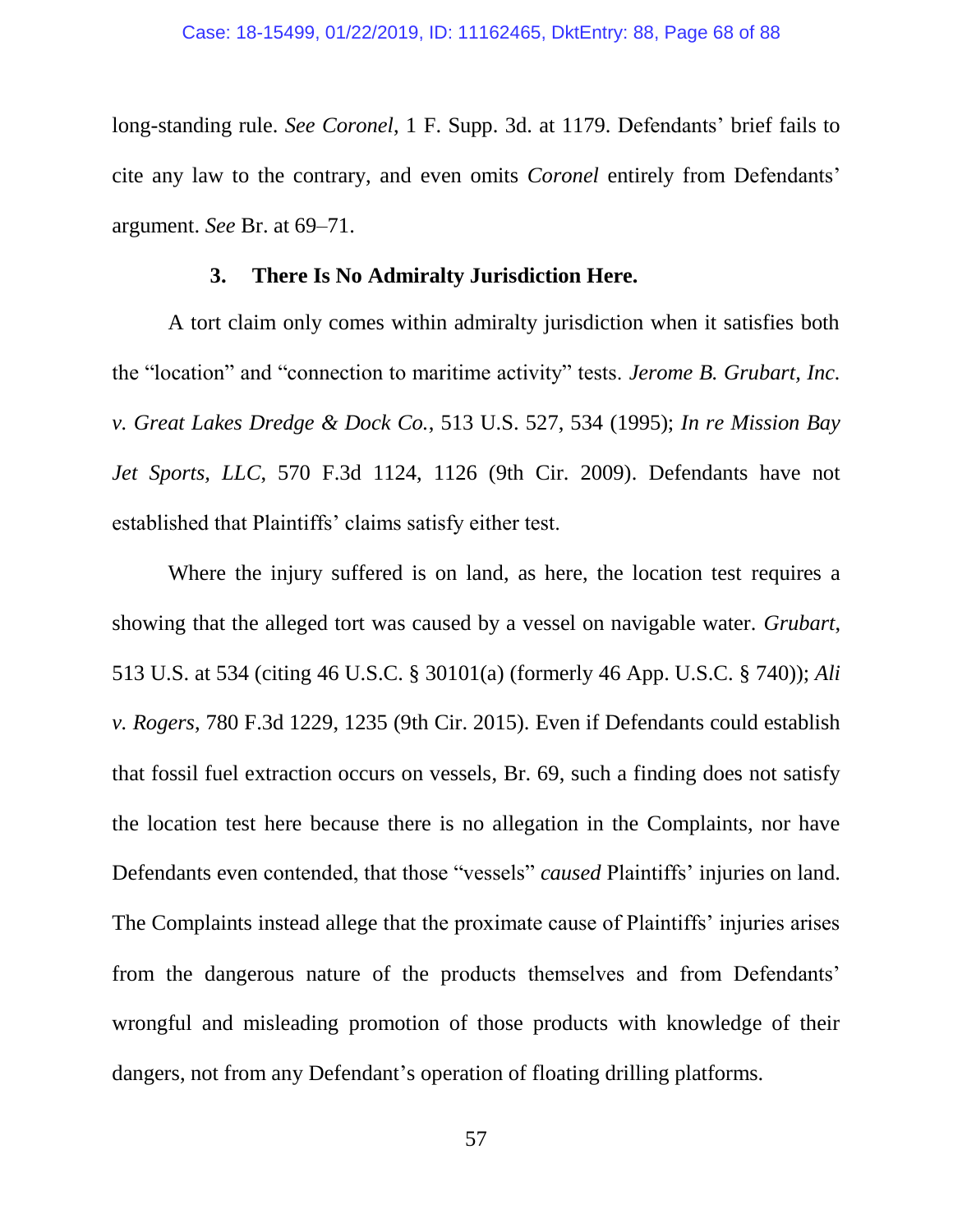Defendants also fail to meet the maritime connection test, which requires that "the *general character of the activity* giving rise to the incident shows *a substantial relationship* to traditional maritime activity." *Grubart*, 513 U.S. at 533–34 (emphasis added) (quotations omitted). For a tort to have a "substantial relationship" with traditional maritime activity, the activity must be "a proximate cause of the incident." *Id.* at 541. Oil and gas production—even from floating drilling platforms—is not a "traditional maritime activity." In *Herb's Welding, Inc. v. Gray*, the Supreme Court concluded that the "exploration and development of the Continental Shelf are not themselves maritime commerce." 470 U.S. 414, 425 (1985). The relevant inquiry is whether the specific injurious activity was related to a traditional subject of admiralty law, *e.g.*, navigation. <sup>21</sup> Defendants' wrongful, deceptive marketing and promotion of fossil fuels—the injurious conduct at issue in Plaintiffs' cases—has nothing to do with navigable waters. Those land-based activities do "not require the special expertise of a court in admiralty as to navigation or water-based commerce." *Myhran v. Johns-Manville Corp.*, 741 F.2d 1119, 1122 (9th Cir. 1984).

<sup>21</sup> In *Theriot v. Bay Drilling Corp*., cited by Defendants, the Fifth Circuit likewise engaged in a more nuanced approach than the blanket rule Defendants promote, holding maritime law governed because the contract at issue "did not merely touch incidentally on a vessel, but directly addressed the use and operation of the [drilling barge]." 783 F.2d 527, 538–39 (5th Cir. 1986).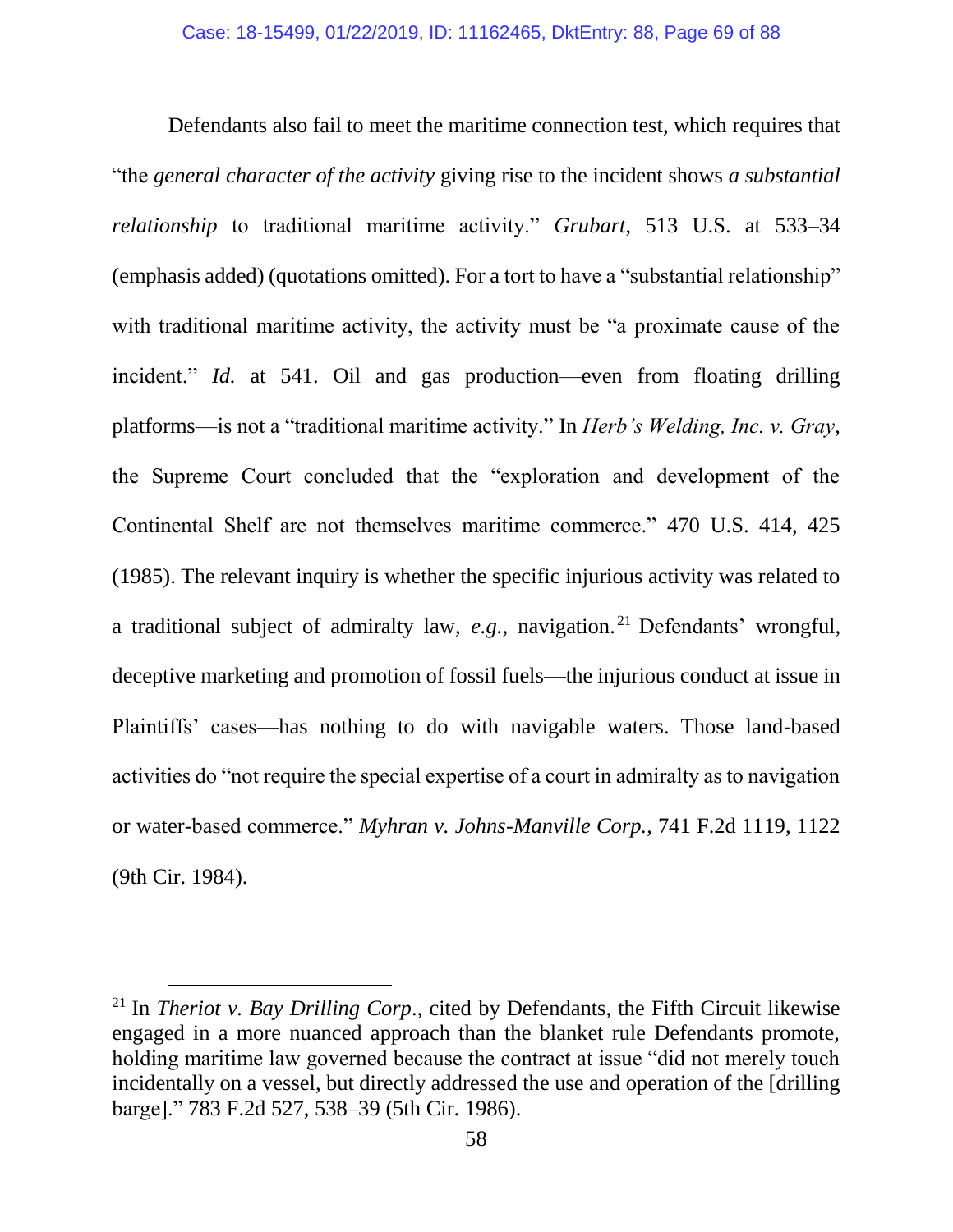Case: 18-15499, 01/22/2019, ID: 11162465, DktEntry: 88, Page 70 of 88

### **CONCLUSION**

For the foregoing reasons, Plaintiffs respectfully request that the Court affirm the district court's orders granting remand.

Respectfully submitted,

# Dated: January 22, 2019 **OFFICE OF THE COUNTY COUNSEL COUNTY OF SAN MATEO**

By: */s/ John C. Beiers* JOHN C. BEIERS, County Counsel jbeiers@smcgov.org PAUL A. OKADA, Chief Deputy pokada@smcgov.org DAVID A. SILBERMAN, Chief Deputy dsilberman@smcgov.org MARGARET V. TIDES, Deputy mtides@smcgov.org MATTHEW J. SANDERS, Deputy mjsanders@smcgov.org SAN MATEO COUNTY COUNSEL 400 County Center, 6th Floor Redwood City, CA 94063 Tel: (650) 363-4250

> *Attorneys for Plaintiff-Appellee County of San Mateo and the People of the State of California*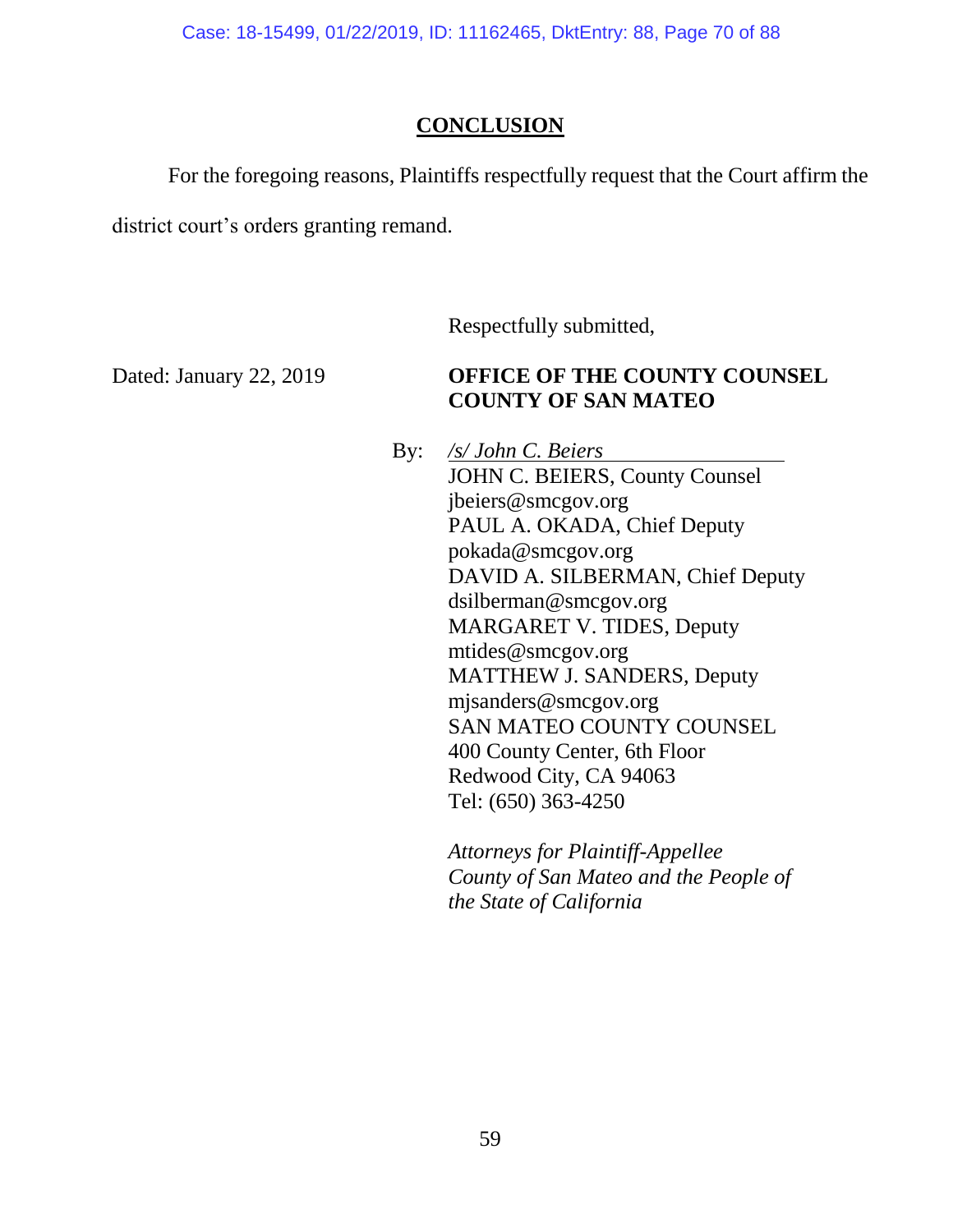# Dated: January 22, 2019 **OFFICE OF THE COUNTY COUNSEL COUNTY OF MARIN**

By: */s/ Brian E. Washington* BRIAN E. WASHINGTON, County Counsel bwashington@marincounty.org BRIAN C. CASE, Deputy County Counsel bcase@marincounty.org BRANDON HALTER, Deputy County Counsel bhalter@marincounty.org MARIN COUNTY COUNSEL 3501 Civic Center Drive, Suite 275 San Rafael, CA 94903 Tel: (415) 473-6117

> *Attorneys for Plaintiff-Appellee County of Marin and the People of the State of California*

## Dated: January 22, 2019 **McDOUGAL, LOVE, BOEHMER, FOLEY, LYON & CANLAS, CITY ATTORNEY FOR CITY OF IMPERIAL BEACH**

By: */s/ Jennifer Lyon* JENNIFER LYON, City Attorney jlyon@mcdougallove.com STEVEN E. BOEHMER, Assistant City Attorney sboehmer@mcdougallove.com CITY ATTORNEY FOR CITY OF IMPERIAL BEACH 8100 La Mesa Boulevard, Suite 200 La Mesa, CA 91942 Tel: (619) 440-4444

> *Attorneys for Plaintiff-Appellee City of Imperial Beach and the People of the State of California*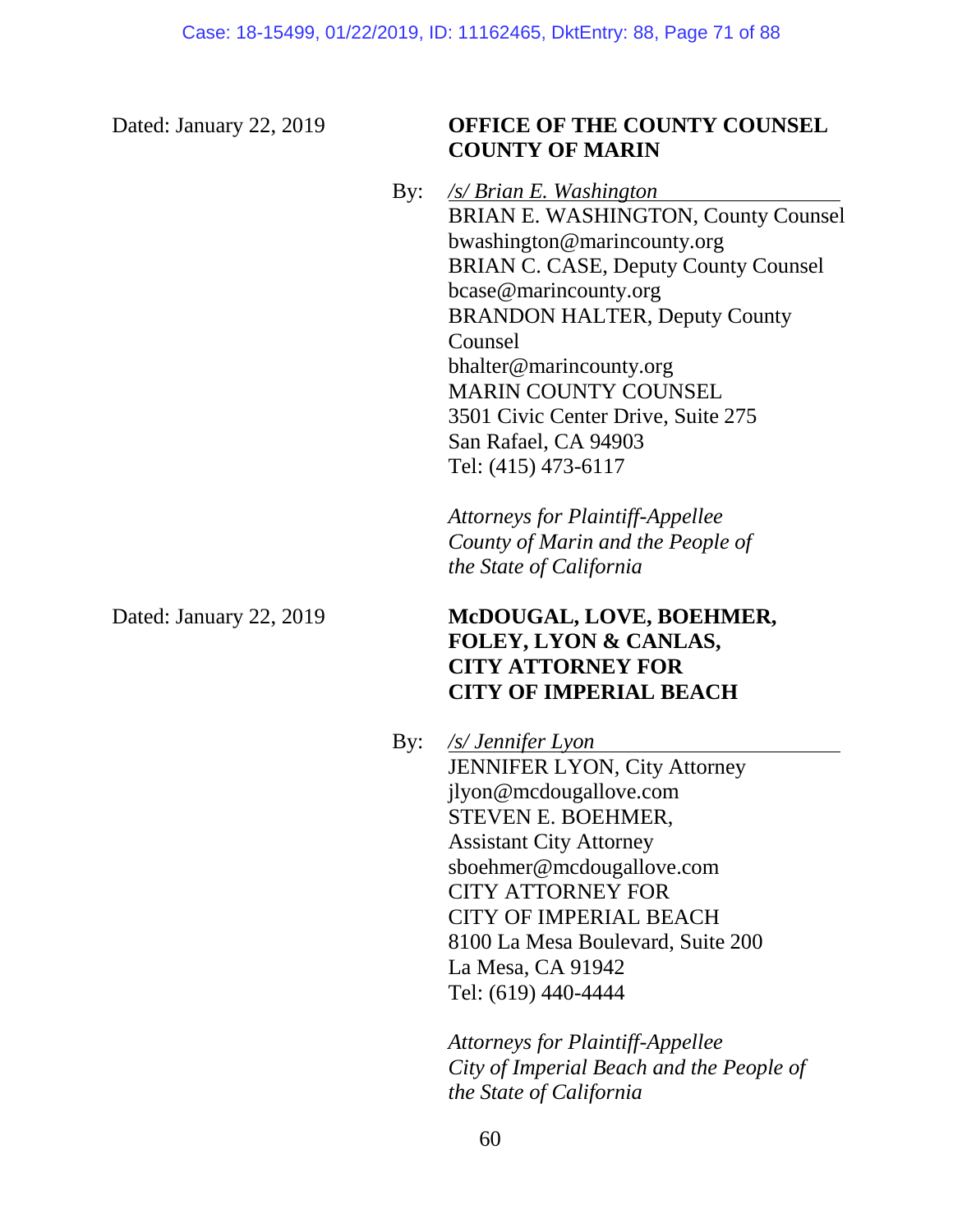# Dated: January 22, 2019 **SANTA CRUZ OFFICE OF THE COUNTY COUNSEL**

*/s/ Dana McRae*

DANA McRAE dana.mcrae@santacruzcounty.us JORDAN SHEINBAUM jordan.sheinbaum@santacruzcounty.us SANTA CRUZ OFFICE OF THE COUNTY COUNSEL 701 Ocean Street, Room 505 Santa Cruz, CA 95060 Tel: (831) 454-2040

*Attorneys for Plaintiff-Appellee The County of Santa Cruz and the People of the State of California*

# Dated: January 22, 2019 **ATCHISON, BARISONE & CONDOTTI, APC**

*/s/ Anthony P. Condotti* ANTHONY P. CONDOTTI tcondotti@abc-law.com CITY ATTORNEY FOR CITY OF SANTA CRUZ 333 Church St. Santa Cruz, CA 95060 Tel: (831) 423-8383

*Attorneys for Plaintiff-Appellee The City of Santa Cruz and the People of the State of California*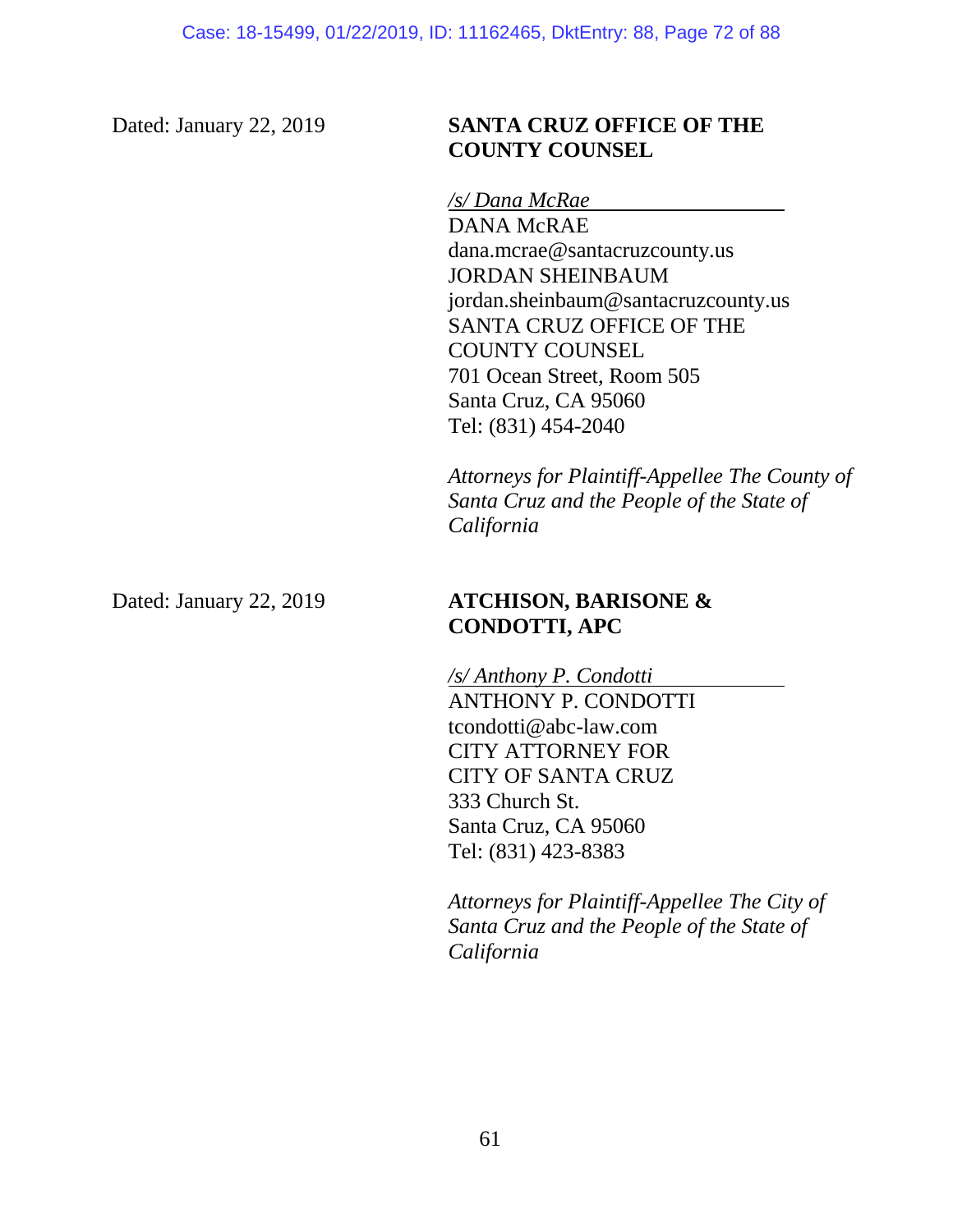## Dated: January 22, 2019 **CITY ATTORNEY'S OFFICE FOR CITY OF RICHMOND**

*/s/ Bruce Reed Goodmiller*

BRUCE REED GOODMILLER bruce\_goodmiller@ci.richmond.ca.us RACHEL H. SOMMOVILLA rachel\_sommovilla@ci.richmond.ca.us CITY ATTORNEY'S OFFICE FOR CITY OF RICHMOND 450 Civic Center Plaza Richmond, CA 94804 Tel: (510) 620-6509

*Attorneys for Plaintiff-Appellee The City of Richmond and the People of the State of California*

Dated: January 22, 2019 **SHER EDLING LLP** 

*/s/ Victor M. Sher* VICTOR M. SHER vic@sheredling.com MATTHEW K. EDLING matt@sheredling.com KATIE H. JONES katie@sheredling.com MARTIN D. QUIÑONES marty@sheredling.com SHER EDLING LLP 100 Montgomery Street, Suite 1410 San Francisco, CA 94104 Tel: (628) 231-2500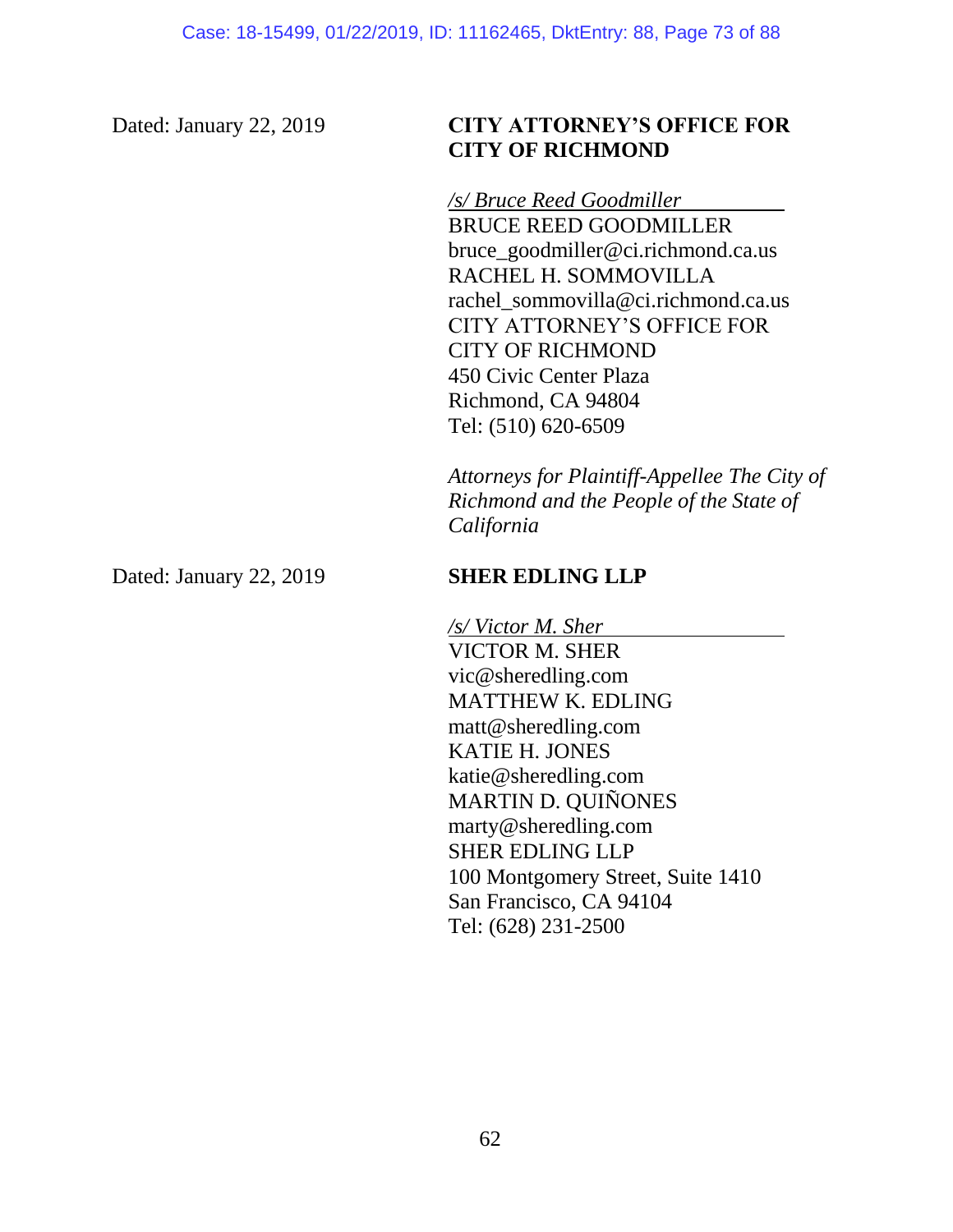#### Dated: January 22, 2019 **GOLDSTEIN & RUSSELL, P.C.**

*/s/ Kevin K. Russell* KEVIN K. RUSSELL krussell@goldsteinrussell.com SARAH E. HARRINGTON sharrington@goldsteinrussell.com CHARLES H. DAVIS cdavis@goldsteinrussell.com GOLDSTEIN & RUSSELL, P.C. 7475 Wisconsin Avenue, Suite 850 Bethesda, MD 20814 Tel: (202) 362-0636

*Attorneys for Plaintiffs-Appellees*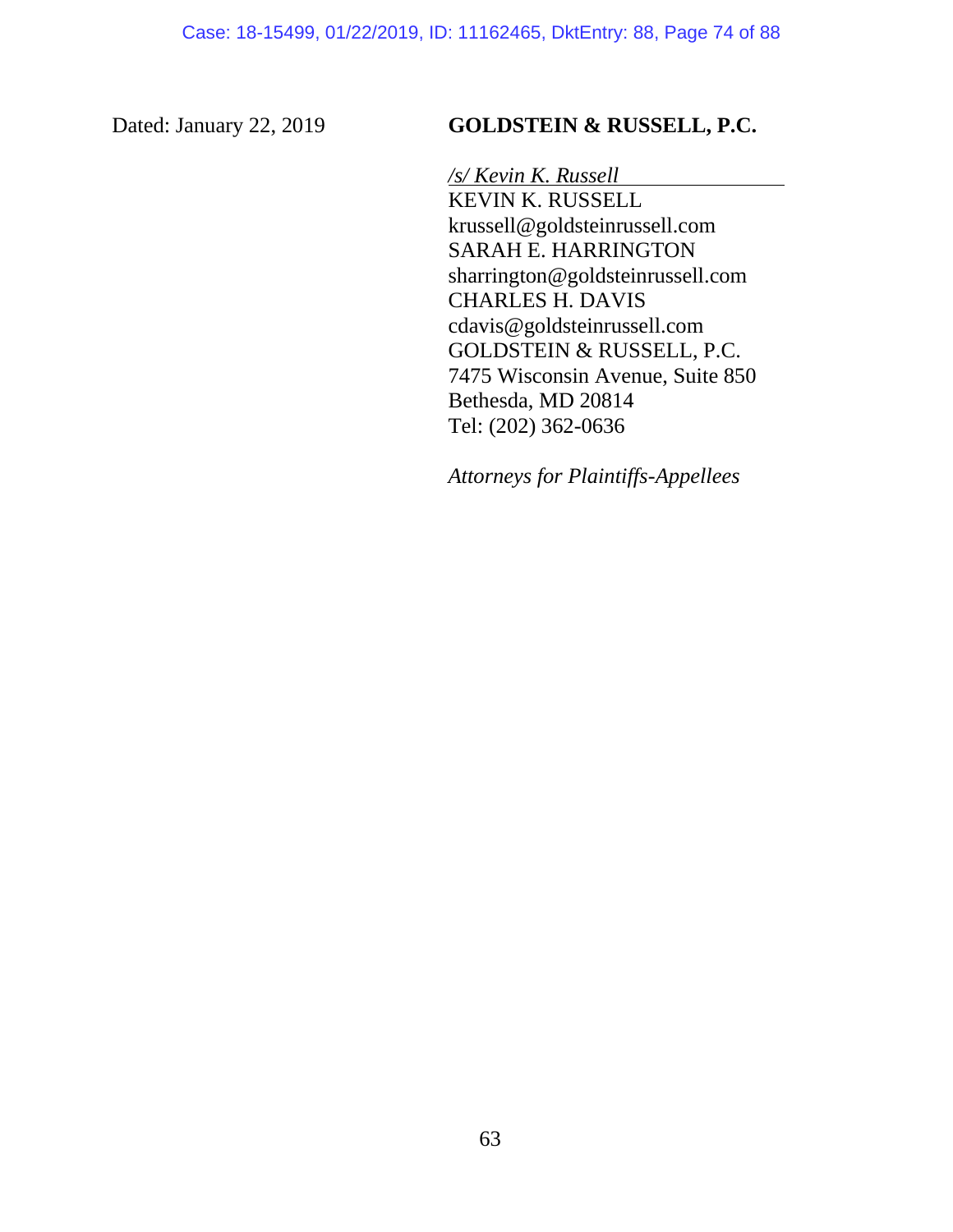### **UNITED STATES COURT OF APPEALS FOR THE NINTH CIRCUIT**

#### **Form 17. Statement of Related Cases Pursuant to Circuit Rule 28-2.6**

*Instructions for this form: http://www.ca9.uscourts.gov/forms/form17instructions.pdf*

**9th Cir. Case Number(s)** 18,15499, 18-15502, 18-15503, 18-16376

The undersigned attorney or self-represented party states the following:

- $\circ$  I am unaware of any related cases currently pending in this court.
- I am unaware of any related cases currently pending in this court other than the  $\odot$ case(s) identified in the initial brief(s) filed by the other party or parties.
- I am aware of one or more related cases currently pending in this court. The  $\bigcap$ case number and name of each related case and its relationship to this case are:



*(use "*s/[typed name]*" to sign electronically-filed documents)*

*Feedback or questions about this form? Email us at forms@ca9.uscourts.gov*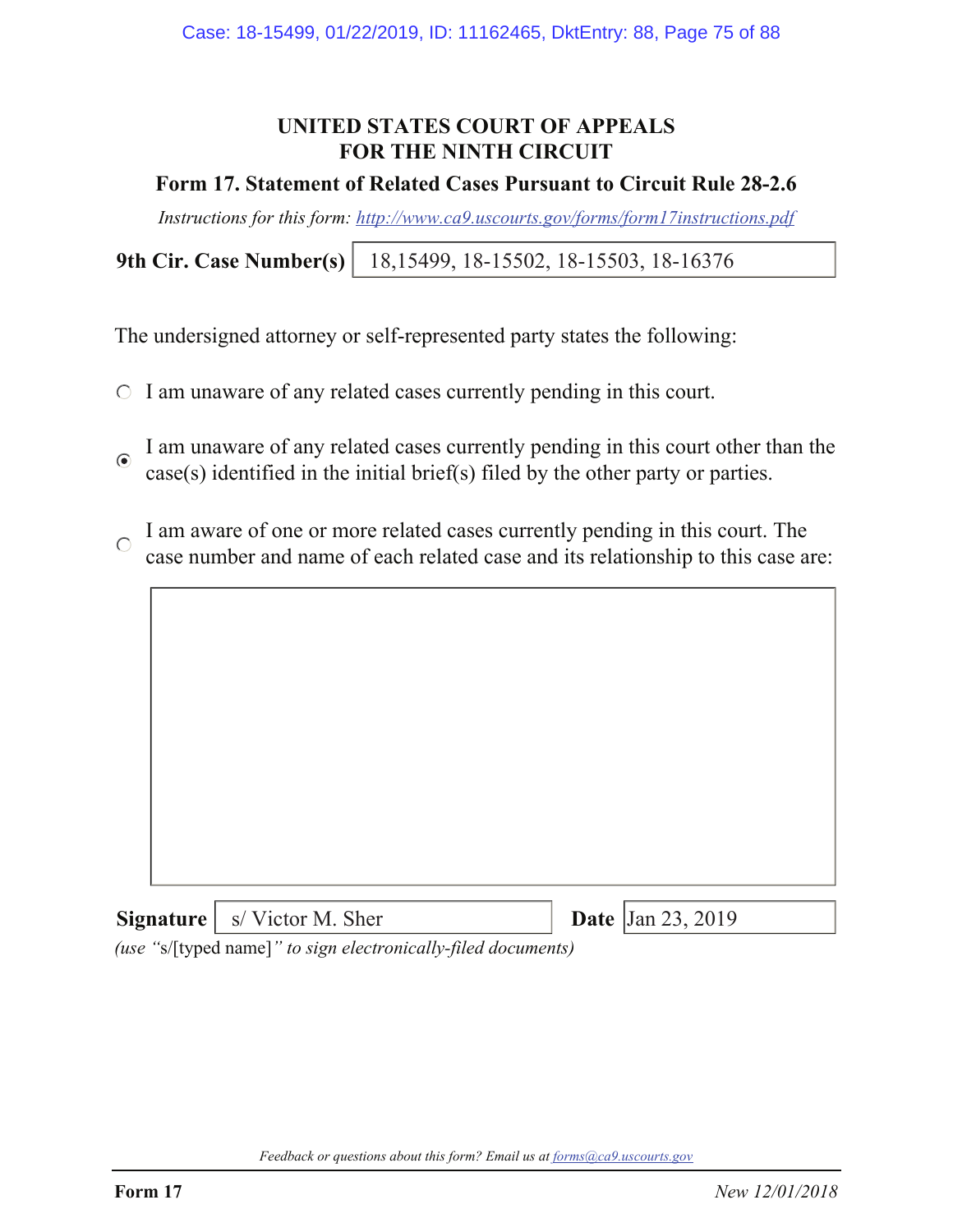#### **CERTIFICATE OF COMPLIANCE**

Pursuant to Federal Rules of Appellate Procedure 32(g), I certify that this brief complies with the type-volume limitation of Circuit Rules 32-1(a) and 32-2(b). This brief contains 14,684 words, excluding the parts of the brief exempted by Federal Rules of Appellate Procedure 32(f), and is in response to a longer joint brief.

This document complies with the typeface requirements of Federal Rule of Appellate Procedure 32(a)(5) and the type style requirements of Federal Rule of Appellate Procedure 32(a)(6) because the document has been prepared in a proportionally spaced typeface using Microsoft Word 2016, Times New Roman 14-point font.

> */s/ Victor M. Sher* Victor M. Sher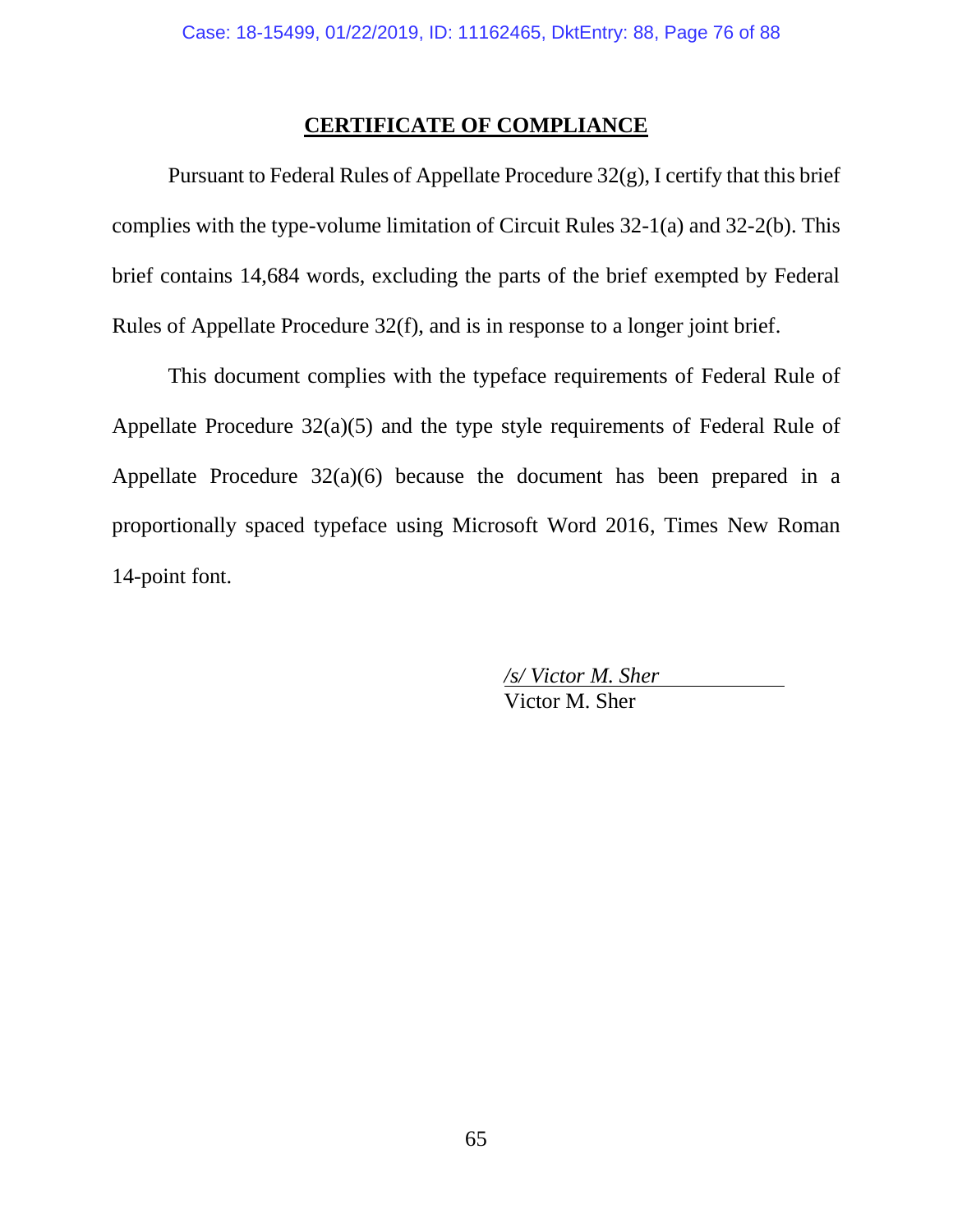#### **CERTIFICATE OF SERVICE**

I hereby certify that on January 22, 2019, I caused a copy of the foregoing to be electronically filed with the Clerk of the Court for the United States Court of Appeals for the Ninth Circuit by using the appellate CM/ECF system. I certify that all participants in the case are registered CM/ECF users and that service will be accomplished by the appellate CM/ECF system.

> */s/ Victor M. Sher* Victor M. Sher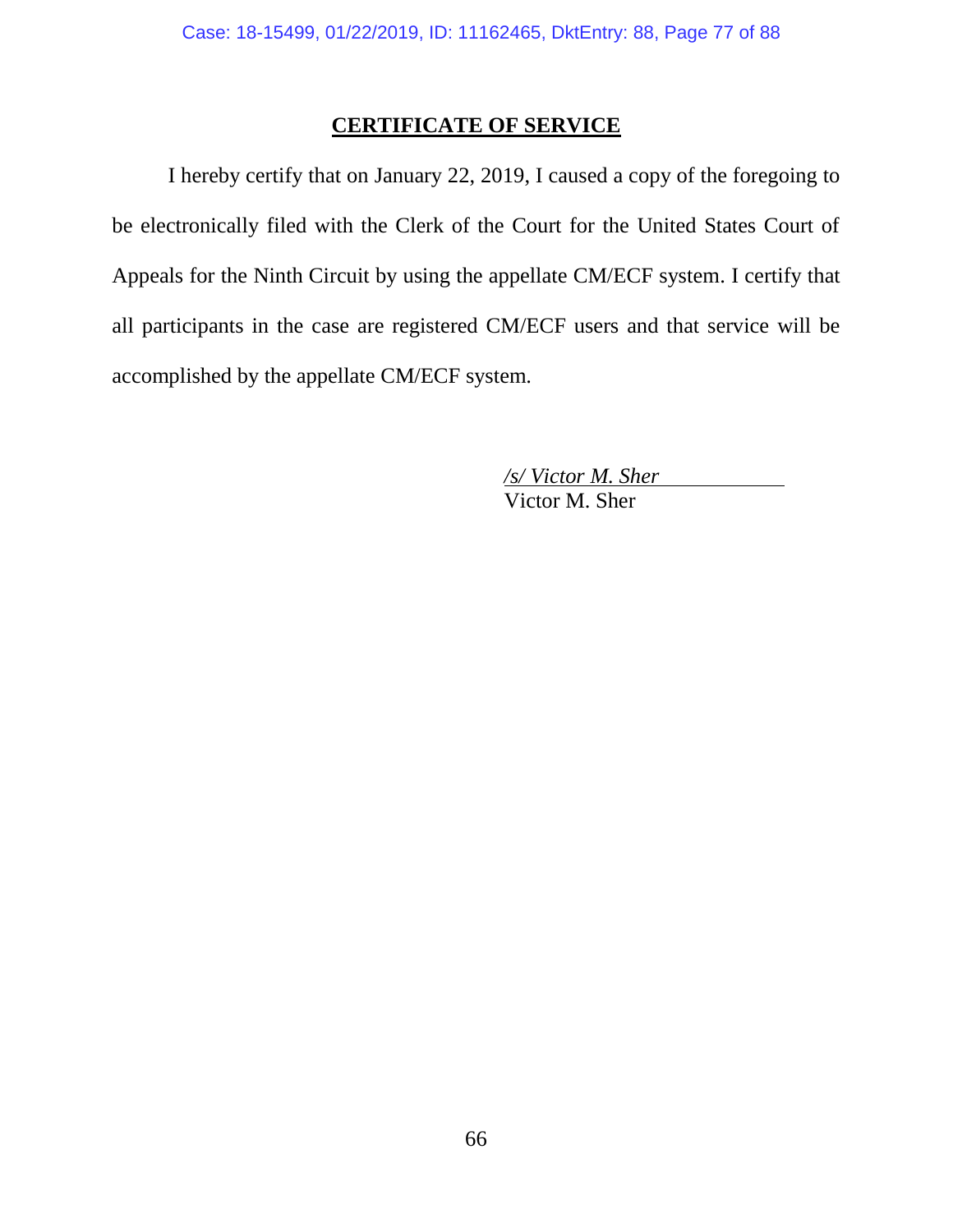Case: 18-15499, 01/22/2019, ID: 11162465, DktEntry: 88, Page 78 of 88

# **ADDENDUM**

Pursuant to Ninth Circuit Rule 28-2.7, this addendum includes pertinent statutes, reproduced verbatim:

| <b>Statute</b> | Page |
|----------------|------|
|                |      |
|                |      |
|                |      |
|                |      |
|                |      |
|                |      |
|                |      |
|                |      |
|                |      |
|                |      |
|                |      |
|                |      |
|                |      |
|                |      |
|                |      |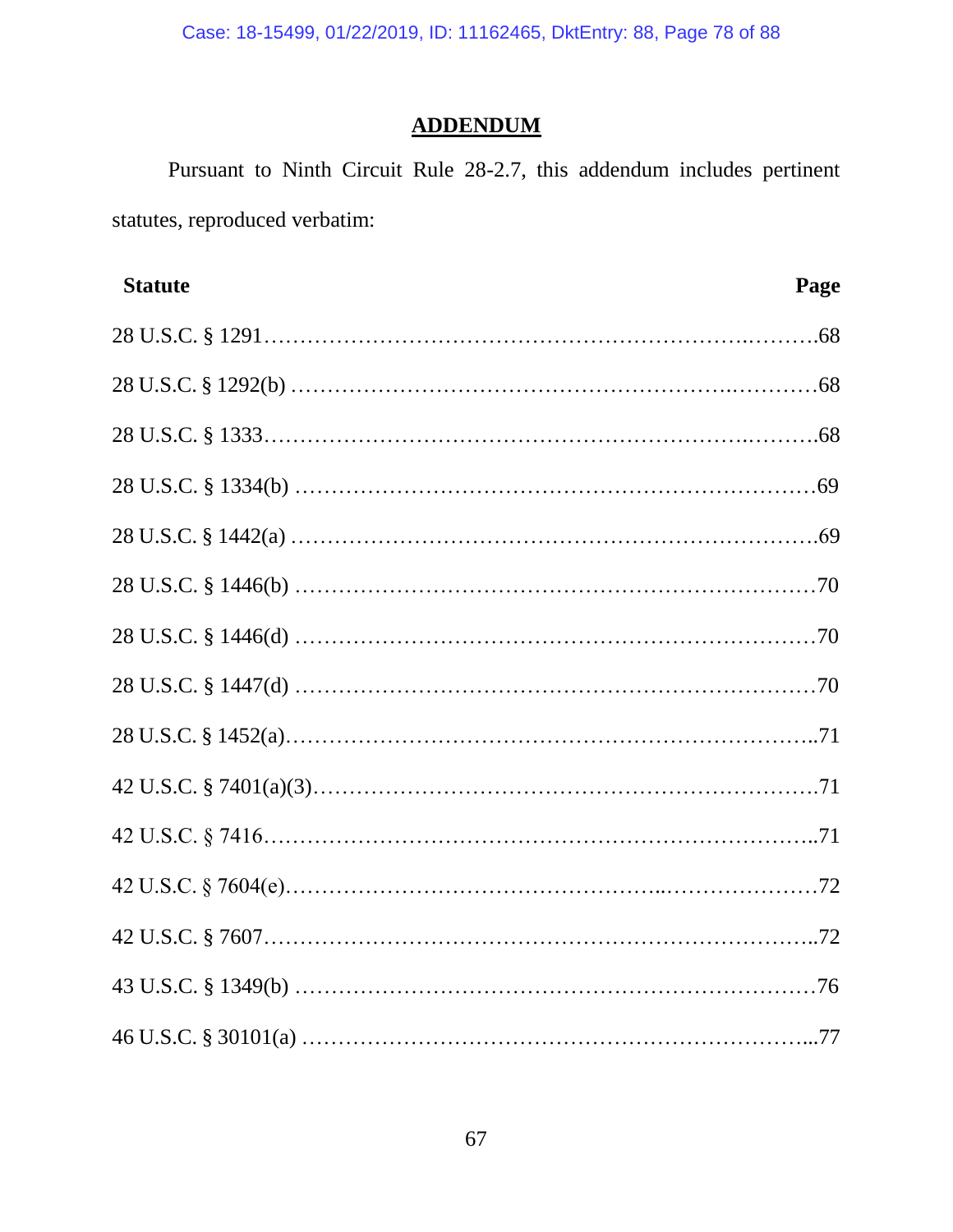#### **28 U.S.C. § 1291. Final decisions of district courts**

The courts of appeals (other than the United States Court of Appeals for the Federal Circuit) shall have jurisdiction of appeals from all final decisions of the district courts of the United States, the United States District Court for the District of the Canal Zone, the District Court of Guam, and the District Court of the Virgin Islands, except where a direct review may be had in the Supreme Court. The jurisdiction of the United States Court of Appeals for the Federal Circuit shall be limited to the jurisdiction described in sections 1292(c) and (d) and 1295 of this title.

#### **28 U.S.C. § 1292(b). Interlocutory decisions**

. . . .

(b) When a district judge, in making in a civil action an order not otherwise appealable under this section, shall be of the opinion that such order involves a controlling question of law as to which there is substantial ground for difference of opinion and that an immediate appeal from the order may materially advance the ultimate termination of the litigation, he shall so state in writing in such order. The Court of Appeals which would have jurisdiction of an appeal of such action may thereupon, in its discretion, permit an appeal to be taken from such order, if application is made to it within ten days after the entry of the order: Provided, however, That application for an appeal hereunder shall not stay proceedings in the district court unless the district judge or the Court of Appeals or a judge thereof shall so order.

. . . .

#### **28 U.S.C. § 1333. Admiralty, maritime and prize cases**

The district courts shall have original jurisdiction, exclusive of the courts of the States, of:

(1) Any civil case of admiralty or maritime jurisdiction, saving to suitors in all cases all other remedies to which they are otherwise entitled.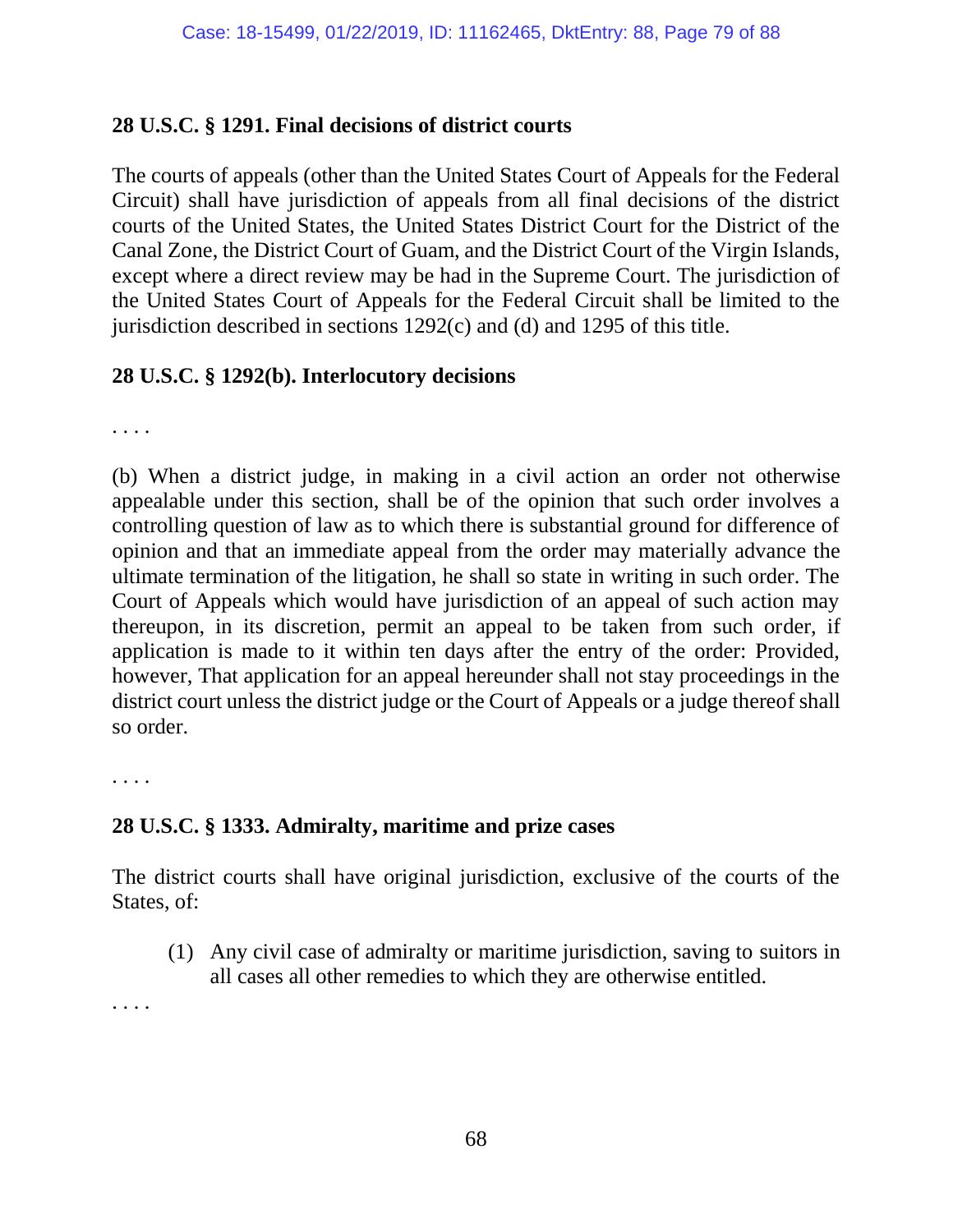#### **28 U.S.C. § 1334(b). Bankruptcy cases and proceedings**

. . . .

(b) Except as provided in subsection (e)(2), and notwithstanding any Act of Congress that confers exclusive jurisdiction on a court or courts other than the district courts, the district courts shall have original but not exclusive jurisdiction of all civil proceedings arising under title 11, or arising in or related to cases under title 11.

. . . .

#### **28 U.S.C. § 1442(a). Federal officers or agencies sued or prosecuted**

(a) A civil action or criminal prosecution that is commenced in a State court and that is against or directed to any of the following may be removed by them to the district court of the United States for the district and division embracing the place wherein it is pending:

- (1) The United States or any agency thereof or any officer (or any person acting under that officer) of the United States or of any agency thereof, in an official or individual capacity, for or relating to any act under color of such office or on account of any right, title or authority claimed under any Act of Congress for the apprehension or punishment of criminals or the collection of the revenue.
- (2) A property holder whose title is derived from any such officer, where such action or prosecution affects the validity of any law of the United States.
- (3) Any officer of the courts of the United States, for or relating to any act under color of office or in the performance of his duties;
- (4) Any officer of either House of Congress, for or relating to any act in the discharge of his official duty under an order of such House.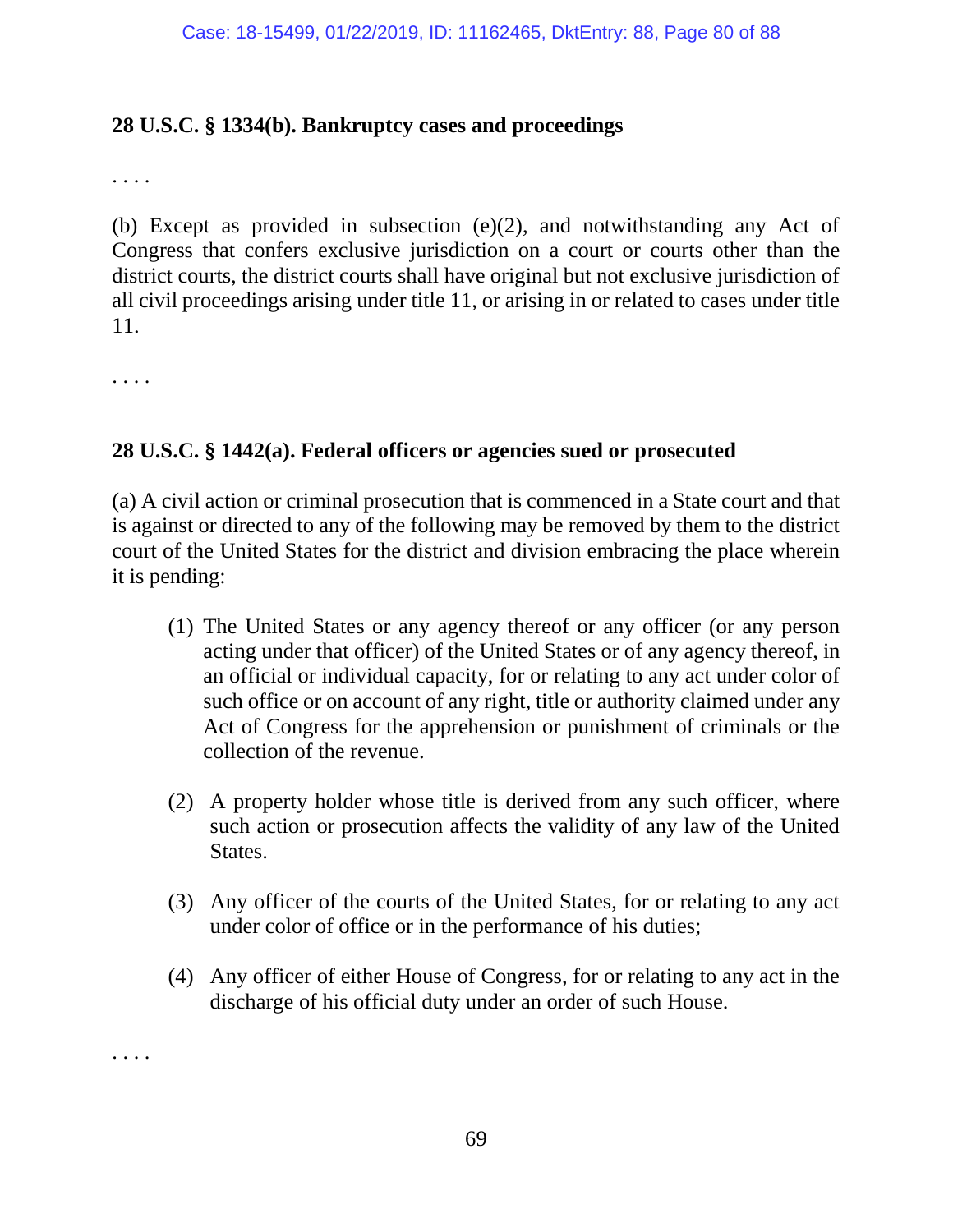#### **28 U.S.C. § 1446(b). Procedure for removal of civil actions**

. . . .

(b) Requirements; generally.--(1) The notice of removal of a civil action or proceeding shall be filed within 30 days after the receipt by the defendant, through service or otherwise, of a copy of the initial pleading setting forth the claim for relief upon which such action or proceeding is based, or within 30 days after the service of summons upon the defendant if such initial pleading has then been filed in court and is not required to be served on the defendant, whichever period is shorter.

. . . .

#### **28 U.S.C. § 1446(d). Procedure of removal of civil actions**

. . . .

(d) Notice to adverse parties and State court.--Promptly after the filing of such notice of removal of a civil action the defendant or defendants shall give written notice thereof to all adverse parties and shall file a copy of the notice with the clerk of such State court, which shall effect the removal and the State court shall proceed no further unless and until the case is remanded.

. . . .

#### **28 U.S.C. § 1447(d). Procedure after removal generally**

. . . .

(d) An order remanding a case to the State court from which it was removed is not reviewable on appeal or otherwise, except that an order remanding a case to the State court from which it was removed pursuant to section 1442 or 1443 of this title shall be reviewable by appeal or otherwise.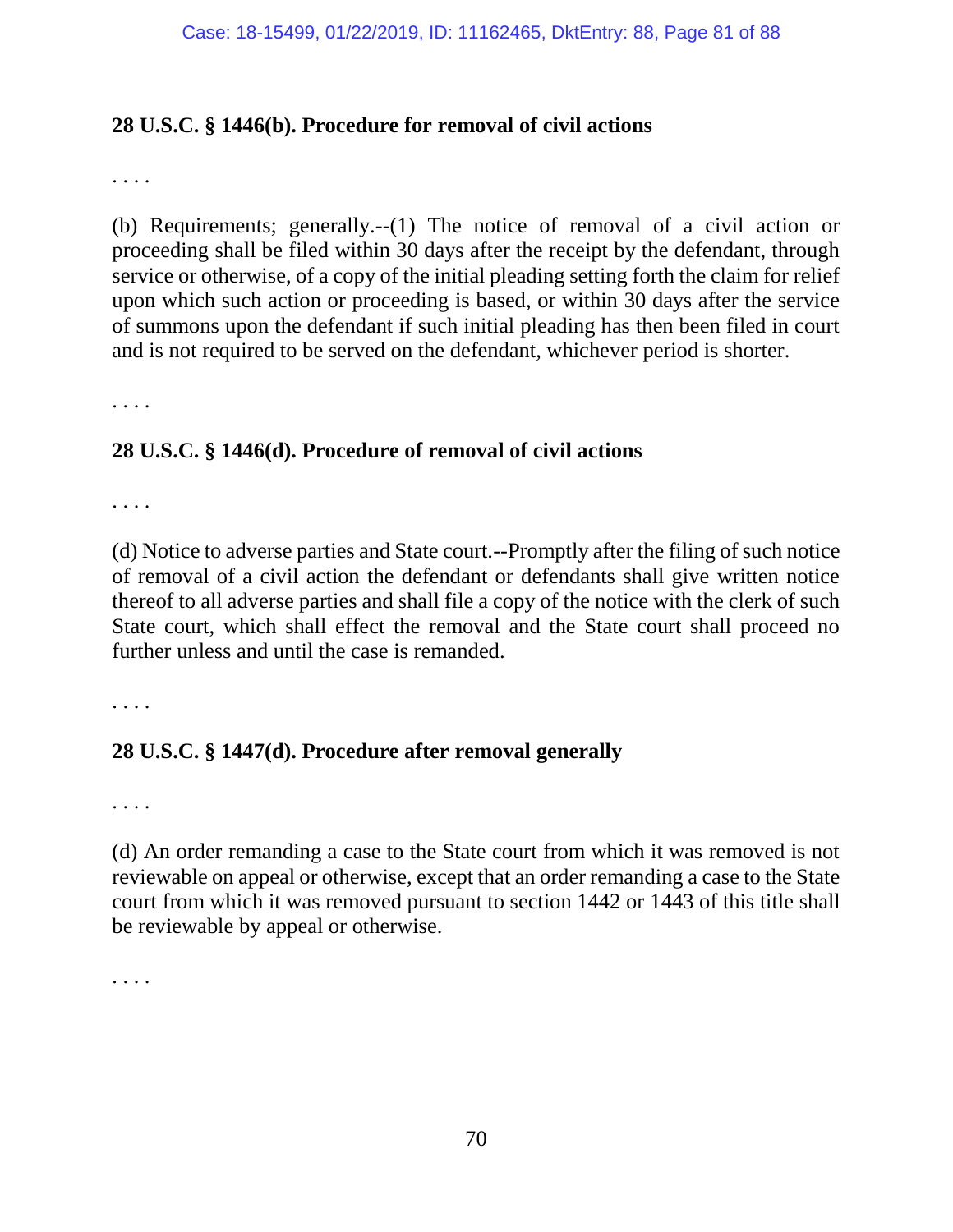#### **28 U.S.C. § 1452(a). Removal of claims related to bankruptcy cases**

(a) A party may remove any claim or cause of action in a civil action other than a proceeding before the United States Tax Court or a civil action by a governmental unit to enforce such governmental unit's police or regulatory power, to the district court for the district where such civil action is pending, if such district court has jurisdiction of such claim or cause of action under section 1334 of this title.

. . . .

#### **42 U.S.C. § 7401(a)(3). Congressional findings and declaration of purpose**

. . . .

(3) that air pollution prevention (that is, the reduction or elimination, through any measures, of the amount of pollutants produced or created at the source) and air pollution control at its source is the primary responsibility of States and local governments;

. . . .

#### **42 U.S.C. § 7416. Retention of State Authority**

Except as otherwise provided in sections 1857c-10(c), (e), and (f) (as in effect before August 7, 1977), 7543, 7545(c)(4), and 7573 of this title (preempting certain State regulation of moving sources) nothing in this chapter shall preclude or deny the right of any State or political subdivision thereof to adopt or enforce (1) any standard or limitation respecting emissions of air pollutants or (2) any requirement respecting control or abatement of air pollution; except that if an emission standard or limitation is in effect under an applicable implementation plan or under section 7411 or section 7412 of this title, such State or political subdivision may not adopt or enforce any emission standard or limitation which is less stringent than the standard or limitation under such plan or section.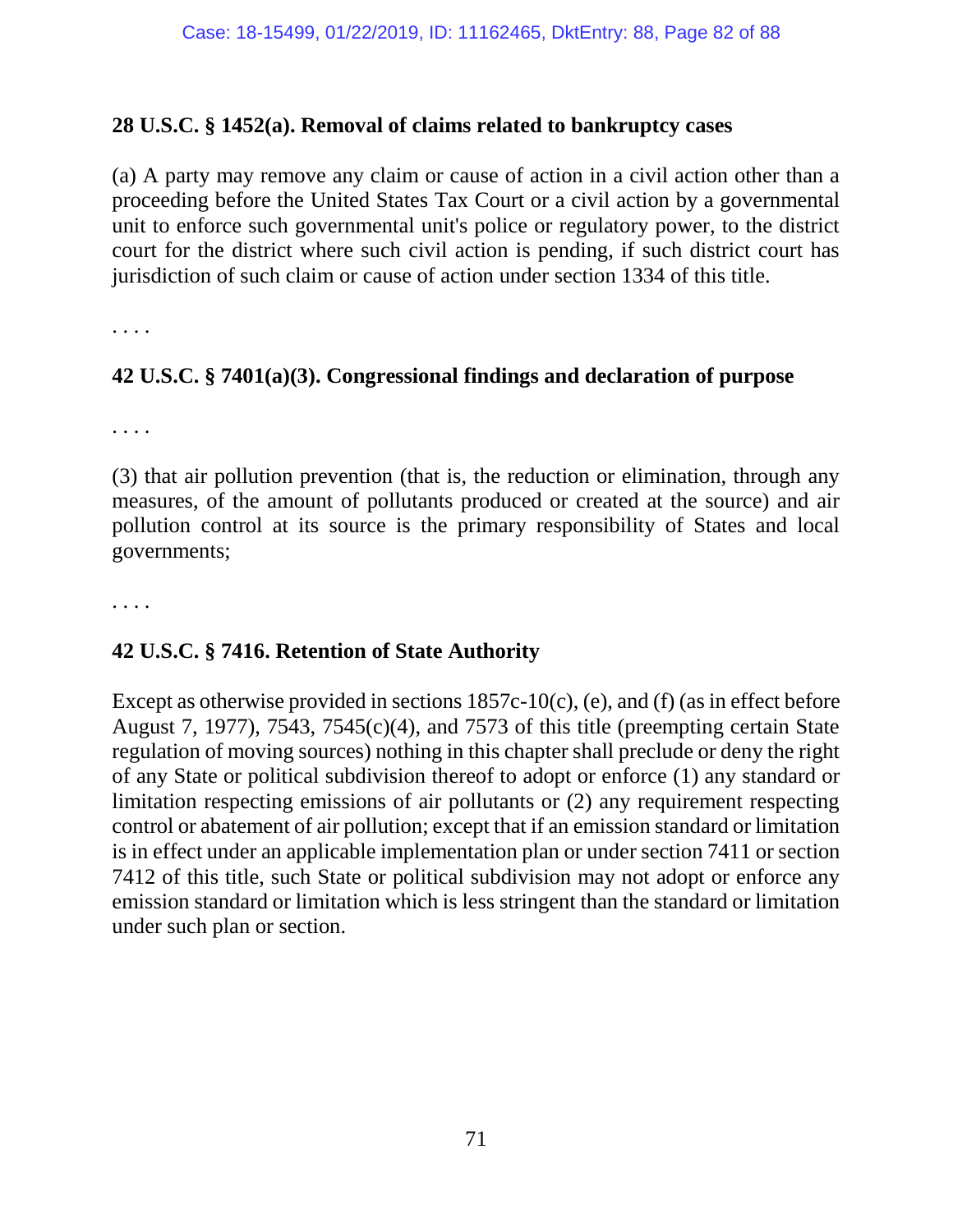## **42 U.S.C. § 7604(e). Citizen Suits**

. . . .

(e) Nonrestriction of other rights

Nothing in this section shall restrict any right which any person (or class of persons) may have under any statute or common law to seek enforcement of any emission standard or limitation or to seek any other relief (including relief against the Administrator or a State agency). Nothing in this section or in any other law of the United States shall be construed to prohibit, exclude, or restrict any State, local, or interstate authority from—

- (1) bringing any enforcement action or obtaining any judicial remedy or sanction in any State or local court, or
- (2) bringing any administrative enforcement action or obtaining any administrative remedy or sanction in any State or local administrative agency, department or instrumentality,

against the United States, any department, agency, or instrumentality thereof, or any officer, agent, or employee thereof under State or local law respecting control and abatement of air pollution. For provisions requiring compliance by the United States, departments, agencies, instrumentalities, officers, agents, and employees in the same manner as nongovernmental entities, see section 7418 of this title.

. . . .

#### **42 U.S.C. § 7607. Administrative proceedings and judicial review**

. . . .

(b) Judicial review

(1) A petition for review of action of the Administrator in promulgating any national primary or secondary ambient air quality standard, any emission standard or requirement under section 7412 of this title, any standard of performance or requirement under section 7411 of this title,,2 any standard under section 7521 of this title (other than a standard required to be prescribed under section  $7521(b)(1)$  of this title), any determination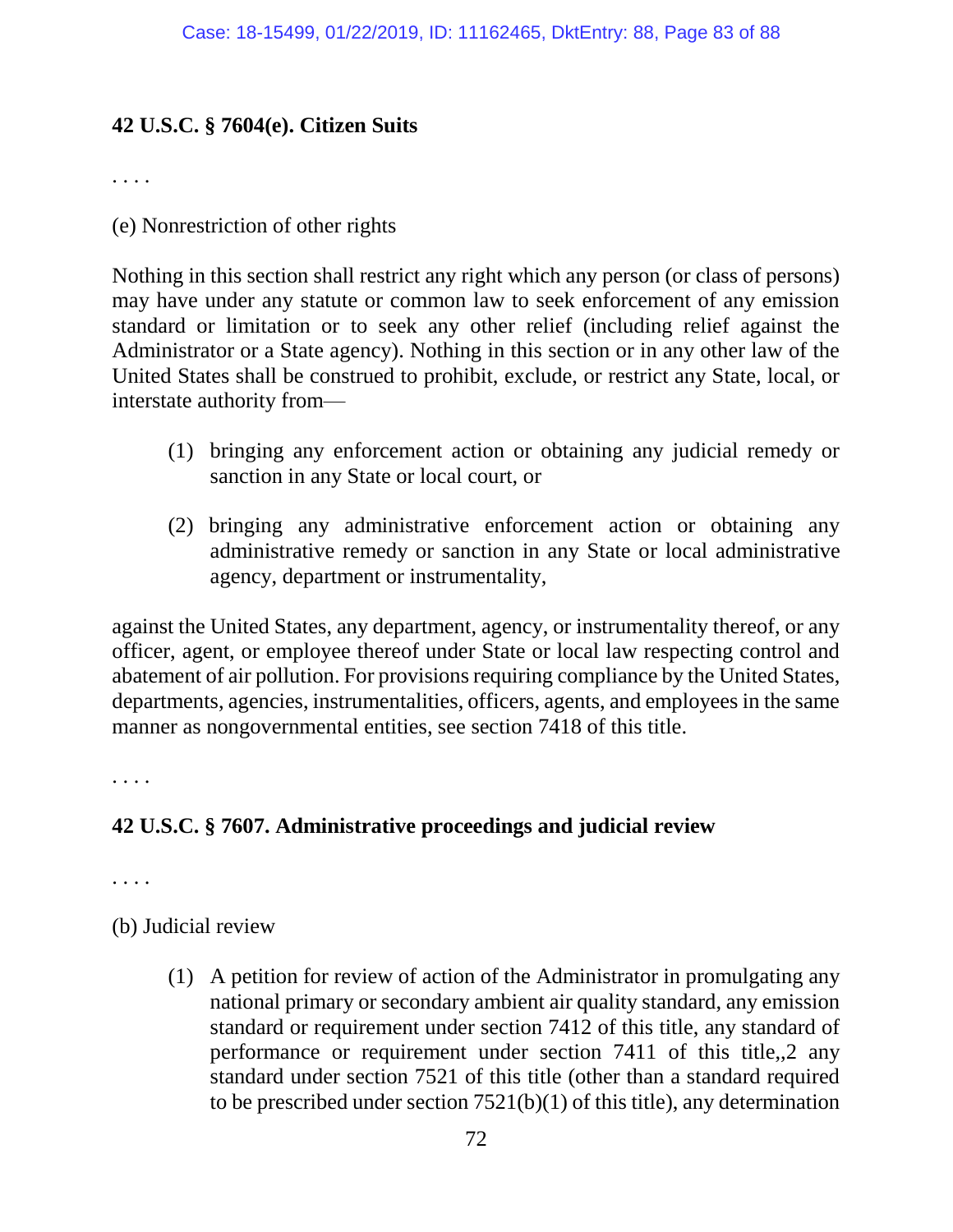under section 7521(b)(5) of this title, any control or prohibition under section 7545 of this title, any standard under section 7571 of this title, any rule issued under section 7413, 7419, or under section 7420 of this title, or any other nationally applicable regulations promulgated, or final action taken, by the Administrator under this chapter may be filed only in the United States Court of Appeals for the District of Columbia. A petition for review of the Administrator's action in approving or promulgating any implementation plan under section 7410 of this title or section 7411(d) of this title, any order under section 7411(j) of this title, under section 7412 of this title, under section 7419 of this title, or under section 7420 of this title, or his action under section  $1857c-10(c)(2)(A)$ , (B), or (C) of this title (as in effect before August 7, 1977) or under regulations thereunder, or revising regulations for enhanced monitoring and compliance certification programs under section  $7414(a)(3)$  of this title, or any other final action of the Administrator under this chapter (including any denial or disapproval by the Administrator under subchapter I of this chapter) which is locally or regionally applicable may be filed only in the United States Court of Appeals for the appropriate circuit. Notwithstanding the preceding sentence a petition for review of any action referred to in such sentence may be filed only in the United States Court of Appeals for the District of Columbia if such action is based on a determination of nationwide scope or effect and if in taking such action the Administrator finds and publishes that such action is based on such a determination. Any petition for review under this subsection shall be filed within sixty days from the date notice of such promulgation, approval, or action appears in the Federal Register, except that if such petition is based solely on grounds arising after such sixtieth day, then any petition for review under this subsection shall be filed within sixty days after such grounds arise. The filing of a petition for reconsideration by the Administrator of any otherwise final rule or action shall not affect the finality of such rule or action for purposes of judicial review nor extend the time within which a petition for judicial review of such rule or action under this section may be filed, and shall not postpone the effectiveness of such rule or action.

(2) Action of the Administrator with respect to which review could have been obtained under paragraph (1) shall not be subject to judicial review in civil or criminal proceedings for enforcement. Where a final decision by the Administrator defers performance of any nondiscretionary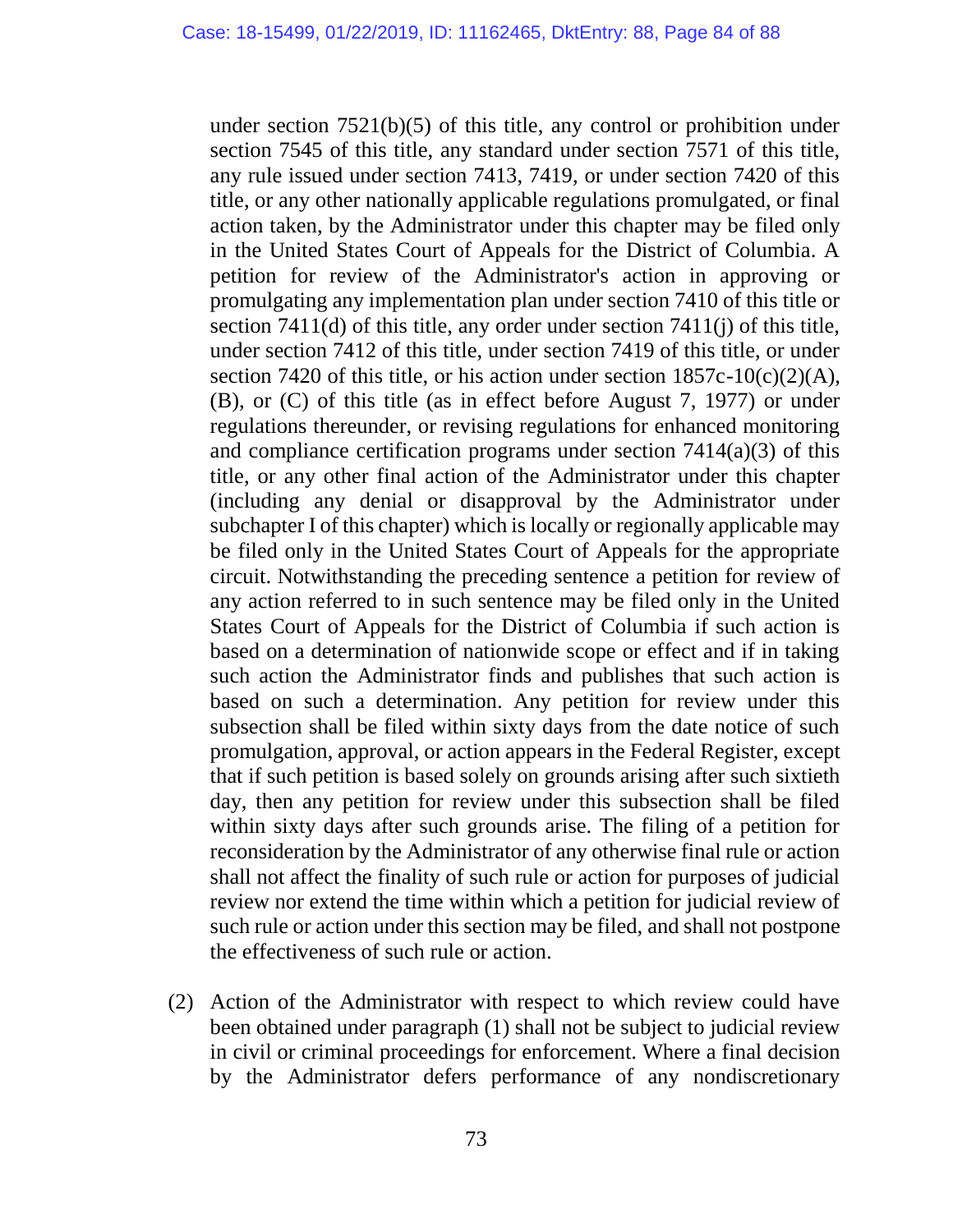statutory action to a later time, any person may challenge the deferral pursuant to paragraph (1).

. . . .

#### (d) Rulemaking

(1) This subsection applies to—

(A) the promulgation or revision of any national ambient air quality standard under section 7409 of this title,

(B) the promulgation or revision of an implementation plan by the Administrator under section 7410(c) of this title,

(C) the promulgation or revision of any standard of performance under section 7411 of this title, or emission standard or limitation under section 7412(d) of this title, any standard under section 7412(f) of this title, or any regulation under section  $7412(g)(1)(D)$  and (F) of this title, or any regulation under section 7412(m) or (n) of this title,

(D) the promulgation of any requirement for solid waste combustion under section 7429 of this title,

(E) the promulgation or revision of any regulation pertaining to any fuel or fuel additive under section 7545 of this title,

(F) the promulgation or revision of any aircraft emission standard under section 7571 of this title,

(G) the promulgation or revision of any regulation under subchapter IV-A of this chapter (relating to control of acid deposition),

(H) promulgation or revision of regulations pertaining to primary nonferrous smelter orders under section 7419 of this title (but not including the granting or denying of any such order),

(I) promulgation or revision of regulations under subchapter VI of this chapter (relating to stratosphere and ozone protection),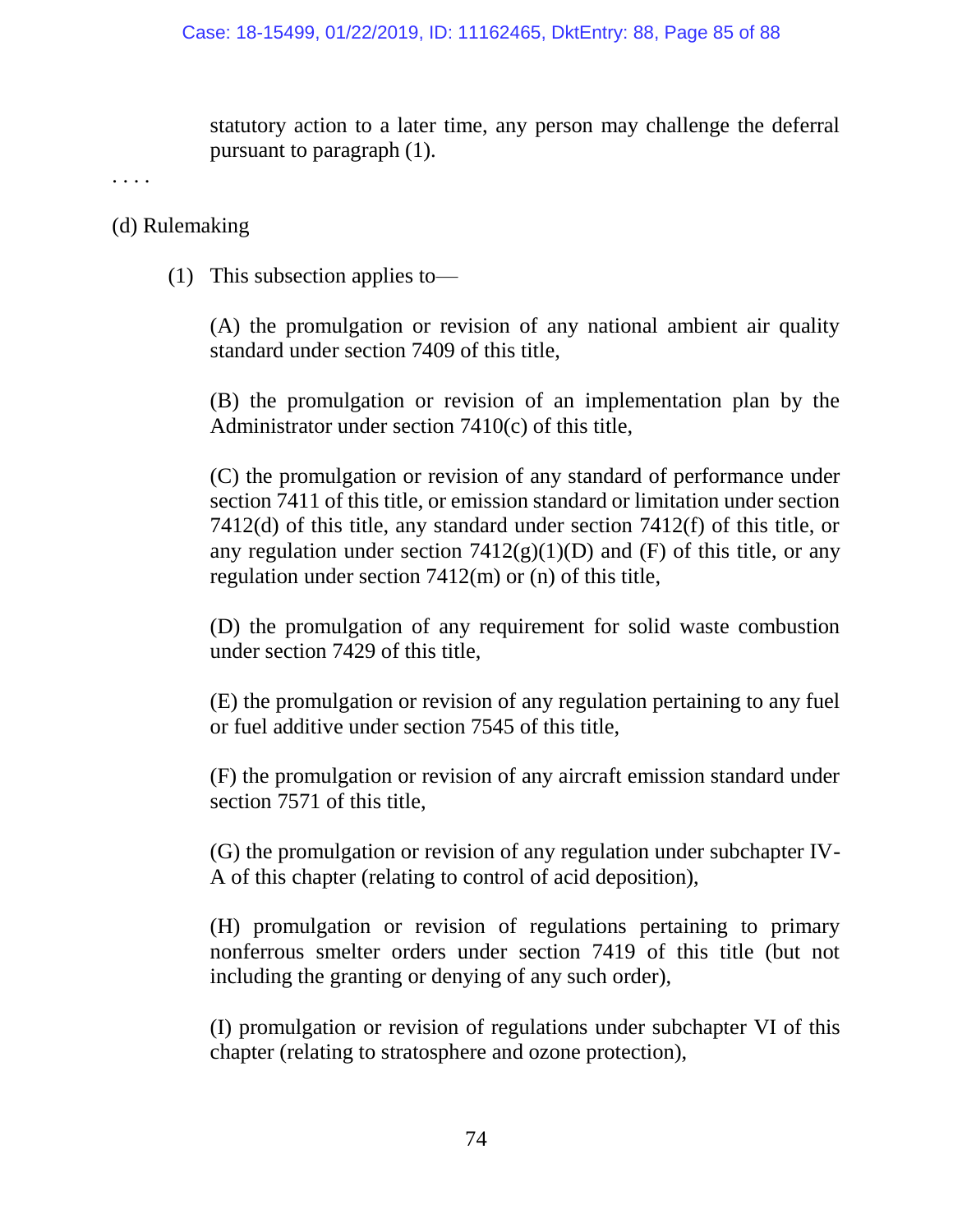(J) promulgation or revision of regulations under part C of subchapter I of this chapter (relating to prevention of significant deterioration of air quality and protection of visibility),

(K) promulgation or revision of regulations under section 7521 of this title and test procedures for new motor vehicles or engines under section 7525 of this title, and the revision of a standard under section 7521(a)(3) of this title,

(L) promulgation or revision of regulations for noncompliance penalties under section 7420 of this title,

(M) promulgation or revision of any regulations promulgated under section 7541 of this title (relating to warranties and compliance by vehicles in actual use),

(N) action of the Administrator under section 7426 of this title (relating to interstate pollution abatement),

(O) the promulgation or revision of any regulation pertaining to consumer and commercial products under section 7511b(e) of this title,

(P) the promulgation or revision of any regulation pertaining to field citations under section 7413(d)(3) of this title,

(Q) the promulgation or revision of any regulation pertaining to urban buses or the clean-fuel vehicle, clean-fuel fleet, and clean fuel programs under part C of subchapter II of this chapter,

(R) the promulgation or revision of any regulation pertaining to nonroad engines or nonroad vehicles under section 7547 of this title,

(S) the promulgation or revision of any regulation relating to motor vehicle compliance program fees under section 7552 of this title,

(T) the promulgation or revision of any regulation under subchapter IV-A of this chapter (relating to acid deposition),

(U) the promulgation or revision of any regulation under section 7511b(f) of this title pertaining to marine vessels, and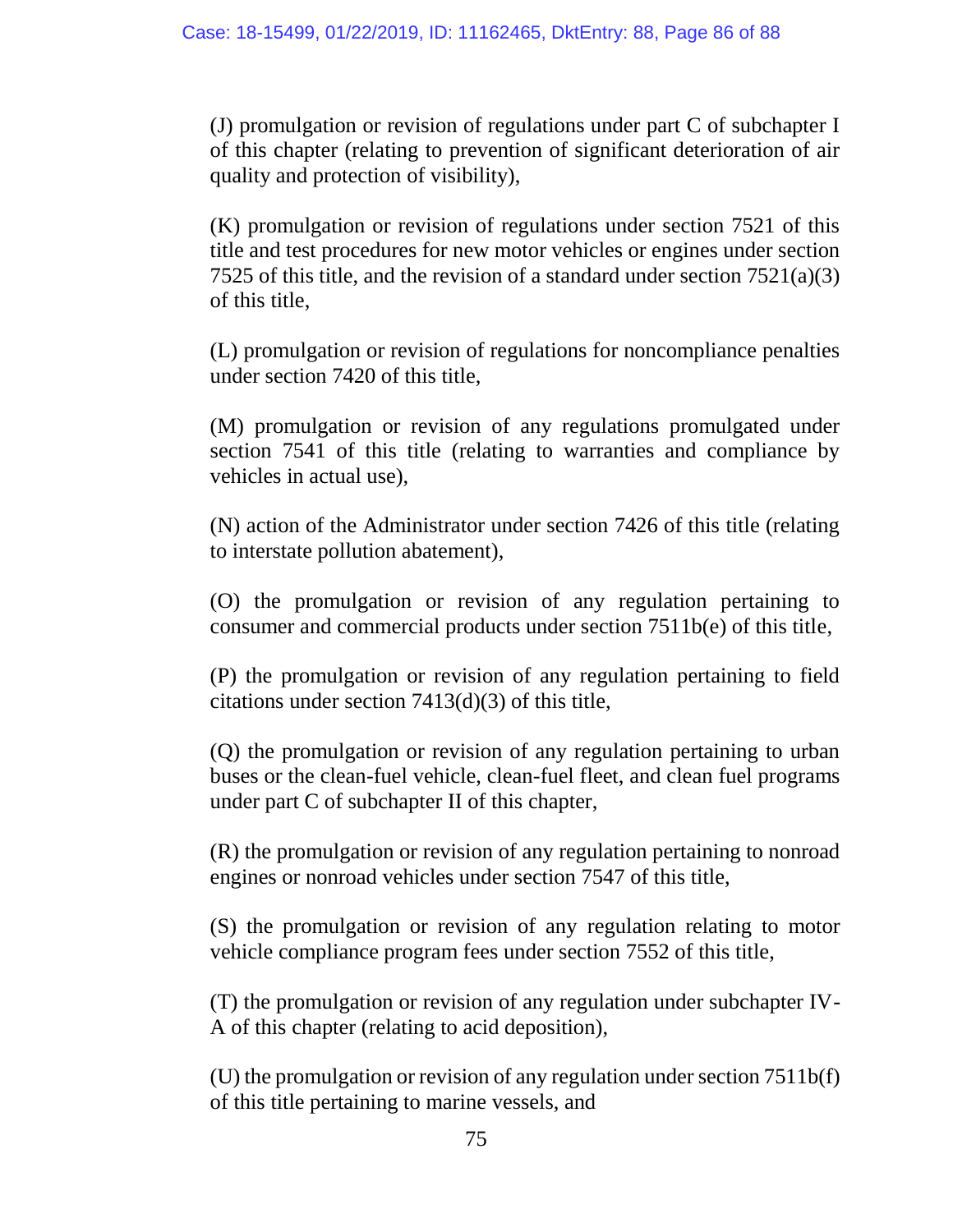(V) such other actions as the Administrator may determine.

The provisions of section 553 through 557 and section 706 of Title 5 shall not, except as expressly provided in this subsection, apply to actions to which this subsection applies. This subsection shall not apply in the case of any rule or circumstance referred to in subparagraphs (A) or (B) of subsection 553(b) of Title 5.

. . . .

(e) Other methods of judicial review not authorized

Nothing in this chapter shall be construed to authorize judicial review of regulations or orders of the Administrator under this chapter, except as provided in this section.

# **43 U.S.C. § 1349(b). Citizen suits, jurisdiction and judicial review**

. . . .

. . . .

(b) Jurisdiction and venue of actions

- (1) Except as provided in subsection (c) of this section, the district courts of the United States shall have jurisdiction of cases and controversies arising out of, or in connection with (A) any operation conducted on the outer Continental Shelf which involves exploration, development, or production of the minerals, of the subsoil and seabed of the outer Continental Shelf, or which involves rights to such minerals, or (B) the cancellation, suspension, or termination of a lease or permit under this subchapter. Proceedings with respect to any such case or controversy may be instituted in the judicial district in which any defendant resides or may be found, or in the judicial district of the State nearest the place the cause of action arose.
- (2) Any resident of the United States who is injured in any manner through the failure of any operator to comply with any rule, regulation, order, or permit issued pursuant to this subchapter may bring an action for damages (including reasonable attorney and expert witness fees) only in the judicial district having jurisdiction under paragraph (1) of this subsection.